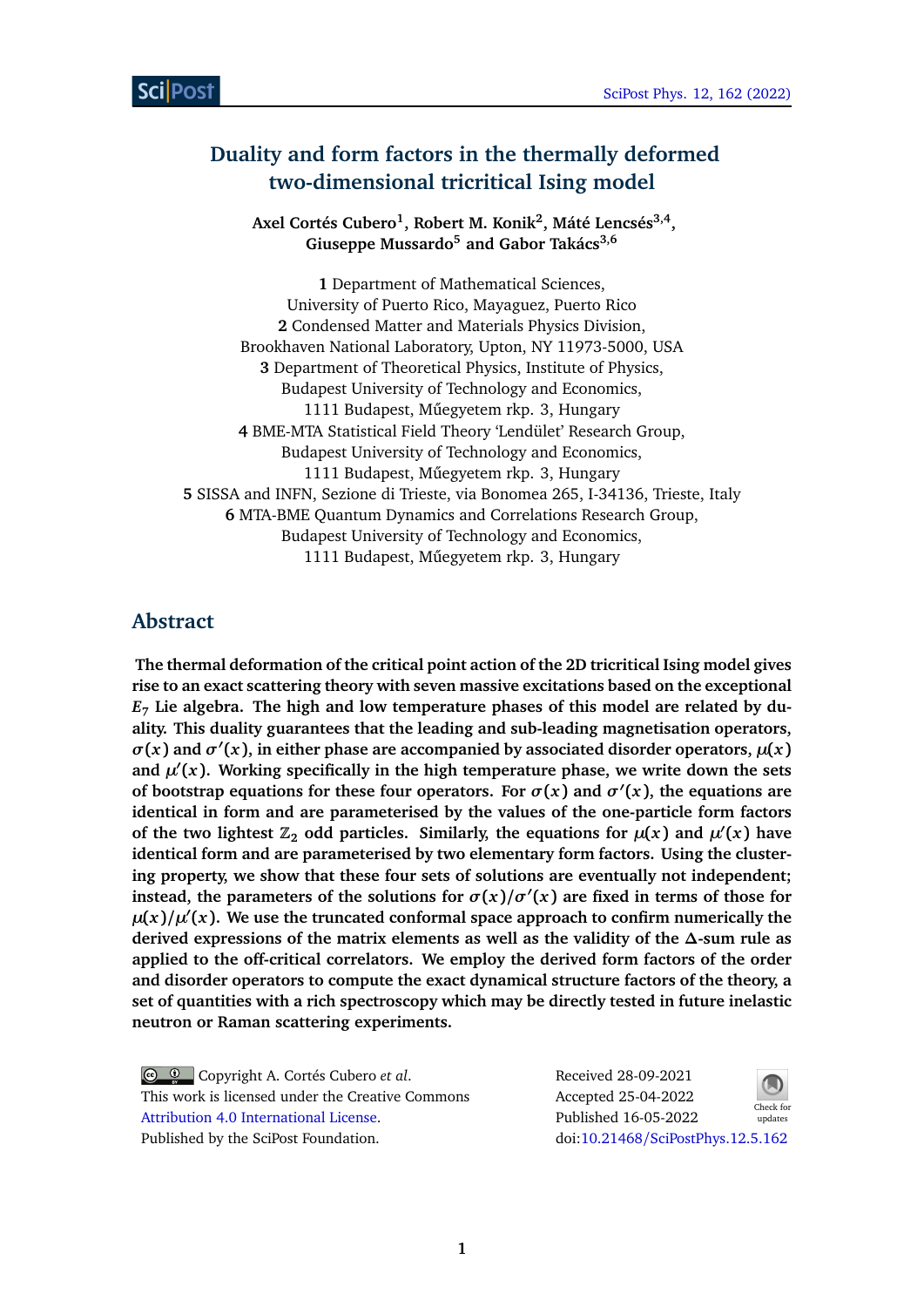# **Contents**

| 1            | <b>Introduction</b>                                                                                                                                                                                                                                                                                                                                                                                                                                                                                                                                                             | 3                                                        |
|--------------|---------------------------------------------------------------------------------------------------------------------------------------------------------------------------------------------------------------------------------------------------------------------------------------------------------------------------------------------------------------------------------------------------------------------------------------------------------------------------------------------------------------------------------------------------------------------------------|----------------------------------------------------------|
| $\mathbf{2}$ | Duality in the Ising Model<br>Conformal Field Theory of the Ising Model<br>2.1<br>Neveu-Schwarz and Ramond Sectors<br>2.2<br>2.3 Form Factors of the Order and Disorder Operators at $T \neq T_c$<br>2.4 Dynamical Structure Factors of the Ising Model                                                                                                                                                                                                                                                                                                                         | 6<br>6<br>8<br>10<br>12                                  |
|              | 3 Duality in the Tricritical Ising Model<br>3.1 Landau-Ginzburg Description<br>Supersymmetry and the Kramers-Wannier Duality<br>3.2                                                                                                                                                                                                                                                                                                                                                                                                                                             | 13<br>13<br>16                                           |
|              | 4 Thermal Deformation of the Tricritical Ising Model<br>4.1 $E_7$ Scattering Theory<br>4.2 Stability of the $E_7$ Action and the Flow to the Ising Model                                                                                                                                                                                                                                                                                                                                                                                                                        | 18<br>18<br>19                                           |
|              | 5 Form Factors of the Order/Disorder Operators in the TIM<br>5.1 Order Operators<br>5.2 Disorder Operators<br>5.3 Cluster Property                                                                                                                                                                                                                                                                                                                                                                                                                                              | 23<br>25<br>27<br>29                                     |
|              | 6 Comparison to TCSA<br>6.1 Form Factors in Finite Volume<br>6.2 Leading and Sub-leading Magnetic Fields $\sigma$ and $\sigma'$<br>6.2.1 One-particle Form Factors<br>6.2.2 Elementary Two-particle Form Factors $F_{12}$ , $F_{14}$ , $F_{23}$<br>6.2.3 Crossed Two-particle Form Factors $F_{12}$ , $F_{14}$ , $F_{15}$ , $F_{23}$ , $F_{34}$<br>6.3 Form Factors of the Disorder Operators $\mu$ and $\mu'$<br>6.3.1 One-particle Form Factors and Vacuum Expectation Values<br>6.3.2 Two-particle Form Factors: $F_{11}$ , $F_{22}$ and $F_{13}$<br>6.3.3 $\Delta$ -theorem | 31<br>31<br>32<br>32<br>32<br>34<br>35<br>37<br>37<br>37 |
| 7.           | <b>Dynamical Structure Factors of the Tricritical Ising Model</b>                                                                                                                                                                                                                                                                                                                                                                                                                                                                                                               | 39                                                       |
|              | 8 Conclusions                                                                                                                                                                                                                                                                                                                                                                                                                                                                                                                                                                   | 44                                                       |
|              | <b>A</b> Form Factor Equations                                                                                                                                                                                                                                                                                                                                                                                                                                                                                                                                                  | 44                                                       |
| B            | Exact S-matrix of the High/Low Temperature Phases of the Tricritical Ising Model 49                                                                                                                                                                                                                                                                                                                                                                                                                                                                                             |                                                          |
|              | <b>C</b> Truncated Conformal Space Approach<br>C.1 Overview of the method<br>C.2 Sources of deviations between predicted matrix elements and TCSA results                                                                                                                                                                                                                                                                                                                                                                                                                       | 50<br>50<br>52                                           |
|              | <b>D</b> Form Factor Expansion for Dynamical Structure Factors                                                                                                                                                                                                                                                                                                                                                                                                                                                                                                                  | 53                                                       |
|              | <b>References</b>                                                                                                                                                                                                                                                                                                                                                                                                                                                                                                                                                               | 55                                                       |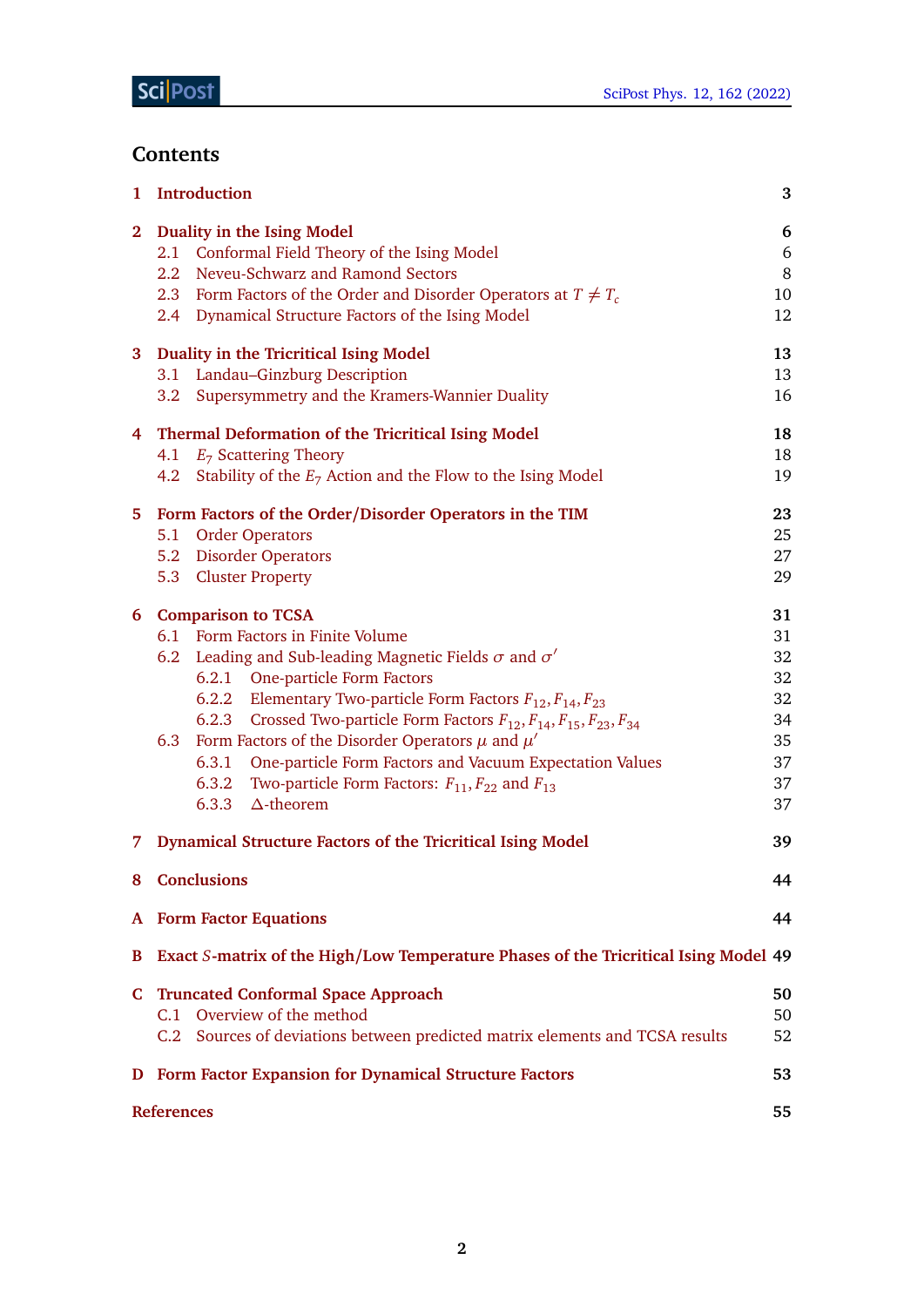## <span id="page-2-0"></span>**1 Introduction**

One of the most intriguing aspects of theoretical physics is the self-duality of some statistical models, i.e. the existence of an exact mapping between their high and low temperature phases. As well known, such a mapping was originally discovered by Kramers and Wannier in the two-dimensional Ising model [[1,](#page-54-0) [2](#page-54-1)] and led to the notion of *disorder operators* as the dual companions of the *order operators*. As further clarified by Kadanoff and Ceva [[3](#page-54-2)], the disorder operators have small fluctuations at high temperature when the original order operators have instead large fluctuations, in particular, disorder operators have a vanishing expectation value in the broken phase of the model but a non-vanishing expectation value in the disordered phase. For the two-dimensional Ising model, the duality can be easily stated by considering the microscopical realisation as spins  $s_i = \pm 1$  on a lattice with sites  $i = 1, ..., N$  with the Hamiltonian

$$
\mathcal{H} = -J \sum_{\langle i,j \rangle}^{N} s_i s_j, \qquad (1.1)
$$

with  $\langle i, j \rangle$  indicating that the sum runs over nearest neighbor sites. The self-duality of the model asserts that an *n*-point correlation function  $\langle \sigma(x_1) \dots \sigma(x_n) \rangle$  of the order operator  $\sigma(x)$ taken at the inverse temperature parameter  $\beta = J/k_B T$  is equal to the *n*-point correlation function  $\langle \mu(x_1) \dots \mu(x_n) \rangle$  of the disorder operator  $\mu(x)$  at the dual inverse temperature parameter  $\widetilde{\beta} = -1/2 \log \tanh \beta$ .

Dualities of the Kramers–Wannier type are extremely useful in understanding universality classes and phase diagrams of a model. In the special case of two-dimensional critical phenomena, invariant under general symmetries (such as translation, rotation and dilation transformations) and with universal properties described by conformal field theories [[4,](#page-54-3)[5](#page-54-4)], it has been shown that the information about duality is encoded in the fusion algebra of special fields associated with conformal defects [[6](#page-54-5)[–9](#page-54-6)].

In this paper we address the explicit computation of the form factors of the order and disorder operators in the perturbed tricritical Ising model (TIM). The TIM is the second conformal unitary minimal model, the first being the ordinary Ising model [[4](#page-54-3)]. The class of universality of the TIM admits several microscopic realisations such as, for instance, metamagnets or multi-component fluid mixtures (see, for instance, [[10](#page-54-7)] for a more detailed discussion). To illustrate the main properties of this class of universality, it is useful to consider a classical two-dimensional lattice model, known as the Blume–Capel model [[11](#page-54-8)[–15](#page-54-9)]. This theoretical model involves two statistical variables at each lattice site:  $s_k$  – the spin variable – which assumes values  $\pm 1$  and  $t_k$  – the vacancy variable – with values 0 or 1, which therefore specifies whether the site is empty or occupied. With these variables, the most general Hamiltonian with nearest neighbor pair interaction is given by

<span id="page-2-1"></span>
$$
\mathcal{H} = -J \sum_{\langle i,j \rangle}^{N} s_i s_j t_i t_j - \Omega \sum_{i=1}^{N} t_i - H \sum_{i=1}^{N} s_i t_i - H_3 \sum_{\langle i,j \rangle}^{N} (s_i t_i t_j + s_j t_j t_i) - K \sum_{\langle i,j \rangle}^{N} t_i t_j, \tag{1.2}
$$

where the parameter  $H$  represents an external magnetic field,  $H_3$ , an additional magnetic source (called the *subleading magnetic field*), *J*, the coupling between two nearest occupied sites,  $Ω$ , the chemical potential coupled to the vacancies and  $K$ , a subleading energy term between them. The tricritical point is reached by switching *K* to zero (together with the magnetic  $H$  and the subleading magnetic field  $H_3$ ) and properly tuning the remaining couplings  $J$  and *Ω* to some critical values, *J<sup>c</sup>* and *Ω<sup>c</sup>* . As is well known, at the tricritical point a first order phase transition line meets a second order phase transition line: in the two parameter space spanned by *J* and *Ω*, the phase diagram is qualitatively the one given in Figure [1.1,](#page-3-0) with the end point of the second order phase transition line given by the critical Ising model, since at *Ω* → ∞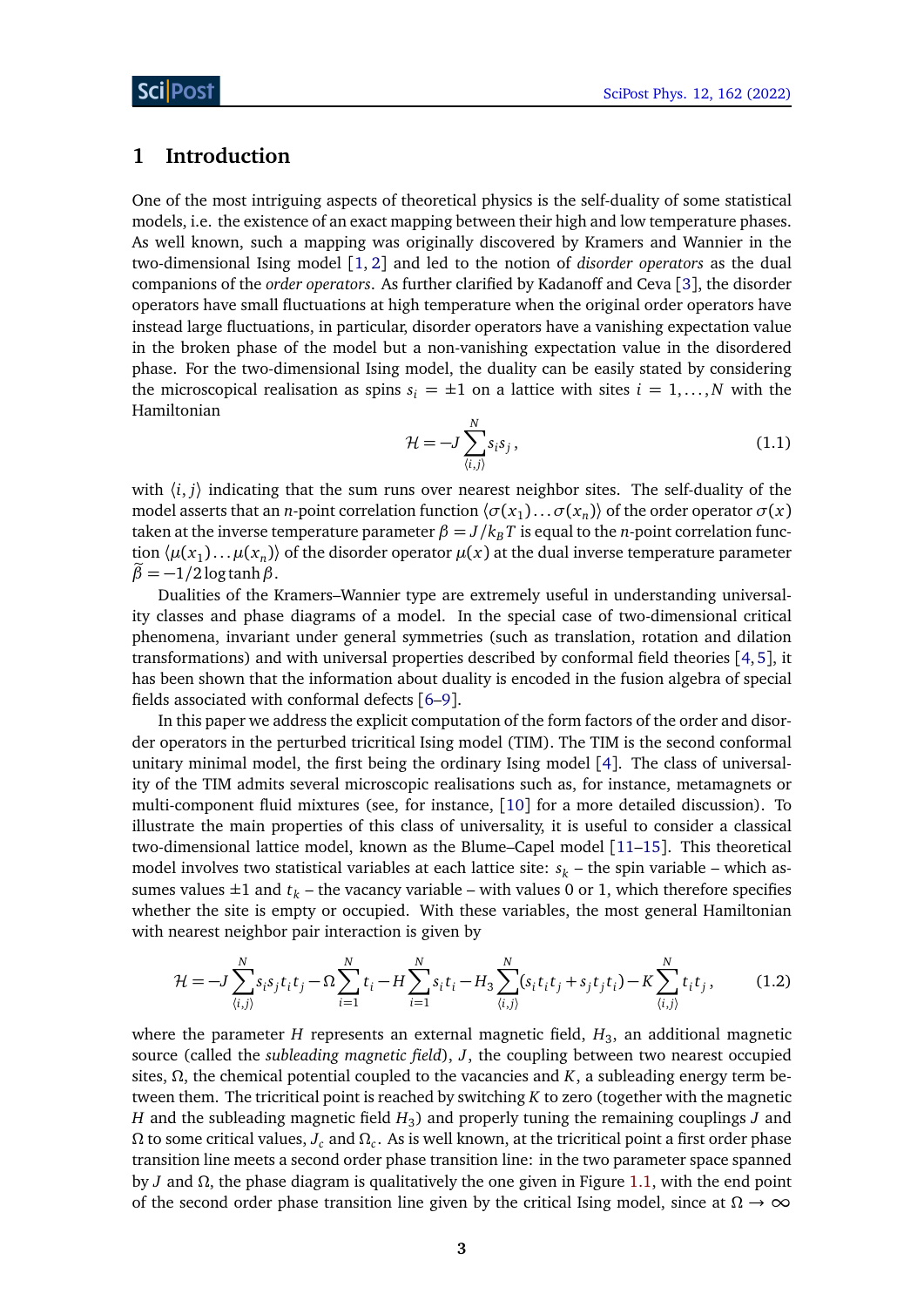<span id="page-3-0"></span>

Figure 1.1: Qualitative phase diagram of the TIM in the plane of the two variables *J* and *Ω*.

the vacancies are suppressed, all sites are populated with spins  $s_i = \pm 1$  but the system can be nevertheless fine-tuned to remain critical<sup>[1](#page-3-1)</sup>.

Right at the tricritical point, the model is conformally invariant. This property allows us to establish a correspondence between the operator content present in the Blume–Capel model and the operator content inferred from the CFT. In two dimensions, both the Ising and the tricritical Ising model are self-dual and, as shown below, this common property of these two models can be easily understood in terms of the existence of fermionic fields in their operator content but with an important difference: while in the IM such a field is the familiar free Majorana fermion *Ψ*(*x*) of the model [[17,](#page-54-10)[18](#page-54-11)], in the TIM, on the contrary, the fermionic field is given by the operator  $G(x)$  which gives rise to the supersymmetry of the model [[19](#page-55-0)[–21](#page-55-1)]. For both models, the zero mode of these fermionic fields implies the existence of a pair of dual order and disorder operators with the same conformal dimension at the critical point.

Although closely related to the IM, the TIM has however significant new features which make the computation of the form factors (FF) of its order/disorder operators an interesting theoretical problem. First of all, while the thermal deformation of the critical point of the IM is described by a free Majorana field theory with only one massive excitation in the spectrum (which may be considered as a topological kink excitation in the low-temperature phase or as an ordinary particle excitation in the high-temperature phase) [[17,](#page-54-10) [18](#page-54-11)], for the TIM such a deformation is instead associated to a scattering theory based on the exceptional algebra *E*7 [[22,](#page-55-2)[23](#page-55-3)]. Hence, the spectrum of the TIM is much richer than the spectrum of the IM and, out of the seven massive excitations  $A_1, A_2, \ldots, A_7$ , some of which correspond to topological kink excitations in the low-temperature phase, while the others correspond to ordinary particles. Secondly, the operator content of the TIM is larger than the operator content of the IM, in particular in the TIM there are *two*  $\mathbb{Z}_2$  odd order operators, i.e. the magnetic operator  $\sigma(x)$ and the sub-leading magnetic operator  $\sigma'(x)$ , accompanied by their dual disorder operators,  $\mu(x)$  and  $\mu'(x)$ . The operator content of a theory is usually pinned down in terms of its ultraviolet behaviour, i.e. in terms of the different highest weight modules of the conformal field theory [[4](#page-54-3)] present at its critical point, but it can also be equivalently identified analysing its infrared behaviour, i.e. in terms of the different solutions of the form factor equations [[24,](#page-55-4) [25](#page-55-5)]. This implies that there must be a complete equivalence between these ultraviolet/infrared approaches [[24](#page-55-4)] and therefore, in the case of the TIM the form factor equations are expected

<span id="page-3-1"></span> $1$ For a more elegant argument related to the spontaneously symmetry breaking of supersymmetry – present at the critical point of the TIM but broken along this massless renormalisation group flow – see [[16](#page-54-12)].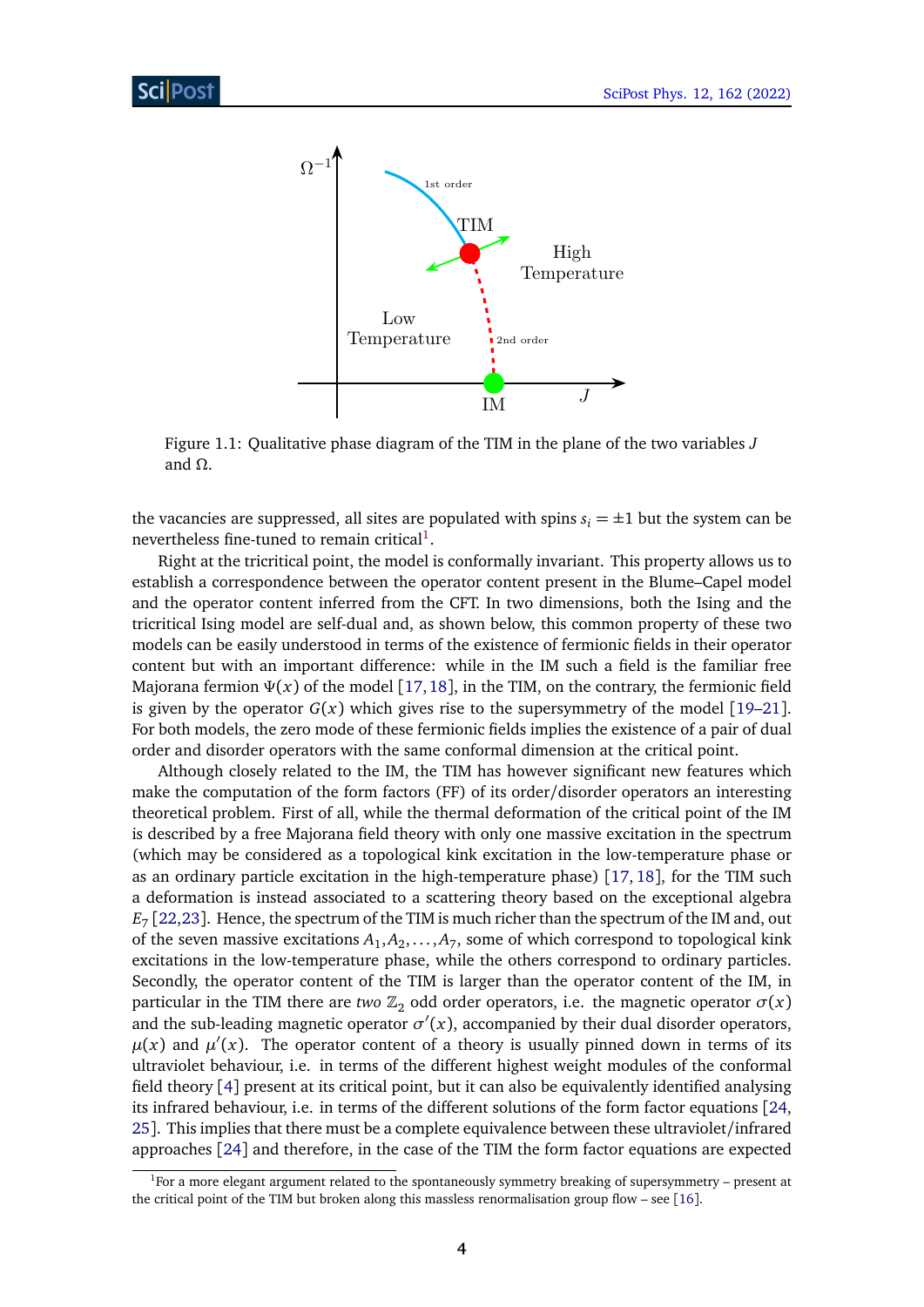to have *two* different solutions for the  $\mathbb{Z}_2$  odd operators of the theory, and we demonstrate that this is indeed the case. In addition, while in a generic theory the parameters which label the different solutions of the form factor equations are expected to remain undetermined within the framework of form factor bootstrap theory, in the peculiar case of the TIM the self-duality of the model and the cluster property of the form factors can be exploited to determine these matrix elements exactly. Therefore, the conclusion of our analysis is that in the magnetisation sector relative to the thermal deformation of the TIM the only freedom consists of the vacuum expectation values (VEV) of the disorder operators, quantities which are essentially related to the overall normalisation of these fields and, in the conformal normalisation the exact value of the VEV are known [[26](#page-55-6)]. The validity of the form factor solutions constructed for the order and disorder operators can be subjected to a stringent (and successful) test by comparing them to results coming from the numerical diagonalisation of the Hamiltonian of the model on a cylinder geometry by means of the truncated conformal space approach (TCSA) originally introduced in [[27](#page-55-7)].

One of the most important applications of form factors is the construction of time and space dependent correlation functions, whose Fourier transform yields the so-called dynamical structure factors (DSFs), which can be accessed experimentally by inelastic neutron scattering or Raman scattering. These are computed through a Lehmann expansion and because of the presence of energy thresholds in a gapped theory, are exact at low energies [[28](#page-55-8)[–30](#page-55-9)]. Such computations have already been carried out for the critical Ising field theory perturbed by a magnetic field. This theory is described by Zamolodchikov's  $E_8$  scattering theory [[31](#page-55-10)] and the exact form factors were computed, for the spin operator, by Delfino and Mussardo in [[32](#page-55-11)] and, for the energy operator, by Delfino and Simonetti in [[33](#page-55-12)]. It has realizations in terms of the quasi-one-dimensional (1D) ferromagnetic material CoNb $_{2} \mathrm{O}_{6}$  [[34,](#page-56-0) [35](#page-56-1)] and the Ising chain antiferromagnet BaCo $_2$ V $_2$ O $_8$  [[36,](#page-56-2)[37](#page-56-3)]. The latter realisation allows experimental access to the dynamical structure factor, which can also be computed from the exact form factor solution of the  $E_8$  scattering theory [[38](#page-56-4)]. The form factors obtained here for the  $E_7$  model allow us to perform a similar calculation of the dynamical structure factors, which promises an even richer experimental signature due to the existence of two independent order/disorder fields.

The paper is organised as follows. Section [2](#page-5-0) reviews the duality of the Ising model, related to the presence of a Majorana free field in the operator content of this model: the zero mode of this field gives rise to a pair of order and disorder operators with the same conformal dimension. In this section we also briefly review the exact expressions of the form factors of these operators and use them to compute the DSF of the order/disorder operators. In Section [3](#page-12-0) we discuss the various formulations of the universality class of the tricritical Ising model, in particular, those relative to a  $\varphi^6$  Landau-Ginzburg Lagrangian and to a supersymmetric field theory. The different Ramond representations of the superconformal algebra and the zero mode of the analytic fermionic field *G*(*z*) may be regarded as the origin of the two different pairs of fields dual to each other,  $(\sigma, \mu)$  and  $(\sigma', \mu')$ . Section [4](#page-17-0) addresses a few basic features of the integrable thermal deformation of the TIM, in particular the associated exact *S* matrix and the rich spectrum of massive excitations in close correspondence with the exceptional algebra  $E_7$ . Here we also discuss the generic renormalization group flows which link the classes of universality of the TIM and the IM, arguing that the genuine physics related to the  $E_7$  structure requires a proper fine tuning of the coupling constants of the off-critical action. In Section [5,](#page-22-0) we present in detail the various steps which lead us to the exact determination of the lowest form factors of order and disorder operators in the TIM, together with the symmetries behind these matrix elements and the family of solutions which originate from the recursive equations which they satisfy. In this section we also show how, employing the duality and the cluster property of the form factors, it is possible to pin down the full expressions of the form factors in terms only of the vacuum expectation values (VEV) of the disorder operators. Section [6](#page-30-0) presents a thorough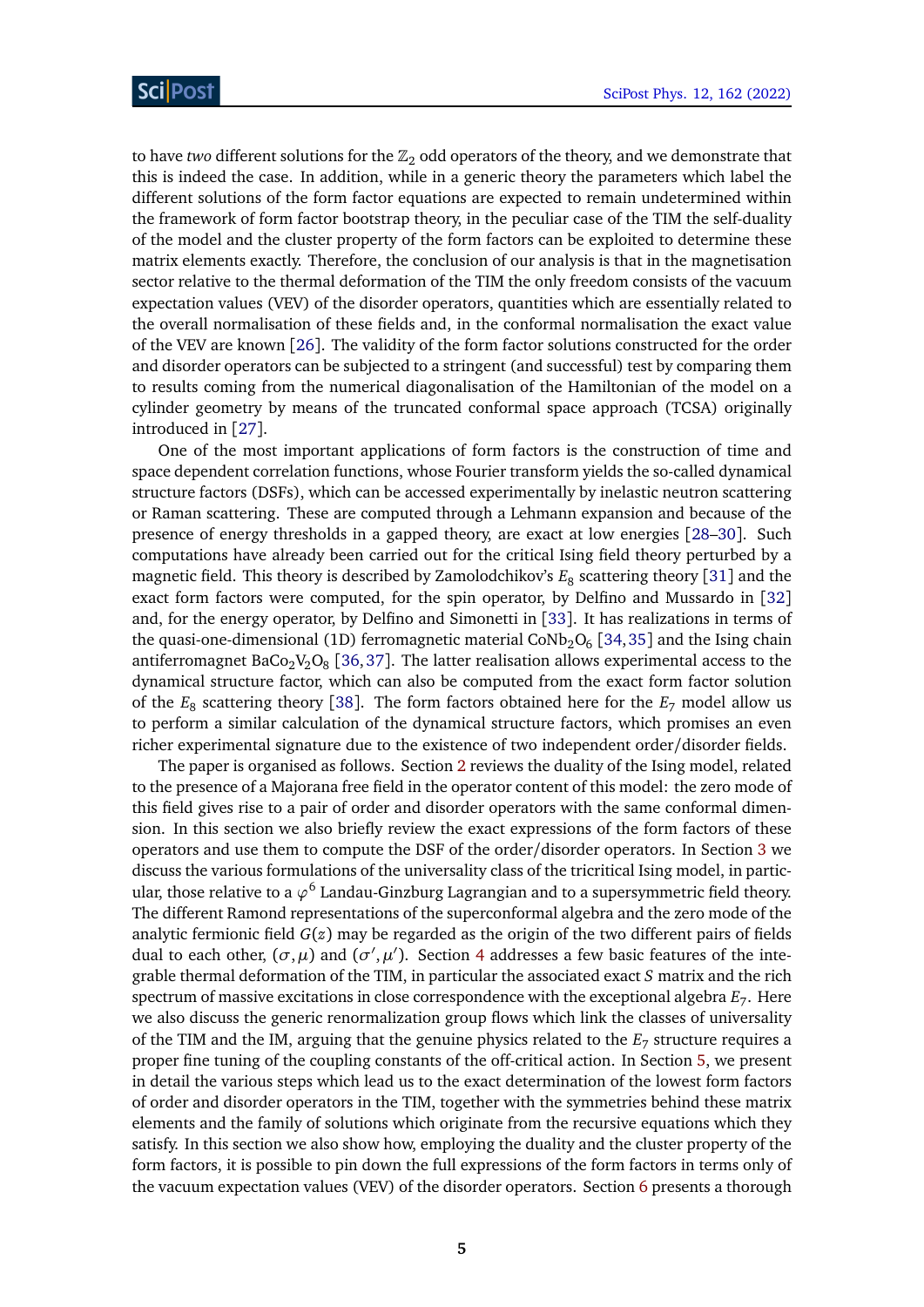Table 2.1: Kac table of the first minimal unitary model of CFT, corresponding to the Ising model. Irreducible representation of the Virasoro algebra are labeled by indices  $r = 1, 2$  and  $s = 1, 2, 3$ .

| $\overline{2}$    | $\frac{1}{2}$ | 16             | $\overline{0}$ |
|-------------------|---------------|----------------|----------------|
| 1                 | 0             | 16             | $\frac{1}{2}$  |
| $\mathcal{S}_{0}$ | 1             | $\overline{2}$ | 3              |

check of the analytic expressions obtained for the form factors of the magnetisation operators in the TIM by means the truncated conformal space approach, a method which permits not only to numerically diagonalise the Hamiltonian of the model on a cylinder geometry but also to extract the finite-volume expressions of various matrix elements. In Section [7,](#page-38-0) we discuss the dynamical structure factors of the order/disorder operators in the TIM and we comment on their main differences with respect to the analogous quantities in the IM. Our conclusions are finally gathered in Section [8.](#page-43-0) The paper also contains several important appendices where we collect the main equations satisfied by the form factors of an integrable two-dimensional field theory, the exact amplitudes of the *S*-matrix of the thermal deformation of the TIM, the exact values of the on-shell three-particle vertices, needed details of the implementation of the TCSA, and necessary details of the spectral representation of the correlation functions together with the dynamical structure factors.

## <span id="page-5-0"></span>**2 Duality in the Ising Model**

Given the close similarity between the tricritical Ising model and the Ising model, it is useful first to discuss the emergence of the duality of the Ising model, in particular its origin from its underlying conformal field theory and the corresponding operator product expansion (OPE). This is particularly useful in light of the fermionic formulation of the model. After showing the existence of a pair of dual order/disorder operators, we also briefly present their exact form factors and the corresponding correlation functions, in particular the dynamical structure factors of the Ising model. The markedly different behavior of these functions with respect to the analogous functions of the tricritical Ising model (compare Figs [\(2.1a](#page-12-2) - [2.1b\)](#page-12-2) of the Ising model with Figs [\(7.1](#page-41-0) - [7.2](#page-41-1) - [7.3\)](#page-42-0) of the tricritical Ising model) is expected to be very useful in discriminating between these two classes of universality from an experimental point of view.

## <span id="page-5-1"></span>**2.1 Conformal Field Theory of the Ising Model**

At the critical point, the Ising model is described by the first minimal unitary conformal model [[4](#page-54-3)] with central charge  $c = 1/2$  and the Kac table of the conformal dimensions reported in the table below. In order to discuss the operator content of this theory, let us introduce the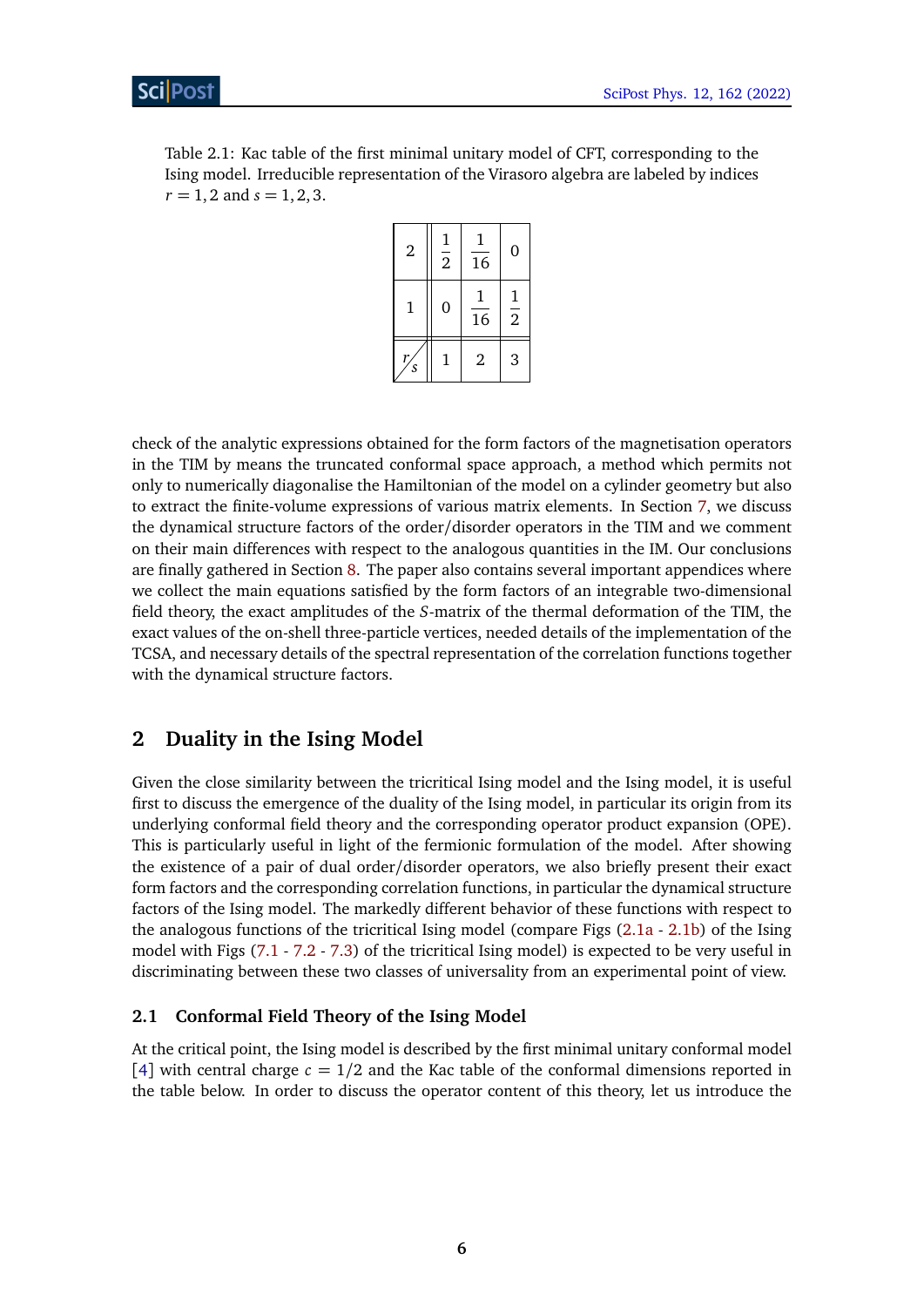notation[2](#page-6-0)

$$
1 = (0,0), \qquad \psi = \left(\frac{1}{2}, 0\right), \qquad \overline{\psi} = \left(0, \frac{1}{2}\right),
$$
  

$$
\epsilon = \left(\frac{1}{2}, \frac{1}{2}\right), \qquad \sigma = \left(\frac{1}{16}, \frac{1}{16}\right), \qquad \mu = \left(\frac{1}{16}, \frac{1}{16}\right).
$$
 (2.1)

For our purposes, it is important to notice the presence of the fermionic fields  $\psi$  and  $\overline{\psi}$ , which are the analytic and the anti-analytic components of the two-dimensional Majorana fermion field  $\Psi = (\psi, \overline{\psi})$ . As is well known, the critical action of the Ising model can be written<sup>[3](#page-6-1)</sup>

$$
\mathcal{A} = \frac{1}{2\pi} \int d^2x \left[ \psi \partial_{\overline{z}} \psi + \overline{\psi} \partial_z \overline{\psi} \right].
$$
 (2.2)

This action is quadratic and therefore free. The corresponding equations of motion,

<span id="page-6-2"></span>
$$
\partial_z \overline{\psi} = 0, \n\partial_{\overline{z}} \psi = 0,
$$
\n(2.3)

show that the two spinor components are decoupled and, moreover, that  $\psi$  depends only on  $z$ and  $\overline{\psi}$  only on  $\overline{z}$ . The analytic and anti-analytic components of the stress-energy tensor which accompany the action [\(2.2\)](#page-6-2) are

$$
T = -\frac{1}{2} : \psi \partial_z \psi : , \qquad \overline{T} = -\frac{1}{2} : \overline{\psi} \partial_{\overline{z}} \overline{\psi} : , \tag{2.4}
$$

with the associated Virasoro algebra given by

$$
[L_n, L_m] = (n-m)L_{n+m} + \frac{c}{12}n(n^2-1)\delta_{n+m,0}, \qquad c = \frac{1}{2}.
$$
 (2.5)

Focusing on the analytic sector alone, the OPE of  $\psi$  with itself is given by

<span id="page-6-3"></span>
$$
\psi(z_1)\psi(z_2) = \frac{1}{z_1 - z_2} + \cdots.
$$
\n(2.6)

The mode expansion of the Taylor–Laurent series reads

<span id="page-6-4"></span>
$$
\psi(z) = \sum_{n = -\infty}^{\infty} \frac{\psi_n}{z^{n+1/2}},
$$
\n(2.7)

where

$$
\psi_n = \oint_C \frac{dz}{2\pi i} z^{n-1/2} \psi(z), \qquad (2.8)
$$

with a closed contour *C* around the origin. Using eqn. [\(2.6\)](#page-6-3), the anti-commutation relations of the modes can be derived using the operator product expansion and exchanging the order of the contours around the origin:

$$
\{\psi_n, \psi_m\} = \left[\oint \frac{dz}{2\pi i}, \oint \frac{dw}{2\pi i}\right] z^{n-1/2} w^{m-1/2} \psi(z) \psi(w)
$$
  
\n
$$
= \oint \frac{dw}{2\pi i} w^{m-1/2} \oint \frac{dz}{2\pi i} z^{n-1/2} \frac{1}{z-w}
$$
  
\n
$$
= \oint \frac{dw}{2\pi i} w^{m+n-1} = \delta_{n+m,0}.
$$
\n(2.9)

<span id="page-6-1"></span><sup>3</sup>In the following  $z = x_1 + ix_2$  and  $\overline{z} = x_1 - ix_2$ .

<span id="page-6-0"></span><sup>2</sup> (*∆*,*∆*) are the conformal weights provided by the Kac table and each pair identifies the physical operator obtained by combining together the analytic and anti-analytic parts.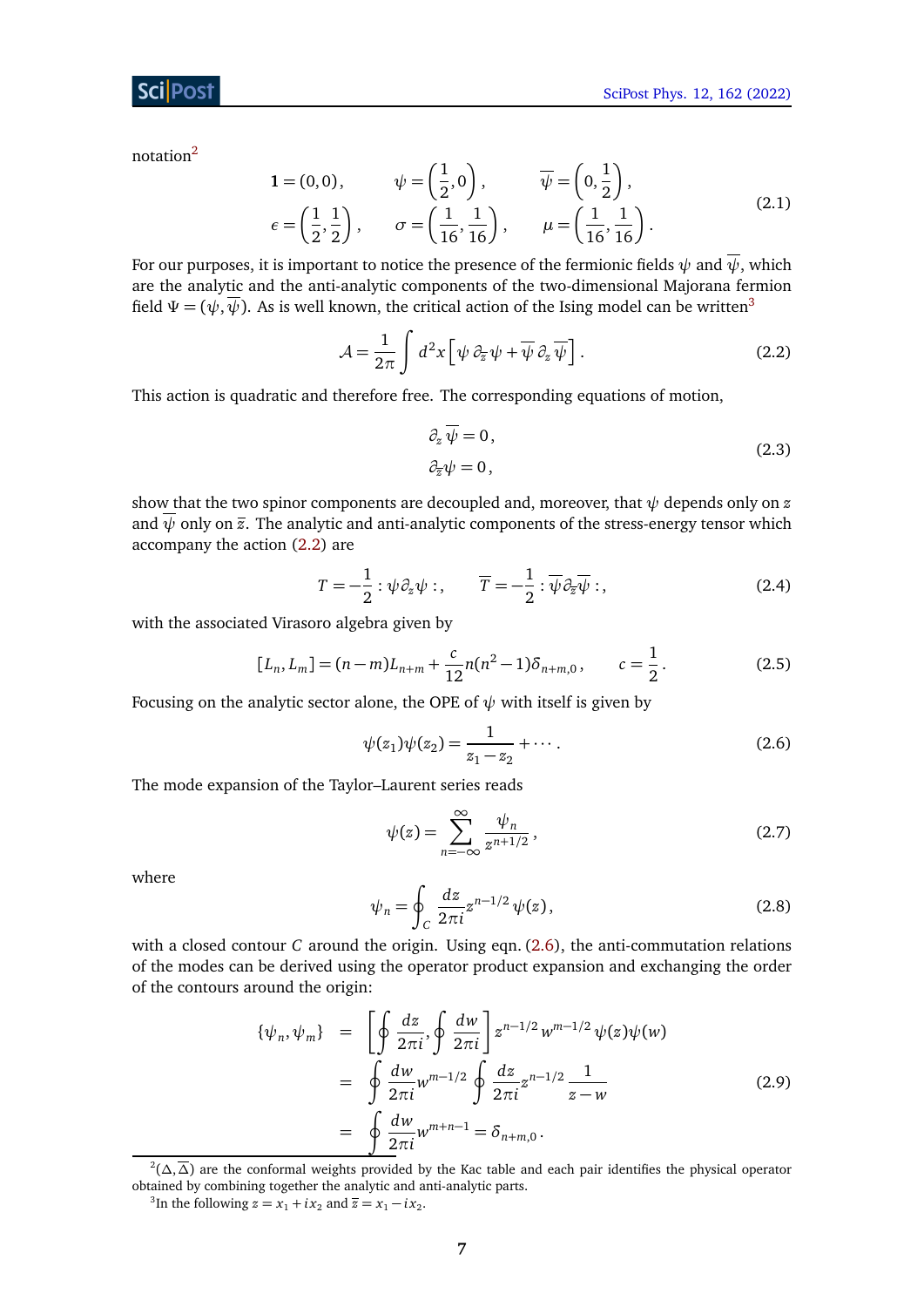#### <span id="page-7-0"></span>**2.2 Neveu-Schwarz and Ramond Sectors**

The fermion field  $\psi(z)$  can satisfy two different monodromy properties since it is naturally defined on the double covering of the complex plane with a branch cut starting from a point, here assumed to be the origin:

$$
\psi(e^{2\pi i}z) = \pm \psi(z) \tag{2.10}
$$

The first case defines the so-called Neveu-Schwarz (NS) sector, while the second defines the so-called Ramond (R) sector. In the Neveu-Schwarz sector, the mode expansion of the field is given in terms of half-integer indices, while in the Ramond sector the indices *n* of the [\(2.7\)](#page-6-4) are instead integers

$$
\psi(e^{2\pi i} z) = \psi(z), n \in \mathbb{Z} + \frac{1}{2}, (NS)
$$
  

$$
\psi(e^{2\pi i} z) = -\psi(z), n \in \mathbb{Z}, (R).
$$
 (2.11)

It is also convenient to introduce the operator  $(-1)^F$  , where  $F$  is the fermionic number, defined in terms of its anti-commutation with the field *ψ*

$$
(-1)^{F} \psi(z) = -\psi(z)(-1)^{F}.
$$

This operator satisfies  $\left((-1)^F\right)^2=1$  and

$$
\{(-1)^F, \psi_n\} = 0 \quad , \forall n. \tag{2.12}
$$

Let's focus the attention on the Ramond sector, i.e. when the field satisfies the anti-periodic boundary conditions. In such a case, it is necessary to take into account the presence of the zero mode of the field that satisfies

$$
\{\psi_0, \psi_0\} = 1, \qquad \{(-1)^F, \psi_0\} = 0. \tag{2.13}
$$

Applying  $\psi_0$  to an eigenstate of  $L_0$  does not change its eigenvalue, which means that the ground state of the Ramond sector must realise a representation of the two-dimensional algebra given by  $\psi_0$  and  $(-1)^F$ . The smallest irreducible representation consists of a doublet of degenerate operators *σ* and *µ*, the so-called *order and disorder operators*, with the same conformal weight. In this space, a 2 × 2 matrix representation of  $\psi_0$  and  $(-1)^F$  is given by

<span id="page-7-1"></span>
$$
\psi_0 = \frac{1}{\sqrt{2}} \begin{pmatrix} 0 & 1 \\ 1 & 0 \end{pmatrix}, \qquad (-1)^F = \begin{pmatrix} 1 & 0 \\ 0 & -1 \end{pmatrix}.
$$
 (2.14)

In this representation the fields  $\sigma$  and  $\mu$  are eigenvectors of  $(-1)^F$  with eigenvalue +1 and  $-1$ respectively.

The OPE of the fermionic field with the order/disorder fields is given by

$$
\psi(z)\sigma(w) = \frac{1}{\sqrt{2}}(z-w)^{-1/2}\mu(w) + \cdots; \psi(z)\mu(w) = \frac{1}{\sqrt{2}}(z-w)^{-1/2}\sigma(w) + \cdots \quad (2.15)
$$

Note that there is a square root branch cut which changes sign if the fermion field is transported around the location of  $\sigma$  or  $\mu$ ; the latter can be interpreted as defect creating operators changing the fermion boundary condition. Therefore the two-point correlation function of the field  $\psi(z)$  with anti-periodic boundary conditions can be interpreted as the two-point correlation of  $\psi(z)$  but in the presence of two  $\sigma$  or  $\mu$  fields, placed at the origin and at infinity respectively

$$
\langle \psi(z)\psi(w)\rangle_A \equiv \langle \sigma | \psi(z)\psi(w)\sigma(0) | 0 \rangle = \langle \mu | \psi(z)\psi(w)\mu(0) | 0 \rangle, \tag{2.16}
$$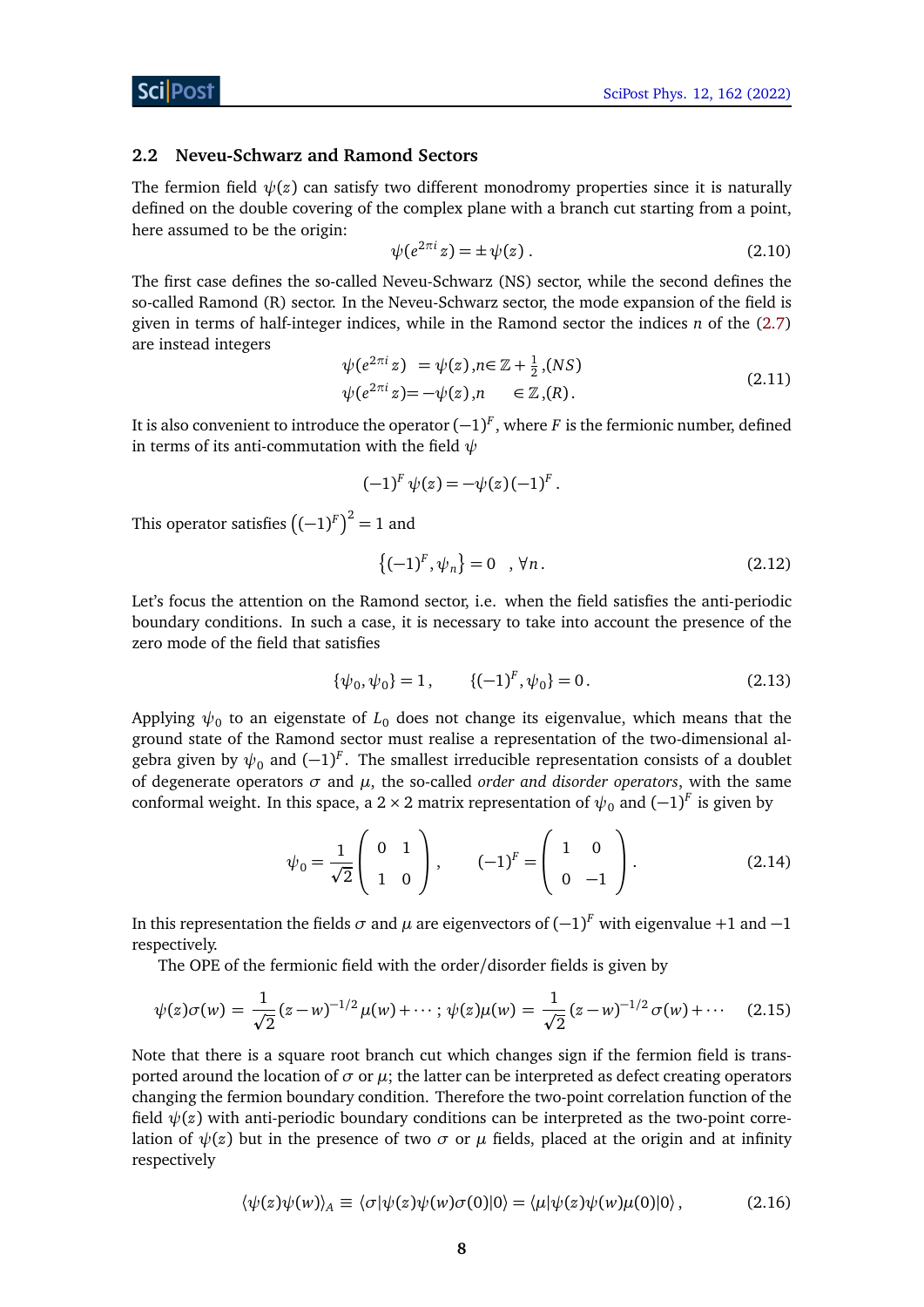## **ScilPost**

where

$$
\langle \sigma | = \lim_{z \to \infty} \langle 0 | \sigma(z) | z |^{1/4}, \qquad (2.17)
$$

$$
\langle \mu | = \lim_{z \to \infty} \langle 0 | \mu(z) | z |^{1/4} \,. \tag{2.18}
$$

These correlators can be computed using the expansion in the integer modes of *ψ*: separating the zero mode and using  $\psi_0^2 = 1/2$  yields

<span id="page-8-0"></span>
$$
\langle \psi(z)\psi(w)\rangle_A = \langle \sum_{n=0}^{\infty} \psi_n z^{-n-1/2} \sum_{m=0}^{-\infty} \psi_m w^{-m-1/2} \rangle_A
$$
  

$$
= \sum_{n=1}^{\infty} z^{-n-1/2} w^{n-1/2} + \frac{1}{2} \frac{1}{\sqrt{zw}}
$$
(2.19)  

$$
= \frac{1}{\sqrt{zw}} \left(\frac{w}{z-w} + \frac{1}{2}\right) = \frac{1}{2} \frac{\sqrt{\frac{z}{w}} + \sqrt{w}z}{z-w}.
$$

In the limit  $z \to w$ , this result reproduces the Operator Product Expansion [\(2.6\)](#page-6-3), which is expected since the OPE expresses a *local* property of the field and so it is insensitive to the boundary conditions.

In order to compute the conformal dimensions of the fields  $\sigma$  and  $\mu$ , one can use the Ward identity

$$
T(z)\sigma(0)|0\rangle = \frac{\Delta_{\sigma}}{z^2}\,\sigma(0)|0\rangle + \cdots,
$$

that leads to

$$
\langle T(z) \rangle_A \equiv \langle \sigma | T(z) \sigma(0) | 0 \rangle = \frac{\Delta_{\sigma}}{z^2} \,. \tag{2.20}
$$

The left-hand side of this equation can be evaluated using both the definition of the normal order

$$
T(z) = \lim_{\eta \to 0} \frac{1}{2} \left( -\psi(z+\eta)\partial_z \psi(z) + \frac{1}{\eta^2} \right)
$$
 (2.21)

and the correlation function [\(2.19\)](#page-8-0). Hence,

$$
\langle T(z) \rangle_A = \lim_{w \to z} \left[ -\frac{1}{4} \partial_w \left( \frac{\sqrt{z/w} + \sqrt{w/z}}{z - w} \right) + \frac{1}{2(z - w)^2} \right] = \frac{1}{16z^2}, \quad (2.22)
$$

and so

<span id="page-8-1"></span>
$$
\Delta_{\sigma} = \Delta_{\mu} = \frac{1}{16} \,. \tag{2.23}
$$

The full OPE algebra of the local scalar fields of magnetisation and energy operators (hereafter written by omitting the structure constants and the dependence on the coordinates) is

$$
\begin{aligned}\n\sigma \, \sigma &= 1 + \epsilon, \\
\epsilon \, \epsilon &= 1, \\
\epsilon \, \sigma &= \sigma.\n\end{aligned}\n\tag{2.24}
$$

An equivalently set of mutually local scalar fields is given by the disorder and the energy operators, with the OPE algebra

$$
\mu \mu = 1 + \epsilon,
$$
  
\n
$$
\epsilon \mu = \mu,
$$
  
\n
$$
\epsilon \epsilon = 1.
$$
\n(2.25)

These algebras highlight that the Ising model has two independent  $\mathbb{Z}_2$  spin symmetries: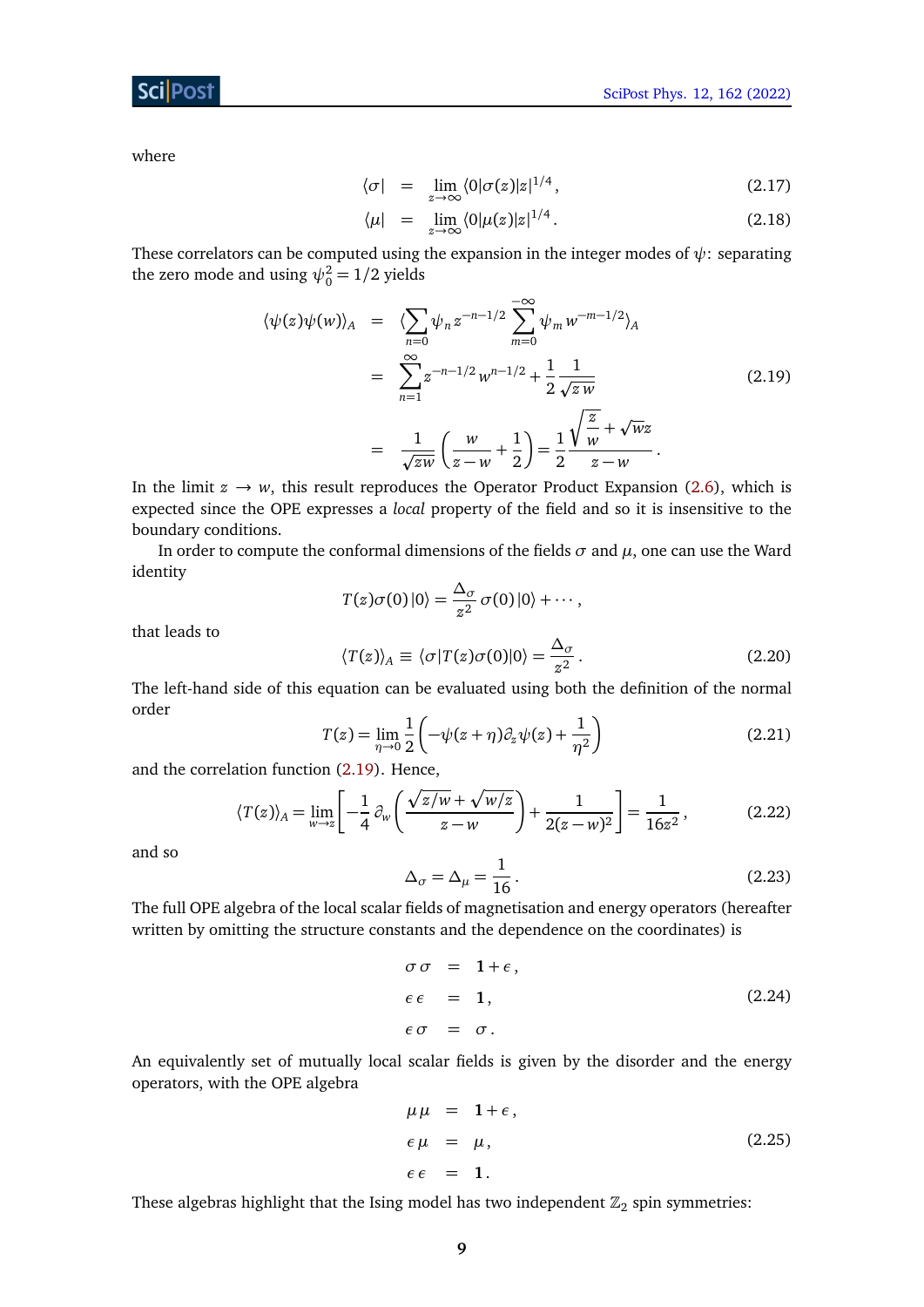• one of them flips the sign of the order operator

$$
\sigma \to -\sigma \,, \qquad \mu \to \mu \,, \tag{2.26}
$$

• while the other flips the sign of the disorder field

$$
\sigma \to \sigma, \qquad \mu \to -\mu, \tag{2.27}
$$

*ε* is even under both i.e.,  $\epsilon \rightarrow \epsilon$ .

Moreover, at its critical point the Ising model is also invariant under the Kramers–Wannier (KW) duality transformation, under which  $\epsilon \leftrightarrow -\epsilon$  and  $\sigma \leftrightarrow \mu$ . The odd parity of  $\epsilon$  under the duality transformation naturally explains the absence of *ε* in the operator product expansion of this field with itself. The KW duality also enlightens an important property of the aforementioned  $\mathbb{Z}_2$  spin symmetries of the Ising model which can be however spontaneously broken:

- (i) for the high-temperature phase  $T > T_c$ , the  $\mathbb{Z}_2$  spin symmetry  $\sigma \to -\sigma$  on the order operator is exact while the  $\mathbb{Z}_2$  spin symmetry  $\mu \to -\mu$  on the disorder operator is spontaneously broken, therefore for *T > T<sup>c</sup>* , we have a non-zero vacuum expectation value 〈*µ*〉;
- (ii for the low-temperature phase  $T < T_c$ , the  $\mathbb{Z}_2$  symmetry of the order parameter  $\sigma$  is spontaneously broken while the  $Z_2$  symmetry of the disorder operator is exact, therefore for  $T < T_c$  we have a non-zero vacuum expectation value  $\langle \sigma \rangle$ .

Notice, however, that at the critical point  $T = T_c$  both vacuum expectation values vanish,  $\langle \sigma \rangle = \langle \mu \rangle = 0.$ 

As a final remark, we observe that the OPE algebra [\(2.24\)](#page-8-1) of the scalar fields can be also interpreted as the algebra of the composite operators of a  $\varphi^4$  Landau-Ginzburg theory – a theory notoriously associated to the class of universality of the Ising model [[39](#page-56-5)]. Choosing the field identification  $\sigma \equiv \varphi$ , the operator product expansion yields :  $\varphi^2:=\epsilon$  and :  $\varphi^3:=\partial_z\,\partial_{\overline z}\varphi.$ Hence, the conformal model can be seen as the exact fixed-point solution of the field theory associated to the Lagrangian

$$
\mathcal{L} = \frac{1}{2} (\partial_{\mu} \varphi)^2 + g \varphi^4. \tag{2.28}
$$

#### <span id="page-9-0"></span>**2.3 Form Factors of the Order and Disorder Operators at**  $T \neq T_c$

Adding a mass term to the fermionic action [\(2.2\)](#page-6-2) gives the Ising model away from its critical temperature: this is equivalent to coupling the system to the energy operator  $\epsilon(x)$  which is  $\mathbb{Z}_2$  odd under duality. The resulting quantum field theory turns out to be integrable and its corresponding form factors can be computed exactly [[18,](#page-54-11) [40](#page-56-6)]. Due to the self-duality of the model, we can discuss equivalently the case  $T > T_c$  or  $T < T_c$ . We choose to focus our attention on the high-temperature phase where there is no spontaneous symmetry breaking of the  $\mathbb{Z}_2$  spin symmetry: in this case there is a unique ground state and only one massive particle excitation *A* in the spectrum, with a two-body *S*-matrix given by *S* = −1. The particle *A* can be considered as created by the magnetisation operator  $\sigma(x)$ , therefore it is odd under the  $\mathbb{Z}_2$  symmetry of the Ising model, with its mass given by  $m = |T - T_c|$ .

In the following we consider (semi)local operator fields  $\Phi(x)$ , which can be fully characterised by their form factors

$$
F_{a_1,...,a_n}^{\Phi}(\theta_1,...,\theta_n) = \langle 0|\Phi(0)|A_{a_1}(\theta_1),...,A_{a_n}(\theta_n)\rangle, \qquad (2.29)
$$

(a short overview of their properties is given in Appendix [A\)](#page-43-1).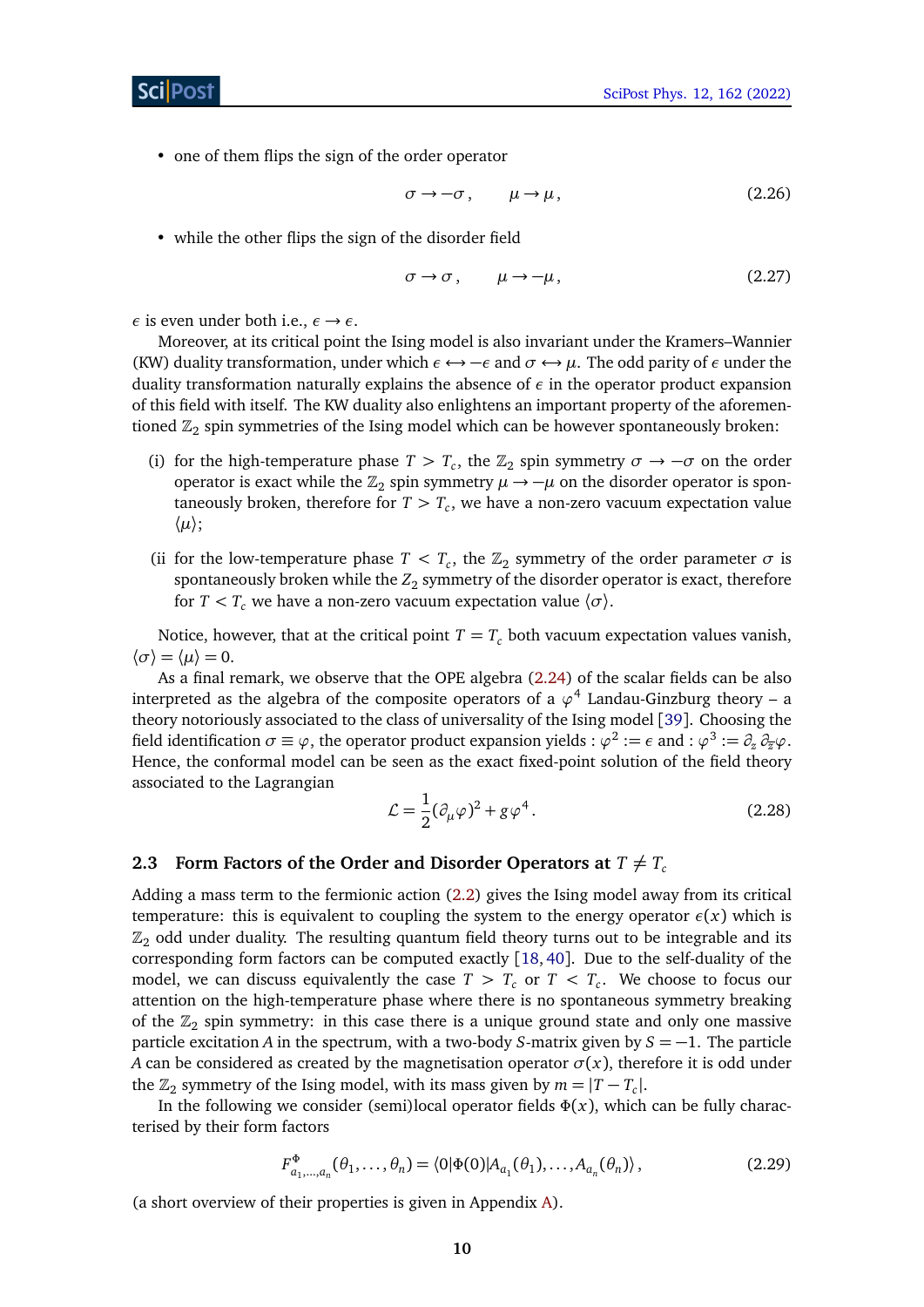In the high-temperature phase, the order parameter  $\sigma(x)$  is odd under the  $\mathbb{Z}_2$  symmetry while the disorder operator  $\mu(x)$  is even. Hence,  $\sigma(x)$  has matrix elements on states with an odd number of particles,  $F_{2n+1}^{\sigma}$ , whereas  $\mu(x)$  on those with an even number of particles,  $F_{2n}^{\mu}$ 2*n* . Their form factors can be obtained by solving the form factor equations [\(A.2\)](#page-44-0) and [\(A.3\)](#page-44-1). In the case of the the residue equations [\(A.3\)](#page-44-1) relative to the kinematical poles, it is necessary to take into account that the operator  $\mu$  has a semi-local index equal to  $1/2$  with respect to the operator  $\sigma(x)$  that creates the asymptotic states. Denoting by  $F_n$  the form factors of these operators (for *n* even they refer to  $\mu(x)$  while for *n* odd to  $\sigma(x)$ ), we obtain the recursive equation

$$
-i\lim_{\tilde{\theta}\to\theta}(\tilde{\theta}-\theta)F_{n+2}(\tilde{\theta}+i\pi,\theta,\theta_1,\theta_2,\ldots,\theta_{2n})=2F_n(\theta_1,\ldots,\theta_{2n}),
$$
 (2.30)

for both *n* odd/even.

These equations admit an infinite number of solutions, that can be obtained by including all possible kernel solutions at each level [[25](#page-55-5)]. The minimal solution corresponds to the form factors of the order and disorder operators

$$
F_n(\theta_1, \dots, \theta_n) = H_n \prod_{i < j}^n \tanh \frac{\theta_i - \theta_j}{2} \,. \tag{2.31}
$$

The normalisation coefficients satisfy the recursive equation

$$
H_{n+2}=iH_n.
$$

The solutions with *n* even are therefore fixed by choosing  $F_0 = H_0$ , namely by the non-zero value of the vacuum expectation of the disorder operator

$$
F_0 = \langle 0 | \mu(0) | 0 \rangle = \langle \mu \rangle, \tag{2.32}
$$

while those with  $n$  odd are determined by the real constant  $F_1$  relative to the one-particle matrix element of  $\sigma(x)$ 

$$
F_1 = \langle 0 | \sigma(0) | A(0) \rangle. \tag{2.33}
$$

Imposing the cluster property [\(A.23\)](#page-47-0) gives the relation

<span id="page-10-0"></span>
$$
F_1^2 = i F_0^2, \tag{2.34}
$$

therefore *all* form factors of the order/disorder operators of the Ising model are fixed up to the overall normalisation of the operators given by  $F_0.$  Adopting the conformal normalisation of both operators

$$
\langle \sigma(x)\sigma(0)\rangle = \langle \mu(x)\mu(0)\rangle \simeq \frac{1}{|x|^{1/4}}, \qquad |x| \to 0 \tag{2.35}
$$

the vacuum expectation value  $F_0$  is known exactly and is given by  $\left[ 26\right]$  $\left[ 26\right]$  $\left[ 26\right]$ 

$$
F_0 = 2^{1/12} e^{-1/8} A^{3/2} m^{1/8},\tag{2.36}
$$

where  $A = 1.282427$ .. is Glaisher's constant.

The identification of the FF of the order/disorder operators can be confirmed by the *∆*-sum rule [\(A.26\)](#page-48-1). To this aim we need the FF of the stress-energy tensor, given by

$$
F_{2n}^{\Theta}(\theta_1,\ldots,\theta_{2n}) = \begin{cases} -2\pi i m^2 \sinh \frac{\theta_1-\theta_2}{2} , & n=2\\ 0 , & \text{otherwise} \end{cases}
$$
 (2.37)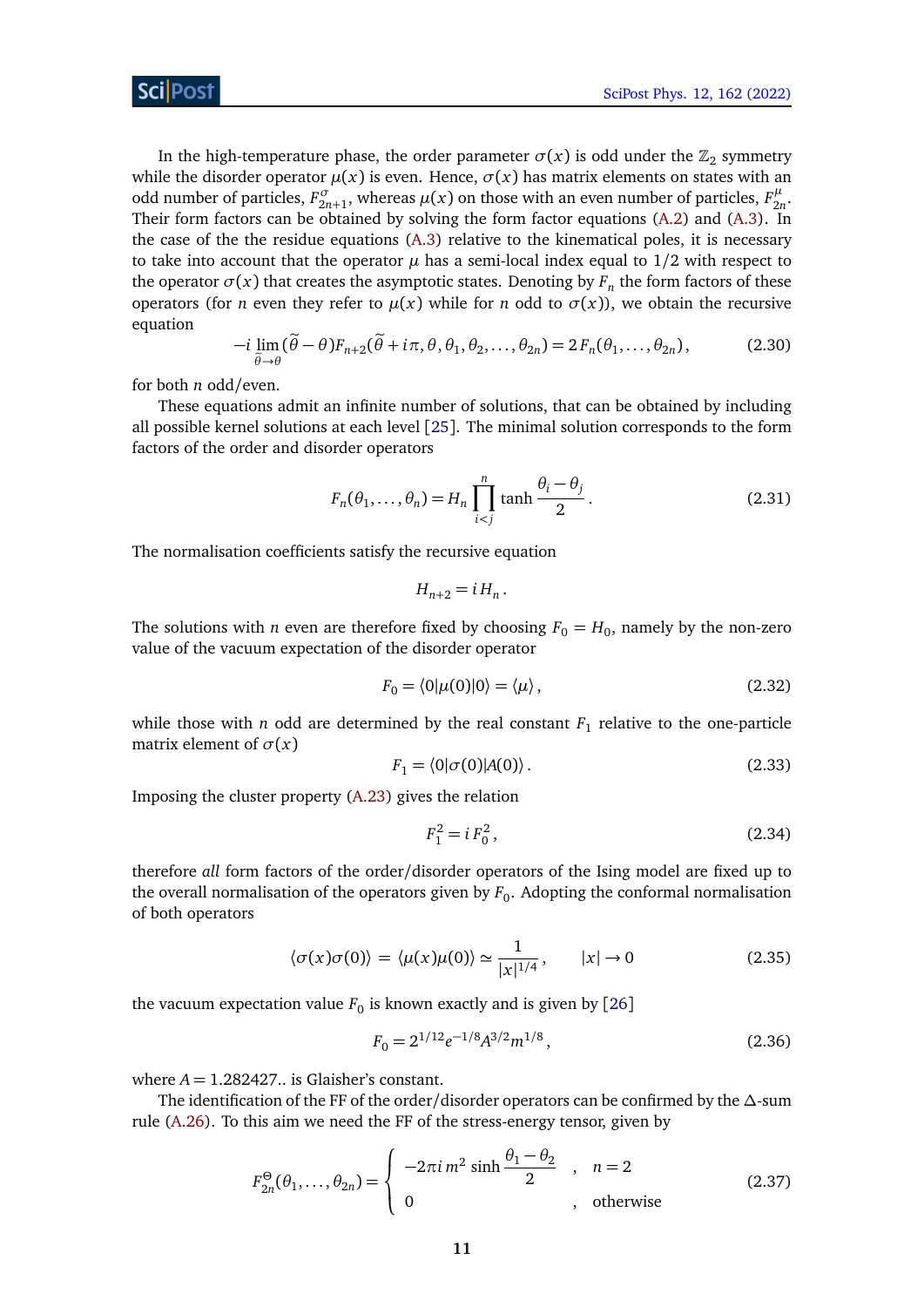### Sci Post

where we used the normalisation of the trace operator  $F_2^{\Theta}(i\pi) = 2\pi m^2$ , Using now the matrix elements of  $\mu(x)$  and  $\Theta(x)$ , their correlator can be computed in a closed form

$$
\langle \Theta(r)\mu(0) \rangle = \frac{1}{2} \int \frac{d\theta_1}{2\pi} \frac{d\theta_2}{2\pi} F^{\Theta}(\theta_{12}) \overline{F}^{\mu}(\theta_{12}) e^{-mr(\cosh \theta_1 + \cosh \theta_2)}
$$
  

$$
= -m^2 \langle \mu \rangle \left[ \frac{e^{-2mr}}{2mr} + Ei(-2mr) \right],
$$
 (2.38)

where

$$
Ei(-x) = -\int_x^{\infty} \frac{dt}{t} e^{-t}.
$$

Substituting this correlation function in the *∆*-theorem [\(A.26\)](#page-48-1) yields the correct value for the conformal dimension of the disorder operator

$$
\Delta_{\mu} = -\frac{1}{2\langle \mu \rangle} \int_0^{\infty} dr \, r \langle \Theta(r) \mu(0) \rangle = \frac{1}{4\pi} \int_0^{\infty} d\theta \, \frac{\sinh^2 \theta}{\cosh^3 \theta} = \frac{1}{16} \,. \tag{2.39}
$$

While all the considerations above referred to the high temperature phase, the form factors in the low temperature phase can be obtained by a simple application of Kramers–Wannier duality. In the low-temperature phase the identification of the order and disorder fields must be swapped, and a calculation identical to the above evaluation of the *∆*-theorem sum rule gives the conformal dimension of the order operator *σ*.

#### <span id="page-11-0"></span>**2.4 Dynamical Structure Factors of the Ising Model**

Here we compute the dynamical structure factors corresponding to order/disorder correlation functions:

$$
S^{\sigma\sigma}(\omega, q) = \int dx dt e^{i\omega t - iqx} \langle \sigma(x, t)\sigma(0, 0) \rangle,
$$
  
\n
$$
S^{\mu\mu}(\omega, q) = \int dx dt e^{i\omega t - iqx} \langle \mu(x, t)\mu(0, 0) \rangle.
$$
 (2.40)

We consider the frequency dependence at zero-momentum transfer  $(q = 0)$ , which determines the full structure factor due to Lorentz invariance, and compute it using a spectral expansion in terms of form factors as described in Appendix [D.](#page-52-0)

Let us concentrate on the high-temperature phase. Here  $\mu$  has only even-particle matrix elements and  $\sigma$  has only odd-particle ones. Therefore truncating the expansion states with up to three particles gives

$$
S^{\mu\mu}(\omega, q=0) = S_2^{\mu\mu}(\omega, q=0) + ... \qquad (2.41)
$$

$$
S^{\sigma\sigma}(\omega, q=0) = S_1^{\sigma\sigma}(\omega, q=0) + S_3^{\sigma\sigma}(\omega, q=0) + \dots \tag{2.42}
$$

For the disorder operator substituting the form factors from Subsection [2.3](#page-9-0) into [\(D.6\)](#page-53-1) gives the two-particle contribution

$$
S_2^{\mu\mu}(\omega, q=0) = \frac{F_0^2}{\omega^3} \sqrt{\omega^2 - 4m^2} \Theta(\omega - 2m),
$$
 (2.43)

which has a square root behaviour  $\infty$ *ω* − 2*m* at threshold.

For the order operator [\(D.5\)](#page-53-2) gives the following one-particle contribution:

$$
S_1^{\sigma\sigma}(\omega, q=0) = \frac{2\pi F_0^2}{m} \delta(\omega - m). \tag{2.44}
$$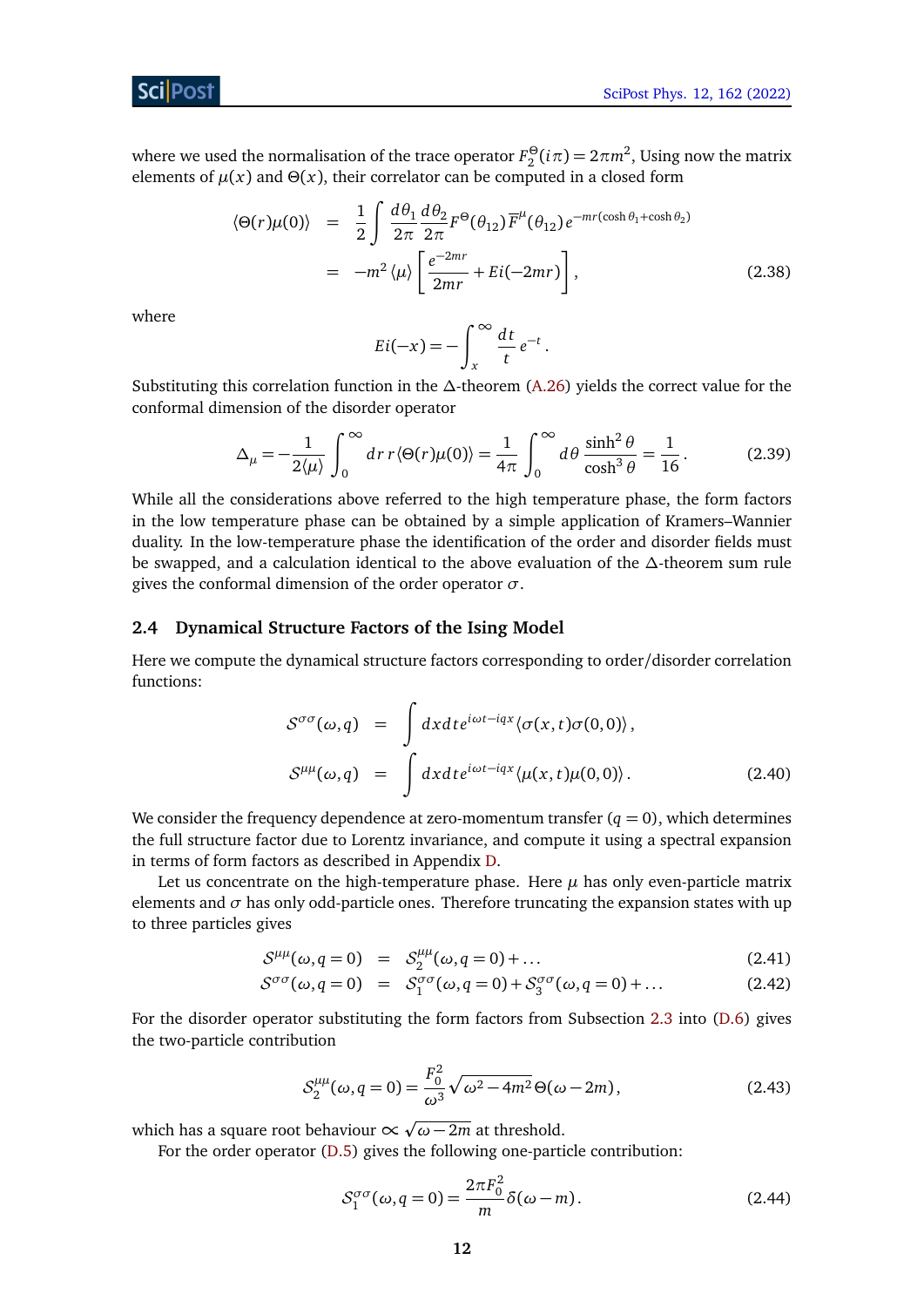<span id="page-12-2"></span>

Figure 2.1: Two- and three particle contributions to the dynamical structure factor of disorder (a) and order operators (b) in the Ising model. The values of the dynamical structure factors are shown in units of the mass gap *m* using the expression [\(2.36\)](#page-10-0) for  $F_0$ .

The three-particle contribution [\(D.8\)](#page-53-3) is a bit more complicated, but after some manipulations it can be evaluated as

$$
S_3^{\sigma\sigma}(\omega, q=0) = \frac{F_0^2}{6\pi m^2} \int_{\theta_{12}>0} \frac{d\theta_3}{|\sinh\theta_{12}|} \prod_{i (2.45)
$$

where integration is performed over the branch  $\theta_{12} > 0$  and the identical contribution from the other branch is taken into account by including a factor of 2. The behaviour of the threeparticle contribution at the threshold is given by

$$
S_3^{\sigma\sigma}(\omega, k=0) = \frac{F_0^2}{192\sqrt{3}m^5}(\omega - 3m)^3 + O((\omega - 3m)^4). \tag{2.46}
$$

The functions  $\mathcal{S}_2^{\mu\mu}$  $\frac{\mu\mu}{2}$  and  $\mathcal{S}_3^{\sigma\sigma}$  are shown in Figures [2.1a](#page-12-2) and [2.1b.](#page-12-2)

## <span id="page-12-0"></span>**3 Duality in the Tricritical Ising Model**

Let us now briefly discuss the class of universality and the duality symmetry of the tricritical Ising model (TIM) associated to the second unitary minimal model: the central charge is  $c = \frac{7}{10}$ , while the conformal dimensions are shown in Table [3.1.](#page-13-0) We are mainly concerned here with two equivalent quantum field theory formulations of the TIM, namely one based on a Landau-Ginzburg field theory, which explicates the  $\mathbb{Z}_2$  spin symmetry, while the other based on supersymmetry, which clarifies the origin of the  $\mathbb{Z}_2$  duality symmetry of the model. We discuss these two formulations separately.

#### <span id="page-12-1"></span>**3.1 Landau–Ginzburg Description**

The order-parameters of the TIM, as present in the Blume–Capel Hamiltonian [\(1.2\)](#page-2-1), can be put in a one-to-one correspondence with the operator content of a  $\varphi^6$  Landau-Ginzburg Lagrangian based on a scalar field  $\varphi$  and the Euclidean action given by:

<span id="page-12-3"></span>
$$
S = \int d^2x \left[ \frac{1}{2} (\partial_\mu \varphi)^2 + g_1 \varphi + g_2 \varphi^2 + g_3 \varphi^3 + g_4 \varphi^4 + \varphi^6 \right],
$$
 (3.1)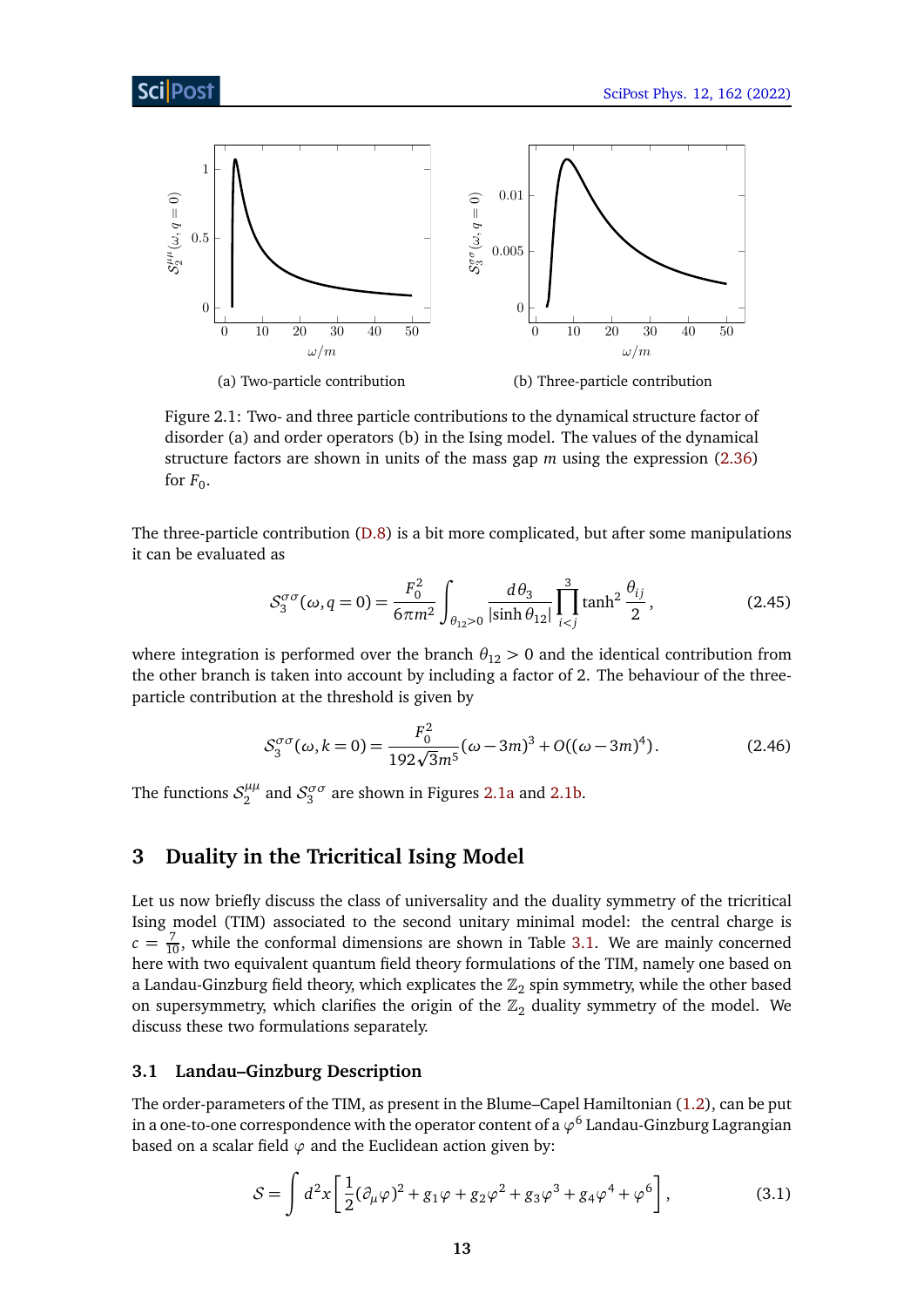| 3                      | $\frac{3}{2}$        | $\frac{3}{5}$                  | $\mathbf{1}$<br>$\frac{1}{10}$ | $\boldsymbol{0}$     |
|------------------------|----------------------|--------------------------------|--------------------------------|----------------------|
| $\overline{2}$         | 7<br>$\overline{16}$ | 3<br>$\frac{1}{80}$            | $\frac{3}{80}$                 | 7<br>$\overline{16}$ |
| $\mathbf 1$            | 0                    | $\mathbf{1}$<br>$\frac{1}{10}$ | $\frac{3}{5}$                  | $rac{3}{2}$          |
| r<br>$\mathcal{S}_{0}$ | 1                    | $\overline{2}$                 | 3                              |                      |

<span id="page-13-0"></span>Table 3.1: The Kac table of the conformal dimensions of the TIM, labeled by indices  $1 \leq r \leq 3$  and  $1 \leq s \leq 4$ .

where the tricritical point<sup>[4](#page-13-1)</sup> is identified by the condition  $g_1 = g_2 = g_3 = g_4 = 0$  [[39](#page-56-5)]. The statistical interpretation of the coupling constants is the following:  $g_1$  plays the role of an external magnetic field  $h$ ,  $g_2$  measures the displacement of the temperature from its critical value, i.e.  $g_2 \sim (T - T_c)$ ,  $g_3$  may be regarded as a sub-leading magnetic field *h'* and, finally, *g*<sup>4</sup> may be interpreted as a chemical potential for the vacancies. Switching on and tuning the various coupling constants, the model changes its spectrum and its dynamics, as previously studied in a series of papers [[16,](#page-54-12)[19](#page-55-0)[–23,](#page-55-3)[41–](#page-56-7)[50](#page-57-0)].

The exact conformal weights of the scaling fields of the model are given by

$$
\Delta_{r,s} = \frac{(5r - 4s)^2 - 1}{80} , \quad \frac{1 \le r \le 3,}{1 \le s \le 4}.
$$
\n(3.2)

The six scalar primary fields of the TIM perfectly match the identification provided by the composite fields of the Landau–Ginzburg theory and by the symmetries of the model. In fact, with respect to the  $\mathbb{Z}_2$  spin symmetry of the model  $\varphi \to -\varphi$ , the fields are classified as follows<sup>[5](#page-13-2)</sup> (c.f. Table [3.2\)](#page-14-0):

- 1. Two odd fields: the magnetisation operator  $\sigma \equiv \varphi$  and the sub-leading magnetic operator  $\sigma' \equiv : \varphi^3 :$
- 2. Four even fields: the identity operator 1, the energy operator  $\epsilon \equiv : \varphi^2 :$ , and the density operator  $t \equiv : \varphi^4 :$ , associated to the vacancies. Finally, there is also the irrelevant field *ε*". The operator product expansion of these fields gives rise to a sub-algebra of the fusion rules.

Out of the six scalar primary fields, four of them are relevant operators: the OPE algebra and the relative structure constants, which are useful to implement the truncated conformal space approach, are reported in Table [3.3.](#page-14-1)

<span id="page-13-1"></span><sup>4</sup>A tricritical point occurs when a second order phase transition line meets a first order phase transition line. For the Lagrangian [\(3.1\)](#page-12-3), at the tree level the curve which describes the second order phase transition is identified by  $g_1 = g_2 = g_3 = 0$ , but  $g_4 > 0$ ; the curve which describes the first order phase transition is given instead by  $g_1 = g_3 = 0$ , with  $g_2 > 0$  and  $g_4 = -2\sqrt{g_2}$ .

<span id="page-13-2"></span><sup>&</sup>lt;sup>5</sup>For simplicity, in the following we use for the fermion fields and the leading order/disorder operators of the TIM the same notations as in the IM, even though it is evident that they are different fields.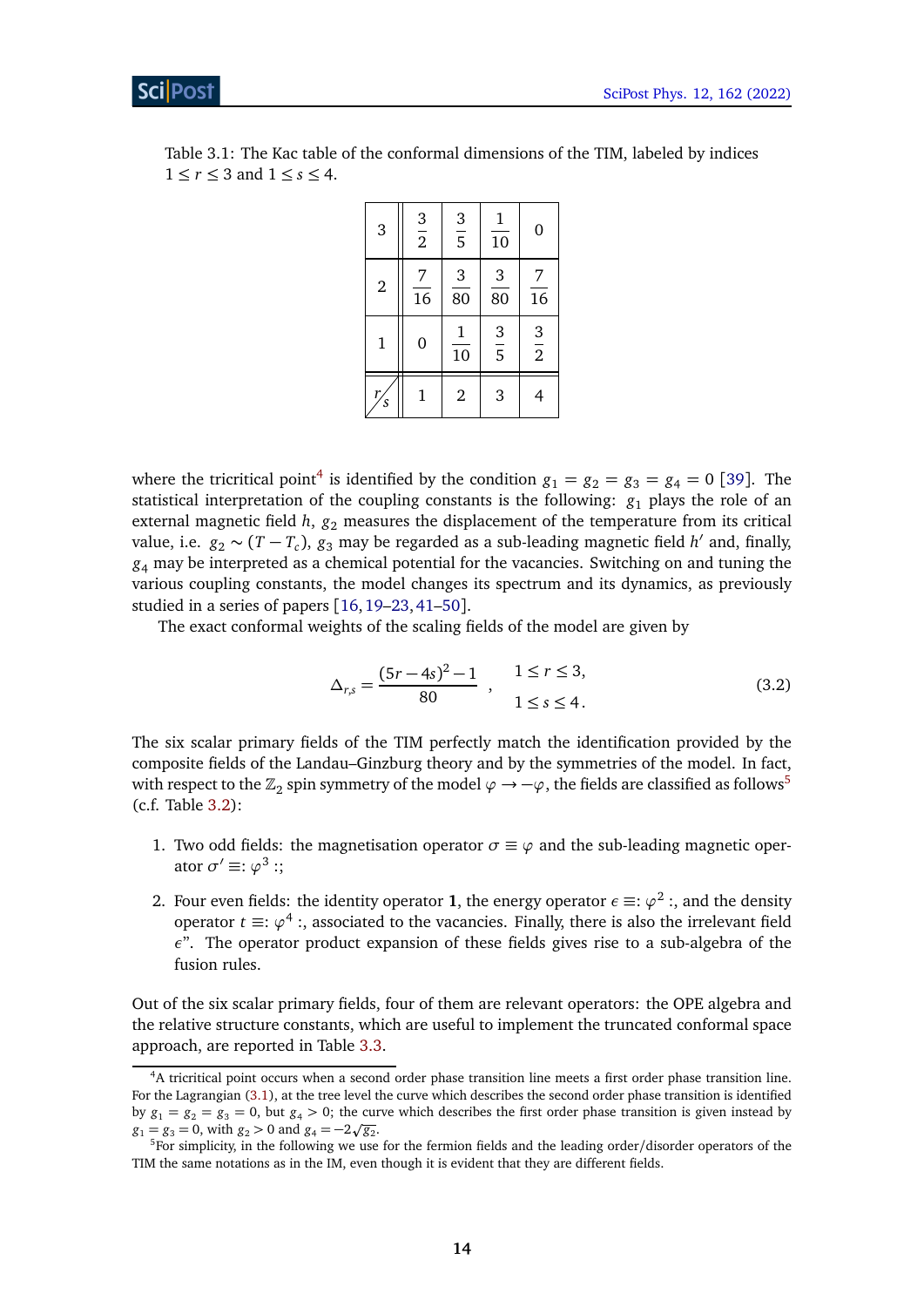| weights                                   |                | conformal field physical role     | Landau-Ginzburg<br>field |
|-------------------------------------------|----------------|-----------------------------------|--------------------------|
| (0, 0)                                    | $\blacksquare$ |                                   | identity                 |
| $\left(\frac{3}{80}, \frac{3}{80}\right)$ |                | $\sigma$ magnetisation            | Φ                        |
| $\left(\frac{1}{10},\frac{1}{10}\right)$  |                | $\epsilon$ energy                 | $:\Phi^2:$               |
| $(\frac{7}{16}, \frac{7}{16})$            |                | $\sigma'$ submagnetisation        | $:\Phi^3:$               |
| $(\frac{3}{5}, \frac{3}{5})$              |                | t chemical potential : $\Phi^4$ : |                          |
| $(\frac{3}{2}, \frac{3}{2})$              |                | $\epsilon''$ (irrelevant)         | : $\Phi^6$ :             |

<span id="page-14-0"></span>Table 3.2: Primary fields of the TIM and their Landau-Ginzburg identifications

Table 3.3: OPE and structure constants of primary fields in the TIM.

<span id="page-14-1"></span>

| $even * even$                                                         |                                                                                                                              |
|-----------------------------------------------------------------------|------------------------------------------------------------------------------------------------------------------------------|
| $\epsilon * \epsilon = [1] + c_1[t]$                                  |                                                                                                                              |
| $t * t = [1] + c_2[t]$                                                |                                                                                                                              |
| $\epsilon * t = c_1 [\epsilon] + c_3 [\epsilon'']$                    | $c_1 = c_2 = \frac{2}{3} \sqrt{\frac{\Gamma(\frac{4}{5}) \Gamma^3(\frac{2}{5})}{\Gamma(\frac{1}{5}) \Gamma^3(\frac{3}{5})}}$ |
| even * odd                                                            | $c_3 = \frac{3}{7}$                                                                                                          |
| $\epsilon * \sigma' = c_4 [\sigma]$                                   | $c_4 = \frac{1}{2}$                                                                                                          |
| $\epsilon * \sigma = c_4 [\sigma'] + c_5 [\sigma]$                    | $c_5 = \frac{3}{2}c_1$                                                                                                       |
| $t * \sigma' = c_6 [\sigma]$                                          | $c_6 = \frac{3}{4}$                                                                                                          |
| $t * \sigma = c_6 [\sigma'] + c_7 [\sigma]$                           | $c_7 = \frac{1}{4}c_1$                                                                                                       |
| $odd * odd$                                                           | $c_8 = \frac{7}{8}$                                                                                                          |
| $\sigma' * \sigma' = [1] + c_8 \left[\epsilon''\right]$               | $c_9 = \frac{1}{56}$                                                                                                         |
| $\sigma' * \sigma = c_4 [\epsilon] + c_6 [t]$                         |                                                                                                                              |
| $\sigma * \sigma = [1] + c_5 [\epsilon] + c_7 [t] + c_9 [\epsilon'']$ |                                                                                                                              |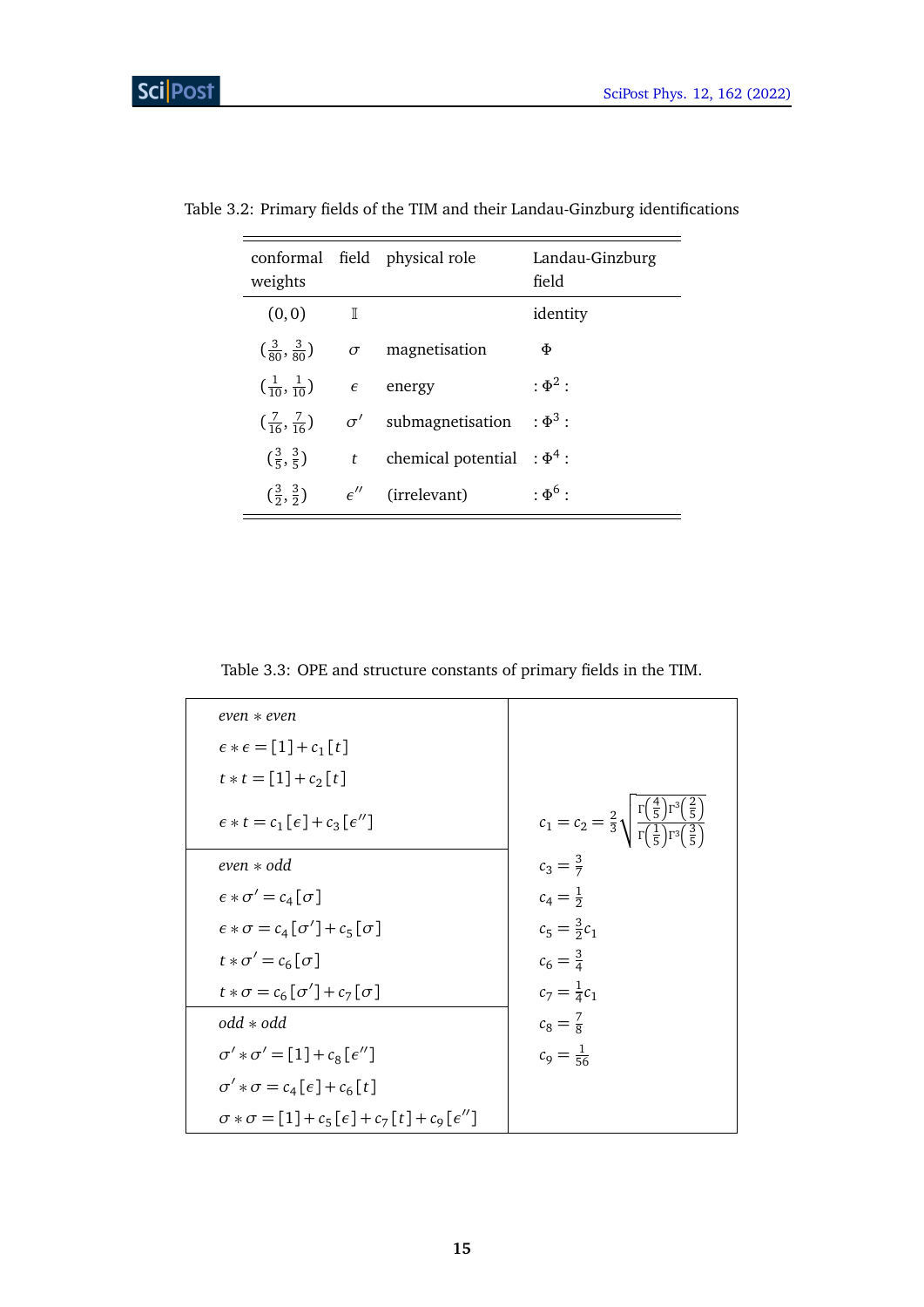#### <span id="page-15-0"></span>**3.2 Supersymmetry and the Kramers-Wannier Duality**

We now turn to the second field theoretic representation of the TIM. This representation involves an explicit realisation of a supersymmetry [[19](#page-55-0)[–21](#page-55-1)]. We exploit this supersymmetry to argue for the necessary presence of self-duality in the TIM model.

In two dimensions, super-conformal invariance is associated to two super-currents,  $G(z)$ and  $\overline{G}(\overline{z})$ , where the former is a purely analytic field while the latter is a purely anti-analytic one. They are both fermionic fields, with conformal weights  $(\frac{3}{2})$  $(\frac{3}{2}, 0)$  and  $(0, \frac{3}{2})$  respectively. Notice that *G* corresponds to the  $(r, s) = (1, 4)$  field in the Kac table. The OPE of the field  $G(z)$ with itself reads

$$
G(z_1)G(z_2) = \frac{2c}{3(z_1 - z_2)^3} + \frac{2}{z_1 - z_2}T(z_2) + \cdots,
$$
\n(3.3)

where the parameter *c* is the same central charge that enters the operator expansion of *T*(*z*):

$$
T(z_1)T(z_2) = \frac{c}{2(z_1 - z_2)^2} + \frac{2}{(z_1 - z_2)^2}T(z_2) + \frac{1}{z_1 - z_2}\partial T(z_2) + \cdots
$$
 (3.4)

Since  $G(z)$  is also a primary field, it satisfies the operator product expansion:

$$
T(z_1)G(z_2) = \frac{3}{2(z_1 - z_2)^2}G(z_2) + \frac{1}{z_1 - z_2}\partial G(z_2) + \cdots
$$
 (3.5)

Let us define the generators  $L_n$  and  $G_n$  through the expansions

$$
T(z) = \sum_{n = -\infty}^{\infty} \frac{L_n}{z^{2+n}}; \ G(z) = \sum_{m = -\infty}^{\infty} \frac{G_m}{z^{3/2+m}}.
$$
 (3.6)

Note that, in the expansion of the field  $G(z)$ , the indices can assume either integer or halfinteger value. In fact, *G*(*z*) is a fermionic field and, as discussed in the previous chapter for the free fermionic field  $\psi$ , it is defined on the double covering of the plane, with a branch cut starting from the origin. Making the analytic continuation, *z* → *e* 2*πi z*, two possible boundary conditions are permitted:

$$
G(e^{2\pi i}z) = \pm G(z). \tag{3.7}
$$

In the periodic case (+), termed the Neveu-Schwarz (NS) sector, the indices *m* are halfintegers,  $m \in \mathbb{Z} + \frac{1}{2}$  $\frac{1}{2}$ . In the anti-periodic case (-), termed the Ramond (R) sector, the indices *m* are instead integer numbers,  $m \in \mathbb{Z}$ .

The OPE involving *T*(*z*) and *G*(*z*) can be equivalently expressed as algebraic relations of their modes, given by the infinite-dimensional supersymmetric algebra:

<span id="page-15-1"></span>
$$
[L_n, L_m] = (n-m)L_{n+m} + \frac{c}{12}n(n^2 - 1)\delta_{n+m,0};
$$
  
\n
$$
[L_n, G_m] = \frac{1}{2}(n-2m)G_{n+m};
$$
  
\n
$$
\{G_n, G_m\} = 2L_{n+m} + \frac{c}{3}\left(n^2 - \frac{1}{4}\right)\delta_{n+m,0}.
$$
\n(3.8)

The peculiar aspect of this algebra is the simultaneous presence of commutation and anticommutation relations. The operator content of the TIM can be expressed in terms of the irreducible representations of the above supersymmetric algebra. These representations are either of Neveu-Schwarz and Ramond type as determined by the choice of boundary conditions for the fermionic current *G*(*z*).

**Neveu-Schwarz sector**. In the NS sector the only representation besides the vacuum one is given in terms of a superfield,

$$
\Phi_l(z,\theta;\overline{z},\theta) = \epsilon(z,\overline{z}) + \theta \Psi(z,\overline{z}) + \theta \overline{\Psi}(z,\overline{z}) + i \theta \theta F(z,\overline{z}),
$$
(3.9)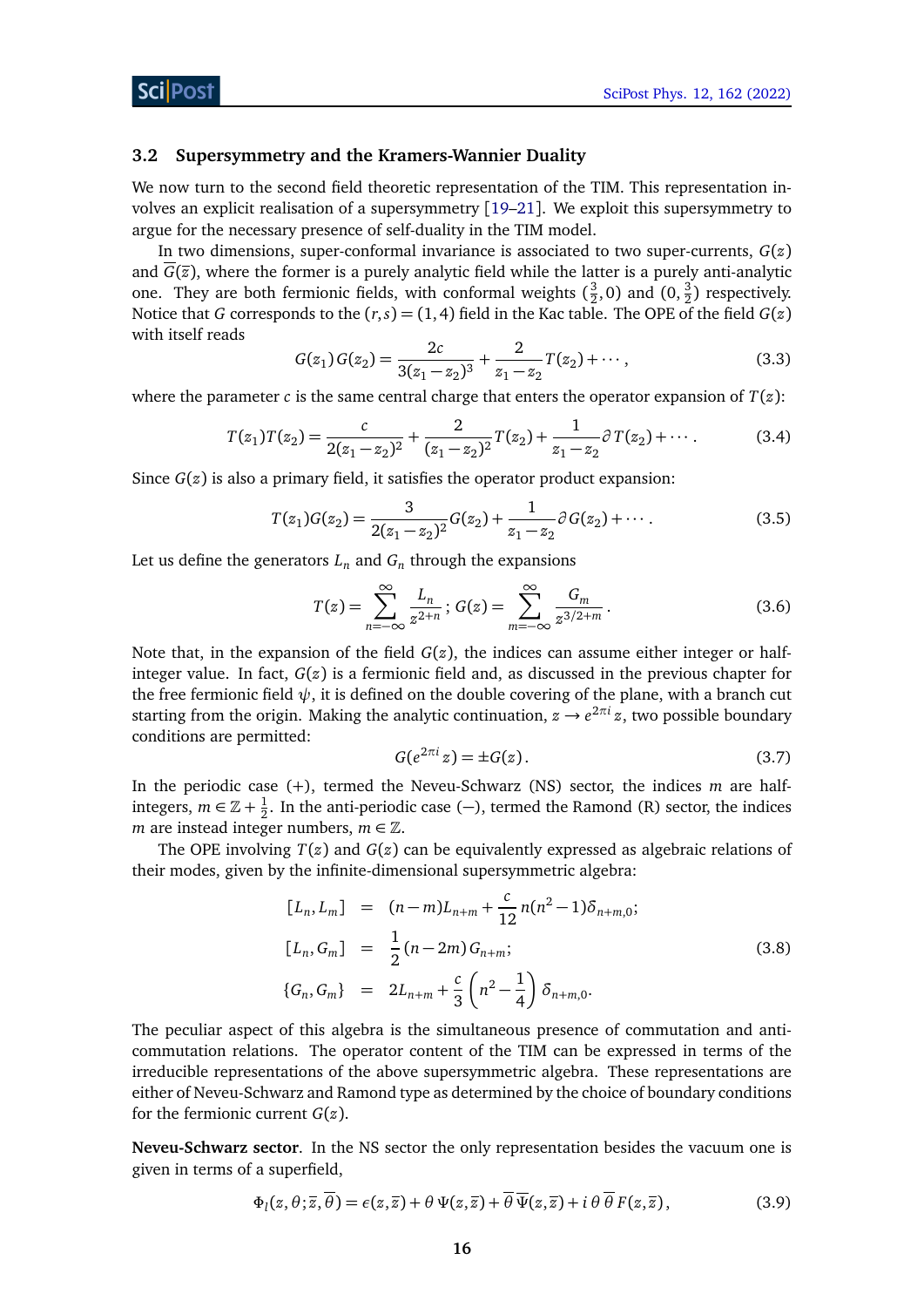where *θ* and *θ* are Grassmann variables. The fields *Ψ*(*z*, *z*) and *Ψ*(*z*, *z*) are interacting fermionic operators with conformal dimensions  $(\frac{3}{5})$  $\frac{3}{5}, \frac{1}{10}$  and  $\left(\frac{1}{10}, \frac{3}{5}\right)$  $(\frac{3}{5})$  respectively, and given by  $\Psi = G_{-1/2}\epsilon$ ,  $\overline{\Psi} = \overline{G}_{-1/2} \epsilon$ , while  $F = G_{-1/2} \overline{G}_{-1/2} \epsilon$ . It is easy to see that the Neveu-Schwarz representation employs the  $\mathbb{Z}_2$  even fields under spin parity of the TIM<sup>[6](#page-16-0)</sup>. Notice that the equality of the two structure constants  $c_1$  and  $c_2$  in the OPE of the model (see Table [3.3\)](#page-14-1) comes from  $\epsilon(x)$  and  $t(x)$  being two different components of the same superfield.

**Ramond sector.** Irreducible representations of the Ramond sectors correspond to the two  $\mathbb{Z}_2$ odd fields under the spin symmetry,  $\sigma$  and  $\sigma'$ , the so-called "spin-fields" [[21](#page-55-1)]. However, these fields are both accompanied by their KW dual partners. The origin of these doublets comes from the zero mode  $G_0$  of the fermionic field  $G(z)$  which satisfies the algebraic relation

<span id="page-16-1"></span>
$$
G_0^2 = L_0 - \frac{c}{24} \,. \tag{3.10}
$$

Moreover, as in the Ising model, one can introduce the operator(−1) *F* , where *F* is the fermionic number, in terms of its anti-commutation with the field *G*

$$
(-1)^F G(z) = -G(z)(-1)^F.
$$

This operator satisfies  $\left((-1)^F\right)^2=1$  and

$$
\{(-1)^F, G_n\} = 0 \quad , \forall n. \tag{3.11}
$$

In the TIM there is no field whose conformal dimension *∆* satisfies the condition *∆* = *c/*24. Thus the relations [\(3.9\)](#page-15-1) and [\(3.10\)](#page-16-1) imply that applying  $G_0$  to an eigenstate of  $L_0$  does not change its eigenvalue. This means that the ground state of the Ramond sector must realise a representation of the two-dimensional algebra given by  $G_0$  and  $(-1)^F.$  The smallest irreducible representation consists of a doublet of degenerate operators *σ* and its dual companion *µ*, and the same happens for the sub-leading magnetisation  $\sigma'$  which is also accompanied by its dual operator  $\mu'$ . Hence, in addition to the operators present in the previous Table [3.2,](#page-14-0) there are also the additional operators shown in Table [3.4.](#page-17-2)

In the presence of the order/disorder fields, the OPE of the fermionic field *G*(*z*) is

$$
G(z)\sigma(w) = (z-w)^{-3/2} \mu(w) + \cdots; G(z)\mu(w) = \left(\Delta - \frac{c}{24}\right) (z-w)^{-3/2} \sigma(w) + \cdots \quad (3.12)
$$

(with  $\Delta = 3/80$  and  $c = 7/10$ ) and the same holds replacing  $\sigma$  and  $\mu$  with  $\sigma'$  and  $\mu'$  (in the latter case, using in the formula above  $\Delta = 7/16$ ). Similarly to the case of the Ising model, the fields  $\sigma$  and  $\mu$  are defect operators changing the boundary conditions for fermionic fields, c.f. Eq. [\(2.15\)](#page-7-1).

We introduce a formal operator *D* that implements the KW duality, which allows the duality properties of the various fields of the TIM to be summarised as follows:

• the magnetisation order parameters change into the disorder operators:

$$
\mu = D^{-1} \sigma D, \qquad \mu' = D^{-1} \sigma' D. \tag{3.13}
$$

• the even fields transform instead in themselves:

$$
D^{-1}\epsilon D = -\epsilon, \qquad D^{-1}tD = t, \qquad D^{-1}\epsilon^{\prime\prime}D = -\epsilon^{\prime\prime}, \tag{3.14}
$$

i.e., *ε* and *ε*" are odd fields, while *t* is an even field under the duality transformation .

The transformation properties of the various fields of the TIM under the spin-reversal and duality are shown in Table [3.5.](#page-17-3)

<span id="page-16-0"></span><sup>&</sup>lt;sup>6</sup>The vacancy density operator  $t(z, \overline{z})$ , with its conformal 2-point function properly normalised to 1, is equal to  $F(z,\overline{z}) = 5t(z,\overline{z})$ , while the fermionic fields, with normalization of their conformal 2-point functions equal to 1, are given by  $\Psi(z,\overline{z}) = i\sqrt{5} \psi(z,\overline{z})$  and  $\psi(z,\overline{z}) = i\sqrt{5} \psi(z,\overline{z})$ .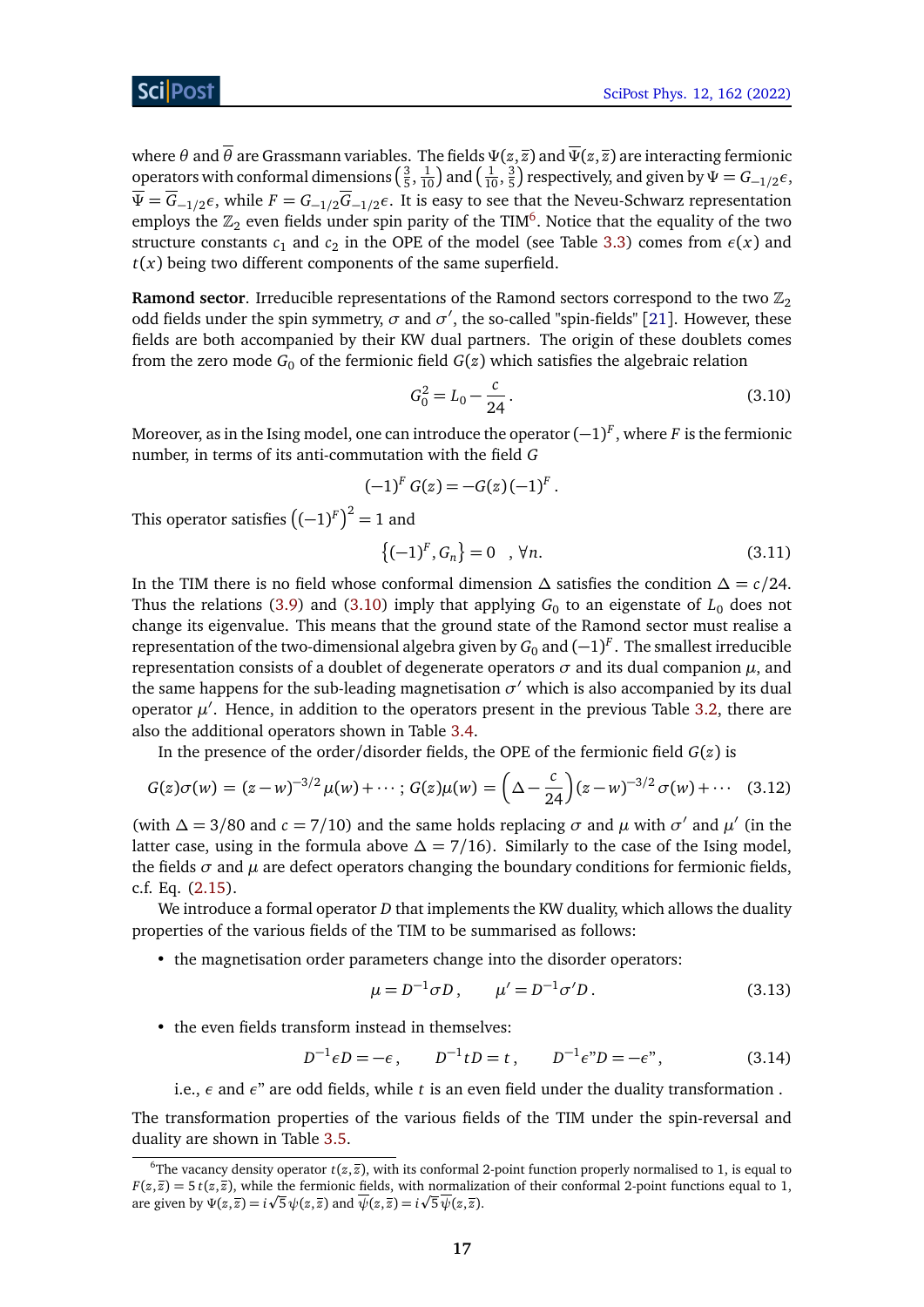| weights                                   |                   | conformal field physical role          |
|-------------------------------------------|-------------------|----------------------------------------|
|                                           |                   |                                        |
| $\left(\frac{3}{80}, \frac{3}{80}\right)$ | $\mu$             | disorder field                         |
| $\left(\frac{7}{16}, \frac{7}{16}\right)$ | $\mu'$            | subleading disorder field              |
| $(\frac{3}{5}, \frac{1}{10})$             | $\psi$            | fermion                                |
| $\left(\frac{1}{10}, \frac{3}{5}\right)$  | $\overline{\psi}$ | anti-fermion                           |
| $(\frac{3}{2},0)$                         | G                 | holomorphic supersymmetry current      |
| $(0, \frac{3}{2})$                        | $\overline{G}$    | anti-holomorphic supersymmetry current |

<span id="page-17-2"></span>Table 3.4: Additional operators of the TIM originating from the supersymmetry of the model.

Table 3.5: Discrete symmetries of TIM.

<span id="page-17-3"></span>

| field                     | spin-reversal             | Kramers-Wannier     |
|---------------------------|---------------------------|---------------------|
| $\epsilon$                | $\epsilon$                | -F                  |
| t                         | t                         | t                   |
| $\epsilon^{\prime\prime}$ | $\epsilon^{\prime\prime}$ | $^{\prime\prime}$   |
| $\sigma$                  | -05                       | μ                   |
|                           |                           | $\boldsymbol{\mu}'$ |

## <span id="page-17-0"></span>**4 Thermal Deformation of the Tricritical Ising Model**

### <span id="page-17-1"></span>**4.1** *E*<sup>7</sup> **Scattering Theory**

Now consider perturbing the tricritical Ising model by means of its energy operator  $\epsilon(x)$ , with the corresponding action given by

$$
\mathcal{A} = \mathcal{A}_{TIM} + g \int d^2x \,\epsilon(x), \tag{4.1}
$$

where  $A_{I/M}$  is the action of the fixed point. The perturbation with positive/negative coupling constant drives the system into its high/low-temperature phases. While in the latter phase the spin-reversal  $\mathbb{Z}_2$  symmetry of the system is spontaneously broken, in the former phase the  $\mathbb{Z}_2$ symmetry is unbroken and therefore the corresponding quantum number can be used to label the states. In the low–temperature phase, the massive excitations are given by topologically charged kink states and their neutral bound states, while in the high–temperature phase all excitations are ordinary particle (i.e. topologically trivial) excitations. The two phases are related by a duality transformation and therefore we can restrict our attention to only one of them, which we choose to be the high–temperature phase. The off-critical theory was shown to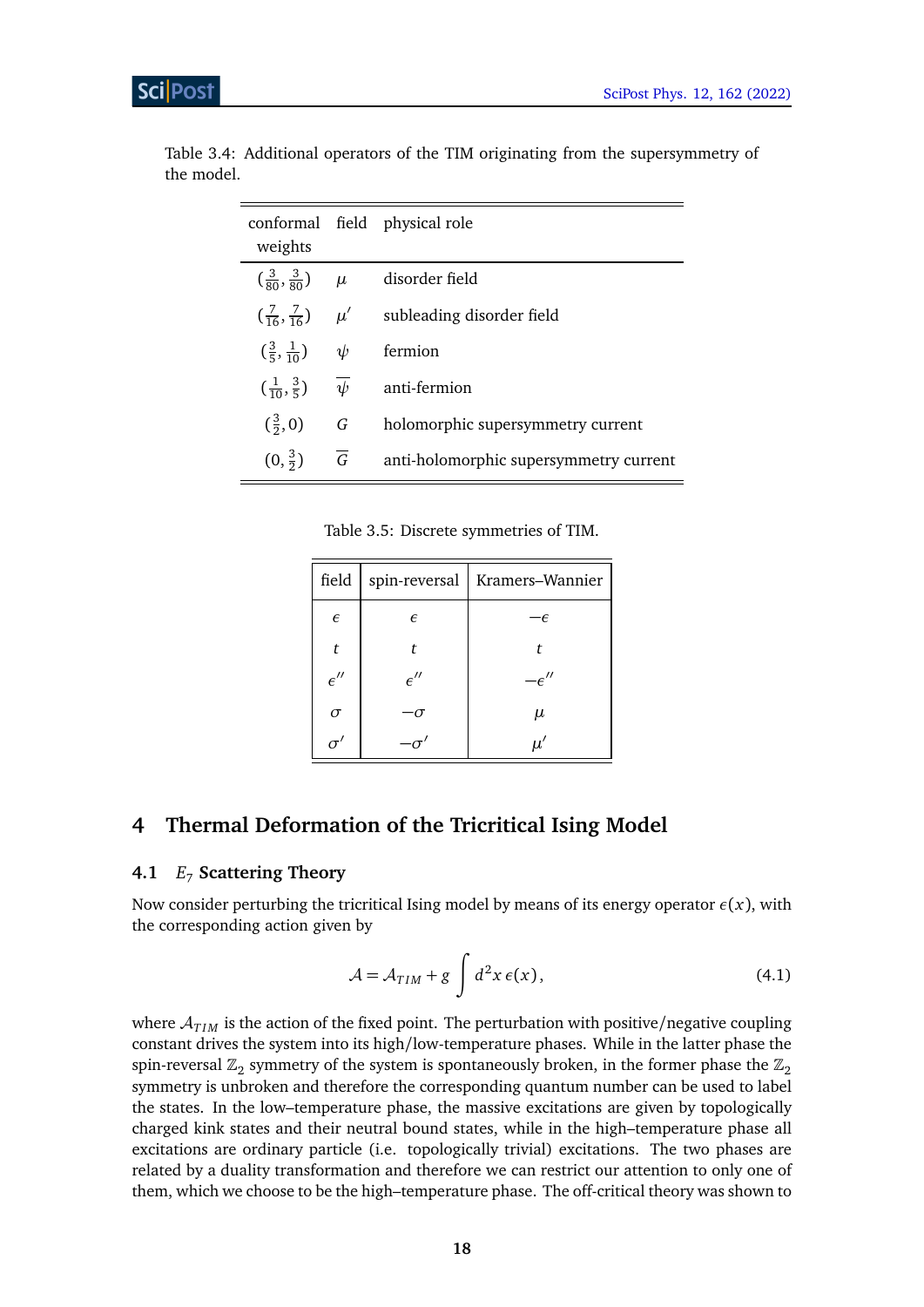be integrable and related to the Toda field theory based on the exceptional algebra  $\text{E}_7$  [[22,](#page-55-2)[23](#page-55-3)]: the conserved charges have spins

$$
s = 1, 5, 7, 9, 11, 13, 17 \pmod{18},\tag{4.2}
$$

(these numbers are the Coxeter exponents of the exceptional algebra  $E_7$ ) and the set of all *S*-matrix amplitudes are reported in Appendix [B.](#page-48-0)

The exact mass spectrum of excitations can be extracted from the pole structure of the *S* matrices: with respect to the  $\mathbb{Z}_2$  spin symmetry of the model, in the high-temperature phase there are three  $\mathbb{Z}_2$  odd particle states  $A_1$ ,  $A_3$ ,  $A_6$  (the ones relative to the masses  $m_1$ ,  $m_3$  and  $m_6$ ) and four  $\mathbb{Z}_2$  even  $A_2$ ,  $A_4$ ,  $A_5$ ,  $A_7$  (those relative to the masses  $m_2$ ,  $m_4$ ,  $m_5$  and  $m_7$ ). In the low–temperature phase, the three  $\mathbb{Z}_2$  odd particles become kink excitations which interpolate between the two degenerate ground states whereas the four  $\mathbb{Z}_2$  even ones correspond to kink-antikink bound states (a.k.a. breathers). This leads, in particular, to an interesting prediction on the universal ratio of the correlation lengths *above* and *below* the critical temperature [[48,](#page-56-8)[49](#page-56-9)]. In fact, identifying the correlation length from the leading exponential asymptotic behaviour of the spin–spin connected correlation function in the long-distance limit

$$
\langle 0|\sigma(x)\sigma(0)|0\rangle_c^{\pm} \sim \exp\left(-\frac{|x|}{\xi^{\pm}}\right),\tag{4.3}
$$

(where the indices  $\pm$  refer to the high and low temperature phases respectively), from the  $\mathbb{Z}_2$ symmetry property of the  $\sigma$  field, the self-duality of the model and the spectral representation of the above correlator it follows that  $\theta$ 

<span id="page-18-2"></span>
$$
\frac{\xi^{+}}{\xi^{-}} = \frac{m_2}{m_1} = 2\cos\frac{5\pi}{18} = 1.28557...
$$
 (4.4)

In fact, in the high-temperature phase the lowest energy state to which the order parameter  $\sigma$  couples to is given by the particle  $A_1$ . To determine the correlation length in the lowtemperature phase, using the self-duality of the model, we can consider the correlator of the disorder operator  $\mu$  in the high-temperature phase. However, the lowest energy states to which  $\mu$  couples is  $A_2$ , which leads to the non-trivial universal ratio [\(4.4\)](#page-18-2) of the correlation lengths above and below the critical temperature. It is also worth to remind that in the TIM the relationship between the mass gap and the coupling constant is known exactly exactly and given by  $\lceil 51 \rceil$  $\lceil 51 \rceil$  $\lceil 51 \rceil$ :

<span id="page-18-3"></span>
$$
m_1 = \left(\frac{2\Gamma\left(\frac{2}{9}\right)}{\Gamma\left(\frac{2}{3}\right)\Gamma\left(\frac{5}{9}\right)}\right) \left(\frac{4\pi^2\Gamma\left(\frac{2}{5}\right)\Gamma^3\left(\frac{4}{5}\right)}{\Gamma^3\left(\frac{1}{5}\right)\Gamma\left(\frac{3}{5}\right)}\right)^{5/18} |g|^{5/9}
$$
\n
$$
= |g|^{5/9} 3.7453728362\dots
$$
\n(4.5)

This relation turns out to be useful in our numerical TCSA studies, where it can be used to normalise all units in terms of the lowest mass gap  $m_1$  of the theory.

#### <span id="page-18-0"></span>**4.2 Stability of the** *E*<sup>7</sup> **Action and the Flow to the Ising Model**

In this section we address questions of the stability of the  $E_7$  action. Obtaining the  $E_7$  symmetry requires fine tuning, which can be seen as follows. First of all, set to 0 any coupling to the *Z*<sup>2</sup> odd sector of the theory, i.e. controlling accurately the presence of any external magnetic

<span id="page-18-1"></span><sup>&</sup>lt;sup>7</sup>Note that for the thermal deformation of the IM the same universal ratio takes instead the value  $\xi^+/\xi^- = 2$ , since the lowest mass state coupled to the disorder operator is in the IM the two-particle state *AA*.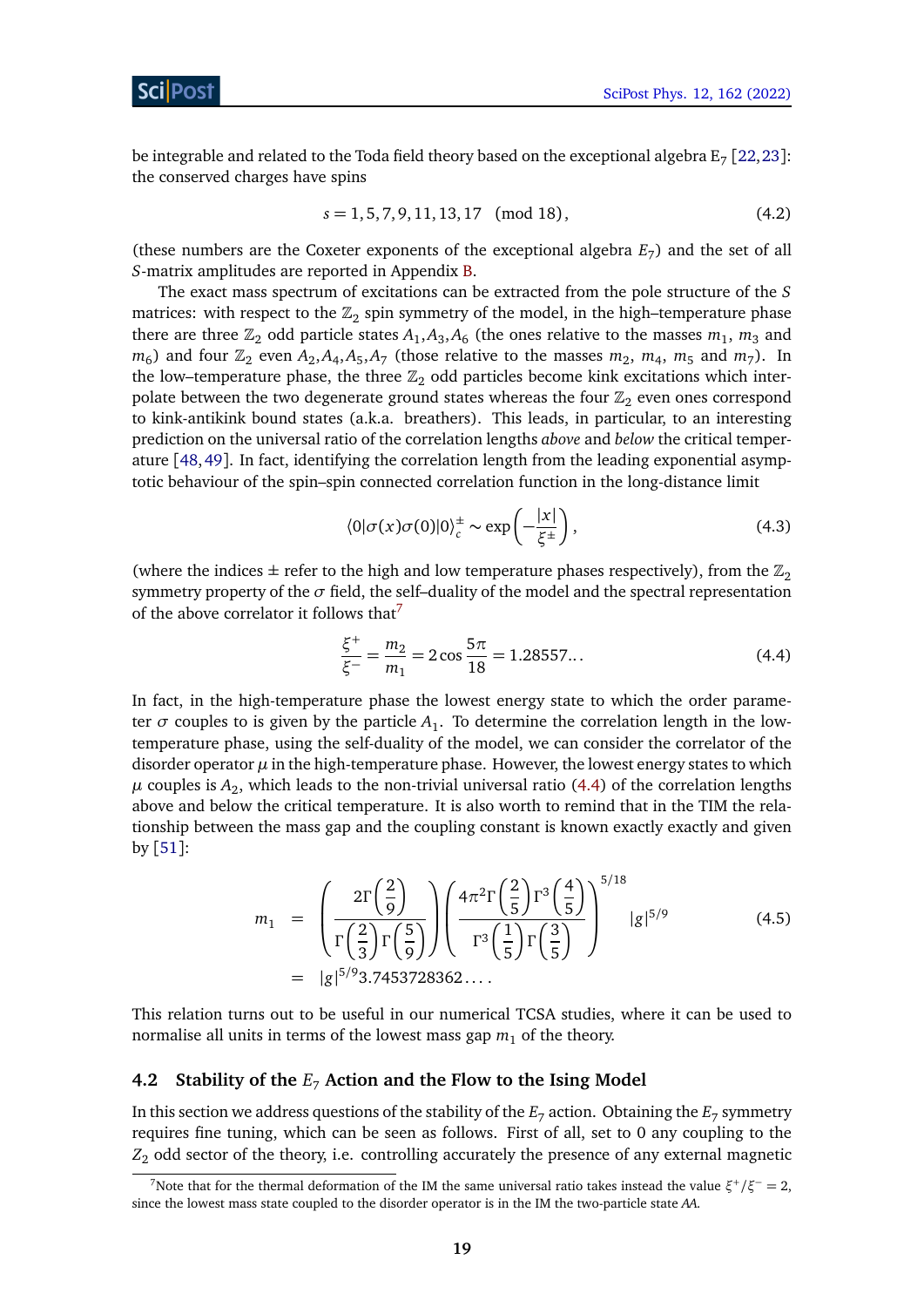| exact                                   | numerical parity excitation |            |          |
|-----------------------------------------|-----------------------------|------------|----------|
| m <sub>1</sub>                          | 1                           | <b>bbo</b> | kink     |
| $m_2 = 2m \cos(5\pi/18)$                | 1.285(6)                    | even       | particle |
| $m_3 = 2m_1 \cos(\pi/9)$                | 1.879(4)                    | odd        | kink     |
| $m_4 = 2m_1 \cos(\pi/18)$               | 1.969(6)                    | even       | particle |
| $m_5 = 4m_1 \cos(\pi/18) \cos(5\pi/18)$ | 2.532(1)                    | even       | particle |
| $m_6 = 4m_1 \cos(2\pi/9) \cos(\pi/9)$   | 2.879(4)                    | odd        | kink     |
| $m_7 = 4m_1 \cos(\pi/18) \cos(\pi/9)$   | 3.701(7)                    | even       | particle |

<span id="page-19-2"></span>Table 4.1: Spectrum of the thermal deformation of the tricritical Ising model.

field. Then, at a finite energy cutoff  $\Lambda$ , the most general action invariant under the spin  $Z_2$ symmetry is given by

<span id="page-19-0"></span>
$$
\mathcal{A} = \mathcal{A}_{TIM} + g_{\Lambda} \int d^2x \,\epsilon(x) + \lambda_{\Lambda} \int d^2x \,t(x). \tag{4.6}
$$

The quantum field theory described by this action  $(4.6)$  will generically break the  $E_7$  symmetry, which will only be obtained, at any given cutoff *Λ*, for a particular choice of *g<sup>Λ</sup>* and *λΛ*. When *Λ* → ∞, for the renormalized values of the two couplings this choice consists of a finite value of  $g_{\infty}$  and  $\lambda_{\infty} = 0$  while, at finite cutoff, both couplings need to be non-zero as evidenced by the following OPE:

$$
\epsilon(x)\epsilon(y) \simeq \frac{1}{|x-y|^{2/5}} + c_1 |x-y|^{4/5} t(x) + \cdots. \tag{4.7}
$$

This OPE shows that under an RG flow a finite coupling to *ε* generates a finite coupling to the vacancy density *t*.

At the lowest order, under a rescaling of the cutoff  $\Lambda \rightarrow (1+1/2d)$ *Λ*, the renormalization group (RG) equations for the two couplings *g<sup>Λ</sup>* and *λ<sup>Λ</sup>* are given by [[52](#page-57-2)]

<span id="page-19-1"></span>
$$
\frac{dg_{\Lambda}}{dl} \equiv \beta_{g}(g_{\Lambda}, \lambda_{\Lambda}) = 2(1 - \Delta_{\epsilon})g_{\Lambda} - 2\pi c_{1}g_{\Lambda}\lambda_{\Lambda} + \cdots, \n\frac{d\lambda_{\Lambda}}{dl} \equiv \beta_{\lambda}(g_{\Lambda}, \lambda_{\Lambda}) = 2(1 - \Delta_{t})\lambda_{\Lambda} - \pi c_{1}(g_{\Lambda}^{2} + \lambda_{\Lambda}^{2}) + \cdots.
$$
\n(4.8)

Of these two couplings, *g<sup>Λ</sup>* is the more relevant, therefore it is expected to have the greater influence on the large distance behaviour of the theory. The vector field flows associated to the equations [\(4.8\)](#page-19-1) in the half-plane  $\lambda_{\Lambda} \geq 0$  are shown in Figure [4.1.](#page-20-0) These equations have two fixed points:

- 1. The first, at the origin,  $(g_\Lambda, \lambda_\Lambda) = (0, 0)$ , is identified with the original conformal field theory of central charge  $c = 7/10$  of the tricritical Ising model.
- 2. The second at  $(g_A, \lambda_A) = (0, 2(1 \Delta_t)/(\pi c_1)) = (0, 0.41...)$  is identified with the  $c = 1/2$ Ising model.

In the vicinity of the tricritical point, apart from an overall mass scale, the dynamics of the theory associated to the action [\(4.6\)](#page-19-0) depends on the dimensionless combination of the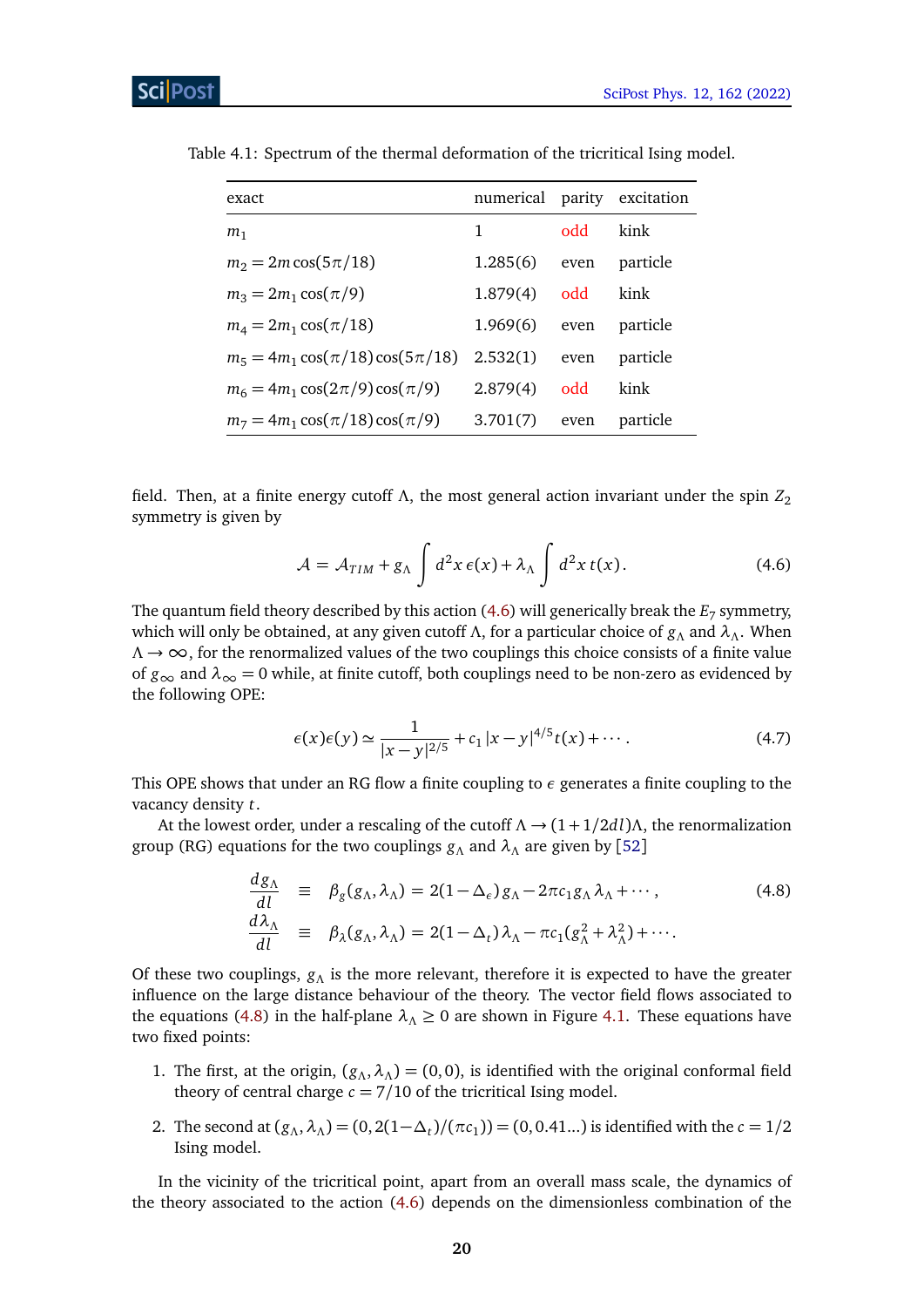<span id="page-20-0"></span>

Figure 4.1: Vector fields (*β<sup>g</sup>* ,*βλ*) in the plane of the two couplings *g<sup>Λ</sup>* and *λΛ*.

renormalised coupling constants

$$
\eta = \frac{\lambda_{\infty}}{|g_{\infty}|^{4/9}}.
$$
\n(4.9)

Notice that the red line connecting the two fixed points corresponds to  $\eta \to \infty$ , i.e. to the renormalised action

<span id="page-20-2"></span>
$$
\mathcal{A} = \mathcal{A}_{TIM} + \lambda_{\infty} \int d^2x \, t(x), \qquad \lambda_{\infty} > 0, \tag{4.10}
$$

which describes the massless field theory associated to the second order phase transition line previously shown in Figure [1.1.](#page-3-0) Along such a massless flow to the critical Ising model, the supersymmetry of the original TIM is spontaneously broken $^8$  $^8$  [[16,](#page-54-12)[44](#page-56-10)] and therefore the familiar Majorana fermion present in the Ising model (i.e. in the deep infrared of the action [\(4.10\)](#page-20-2)) can be equivalently interpreted as the Goldstino associated to this spontaneous breaking of supersymmetry.

In conclusion, in regard to the  $E_7$  stability, the RG scenario is as follow. In order to observe precisely the *E*<sup>7</sup> dynamics of the TIM (in particular, to observe the singularities induced by *all* excitations of the theory, including those of the higher mass particles, for instance, in the dynamical structure factors discussed in Section [7\)](#page-38-0), it is necessary to fine tune the renormalized value of  $\lambda_{\infty}$  to 0 in the action [\(4.6\)](#page-19-0).

Any non-zero value of  $\lambda_{\infty}$  induces, on the contrary, a breaking of the integrability of the  $E_7$  theory and, correspondingly, a change of the  $E_7$  spectrum which may be more or less pronounced depending on the strength of this integrability breaking term (for a detailed analysis of these aspects, see [[45](#page-56-11)]). In the presence of a non-zero value of  $\lambda_{\infty}$ , one expects both an adiabatic change of the values of the lowest masses of the *E*<sup>7</sup> particles and decay processes for those having higher masses. Both these effects can be controlled by form factor perturbation theory (FFPT) [[53](#page-57-3)[–55](#page-57-4)]. FFPT involves the form factors of the vacancy density operator  $t(x)$ in the  $E_7$  scattering theory, namely

$$
F_{a_1, a_2, \dots, a_n}^t(\theta_1, \theta_2, \dots, \theta_n) = \langle 0 | t(0) | A_{a_1}(\theta_1) A_{a_2}(\theta_2) \dots A_{a_n}(\theta_n) \rangle.
$$
 (4.11)

We now will estimate the deviations from the  $E<sub>7</sub>$  values of the masses and decay times of the higher particles, expressing our results in terms of the dimensionless ratio *η* and normalising

<span id="page-20-1"></span><sup>&</sup>lt;sup>8</sup>Setting  $\lambda$  < 0 gives rise instead to a massive field theory with an exact realization of supersymmetry [[42](#page-56-12)].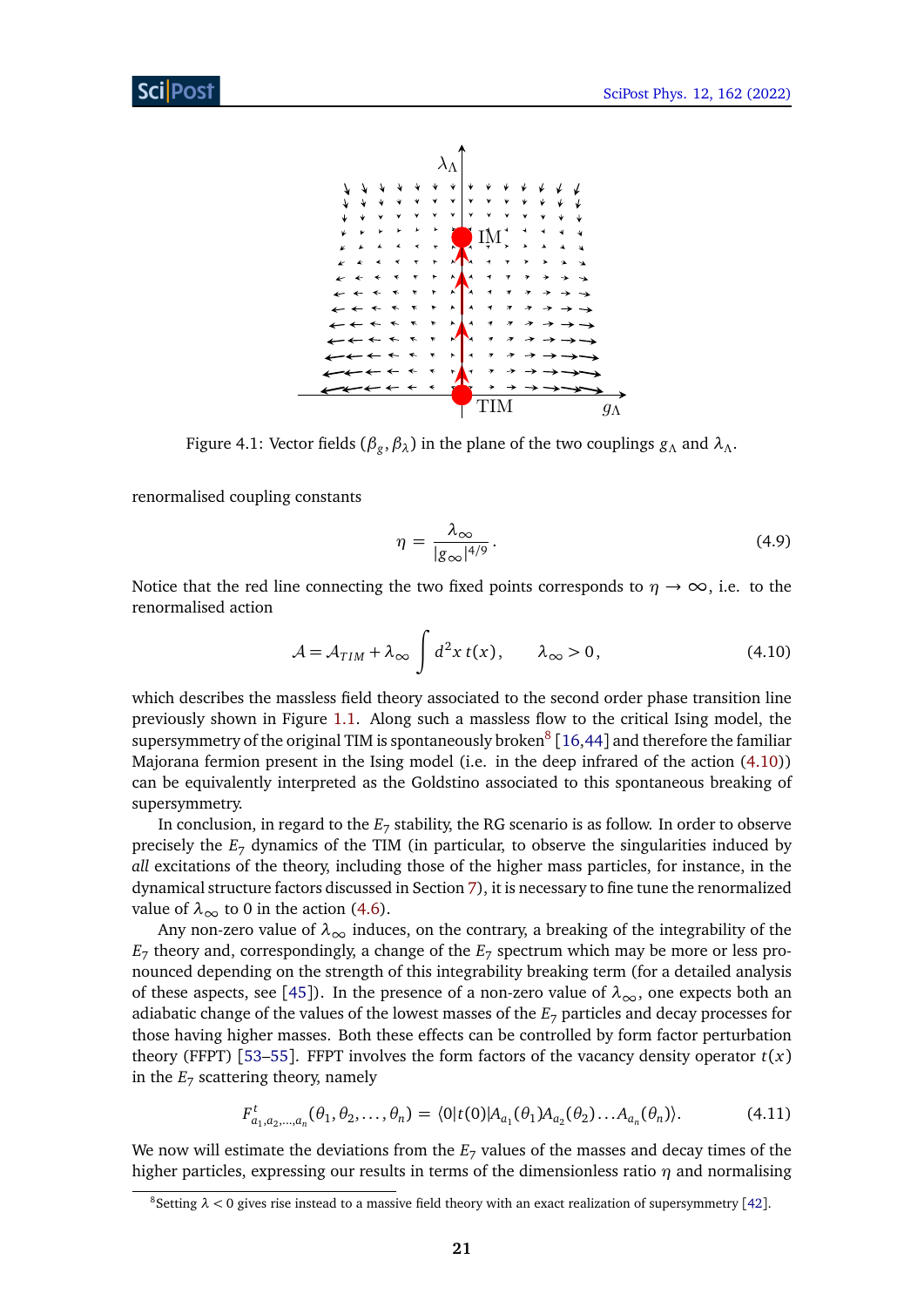the form factors of the operator *t*(*x*) accordingly. At the lowest order in *η*, the mass *m<sup>i</sup>* of the *i*-th particle gets corrected to

$$
m_i(\eta) \simeq m_i + \eta \, \delta m_i \,, \tag{4.12}
$$

where

$$
\delta m_i = \frac{1}{m_i} F_{a_i, a_i}^t (\theta_1 - \theta_2 = i\pi).
$$
 (4.13)

The decay processes of the higher particles,  $A_k \to r_1 A_1 + r_2 A_2 + \cdots + r_l A_l$ , where  $r_i$  are integers which satisfy,

$$
m_k \ge \sum_{i=1}^{l} r_i m_i, \qquad \sum_{i=1}^{l} r_i = n, \tag{4.14}
$$

can be computed by Fermi's golden rule,

$$
d\Gamma = (2\pi)^2 \delta^2 (P - p_1 - \dots - p_n) |T_{fi}|^2 \frac{1}{2E} \prod_{i=1}^n \frac{dp_i}{(2\pi)2E_i}.
$$
 (4.15)

Here *P* denotes the 2-momentum of the decaying particle, whereas the amplitude  $T_{fi}$  is given at the lowest order in *η* by

$$
T_{fi} \simeq \eta \langle A_k(P) | t(0) | A_1(p_1) \dots A_1(p_s) A_2(p_{s+1}) \dots A_2(p_n) \rangle, \tag{4.16}
$$

involving the matrix element of the density operator *t*(*x*).

Given the overall  $\mathbb{Z}_2$  symmetry of the action [\(4.6\)](#page-19-0), higher mass particles are expected to decay in channels which respect this symmetry besides satisfying the usual kinematic constraints. For instance, the particle  $A_5$  can only decay in the channel  $A_5 \rightarrow A_1 A_1$ , even though the decay process  $A_5 \rightarrow A_1 A_2$  would be also permitted by kinematics. Similarly, other possible decay processes are

$$
A_6 \rightarrow A_1 A_2 ;
$$
  
\n
$$
A_7 \rightarrow A_1 A_1 ;
$$
  
\n
$$
A_7 \rightarrow A_2 A_2 ;
$$
  
\n
$$
A_7 \rightarrow A_1 A_3 ;
$$
  
\n
$$
A_7 \rightarrow A_2 A_4 ;
$$
  
\n
$$
A_7 \rightarrow A_1 A_1 A_2
$$

Let us now discuss in more detail the evolution of the mass of the lowest four particles  $A_1,\ldots,A_4$  taking advantage of the actual values of the form factors of the operator  $t(x)$  computed in  $[45]$  $[45]$  $[45]$  (in units of  $m_1$ ):

$$
F_{11}^{t}(i\pi) = -1.28; \t F_{22}^{t}(i\pi) = -1.25; F_{33}^{t}(i\pi) = -2.03; \t F_{44}^{t}(i\pi) = -3.41.
$$
\n(4.17)

.

For small values of  $\eta$ , the evolution of the mass of the particles  $A_1, A_2, A_3$  and  $A_4$  is shown in Figure [4.2](#page-22-1) where the the evolution of the continuum threshold  $2m_1$  is also plotted with a dashed line. There exists a critical value  $\eta_1^c \simeq 0.04$  over which the mass of the particle  $A_4$  becomes higher than  $2m_1$ , which leads to decays  $A_4 \rightarrow A_1 A_1$ , and another critical value  $\eta_2^c \simeq 0.08$  over which the mass of the particle *A*<sub>3</sub> surpasses  $2m_1$ . Hence there is an interval of values of the integrability breaking coupling constant *λ* where the four lightest excitations survive with slightly shifted masses. This is an important observation in light of the computation of the dynamical structure factors of the theory presented later.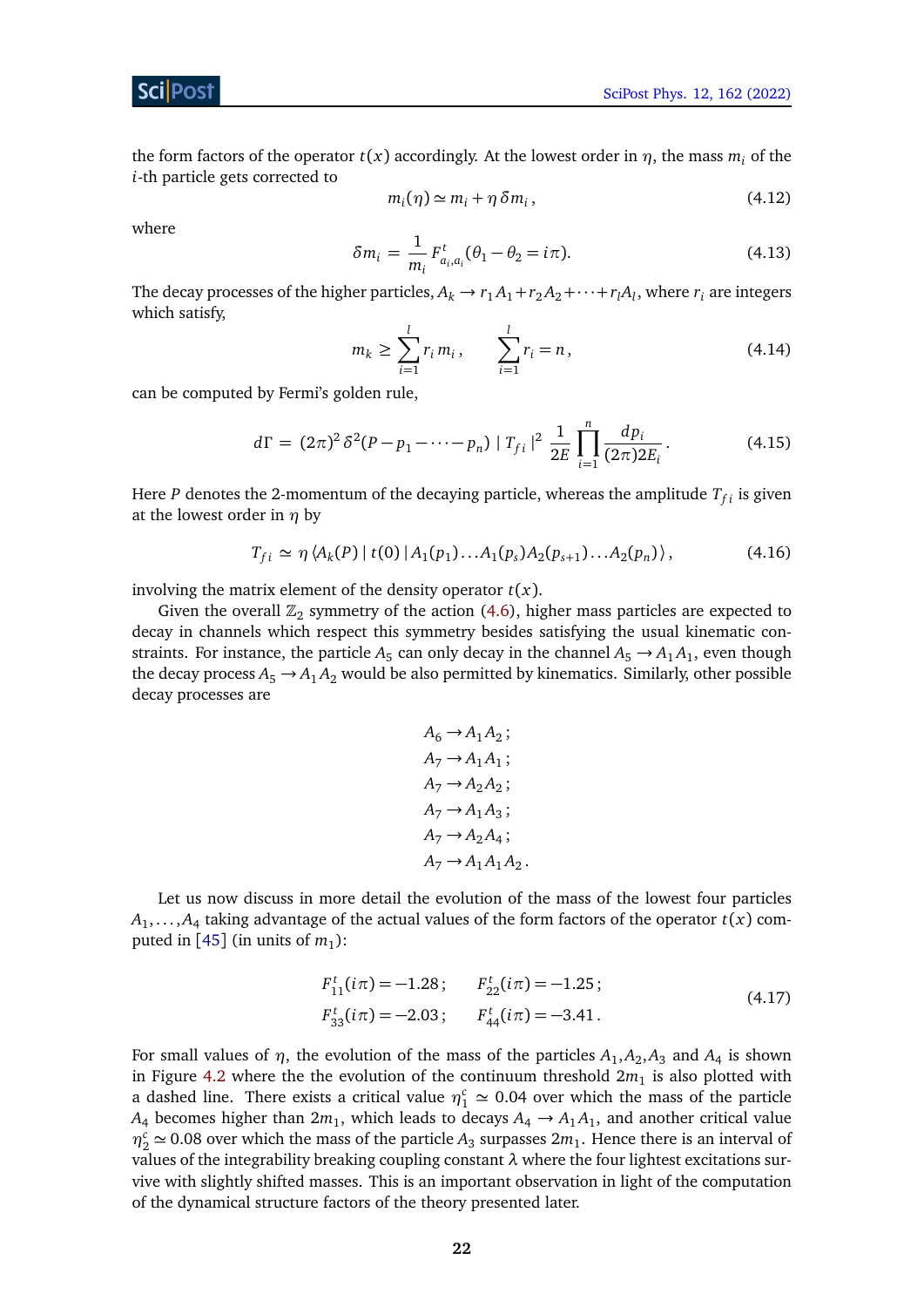<span id="page-22-1"></span>

Figure 4.2: Evolution of the mass of particles  $A_1, A_2, A_3$  and  $A_4$  versus  $\eta.$  The dashed line corresponds to the threshold line to the continuum. The critical values  $\eta_1^c$  and  $\eta_2^c$ are those where the mass of the particles  $A_4$  and  $A_3$  crosses respectively the threshold line.

Of course, in the limit  $\eta \to \infty$  only the lowest particle  $A_1$  remains as a stable excitation, and the properties of system become more and more similar to those of the Ising universality class: *g >* 0*/g <* 0 leads to the high/low-temperature phase of the IM. Notably, as discussed in [[45](#page-56-11)], an important aspect of the low-temperature phase of the general action [\(4.6\)](#page-19-0) is the topological stability of the kink excitations. The disappearance of these excitations from the spectrum happens when, varying the parameter  $\eta$ , their mass becomes larger than the continuum threshold, i.e., for pure kinematical reasons rather than for topological instabilities. This stands in contrast to what happens in other non-integrable deformations (see, e.g. [[54,](#page-57-5) [56](#page-57-6)]). For very large values of  $\eta$ , the natural counterpart of the  $E_7$  theory for the TIM is the ther-mal perturbation of the IM described in Section [2:](#page-5-0) both theories are self-dual and have a  $\mathbb{Z}_2$ symmetric action<sup>[9](#page-22-2)</sup>.

In conclusion, the presence of both couplings introduces two scales into the problem. Depending on the hierarchy between these scales, one either sees TIM at long distances (with small non-integrable corrections) or IM, with a crossover regime between the two. Experimentally (in the absence of symmetry breaking fields), these regimes and the transitions between them should be observable by tuning suitable control parameters, namely the ones related to temperature and chemical potential.

## <span id="page-22-0"></span>**5 Form Factors of the Order/Disorder Operators in the TIM**

Since the thermal deformation of the TIM corresponds to an integrable quantum field theory, the form factor expansion can exploited in order to compute the correlation functions of the model. For the operator  $\epsilon(x)$ , which also plays the role of the trace of the stress-energy tensor, its FF were computed in [[47](#page-56-13)]. For the magnetisation operators, however, as already observed in [[49](#page-56-9)], in the TIM there is an important novelty with respect to the similar IM, namely there

<span id="page-22-2"></span> $^9$ Note that the  $E_8$  theory present in the IM describes instead the dynamics of the Ising fixed point perturbed by the magnetisation operator for which  $\mathbb{Z}_2$  is explicitly broken.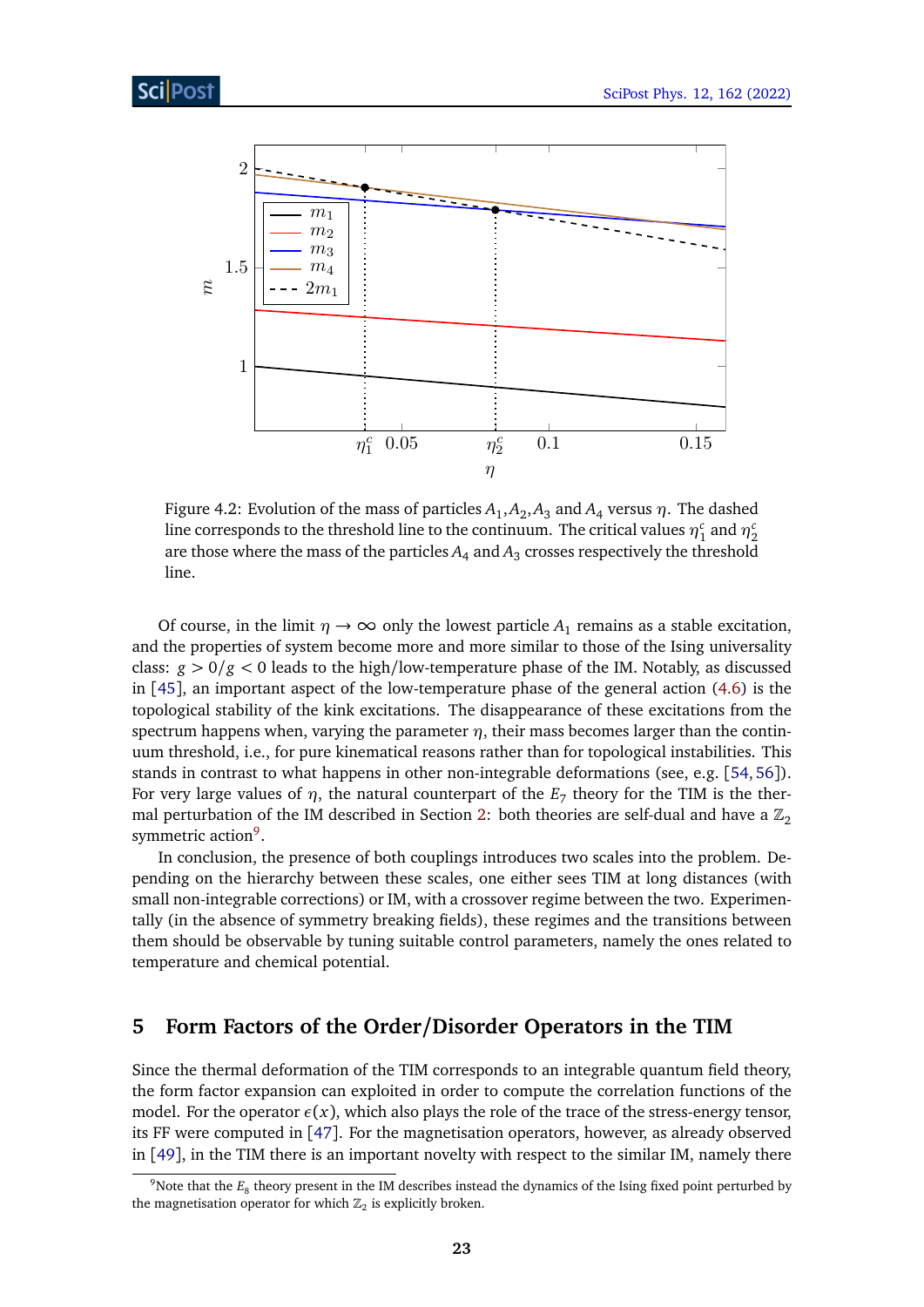| state     | $\omega/m_1$   | parity | state     | $\omega/m_1$   | parity |
|-----------|----------------|--------|-----------|----------------|--------|
| $A_2$     | 1.28558        | even   | $A_1$     | 1.00000        | odd    |
| $A_4$     | 1.96962        | even   | $A_3$     | 1.87939        | odd    |
| $A_1A_1$  | > 2.00000      | even   | $A_1 A_2$ | > 2.28558      | odd    |
| $A_2 A_2$ | > 2.57115      | even   | $A_6$     | > 2.87939      | odd    |
| $A_1 A_3$ | > 2.87939      | even   | $A_1 A_4$ | > 2.96952      | odd    |
| $A_5$     | 2.53209        | even   | $A_2 A_3$ | $\geq 3.16496$ | odd    |
| $A_2 A_4$ | $\geq 3.25519$ | even   | $A_1 A_5$ | $\geq 3.53209$ | odd    |
| $A_7$     | 3.70167        | even   | $A_3 A_4$ | $\geq 3.84901$ | odd    |
| $A_3 A_3$ | $\geq 3.75877$ | even   |           |                |        |
| $A_2 A_5$ | $\geq 3.81766$ | even   |           |                |        |
| $A_1 A_6$ | $\geq 3.87939$ | even   |           |                |        |

<span id="page-23-1"></span>Table 5.1: Lowest energy states sorted according to the energy of their threshold and their  $\mathbb{Z}_2$  parity.

are *two* odd spin operators, i.e.  $\sigma(x)$  and  $\sigma'(x)$ , whose conformal dimensions differ less than 1. This circumstance has a drastic consequence on the resulting computation of the form factors of these operators (similarly for their duals). Namely, all the form factor equations that can be written down for the form factors of these operators, including those involving their asymptotic behaviour, are exactly the *same*! This implies that these operators cannot be distinguished from the form factor equations they satisfy<sup>[10](#page-23-0)</sup>. Correspondingly, we expect to find a linear system of *n* equations for the *n* unknown parameters entering the form factors of these operators which *necessarily* must have rank  $(n - 1)$ , i.e. there must be two free parameters to accommodate the two different magnetisation operators of the model. This is indeed what happens and, as discussed below, to fix uniquely the form factors of  $\sigma(x)$  and  $\sigma'(x)$  it is necessary to use their one-particle form factors  $F_1$  and  $F_3$  on the particle excitations  $A_1$  and  $A_3$ . Interestingly enough, these two parameters can be fixed for both operators by exploiting the self-duality of the TIM and the cluster properties of the FF.

In the following, we consider the calculation of the form factors in the high-temperature phase of the TIM. Just as for the Ising model, the form factors in the low-temperature phase can be obtained by application of the Kramers–Wannier duality which swaps the roles of the order fields  $\sigma$  and  $\sigma'$  with the disorder fields  $\mu$  and  $\mu'$ . Multi-particle states can be classified according to the their threshold energy and their  $\mathbb{Z}_2$  parity, as shown in Table [5.1.](#page-23-1) This classification is convenient as their threshold energy specifies the importance of their contributions in the spectral expansion of correlation functions and dynamical structure factors, while their parity determines their occurrence via superselection rules implied by the  $\mathbb{Z}_2$  spin reversal symmetry.

<span id="page-23-0"></span> $10$ It is worth to mention that the same situation happens for the magnetic deformation of the Ising Model, the one which breaks the  $Z_2$  spin symmetry of the model and leads to the  $E_8$  scattering theory of Zamolodchikov [[31](#page-55-10)]: in this theory the magnetic operator  $\sigma(x)$  and the thermal operator  $\epsilon(x)$  are no longer distinguished by parity and they have matrix elements on the same multi-particle states of the theory, with the same asymptotic behaviour in the rapidities of all particles. This problem was successfully solved by Delfino and Simonetti, [[33](#page-55-12)].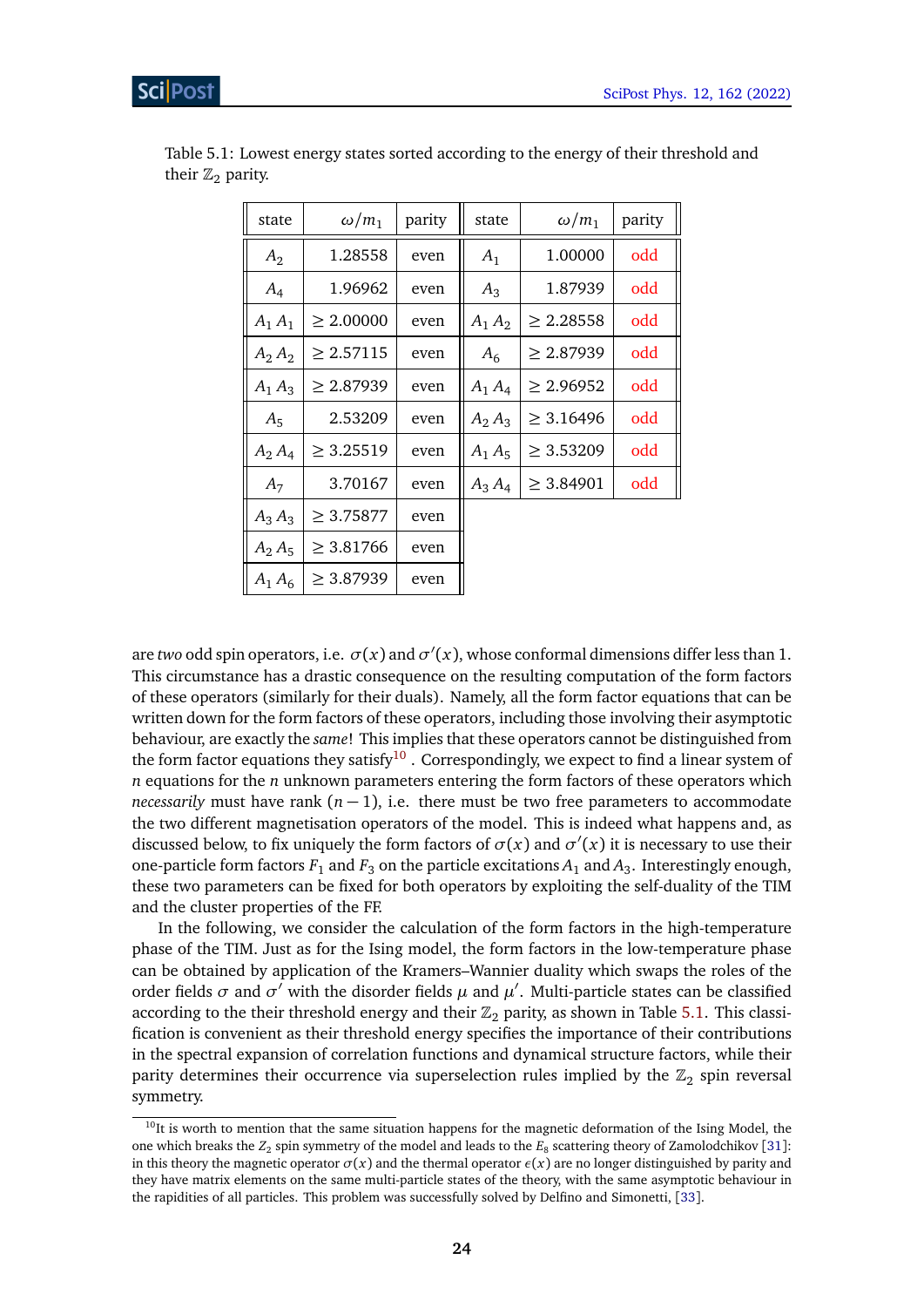#### <span id="page-24-0"></span>**5.1 Order Operators**

Anticipating that the FF of  $\sigma$  and  $\sigma'$  satisfy the same set of equations, in the following we denote a generic  $\mathbb{Z}_2$  odd (order) operator by Φ and the corresponding dual (disorder) operator by *<sup>Φ</sup>*e. The order operators have non-vanishing matrix elements between states with different  $\mathbb{Z}_2$  parity. In particular this means that their vacuum expectation value (in the high temperature phase) is zero. According to the  $\mathbb{Z}_2$  parity of the various particles, the non-vanishing one-particle form factors are

$$
F_1^{\Phi}, F_3^{\Phi}, F_6^{\Phi} \t\t(5.1)
$$

Given the presence of two order operators, we expect to find solutions of the form factor equations which depend on two free parameters, which we choose to be  $F_1^{\Phi}$  and  $F_3^{\Phi}$ . This means that it should be possible to fix  $F_6^{\Phi}$  in terms of the previous quantities  $F_1^{\Phi}$  and  $F_3^{\Phi}$ .

Let's see how the form factors can be constructed step by step, referring the reader to Appendix [A](#page-43-1) for the detailed expressions of the main quantities employed in the FF Ansatz, such as the minimal form factors  $g_\alpha(\theta)$  and the polynomials  $\mathcal{P}_\alpha(\theta)$  present in the denominator of their expressions. The *S*-matrix amplitudes  $S_{ab}(\theta)$  which are needed for the computation of the form factors are summarised in Appendix [B.](#page-48-0) Labelling the multi-particle states in terms of the increasing value of their rest energy, the first non vanishing two-particle FF of the order operators is

$$
F_{12}^{\Phi}(\theta) = Q_{12}^{\Phi}(\theta) \frac{F_{12}^{min}(\theta)}{D_{12}(\theta)},
$$
\n(5.2)

where

$$
F_{12}^{\min}(\theta) = g_{\frac{7}{18}}(\theta)g_{\frac{13}{18}}(\theta), \qquad D_{12}(\theta) = \mathcal{P}_{\frac{7}{18}}(\theta)\mathcal{P}_{\frac{13}{18}}(\theta). \tag{5.3}
$$

 $Q_{12}(\theta)$  is the polynomial which determines the operator and can be written as

$$
Q_{12}(\theta) = \sum_{n=0}^{N_{12}} a_{12}^n \cosh^n(\theta).
$$
 (5.4)

The degree of this polynomial is fixed to be  $N_{12} = 1$ : for this result is obtained from eq. [\(A.17\)](#page-46-0) using that  $\lim_{\theta \to \infty} g_\alpha(\theta) \sim \exp(|\theta|/2)$  (see Appendix [A\)](#page-43-1) together with lim<sub> $\theta\rightarrow\infty$ </sub>  $\mathcal{P}_{\alpha}(\theta)$  ∼ exp( $\theta$ ). Hence, we need to fix two constants,  $a_{12}^0$  and  $a_{12}^1$ , in order to determine the FF  $F_{12}^{\Phi}(\theta)$ . Using the bound state<sup>[11](#page-24-1)</sup> form factor equation [\(A.4\)](#page-44-2), these quantities can be expressed in terms of the constant one-particle form factors  $F_1^{\Phi}$  and  $F_3^{\Phi}$ . The two linear equations for  $a_{12}^0$  $a_{12}^0$  $a_{12}^0$  and  $a_{12}^1$  are then<sup>12</sup>

<span id="page-24-4"></span>
$$
0.113447 a_{12}^{0} - 0.0729222 a_{12}^{1} = F_{1}^{\Phi} ; \t\t(5.5)
$$
  

$$
0.0328461 a_{12}^{0} + 0.011234 a_{12}^{1} = -F_{3}^{\Phi} .
$$

Hence, if we knew the values of both  $F_1^{\Phi}$  and  $F_3^{\Phi}$ , for  $\Phi = \sigma$  or  $\Phi = \sigma'$ , we could determine the two coefficients  $a_{12}^0$  and  $a_{12}^1$  of this form factor for these operators.

The next two-particle FF to consider for the magnetisation operators is

<span id="page-24-3"></span>
$$
F_{14}^{\Phi}(\theta) = \frac{Q_{14}^{\Phi}(\theta)}{D_{14}(\theta)} F_{14}^{\min}(\theta),
$$
\n(5.6)

<span id="page-24-1"></span><sup>11</sup>In the following when implementing the bound state residue equations for the FF we assume that *all* the on-shell three-particle coupling  $\Gamma^c_{ab}$  are positive, i.e.  $\Gamma^c_{ab} > 0$ .

<span id="page-24-2"></span><sup>&</sup>lt;sup>12</sup>The coefficients of  $a_{i,j}^k$  are computed by numerical integration of the minimal form factor functions [\(A.9\)](#page-45-0). Although they can be performed to any desired precision, we only give here the first few non-zero digits to keep the equations simple.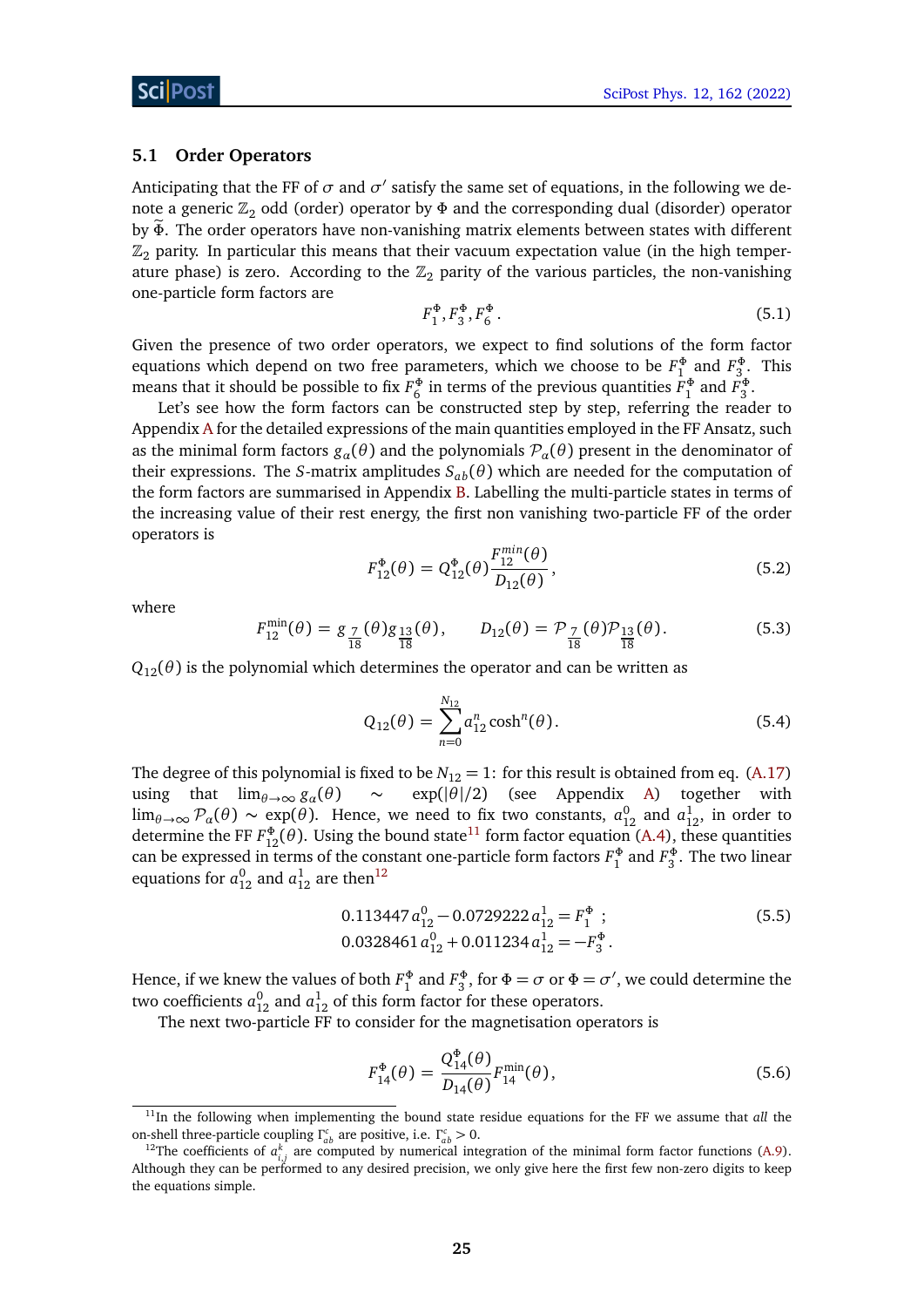where

<span id="page-25-0"></span>
$$
F_{14}^{\min}(\theta) = g_{\frac{1}{6}}(\theta) g_{\frac{17}{18}}(\theta) g_{\frac{11}{18}}(\theta) g_{\frac{1}{2}}(\theta),
$$
  
\n
$$
D_{14}(\theta) = P_{\frac{1}{6}}(\theta) P_{\frac{17}{18}}(\theta) P_{\frac{11}{18}}(\theta) P_{\frac{1}{2}}(\theta),
$$

and

$$
Q_{14}(\theta) = \sum_{n=0}^{N_{14}} a_{14}^n \cosh^n(\theta).
$$

By enforcing the asymptotic behavior [\(5.6\)](#page-24-3) of the FF, we can fix  $N_{14} \leq 2$  and therefore there are three new constants to determine, i.e.  $a_{14}^0$ ,  $a_{14}^1$ ,  $a_{14}^2$ . There are three bound state residue equations, namely those relative to the simple poles coming from the particles  $A_1$ , $A_3$  and  $A_6$ : two of them which lead us back to  $F_1^{\Phi}$ ,  $F_3^{\Phi}$  while the third one brings in the new one-particle  $\mathop{\mathrm{FF}}\nolimits F_{6}^{\Phi}$ 

$$
0.0738796 a_{14}^0 - 0.0727572 a_{14}^1 + 0.071651 a_{14}^2 = F_1^{\Phi},
$$
  
\n
$$
-0.00137278 a_{14}^0 + 0.000469519 a_{14}^1 - 0.000160585 a_{14}^2 = F_3^{\Phi},
$$
  
\n
$$
0.000110665 a_{14}^0 + 0.0000958386 a_{14}^1 + 0.0000829987 a_{14}^2 = -F_6^{\Phi}.
$$
  
\n(5.7)

It is easy to see that, in absence of the values of  $F_1^{\Phi}, F_3^{\Phi}$  and  $F_6^{\Phi}$ , the linear equations [\(5.5\)](#page-24-4) and [\(5.7\)](#page-25-0) written so far are not enough to find the five unknown constants  $(a_{12}^0, a_{12}^1, a_{14}^0, a_{14}^1, a_{14}^2)$ . Hence, our strategy consists of considering more FF's, until there are enough linear equations in order to be able to fix all the necessary constants.

The next FF to consider, i.e.  $F_{23}^{\Phi}(\theta)$ , brings in three new unknown constants,  $a_{23}^0$ ,  $a_{23}^1$ ,  $a_{23}^2$ <br>but there are also three bound state residue equations relative to the particles  $A_1$ ,  $A_3$  and  $A_6$ . They yield the linear equations

$$
0.0517869 a_{23}^0 - 0.0448488 a_{23}^1 + 0.0388402 a_{23}^2 = F_1^{\Phi},
$$
  
-0.00638769 a\_{23}^0 + 0.00218472 a\_{23}^1 - 0.000747218 a\_{23}^2 = F\_3^{\Phi}, (5.8)  
0.000693771 a\_{23}^0 + 0.000445947 a\_{23}^1 + 0.000286649 a\_{23}^2 = -F\_6^{\Phi}.

For the next two-particle FF given by  $F_{15}^{\sigma}(\theta)$ , there are three new unknown constants,  $a_{15}^0$ ,  $a_{15}^1$ ,  $a_{15}^2$ . The bound state axiom for the two poles related to the particles  $A_3$  and  $A_6$  imply the equations

$$
0.0439601 a_{15}^0 - 0.0336754 a_{15}^1 + 0.0257969 a_{15}^2 = F_3^{\Phi},
$$
\n
$$
0.00254047 a_{15}^0 + 0.000441149 a_{15}^1 + 0.0000766047 a_{15}^2 = F_6^{\Phi}.
$$
\n
$$
(5.9)
$$

Since the S-matrix amplitude  $S_{15}(\theta)$  also has a double pole at  $\theta = i\frac{\pi}{3}$  $\frac{\pi}{3}$ , it can be exploited to give a corresponding residue equation according to [\(A.5\)](#page-44-3) which yields the linear equations

$$
\lim_{\theta \to i \frac{2\pi}{3}} \frac{F_{15}^{\Phi}(\theta)}{\Gamma_{12}^{1} \Gamma_{22}^{5}} = F_{12}^{\Phi} \left( i \frac{\pi}{6} \right), \tag{5.10}
$$

and

$$
\lim_{\theta \to i\frac{\pi}{3}} \frac{F_{15}^{\Phi}(\theta)}{\Gamma_{23}^{1} \Gamma_{22}^{5}} = F_{23}^{\Phi} \left( i \frac{\pi}{18} \right). \tag{5.11}
$$

These two conditions give rise to the additional two equations

$$
-0.0961442 a_{15}^0 + 0.0480721 a_{15}^1 - 0.024036 a_{15}^2 = 0.126345 a_{12}^0 + 0.109418 a_{12}^1
$$
  
\n
$$
-0.00651126 a_{15}^0 - 0.00325563 a_{15}^1 - 0.00162782 a_{15}^2 = 0.00189226 a_{23}^0
$$
  
\n
$$
+0.00186351 a_{23}^1 + 0.0018352 a_{23}^2.
$$
 (5.12)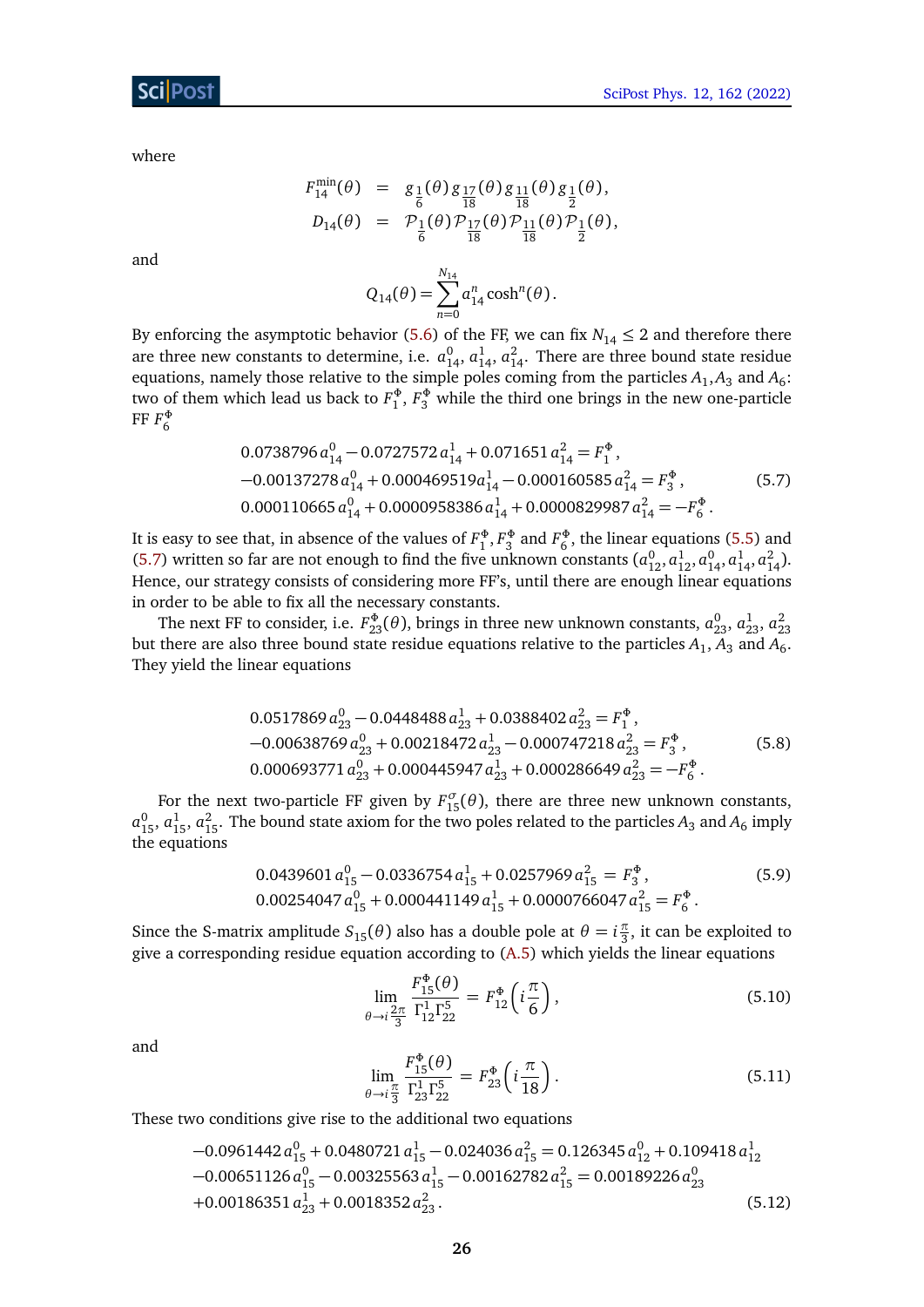ScilPos<sup>.</sup>

The FF  $F_{34}^{\Phi}$  introduces four new constants  $a_{34}^0, a_{34}^1, a_{34}^2, a_{34}^3$  and satisfies a bound state residue equation and four double pole residue equations.

Putting together all the equations collected so far, including the one-particle form factors  $F_1^\Phi, F_3^\Phi$  and  $F_6^\Phi$  involved in the computation, there are 18 unknown constants to fix. Altogether, for the above set of form factors there are 17 equations (11 from simple poles and 6 from double ones), but it turns out that only 16 of them are linearly independent. Therefore there exists a two-parameter family of solutions and  $F_1^{\Phi}$  and  $F_3^{\Phi}$  can be taken as the two parameters to label them. Notice, first of all, that  $F_6$  is no longer a free parameter since it is fixed in terms of  $F_1^{\Phi}$  and  $F_3^{\Phi}$ 

$$
F_6^{\Phi} = 0.115722F_1^{\Phi} + 0.587743F_3^{\Phi}.
$$
 (5.13)

Secondly, the coefficients entering the various FF are determined as

$$
F_{12}: \t a_{12}^{0} = 3.06131F_{1}^{\Phi} - 19.8715F_{3}^{\Phi}, \t a_{12}^{1} = -8.95069F_{1}^{\Phi} - 30.9146F_{3}^{\Phi},
$$
  
\n
$$
F_{14}: \t a_{14}^{0} = -160.899F_{1}^{\Phi} - 1600.15F_{3}^{\Phi}, \t a_{14}^{1} = -626.504F_{1}^{\Phi} - 3040.25F_{3}^{\Phi},
$$
  
\n
$$
a_{14}^{2} = -456.311F_{1}^{\Phi} - 1437.25F_{3}^{\Phi}, \t a_{15}^{1} = 70.7301F_{1}^{\Phi} + 289.789F_{3}^{\Phi},
$$
  
\n
$$
F_{15}: \t a_{15}^{0} = 32.1365F_{1}^{\Phi} + 177.579F_{3}^{\Phi}, \t a_{15}^{1} = 70.7301F_{1}^{\Phi} + 289.789F_{3}^{\Phi},
$$
  
\n
$$
a_{15}^{2} = 37.5681F_{1}^{\Phi} + 114.447F_{3}^{\Phi}, \t a_{23}^{1} = -142.958F_{1}^{\Phi} - 621.037F_{3}^{\Phi},
$$
  
\n
$$
a_{23}^{2} = -87.8337F_{1}^{\Phi} - 266.777F_{3}^{\Phi}, \t a_{34}^{1} = -1617.98F_{1}^{\Phi} - 6682.94F_{3}^{\Phi},
$$
  
\n
$$
a_{34}^{0} = -493.626F_{1}^{\Phi} - 2722.44F_{3}^{\Phi}, \t a_{34}^{1} = -1617.98F_{1}^{\Phi} - 6682.94F_{3}^{\Phi},
$$
  
\n
$$
a_{34}^{2} = -1495.64F_{1}^{\Phi} - 5104.39F_{3}^{\Phi}, \t a_{34}^{3}
$$

#### <span id="page-26-0"></span>**5.2 Disorder Operators**

Let's now focus the attention on the FF's of the dual disorder operators  $\mu(x)$  and  $\mu'(x)$  (hereafter collectively denoted as  $\widetilde{\Phi}$ ). In order to write down and find solution of the FF equations for the matrix elements of these operators, it is necessary to consider that

- these operators couple to the  $\mathbb{Z}_2$  even multi-particle states.
- moreover, their vacuum expectation values  $F_0^{\Phi} = \langle 0 | \tilde{\Phi} | 0 \rangle$  (in the conformal normalisation of both operators) are exactly known [[26](#page-55-6)].

Taking into account the parity of the particles, the asymptotic behaviour of the FF, the semi-locality of the dual operators with respect to the kink states (but not with respect to the purely particle excitations), we have the following Ansatz for the corresponding lowest FF's of the dual operators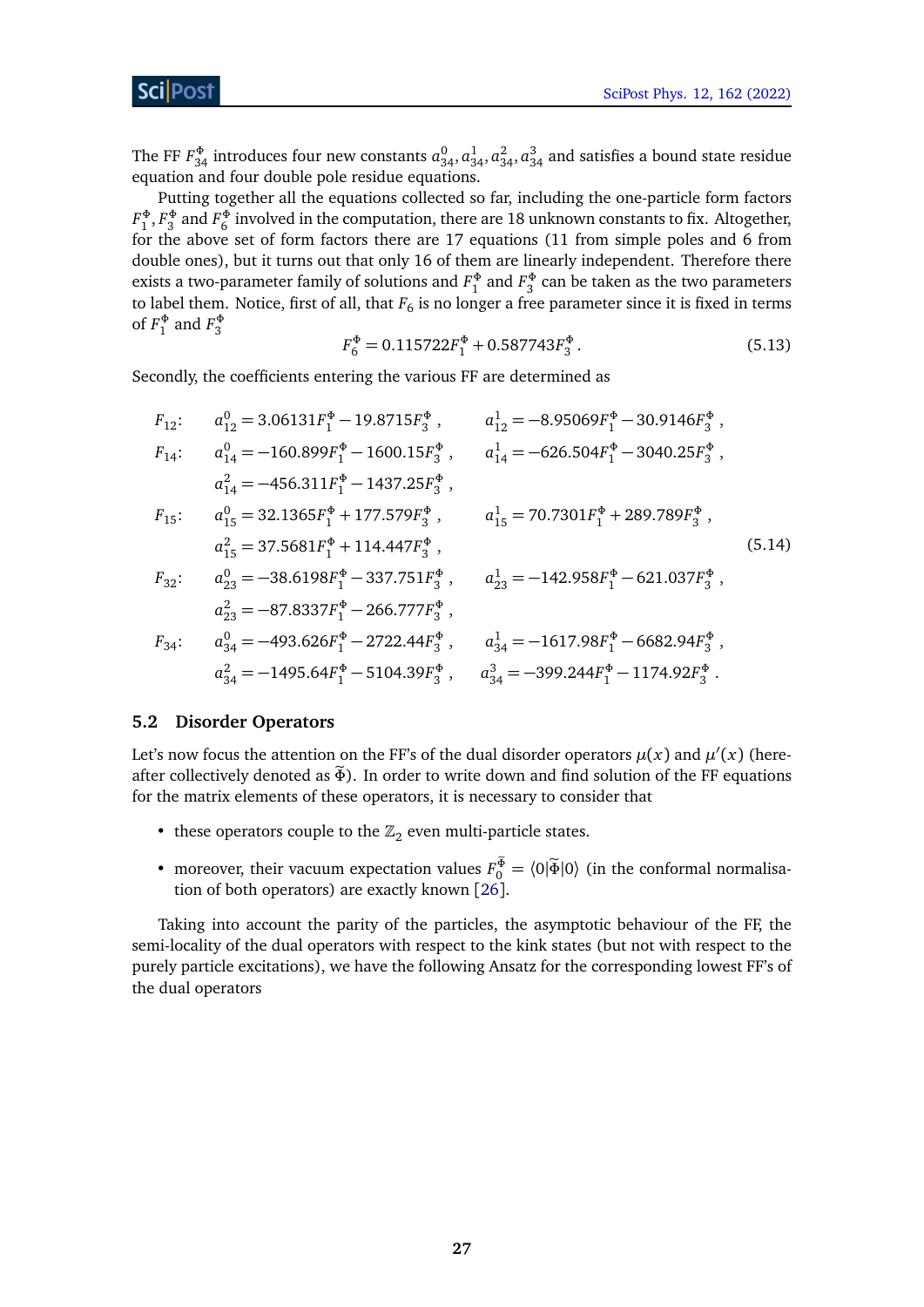<span id="page-27-0"></span>
$$
F_{11}^{\tilde{\Phi}}(\theta) = \frac{1}{\cosh \frac{\theta}{2}} \frac{Q_{11}^{\Phi}(\theta)}{D_{11}(\theta)} F_{11}^{\min}(\theta); \quad N_{11} = 1
$$
  
\n
$$
F_{13}^{\tilde{\Phi}}(\theta) = \cosh \frac{\theta}{2} \frac{Q_{13}^{\tilde{\Phi}}(\theta)}{D_{13}(\theta)} F_{13}^{\min}(\theta); \quad N_{13} = 1
$$
  
\n
$$
F_{22}^{\tilde{\Phi}}(\theta) = \frac{Q_{22}^{\tilde{\Phi}}(\theta)}{D_{22}(\theta)} F_{22}^{\min}(\theta); \qquad N_{22} = 1
$$
  
\n
$$
F_{24}^{\tilde{\Phi}}(\theta) = \frac{Q_{24}^{\tilde{\Phi}}(\theta)}{D_{24}(\theta)} F_{24}^{\min}(\theta); \qquad N_{24} = 2
$$
  
\n
$$
F_{33}^{\tilde{\Phi}}(\theta) = \frac{1}{\cosh \frac{\theta}{2}} \frac{Q_{33}^{\tilde{\Phi}}(\theta)}{D_{33}(\theta)} F_{33}^{\min}(\theta); \quad N_{33} = 3.
$$
  
\n(5.15)

Notice that we included an extra factor 1*/* cosh*θ /*2 (which induces an annihilation pole present for equal particles at  $θ = iπ$ ) in the expressions  $F_{11}^{\Phi}(\theta)$  and  $F_{33}^{\Phi}(\theta)$  in view of the kink nature of these excitations in the low-temperature phase and therefore the non-locality of both excitations  $A_1$  and  $A_3$  with respect to the disorder operators. For the same reason of non-locality, we also introduced an extra term  $\cosh \theta/2$  in  $F^\Phi_{13}(\theta)$ , which also guarantees that this FF (similarly to all the others) has a constant asymptotic behaviour at  $|\theta| \to \infty$ . Taking into account the known values of the vacuum expectation values  $F_0^{\Phi}$ , in this case we have 19 unknowns (including in this counting, at this stage also the two VEV of the operators, even though their values are known by other means) and 20 equations: among them

- 2 equations comes from the kinematical pole of  $F_{11}^{\Phi}$  and  $F_{33}^{\Phi}$  since the particles  $A_1$  and *A*3 (being a kink in the low-temperature phase) are non-local with respect the disorder operators *<sup>Φ</sup>*e.
- 12 equations come from the bound state pole residue equations.
- 6 equations come from the double pole residue equations.

However, only 18 of these linear equations are linearly independent, leading to a solution which can be parameterised in terms of  $F_0^{\Phi}$  and  $F_2^{\Phi}$  as follows: first of all, the one-particle FF's  $F_4^{\Phi}, F_5^{\Phi}$  and  $F_7^{\Phi}$  are given in terms of  $F_0^{\Phi}$  and  $F_2^{\Phi}$  as follows

$$
F_4^{\tilde{\Phi}} = 0.0979846 F_0^{\tilde{\Phi}} - 0.71782 F_2^{\tilde{\Phi}},
$$
  
\n
$$
F_5^{\tilde{\Phi}} = 0.529952 F_2^{\tilde{\Phi}} - 0.100203 F_0^{\tilde{\Phi}},
$$
  
\n
$$
F_7^{\tilde{\Phi}} = 0.037784 F_0^{\tilde{\Phi}} - 0.157422 F_2^{\tilde{\Phi}},
$$
\n(5.16)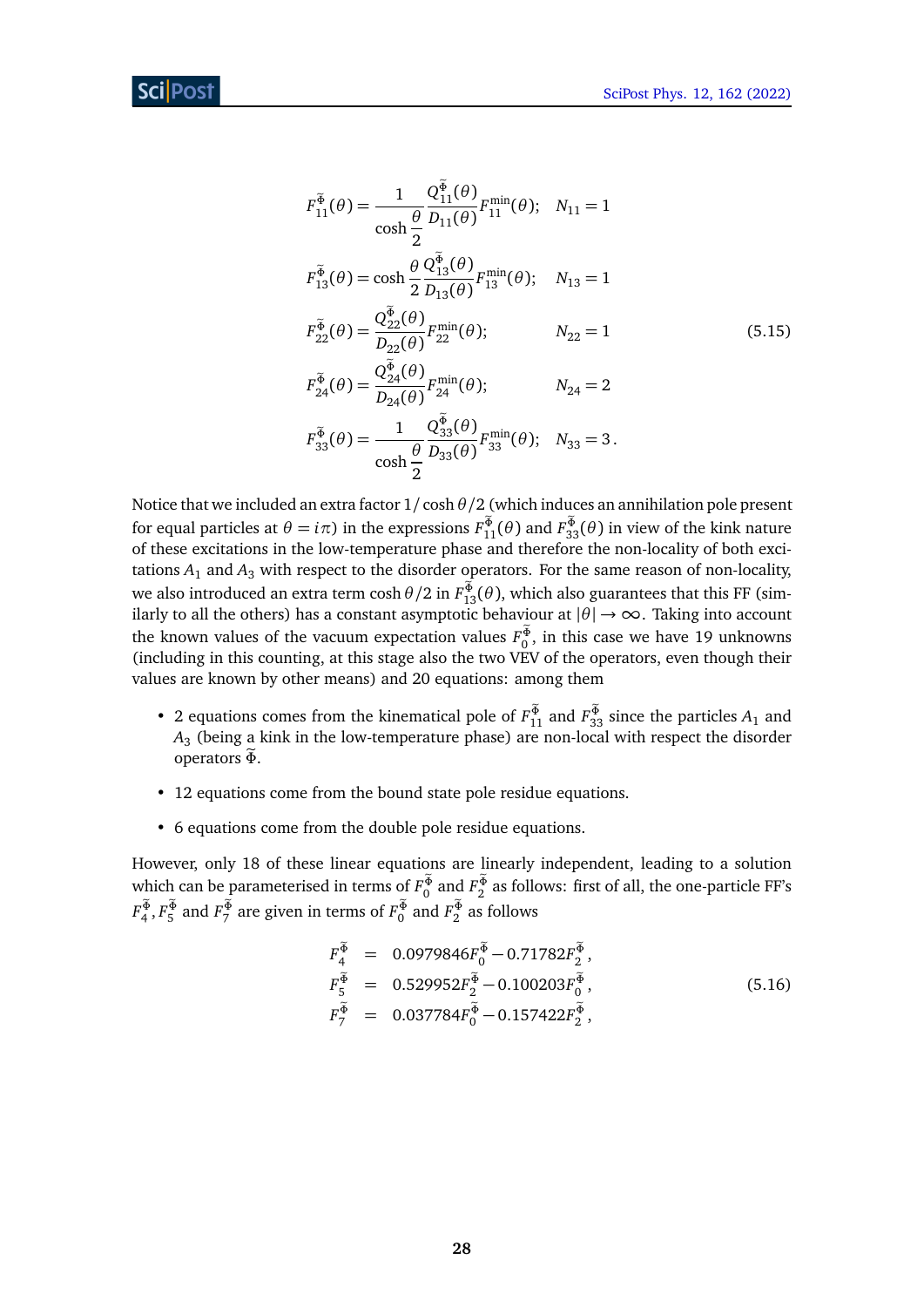while the remaining coefficients of the various FF's are

<span id="page-28-2"></span>
$$
F_{11}^{\Phi}: \t a_{11}^{0} = 5.08848F_{2}^{\Phi} - 0.21014F_{0}^{\Phi}, \t a_{11}^{1} = 5.08848F_{2}^{\Phi} - 1.21014F_{0}^{\Phi},
$$
  
\n
$$
F_{13}^{\Phi}: \t a_{13}^{0} = 89.6538F_{2}^{\Phi} - 13.8826F_{0}^{\Phi}, \t a_{13}^{1} = 63.3814F_{2}^{\Phi} - 18.1224F_{0}^{\Phi},
$$
  
\n
$$
F_{22}^{\Phi}: \t a_{22}^{0} = 22.2545F_{2}^{\Phi} - 2.57115F_{0}^{\Phi}, \t a_{22}^{1} = 17.9847F_{2}^{\Phi} - 5.1423F_{0}^{\Phi},
$$
  
\n
$$
F_{24}^{\Phi}: \t a_{24}^{0} = 162.262F_{2}^{\Phi} - 28.5588F_{0}^{\Phi}, \t a_{24}^{1} = 251.212F_{2}^{\Phi} - 57.9849F_{0}^{\Phi},
$$
  
\n
$$
F_{33}^{\Phi}: \t a_{33}^{0} = 438.962F_{2}^{\Phi} - 86.4572F_{0}^{\Phi}, \t a_{33}^{1} = 1008.33F_{2}^{\Phi} - 233.757F_{0}^{\Phi},
$$
  
\n
$$
a_{33}^{2} = 730.328F_{2}^{\Phi} - 195.529F_{0}^{\Phi}, \t a_{33}^{3} = 160.963F_{2}^{\Phi} - 49.2296F_{0}^{\Phi}.
$$

#### <span id="page-28-0"></span>**5.3 Cluster Property**

On the basis of the analysis of the previous subsections, we conclude that

- in the  $\mathbb{Z}_2$  odd sector of the operators (the order operators), there are the 4 free parameters  $(F_1^{\sigma}, F_3^{\sigma})$  and  $(F_1^{\sigma'}$  $T_1^{\sigma'}$ ,  $F_3^{\sigma'}$  $\binom{\sigma}{3}$  which determine the rest of the FF of the corresponding operators.
- in the  $\mathbb{Z}_2$  even sector of the operators (the disorder operators), there are also 4 free parameters ( $F_0^{\mu}$  $T_0^{\mu}$ ,  $F_2^{\mu}$  $\binom{\mu}{2}$  and  $\binom{F_0^{\mu'}}{2}$  $F_0^{\mu'}, F_2^{\mu'}$  $\frac{\mu}{2}$  ) which determine the rest of the FF of the corresponding operators.

The interesting question we address now is whether there are additional equations which reduce the number of independent parameters that determine the FFs of the order and disorder fields. It turns out that this is indeed the case: namely, the *only* parameters to fix in order to specify all FF's of the order and disorder operators are nothing else but the VEV of the two disorder operators  $\mu$  and  $\mu'$ , i.e.  $F_0^{\mu}$  $F_0^{\mu}$  and  $F_0^{\mu'}$  $\begin{array}{c} \mu \0 \end{array}$ 

To arrive at this conclusion, it is necessary to consider a set of *non-linear* equations which relate the different Form Factors. These are the cluster equations [[25,](#page-55-5) [57,](#page-57-7) [58](#page-57-8)] which give rise to the following relations between the two-particle and one-particle FF's

<span id="page-28-1"></span>
$$
\lim_{\theta \to \infty} F_{ij}^{\Phi}(\theta) = \frac{\omega_{ij}}{F_0^{\Phi}} (F_i^{\Phi} F_j^{\Phi}), \tag{5.18}
$$

where  $\omega_{ij}$  is a phase which depends on the phase conventions for the one-particle states. Notice that in writing this equation we do not distinguish  $\Phi$  and  $\tilde{\Phi}$ , since this information can be simply recovered by the  $\mathbb{Z}_2$  charge of the operators involved in this identity. In particular, the cluster equations lead to relations between form factors of the order and disorder operators [[59](#page-57-9)].

Let us first employ the cluster equation [\(5.18\)](#page-28-1) in the case of the form factor  $F_{22}^{\Phi}$  and see how this FF allows us to fix the ratio  $F_2^{\Phi}/F_0^{\Phi}$ . Indeed, using the expression of the coefficients appearing in  $F_{22}^{\Phi}$  (see eq.[\(5.17\)](#page-28-2)) results in the quadratic equation

$$
0.851179 - 2.97692 \frac{F_2^{\tilde{\Phi}}}{F_0^{\tilde{\Phi}}} = \omega_{22} \left( \frac{F_2^{\tilde{\Phi}}}{F_0^{\tilde{\Phi}}} \right)^2.
$$
 (5.19)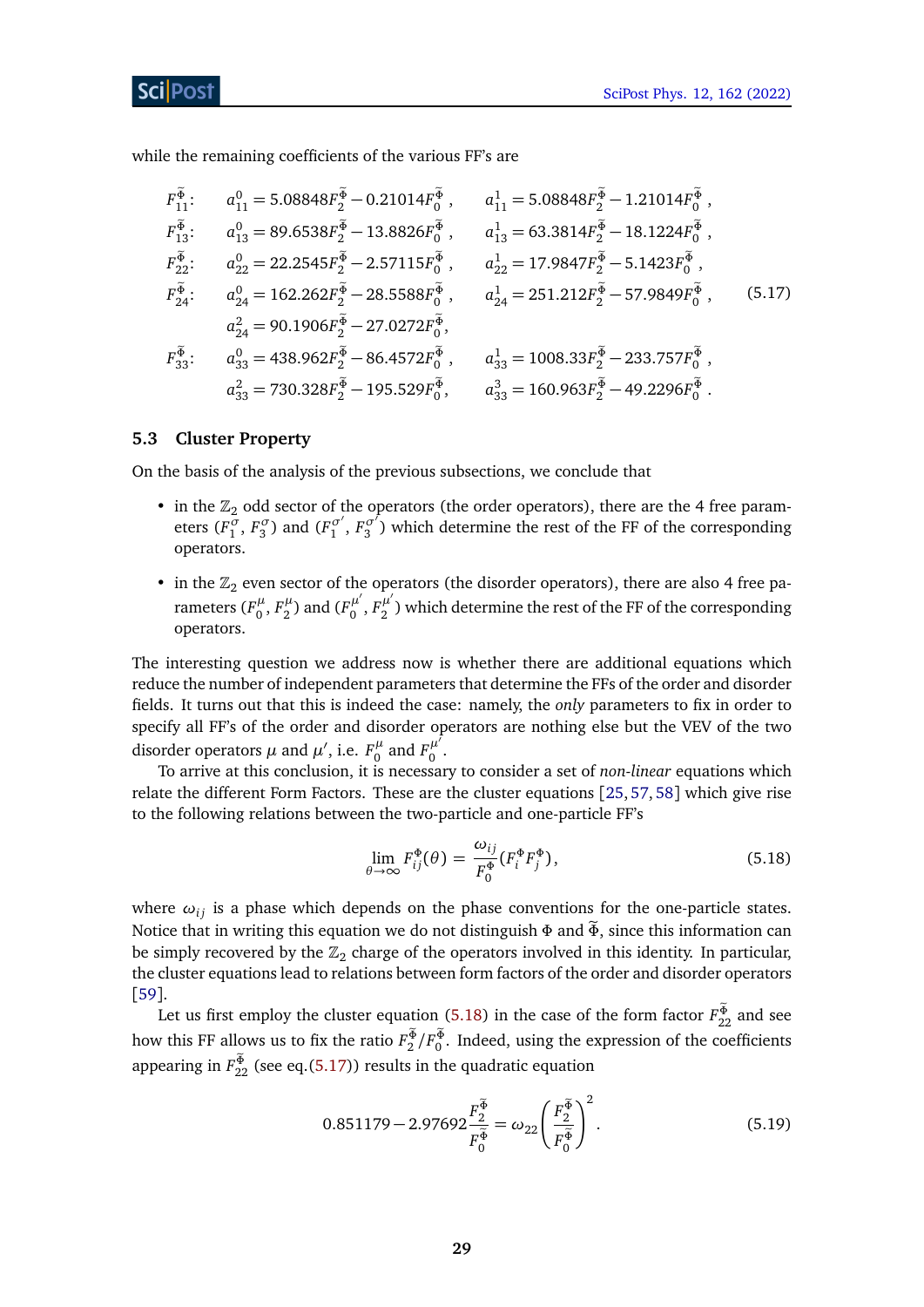Looking for a real solution of this equation, we can have  $\omega_{22} = \pm 1$  and corresponding to the choice of the sign there are two pairs of solutions are

<span id="page-29-0"></span>
$$
F_2^{\Phi}/F_0^{\Phi} = (-3.23966, 0.262737) \qquad \omega_{22} = +1,
$$
  
\n
$$
F_2^{\tilde{\Phi}}/F_0^{\tilde{\Phi}} = (0.320413, 2.6565) \qquad \omega_{22} = -1.
$$
\n(5.20)

We can now use another piece of information, namely the computation of the conformal dimension *∆* of an operator (which in the TIM are *all* positive) in terms of the *∆*-theorem [[58](#page-57-8)]. In view of the positivity of  $\Delta$ , this implies that the ratio  $F_2^{\Phi}/F_0^{\Phi}$  should be positive, i.e.  $F_2^{\Phi}$  and *F*<sub>0</sub><sup>®</sup> must have the same sign. Hence, this positivity condition for *∆* selects the second option in the equation [\(5.20\)](#page-29-0) above as the proper one.

Employing now the known result for the vacuum expectation values of the different disorder operators  $\mu$  and  $\mu'$  [[26](#page-55-6)]

<span id="page-29-1"></span>
$$
F_0^{\mu} = 1.59427... |g|^{1/24} = 1.44394... m_1^{3/40},
$$
  
\n
$$
F_0^{\mu'} = 2.45205... |g|^{35/72}. = 0.772185... m_1^{7/8},
$$
\n(5.21)

where we used the mass-coupling relation [\(4.6\)](#page-18-3), we can determine the corresponding oneparticle FF's  $F_2^{\mu}$  $E_2^{\mu}$  and  $F_2^{\mu'}$ 2 . Substituting these two values into the *∆*-theorem, the two disorder operators can be finally identified with the assignments

$$
|F_2^{\mu}| = 0.462658... \t{5.22}
$$

$$
|F_2^{\mu'}| = 2.05131\ldots \tag{5.23}
$$

As discussed in Section [6,](#page-30-0) these values are confirmed by the numerical results from the truncated conformal space approach.

From the cluster equation for the form factors  $F_{11}(\theta)$  and  $F_{33}(\theta)$  it follows that

$$
-0.697009i\left(F_0^{\tilde{\Phi}}\right)^2 + 2.93083iF_0^{\tilde{\Phi}}F_2^{\tilde{\Phi}} = \omega_{11}\left(F_1^{\Phi}\right)^2,\tag{5.24}
$$

$$
-0.641012i\left(F_0^{\tilde{\Phi}}\right)^2 + 2.09588iF_0^{\tilde{\Phi}}F_2^{\tilde{\Phi}} = \omega_{33}\left(F_3^{\Phi}\right)^2. \tag{5.25}
$$

Assuming  $F_1^{\Phi}$  and  $F_3^{\Phi}$  to be real quantities and substituting  $F_0^{\widetilde{\Phi}}$  and  $F_2^{\widetilde{\Phi}}$  both for  $\mu/\mu'$ , gives that  $\omega_{11} = \omega_{33} = i$ , similarly to the Ising case. This leads to the predictions:

<span id="page-29-2"></span>
$$
|F_1^{\sigma}| = 0.710426...,
$$
  
\n
$$
|F_3^{\sigma}| = 0.252315...,
$$
  
\n
$$
|F_1^{\sigma'}| = 2.05592...,
$$
  
\n
$$
|F_3^{\sigma'}| = 1.71395....
$$
  
\n(5.26)

The remaining piece of information can be extracted from the cluster equation coming from  $F_{12}(\theta)$  which has the form

$$
1.4135F_0^{\tilde{\Phi}}F_1^{\Phi} + 4.88205F_0^{\tilde{\Phi}}F_3^{\Phi} = \omega_{12}F_1^{\Phi}F_2^{\tilde{\Phi}}.
$$
 (5.27)

Again, assuming that the one-particle form factors are real, this equation is only consistent with [\(5.21\)](#page-29-1) and [\(5.26\)](#page-29-2) if  $\omega_{12} = -1$  and  $F_3^{\Phi}$  has a sign opposite to that of  $F_1^{\Phi}$ .

So, as anticipated, we were able to fix all the one-particle form factors of the various order and disorder operators in terms of the VEV of the disorder operators, using the cluster properties of the two-particle form factors.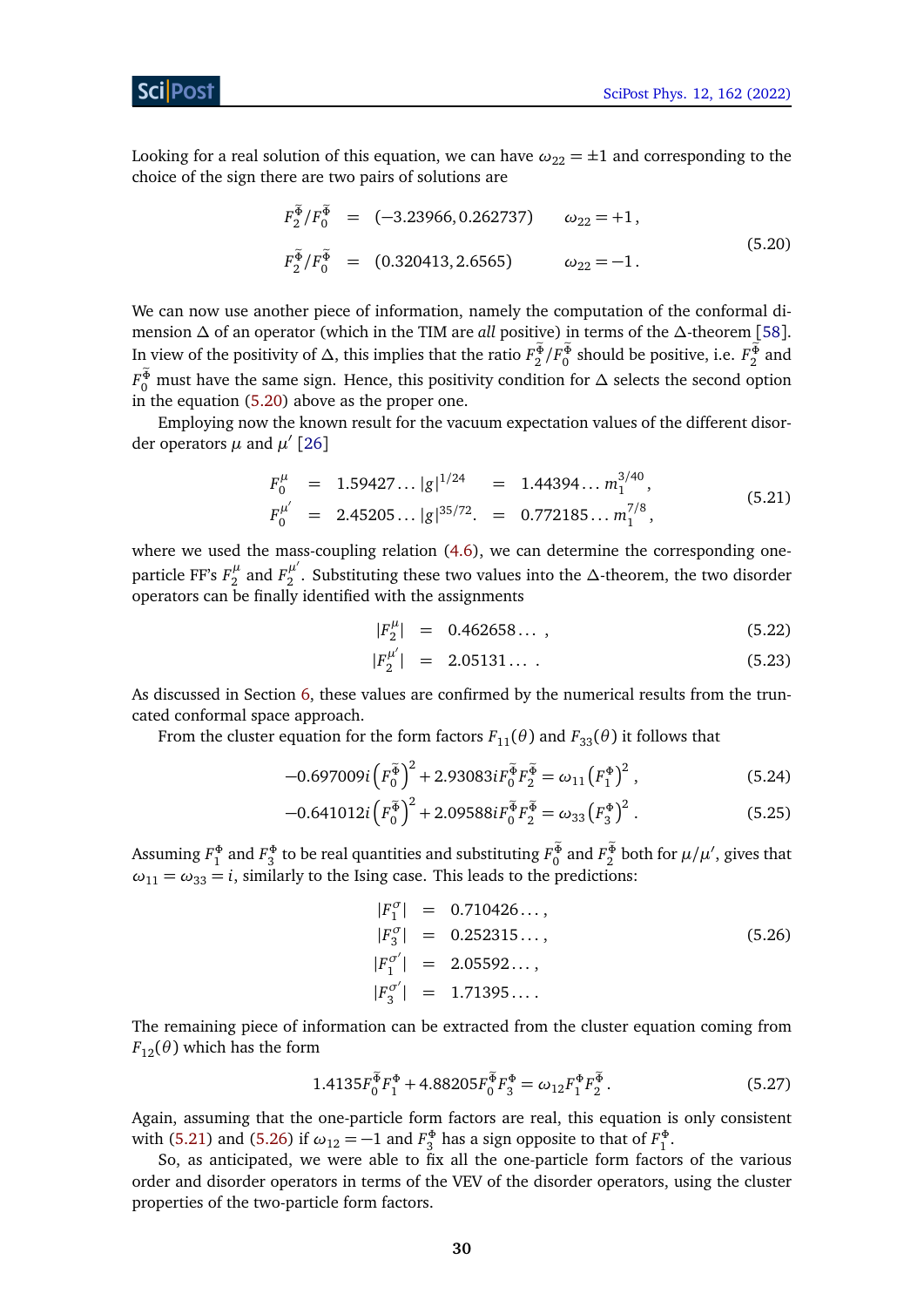## <span id="page-30-0"></span>**6 Comparison to TCSA**

In this section we present the comparison between the theoretical values of the form factors and their numerical determination coming from the truncated conformal space approach (TCSA). The TCSA is a non-perturbative approach to perturbed conformal field theories, originally introduced in [[27](#page-55-7)] to construct their spectra in finite volume, which for the tricritical Ising model was first performed in [[41](#page-56-7)]. In recent years the scope of the method was extended to the computation of matrix elements  $[60, 61]$  $[60, 61]$  $[60, 61]$  $[60, 61]$  $[60, 61]$  and simulation of non-equilibrium dynamics [[62](#page-57-12)]. For a recent review of TCSA and related Hamiltonian truncation methods the reader is referred to [[63](#page-57-13)]. We give a brief overview of the numerical method in Appendix [C;](#page-49-0) the specific implementation of the algorithm exploits the chiral factorisation of conformal field theory as described in [[64](#page-57-14)].

#### <span id="page-30-1"></span>**6.1 Form Factors in Finite Volume**

Since the TCSA is a finite volume approach, in order to compare its results to the form factor bootstrap solutions it is necessary to relate them firstly to the finite volume matrix elements. Since the *E*<sup>7</sup> model has a diagonal factorised scattering theory, here we recall the description of finite volume form factors for diagonal scattering, which was obtained in  $[60,61]$  $[60,61]$  $[60,61]$  $[60,61]$ .

The multi-particle states in finite volume can be described by so-called Bethe–Yang quantisation relations. For an *N*-particle state let us define the following *N* functions:

$$
Q_i(\theta_1, \theta_2, \dots, \theta_N) = m_i L \sinh \theta_i - i \sum_{j \neq i} \log S_{ij}(\theta_i - \theta_j), \qquad (6.1)
$$

where  $i, j = 1, \ldots, N$ , and  $S_{ij}$  is the scattering matrix element between particles *i* and *j* (see Appendix [B\)](#page-48-0). The Jacobian matrix of the mapping defined by the functions  $Q_i$  is given by

$$
\mathcal{J}(\theta_1, \theta_2, \dots, \theta_N)_{i,j} = \frac{\partial Q_i(\theta_1, \theta_2, \dots, \theta_N)_i}{\partial \theta_j},
$$
\n(6.2)

and its determinant is denoted by

$$
\rho(\theta_1, \theta_2, \dots, \theta_N) = \det \mathcal{J}(\theta_1, \theta_2, \dots, \theta_N).
$$
\n(6.3)

A finite volume state  $|\{I_1, I_2, \ldots, I_N\}\rangle_L$  labelled by quantum numbers  $I_i \in \mathbb{Z}$  corresponds to the following solution of the Bethe–Yang equations:

$$
Q_i(\overline{\theta}_1, \overline{\theta}_2, \dots, \overline{\theta}_N) = 2\pi I_i.
$$
\n(6.4)

The matrix element of a local operator between finite volume states is then given by [[60](#page-57-10)]

<span id="page-30-2"></span>
$$
\langle \{I'_1, I'_2, \dots, I'_M\} | \mathcal{O}(0,0) | \{I_1, I_2, \dots, I_N\} \rangle_L =
$$
  

$$
\frac{F^{\mathcal{O}}_{a'_1 a'_2 \dots a'_M a_1 a_2 \dots a_N} (\overline{\theta}'_M + i\pi, \dots, \overline{\theta}'_1 + i\pi, \overline{\theta}_1, \dots, \overline{\theta}_N)}{\sqrt{\rho(\overline{\theta}'_1, \dots, \overline{\theta}'_M)\rho(\overline{\theta}_1, \dots, \overline{\theta}_N)}} + \text{disc.} + O(e^{-\mu L}), \qquad (6.5)
$$

where disconnected terms can appear when a (sub)set of particle types and their rapidities agree exactly in the two states [[61](#page-57-11)]. The above formula is valid to all orders in 1*/L*, up to corrections suppressed exponentially in large volume, which depend on the bound state structure of the theory [[65](#page-58-0)], see also [[66](#page-58-1)[–68](#page-58-2)] for recent developments.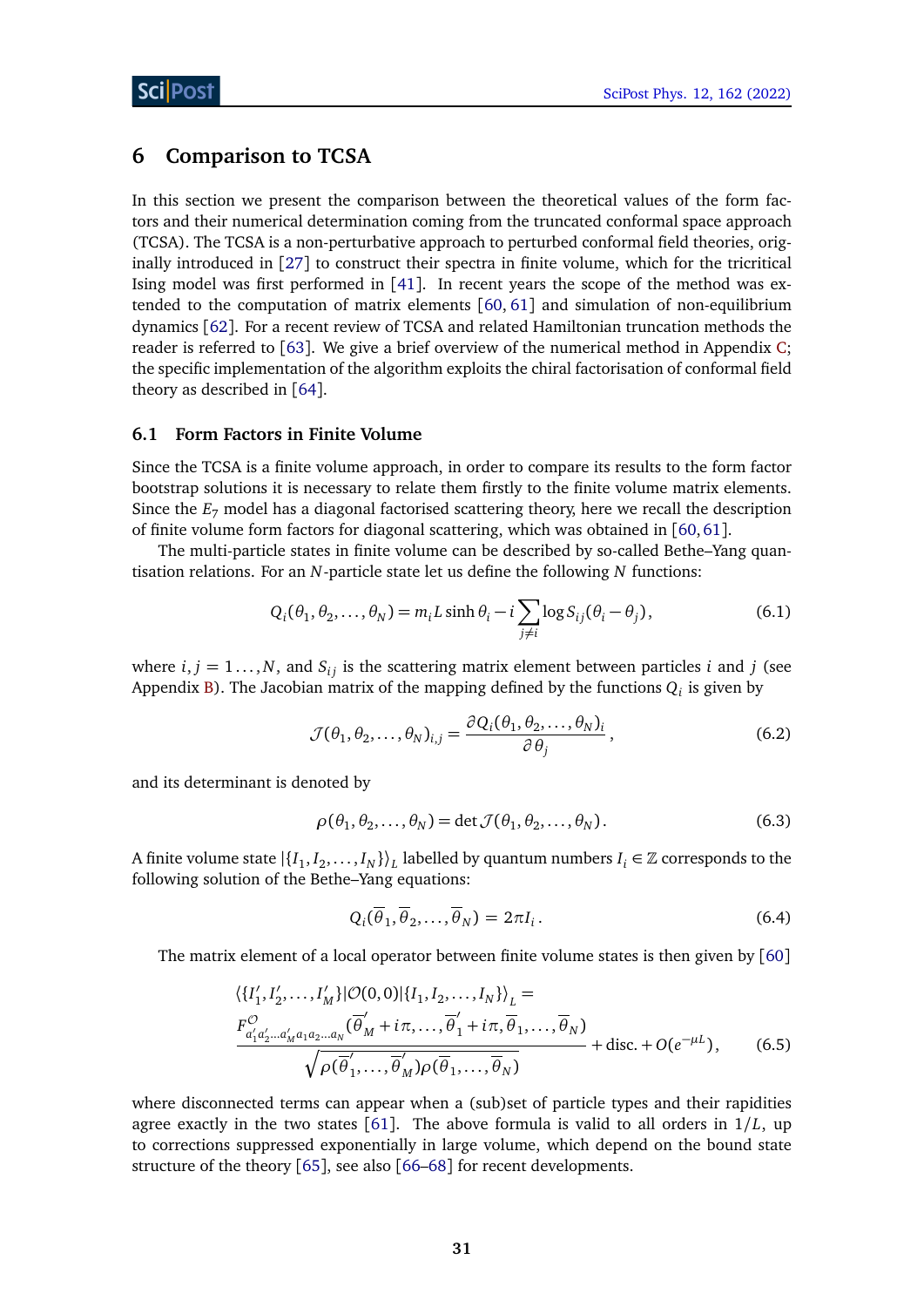## <span id="page-31-0"></span>**6.2 Leading and Sub-leading Magnetic Fields** *σ* **and** *σ* 0

#### <span id="page-31-1"></span>**6.2.1 One-particle Form Factors**

The form factor equations presented in Appendix [A](#page-43-1) completely determine the one-particle form factors in terms of the vacuum expectation values of the disorder operators whose exact values are predicted in [[69,](#page-58-3) [70](#page-58-4)]. These predictions can be directly checked against the TCSA data based on the finite volume one-particle form factor of a stationary particle  $\lceil 60 \rceil$  $\lceil 60 \rceil$  $\lceil 60 \rceil$ :

$$
|\langle 0|\mathcal{O}|\{0\}\rangle_{i,L}| = \frac{|F_i^{\mathcal{O}}|}{\sqrt{m_i L}} + O(e^{-\mu L}).\tag{6.6}
$$

After identifying the one-particle energy levels, the value of the one-particle form factors can be refined further by an exponential fit of the remaining volume dependence, the results of which are compared to the bootstrap predictions in Table [6.1.](#page-31-3)

<span id="page-31-3"></span>Table 6.1: One-particle form factors of the magnetisation operators, TCSA vs. form factor boostrap.. The digits in parentheses indicate the error in the last digit of the TCSA data, which is estimated from the stability of the exponential fit under the choice of the volume window. Note that the deviations in the subleading magnetisation data are an order of magnitude worse then for the leading one, and also that TCSA estimates of matrix elements involving higher particles are generally less accurate due to truncation errors, as discussed in Appendix [C.2.](#page-51-0)

| Particle | $ F^{\sigma}_i $ | $ F_{i}^{\sigma, TCSA} $ | $ F^{\sigma'} $ | $\mathsf{F}^{\sigma',T\widetilde{CSA_1}}$ |
|----------|------------------|--------------------------|-----------------|-------------------------------------------|
|          | 0.71043          | 0.7103(2)                | 2.05592         | 2.043(2)                                  |
| 3        | 0.25232          | 0.252(1)                 | 1.71395         | 1.707(3)                                  |
| 6        | 0.06608          | 0.0658(8)                | 0.769448        | 0.768(4)                                  |

#### <span id="page-31-2"></span>**6.2.2 Elementary Two-particle Form Factors**  $F_{12}$ ,  $F_{14}$ ,  $F_{23}$

<span id="page-31-4"></span>In the zero momentum sector, the following relation holds between the rapidities of particles of type *i* and *j*:

<span id="page-31-5"></span>
$$
m_i \sinh \theta_1 + m_j \sinh \theta_2 = 0. \tag{6.7}
$$

Let us recall the Bethe–Yang equations for a two-particle state:

<span id="page-31-6"></span>
$$
m_i L \sinh \theta_1 - i \log S_{ij} (\theta_1 - \theta_2) = 2\pi I,
$$
  
\n
$$
m_j L \sinh \theta_2 - i \log S_{ij} (\theta_2 - \theta_1) = -2\pi I,
$$
\n(6.8)

(note that either one of these equations can be replaced by the zero-momentum relation [\(6.7\)](#page-31-4)). The finite volume prediction for the two-particle form factor then reads

$$
|\langle 0|\mathcal{O}|\{I,-I\}\rangle_{ij,L}| = \frac{|F_{ij}^{\mathcal{O}}(\overline{\theta}_1 - \overline{\theta}_2)|}{\sqrt{\rho_{ij}(\overline{\theta}_1, \overline{\theta}_2)}} + O(e^{-\mu L}).
$$
\n(6.9)

Note that because of parity symmetry the states  $\frac{1}{I}$ ,  $-I$ } $\frac{1}{I}$ , and  $\frac{1}{I}$ ,  $I$ , are distinct for  $m_i \neq m_j$ . However, they are correspond to degenerate solutions of the Bethe-Yang equations, and also have two-particle finite volume form factors of identical magnitude. Naively, the TCSA could result in any linear combination of these degenerate states. However, in finite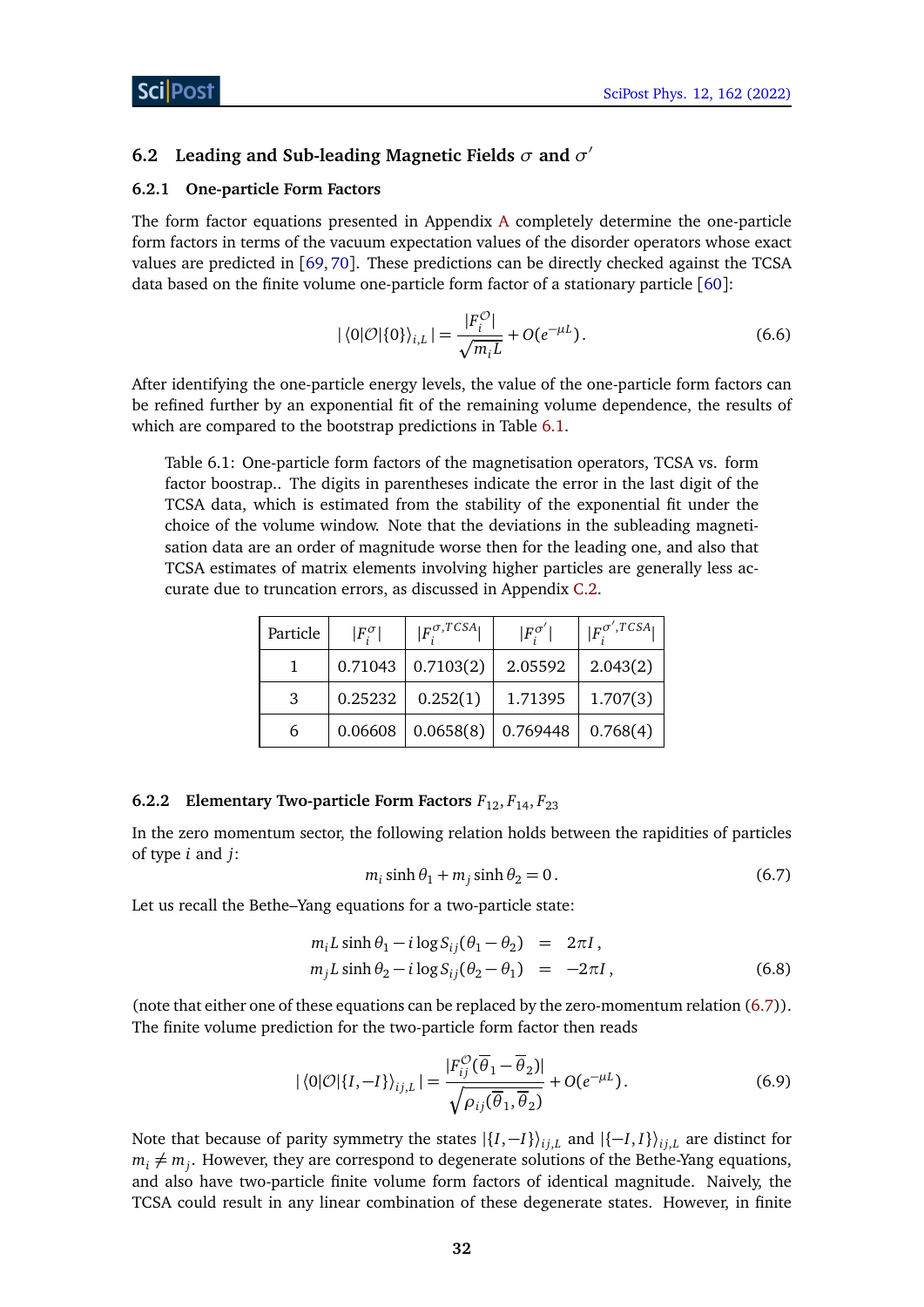<span id="page-32-0"></span>

Figure 6.1: Matrix elements  $\langle 0 | \sigma | X \rangle$  (in units  $m_1 = 1$ ) determined from TCSA (plotted with discrete markers), compared with finite volume form factors of two-particle states corresponding to different total momentum zero solutions to the Bethe–Yang equations (shown with lines). As discussed in Appendix [C.2,](#page-51-0) the main source of error in this comparison are the exponential finite volume corrections to the matrix elements. Also note the outlier point in the matrix element  $\langle 0|\sigma|{-3,3}\rangle$ , which is due to the vicinity of a level crossing.

volume the degeneracy is lifted by exponential finite size effects, and consequently the two states occur in finite volume as parity eigenstates

$$
\frac{1}{\sqrt{2}}\left(|\{I, -I\}\rangle_{ij,L} \pm |\{-I, I\}\rangle_{ij,L}\right),\tag{6.10}
$$

which can be confirmed by directly evaluating the parity of the TCSA eigenvectors. As a result, which can be confirmed by directly evaluating the parity of the TCSA eigenvectors. As a result,<br>one of the corresponding matrix elements vanishes and the other acquires a factor of  $\sqrt{2}$ relative to  $(6.9)$  [[60](#page-57-10)].

Figures [6.1](#page-32-0) and [6.2](#page-33-1) demonstrate the excellent agreement between the form factor predictions and the TCSA data. There is a single data point in both data sets at  $m_1 L = 27$  with an exceptionally large deviation from the predicted line. Such effects are due to the vicinity of level crossing: eigenvectors corresponding to degenerate or nearly degenerate levels are very sensitive to any small perturbation, and thus even a small truncation error can have a disproportionately large effect [[71](#page-58-5)].

Another way to present the comparison for the two-particle form factors and the corresponding TCSA matrix elements is shown in Figures [6.3](#page-34-1) and [6.4,](#page-35-0) where they are plotted as a function of the rapidity difference of the two particles, which can be extracted from the momentum and energy expressions

$$
m_i \sinh \theta_1 + m_j \sinh \theta_2 = 0, \qquad (6.11)
$$

$$
m_i \cosh \theta_1 + m_j \cosh \theta_2 = E_{TCSA}, \qquad (6.12)
$$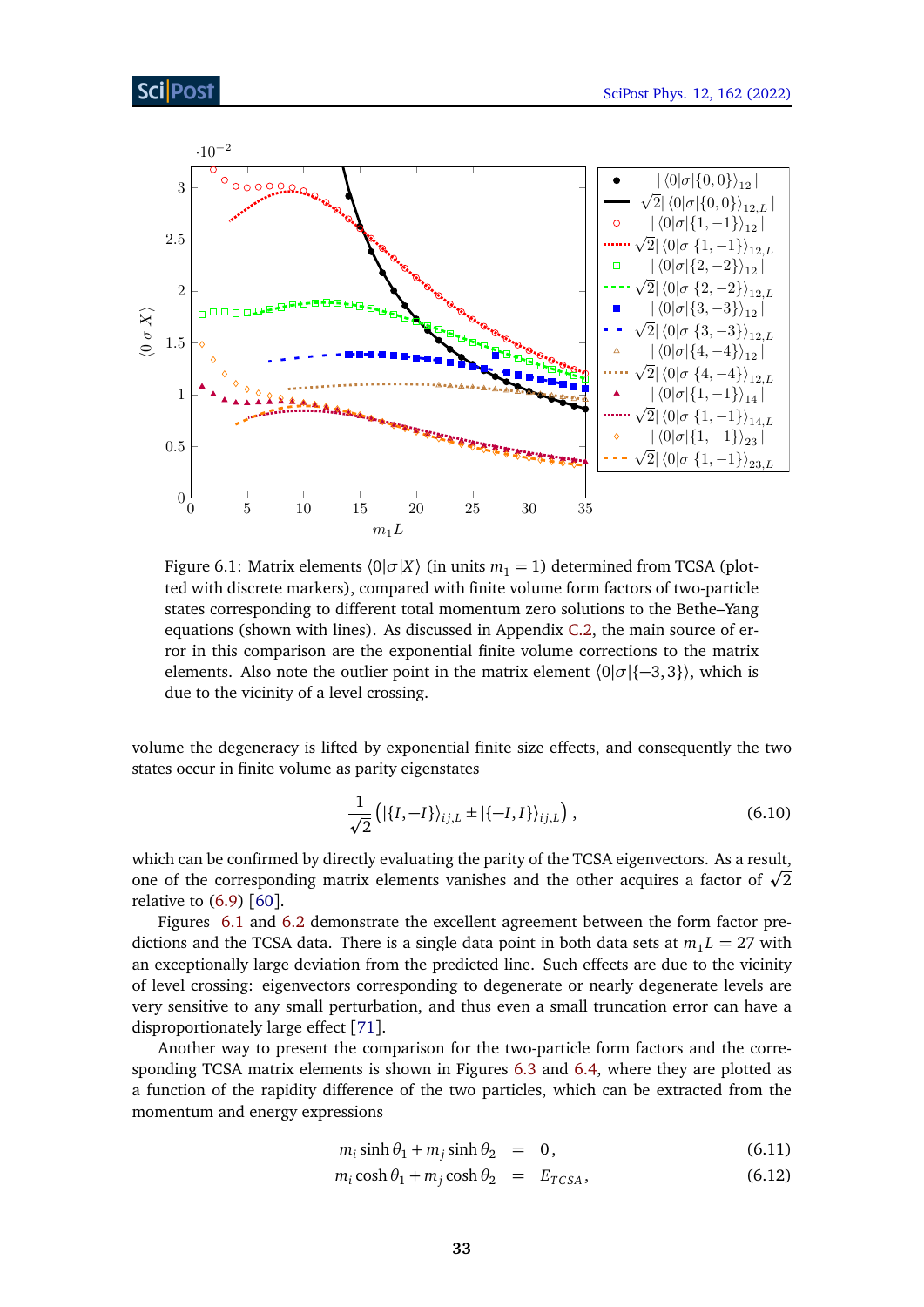<span id="page-33-1"></span>

Figure 6.2: Matrix elements  $\langle 0 | \sigma' | X \rangle$  (in units  $m_1 = 1$ ) determined from TCSA (plotted with discrete markers), compared with finite volume form factors of two-particle states corresponding to different total momentum zero solutions to the Bethe–Yang equations (shown with lines). As discussed in Appendix [C.2,](#page-51-0) the main source of error in this comparison are the exponential finite volume corrections to the matrix elements. The outlier point in the matrix element  $\langle 0 | \sigma' | \{-3, 3\} \rangle$  is due to the vicinity of the same level crossing as in Fig. [6.1.](#page-32-0)

from which one can extract  $\theta_1, \theta_2$  and calculate the corresponding  $\rho_{ij}$ , and plot

 $|\sqrt{\rho_{ij}}| \langle 0|\sigma|X\rangle_{ij, TCSA}|$ 

as a function of the corresponding rapidity difference which, according to [\(6.9\)](#page-31-5) must agree with  $|F_{ij}^{\mathcal{O}}(\theta_1 - \theta_2)|$ . Note that TCSA results extracted from two-particle states with the same particle content but different quantum numbers must scale to the same form factor prediction, which is indeed the case as demonstrated in Figures [6.3](#page-34-1) and [6.4,](#page-35-0) apart from the previously observed exceptionally large deviation which was due to the vicinity of a level crossing at  $m_1 L = 27$ . The deviations at large rapidities correspond to data from small volumes, and result from the approximation of neglecting the exponential finite size corrections in [\(6.5\)](#page-30-2).

For the case of  $A_1A_2$  two-particle states it was possible to identify four different ones, for which the data extracted from the TCSA scale to the same universal curve which is in an excellent agreement with the theoretical prediction, both for  $\sigma$  and  $\sigma'$ . Note that all TCSA data deviate from the theoretical curves for small and large values of the rapidity difference (large and small volumes respectively), related to truncation errors and exponential finite size corrections, respectively. In the case of  $A_1A_4$  and  $A_2A_3$  two-particle states, only a single level could be identified for each, again showing excellent agreement with the form factor prediction.

### <span id="page-33-0"></span>**6.2.3 Crossed Two-particle Form Factors**  $F_{12}$ ,  $F_{14}$ ,  $F_{15}$ ,  $F_{23}$ ,  $F_{34}$

Two-particle form factors can also be compared against matrix elements between two oneparticle states using crossing symmetry. Since the TCSA calculation was carried out in the zero momentum sector, the one-particle states correspond to stationary particles with Bethe– Yang quantum number  $I = 0$ . Therefore these matrix elements are related to two-particle form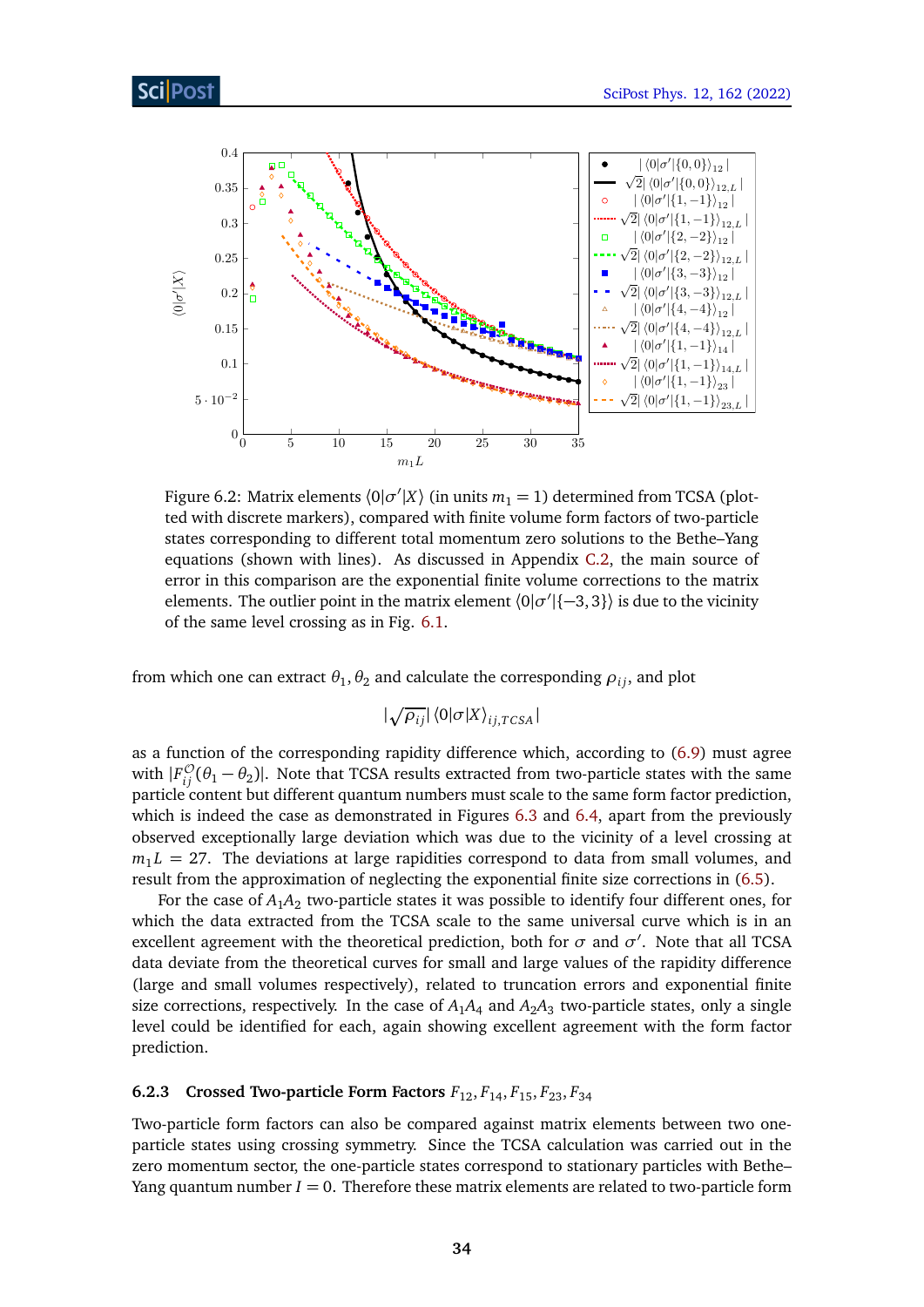<span id="page-34-1"></span>

Figure 6.3: Rescaled vacuum-two-particle matrix elements of  $\sigma$  (discrete markers) plotted against the rapidity difference and compared to the exact form factors obtained from the bootstrap (shown with lines). Form factors of 12 states of larger quantum numbers are better fit in large rapidities, due to smaller finite size effects. For twp-particle states 14 and 23 states we could only identify the lowest levels for each, since the higher ones are deeply in the continuum of 12 states, which makes their identification ambiguous.

factors evaluated at rapidity  $i\pi$  [\(6.5\)](#page-30-2):

ScilPos

$$
{}_{i}\langle\{0\}|\mathcal{O}|\{0\}\rangle_{j} = \frac{F_{ij}^{\mathcal{O}}(i\pi)}{L\sqrt{m_{i}m_{j}}} + O(e^{-\mu L}).
$$
\n(6.13)

From the TCSA data one can compute an estimate for these crossed two-particle form factors, taking into account the exponential corrections by extrapolating with an exponential fit in the volume<sup>[13](#page-34-2)</sup>. The resulting extrapolated form factors are compared to the theoretical predictions in in Table [6.2.](#page-36-3)

## <span id="page-34-0"></span>**6.3** Form Factors of the Disorder Operators  $\mu$  and  $\mu'$

The form factors of the disorder operators  $\mu$  and  $\mu'$  in the high-temperature phase can be determined from TCSA by computing the matrix elements of the order fields  $\sigma$  and  $\sigma'$  in the low-temperature phase. In this phase there are two degenerate ground states in finite volume, with one in the Neveu-Schwarz sector, denoted as  $|0\rangle_{NS}$ , and the other one  $(|0\rangle_{R})$  in the Ramond sector. Due to tunneling effects in finite volume, they eventually correspond to  $\mathbb{Z}_2$  even/odd linear combinations

<span id="page-34-3"></span>
$$
|0\rangle_{\rm NS} = \frac{1}{\sqrt{2}}(|+\rangle + |-\rangle), \qquad |0\rangle_{\rm R} = \frac{1}{\sqrt{2}}(|+\rangle - |-\rangle), \tag{6.14}
$$

<span id="page-34-2"></span> $13$ Extrapolation is especially important when some particle is a very weakly bound state which results in a small value for the exponent  $\mu$  [[65](#page-58-0)]. This is the case for particle 4 which is a very weakly bound state of two particles of species 1.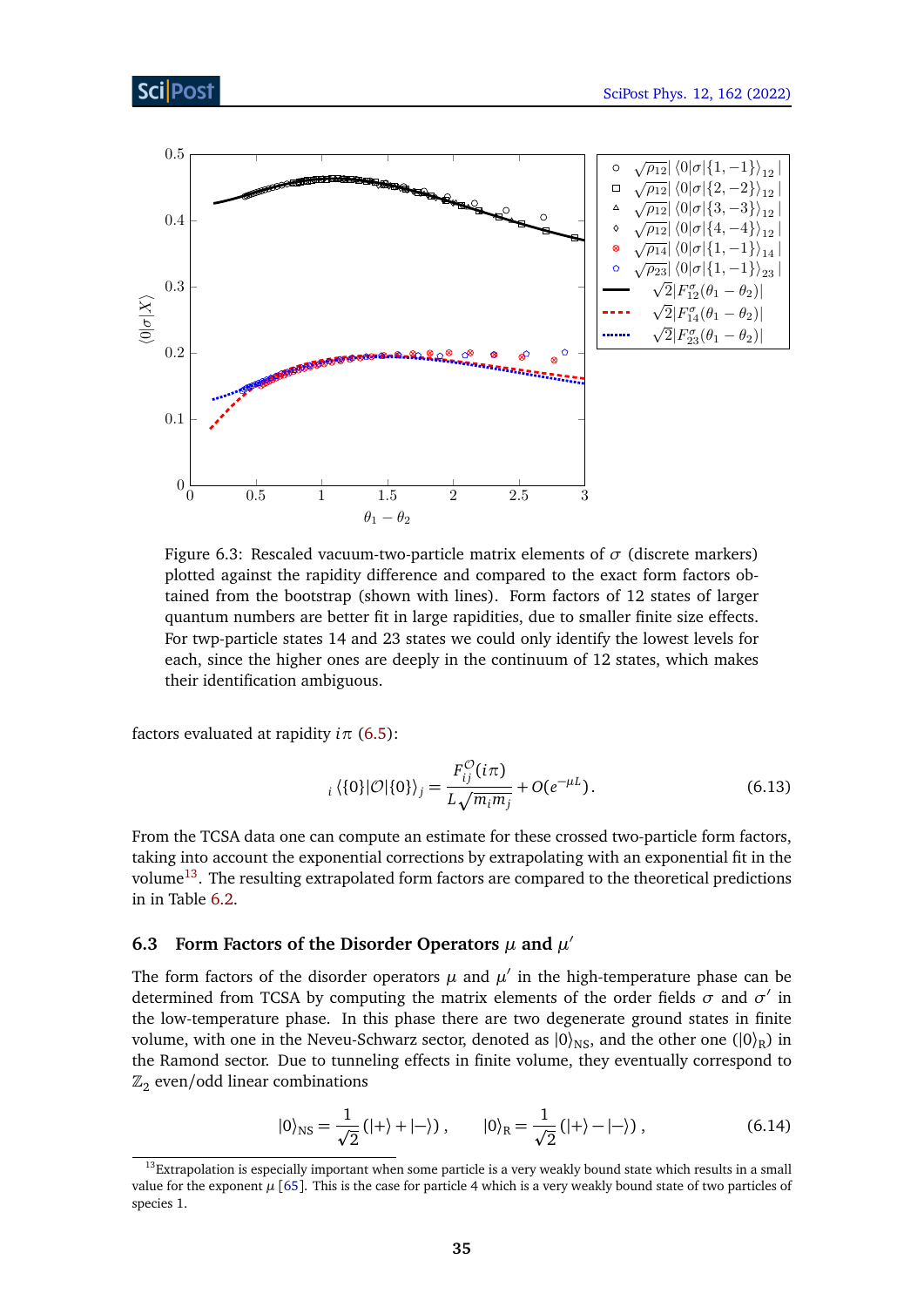<span id="page-35-0"></span>

Figure 6.4: Rescaled vacuum-two-particle matrix elements of  $\sigma'$  (discrete markers) plotted against the rapidity difference and compared to the exact form factors obtained from the bootstrap (shown with lines). Form factors of 12 states of larger quantum numbers are better fit in large rapidities, due to smaller finite size effects. For twp-particle states 14 and 23 states we could only identify the lowest levels for each, since the higher ones are deeply in the continuum of 12 states, which makes their identification ambiguous.

in terms of the states  $|\pm\rangle$  which correspond to the states with definite values of magnetisation

$$
\langle \pm | \sigma | \pm \rangle = \pm F_0^{\mu}, \quad \langle \pm | \sigma' | \pm \rangle = \pm F_0^{\mu'},
$$
  

$$
\langle \pm | \sigma | \mp \rangle = 0 = \langle \pm | \sigma' | \pm \rangle,
$$
 (6.15)

(valid up to exponential finite size correction), where the  $F_0$  are the exact vacuum expectation values determined in  $[69, 70]$  $[69, 70]$  $[69, 70]$  $[69, 70]$  $[69, 70]$ . As a result of  $(6.14)$ , this translates to the order operators having vanishing expectation values in the NS and R ground states, while their off-diagonal matrix elements are equal to  $F^{\mu}_{0}$  $\int_0^\mu/F_0^{\mu'}$  $\begin{array}{c} \mu \0 \end{array}$ 

For the multi-particle states periodic boundary conditions imply that there are only states with even number of kinks (corresponding to the odd particles 1, 3 and 6 of the  $E_7$  scattering theory). However, all types of multi-particle states appear over both vacua, i.e. both in the Neveu-Schwarz and Ramond sectors. Furthermore depending on the particle content and Bethe–Yang quantum numbers *I* (cf. Eq. [\(6.8\)](#page-31-6)), they appear either solo or in degenerate pairs. For example, there is a single  $A_1A_1$  state in the Neveu–Schwarz sector for each even value of *I*, and a single state for each odd value of *I* in the Ramond sector. In contrast,  $A_2A_2$  states always have even *I*, and they come in two copies, one in both sectors.

Note that similarly to the ground states, the fields *σ* and *σ* <sup>0</sup> only have off-diagonal matrix elements between the two sectors. Consequently, for any given multi-particle form factor there are two choices for comparison to TCSA, choosing the vacuum from the Neveu-Schwarz and the multi-particle states from the Ramond sector, or vice versa.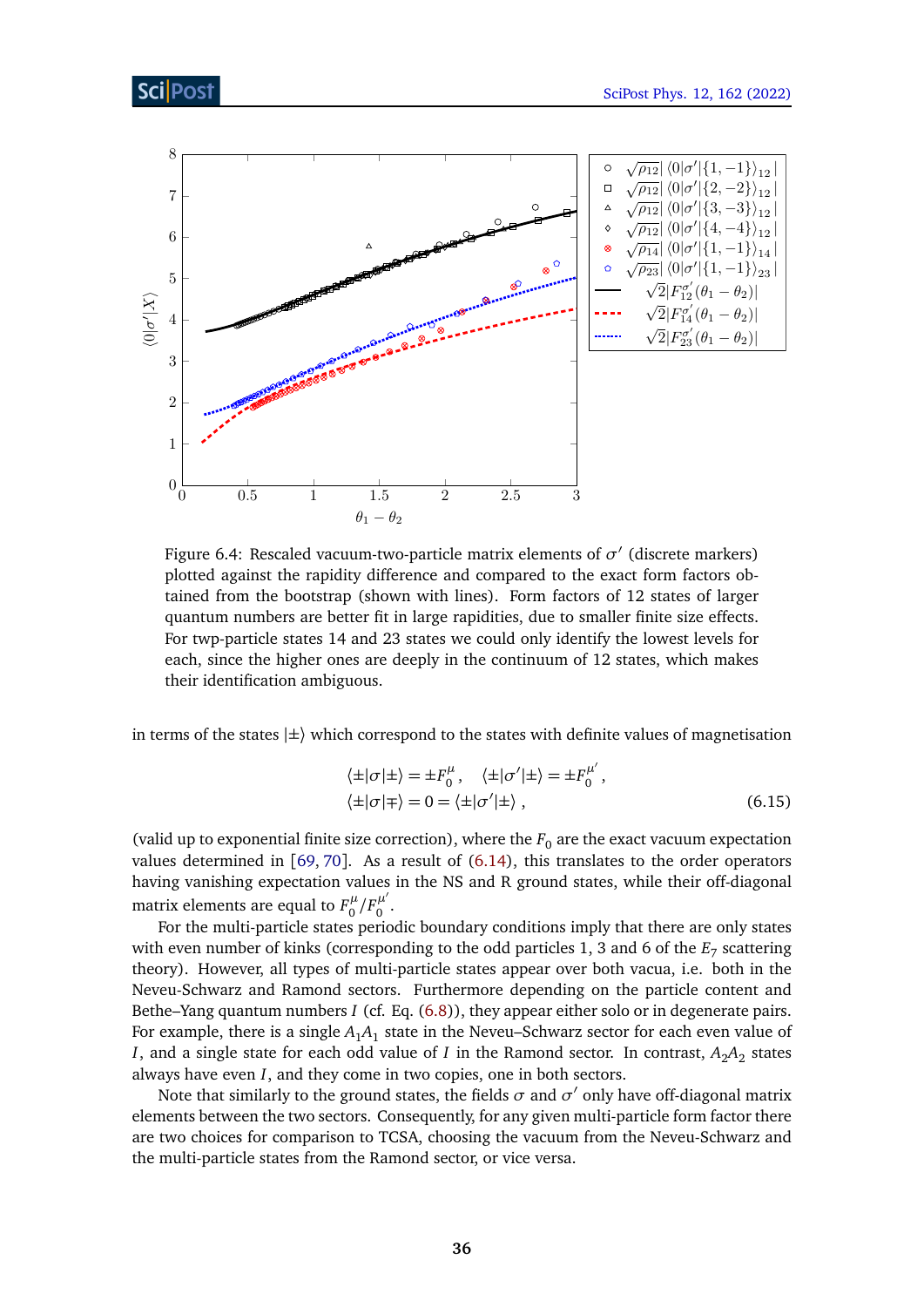<span id="page-36-3"></span>Table 6.2: Crossed two-particle form factors compared to TCSA. The digits in parentheses indicate the error in the last digit of the TCSA data, which is estimated from the stability of the exponential fit under the choice of the volume window. Note that the deviations in the subleading magnetisation data are an order of magnitude worse then for the leading one, and also that TCSA estimates of matrix elements involving higher particles are generally less accurate due to truncation errors, as discussed in Appendix [C.2.](#page-51-0) In particular, the apparent large deviation in the entries  $F_{34}^{\sigma}(i\pi)$  and  $F_{34}^{\sigma'}(i\pi)$  is due to both one-particle states being high in the spectrum, which makes the determination of the corresponding wave functions less accurate.

| form factor                      |         | $ F_{12}^{\sigma}(i\pi)   F_{12}^{\sigma'}(i\pi)   F_{14}^{\sigma}(i\pi)   F_{14}^{\sigma'}(i\pi)   F_{15}^{\sigma}(i\pi)   $ |                 |         |                                                                                                                                                                                        |
|----------------------------------|---------|-------------------------------------------------------------------------------------------------------------------------------|-----------------|---------|----------------------------------------------------------------------------------------------------------------------------------------------------------------------------------------|
| Exact value                      | 5.74730 | 5.76839                                                                                                                       | 5.88370         | 14.2234 | 1.29286                                                                                                                                                                                |
| $TCSA$ (extrapolated)   5.748(2) |         | 5.67(1)                                                                                                                       | 5.94(3)         | 14.3(2) | 1.26(1)                                                                                                                                                                                |
| form factor                      |         |                                                                                                                               |                 |         |                                                                                                                                                                                        |
|                                  |         |                                                                                                                               |                 |         | $\left F_{15}^{\sigma'}(i\pi)\right \left F_{23}^{\sigma}(i\pi)\right \left F_{23}^{\sigma'}(i\pi)\right \left F_{34}^{\sigma}(i\pi)\right \left F_{34}^{\sigma'}(i\pi)\right \right $ |
| Exact value                      | 5.94185 |                                                                                                                               | 7.55954 5.63568 | 12.0322 | 4.28979                                                                                                                                                                                |

### <span id="page-36-0"></span>**6.3.1 One-particle Form Factors and Vacuum Expectation Values**

The comparison between the one-particle form factors derived from the bootstrap and their numerical counter parts obtained from TCSA is presented in Table [6.3,](#page-37-0) which also includes the same for the exact vacuum expectation values ('zero-particle form factors') obtained in [[69,](#page-58-3) [70](#page-58-4)]. As discussed above, TCSA matrix elements of one-particle states can be evaluated either taking the ground state from the Neveu-Schwarz and the one-particle state from the Ramond sector or vice versa.

## <span id="page-36-1"></span>**6.3.2** Two-particle Form Factors:  $F_{11}$ ,  $F_{22}$  and  $F_{13}$

The results for the two-particle form factors are presented on Figures [6.5](#page-38-1) and [6.6,](#page-39-0) showing the same level of agreement as for the order operators. The deviations appearing for rapidities  $\theta \gtrsim 1.5$  are again due to the neglected exponential finite size effects. As discussed above, the two-kink states  $A_1A_1$  and  $A_1A_3$  with even/odd quantum numbers live in the Neveu– Schwarz/Ramond sectors, respectively, while  $A_2A_2$  states come in two copies, one in each sectors. In addition, the states  $A_1A_3$  appear in even/odd parity pairs: as discussed in Subsection tors. In addition, the states  $A_1A_3$  appear in even/odd parity pairs: as discussed in Subsection<br>[6.2.2,](#page-31-2) one of them has vanishing matrix element, while the other one acquires an extra  $\sqrt{2}$ factor .

## <span id="page-36-2"></span>**6.3.3** *∆***-theorem**

Another way to verify the form factor solution is to evaluate the sum rule of the *∆*-theorem [\(A.26\)](#page-48-1). Here we perform this calculation in the high temperature phase. Since the expectation value of the order operator vanishes, this makes only sense for the disorder operators  $\mu$  and *µ* 0 . The contributions to the *∆*-theorem from the lowest lying states is presented in Table [6.4:](#page-37-1) their sum agrees well with the exact result from conformal field theory, the deviations are due to the higher states omitted from the sum. Note that, more relevant the operator is, better the convergence of the sum rule is; this is fully in line with the argument presented in [[72](#page-58-6)] and from the expectations gained from examining the sum rules in other models, such as the integrable perturbations of the Ising field theory [[32](#page-55-11)].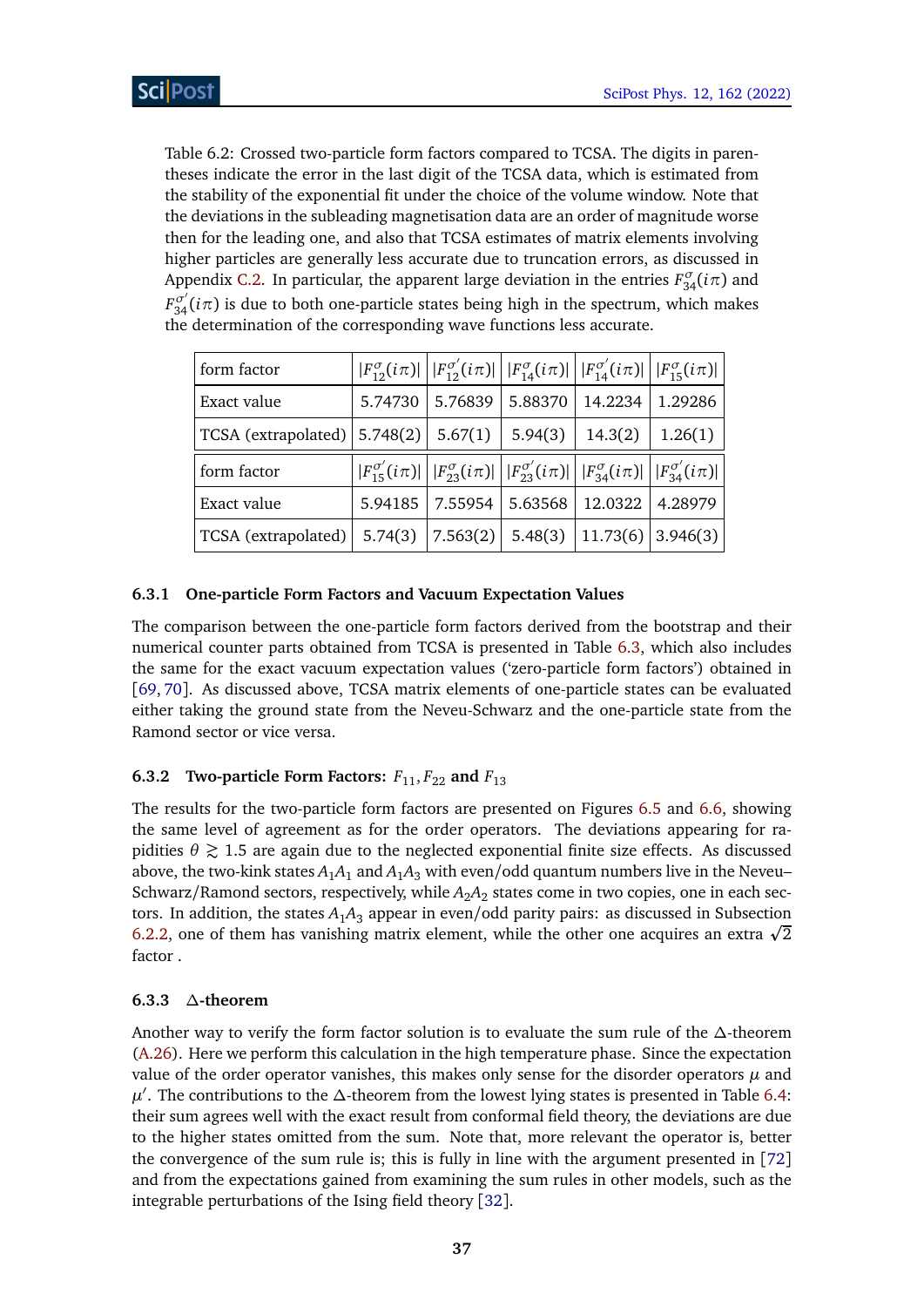<span id="page-37-0"></span>Table 6.3: Vacuum expectation values and one-particle form factors of the disorder operators, TCSA vs. form factor bootsrap. For the one-particle matrix elements obtained from TCSA, the top number correspond to the vacuum state in the Neveu-Schwarz and the particle state in the Ramond sector, while the bottom one is obtained with the opposite choice. For the VEV, there is no such distinction. The digits in parentheses indicate the error in the last digit of the TCSA data, which is estimated from the stability of the exponential fit under the choice of the volume window. Note that the deviations in the subleading magnetisation data are an order of magnitude worse then for the leading one, and also that TCSA estimates of matrix elements involving higher particles are generally less accurate due to truncation errors, as discussed in Appendix [C.2.](#page-51-0) In particular, the apparent large deviation in the entries  $F_{34}^{\sigma}(i\pi)$  and  $F_{34}^{\sigma'}(i\pi)$  is due to both one-particle states being high in the spectrum, which makes the determination of the corresponding wave functions less accurate.

| Particle <i>i</i> | $ F_i^{\mu} $ | $ F_i^{\mu, TCSA} $ | $ F_i^{\mu'} $ | $ F_i^{\mu',TCSA} $ |
|-------------------|---------------|---------------------|----------------|---------------------|
| $0$ (VEV)         | 1.44394       | 1.4439(1)           | 0.77219        | 0.764(2)            |
| 2                 | 0.46266       | 0.4626(2)           | 2.05131        | 2.045(2)            |
|                   |               | 0.4622(1)           |                | 2.042(1)            |
| 4                 | 0.19062       | 0.191(1)            | 1.36564        | 1.37(1)             |
|                   |               | 0.184(3)            |                | 1.34(1)             |
| .5                | 0.10050       | 0.095(2)            | 1.00972        | 0.95(2)             |
|                   |               | 0.097(1)            |                | 0.96(1)             |

In the low temperature phase, the *∆*-theorem can be evaluated for the order (instead of the disorder) fields; due to the Kramers-Wannier duality, this computation is eventually identical to that for the disorder operators in the high temperature phase with the same result as shown in Table [6.4.](#page-37-1)

<span id="page-37-1"></span>Table 6.4: The upper half lists first few contributions to the *∆*-theorem, and the lower half compares their sum to the exact conformal weight.

|       | F <sub>2</sub> | $F_4$    | $F_5$    | F <sub>7</sub>                              | $F_{11}$ | $F_{22}$ | $F_{13}$             | $F_{24}$ |
|-------|----------------|----------|----------|---------------------------------------------|----------|----------|----------------------|----------|
| $\mu$ | 0.029637       | 0.002437 |          | $0.000456$   $8.2 \cdot 10^{-7}$   0.002731 |          | 0.000525 | 0.000634             | 0.000297 |
| $\mu$ | 0.245714       | 0.033396 | 0.008574 | 0.000025                                    | 0.047420 | 0.013534 | $\mid 0.018690 \mid$ | 0.015048 |
|       | sum            | exact    |          |                                             |          |          |                      |          |
| $\mu$ | 0.0367         | 0.0375   |          |                                             |          |          |                      |          |
| $\mu$ | 0.3824         | 0.4375   |          |                                             |          |          |                      |          |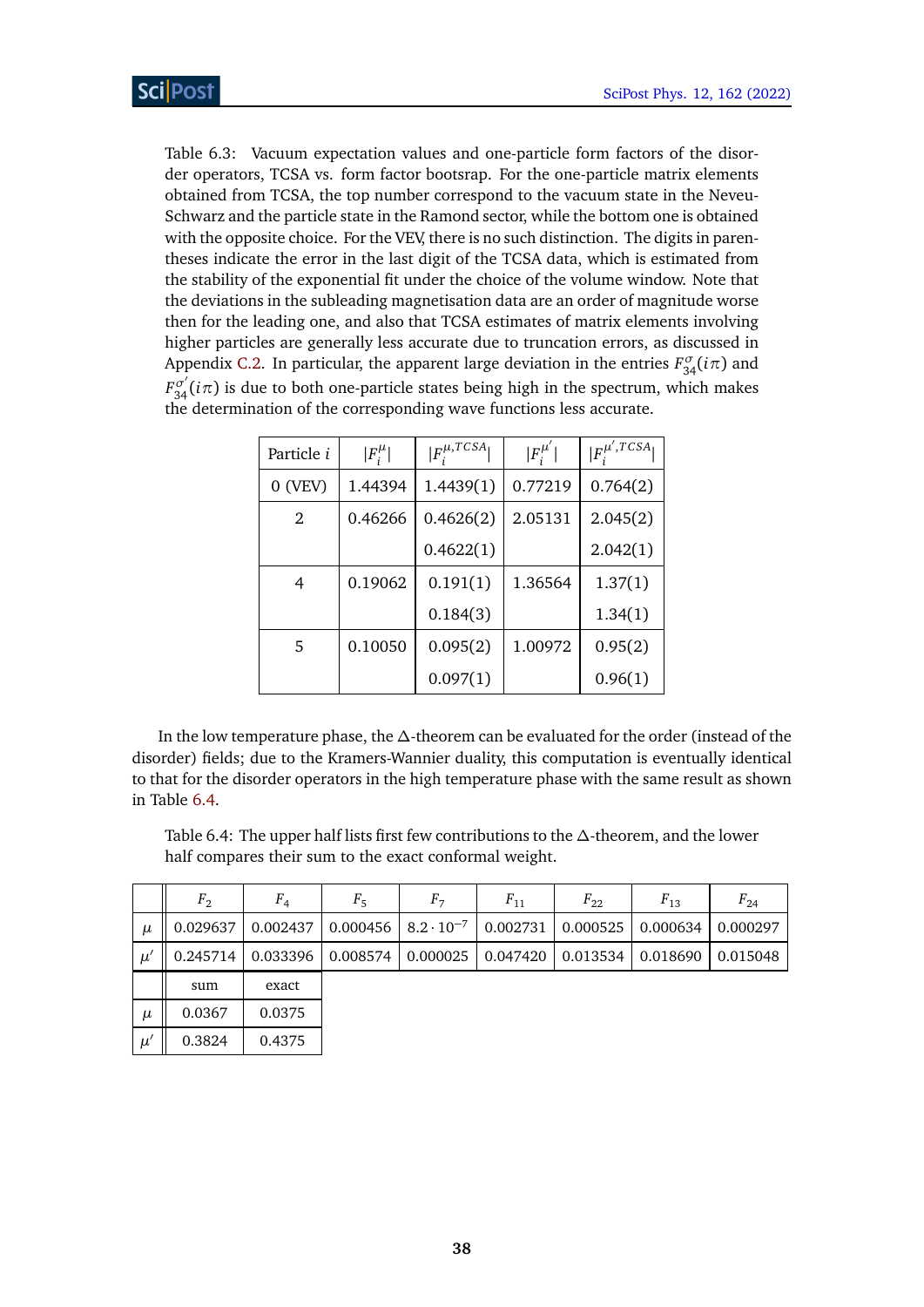<span id="page-38-1"></span>

Figure 6.5: Rescaled vacuum-two-particle matrix elements of *σ* coming from TCSA in the low temperature phase plotted against the rapidity difference using discrete markers, and compared to form factors of  $\mu$  in the high temperature phase shown with lines. The R/NS index corresponds to the sector from which the two-particle state is extracted; the vacuum state is always the ground state of the other sector. As discussed in Appendix [C.2,](#page-51-0) the main source of error in this comparison are the exponential finite volume corrections to the matrix elements. States with larger Bethe– Yang quantum numbers realise the same rapidity difference in the larger volume, leading to smaller finite size corrections in this comparison.

## <span id="page-38-0"></span>**7 Dynamical Structure Factors of the Tricritical Ising Model**

In any lattice realisation of the tricritical Ising model, such as the Blume–Capel model [\(1.2\)](#page-2-1), it is necessary to specify the relation between the spin operator<sup>[14](#page-38-2)</sup>  $S(x, t)$  on the lattice and the relevant spin fields which are present in the low energy effective continuum  $E<sub>7</sub>$  quantum field theory. On a general ground, based on the spin  $Z_2$  symmetry of the various fields involved, this relationship is of the form:

$$
S(x,t) = a_{\sigma}\sigma(x,t) + a_{\sigma'}\sigma'(x,t) + \cdots, \qquad (7.1)
$$

where the constants  $a_{\sigma,\sigma'}$  are specific to the lattice model realisation. The dynamical spin response,  $S(\omega, q)$  that would be measured in a neutron scattering experiment can be expressed in terms of the imaginary part of a retarded spin-spin correlation function:

$$
S(\omega, q) = \int dx dt e^{i\omega t - iqx} \langle S(x, t)S(0, 0) \rangle = \int dx dt e^{i\omega t - iqx} \sum_{i, j = \sigma, \sigma'} a_i a_j \langle \sigma_i(x, t) \sigma_j(0, 0) \rangle
$$
  

$$
\equiv \sum_{i, j = \sigma, \sigma'} a_i a_j S^{ij}(\omega, q).
$$
 (7.2)

The details of the calculation of  $\mathcal{S}^{ij}(\omega,q)$  in terms of the form factors of the various fields entering these quantities are presented in Appendix [D.](#page-52-0) Let's make here just a few comments, focusing our attention on the high-temperature phase (as usual, the analysis of the low-temperature is done interchanging the role of order and disorder operators); notice that, contrary to the Ising model, in the TIM all operators have one- and two- particle contributions. The order

<span id="page-38-2"></span> $14$ This is the actual operator that couples to the neutrons in the scattering experiments.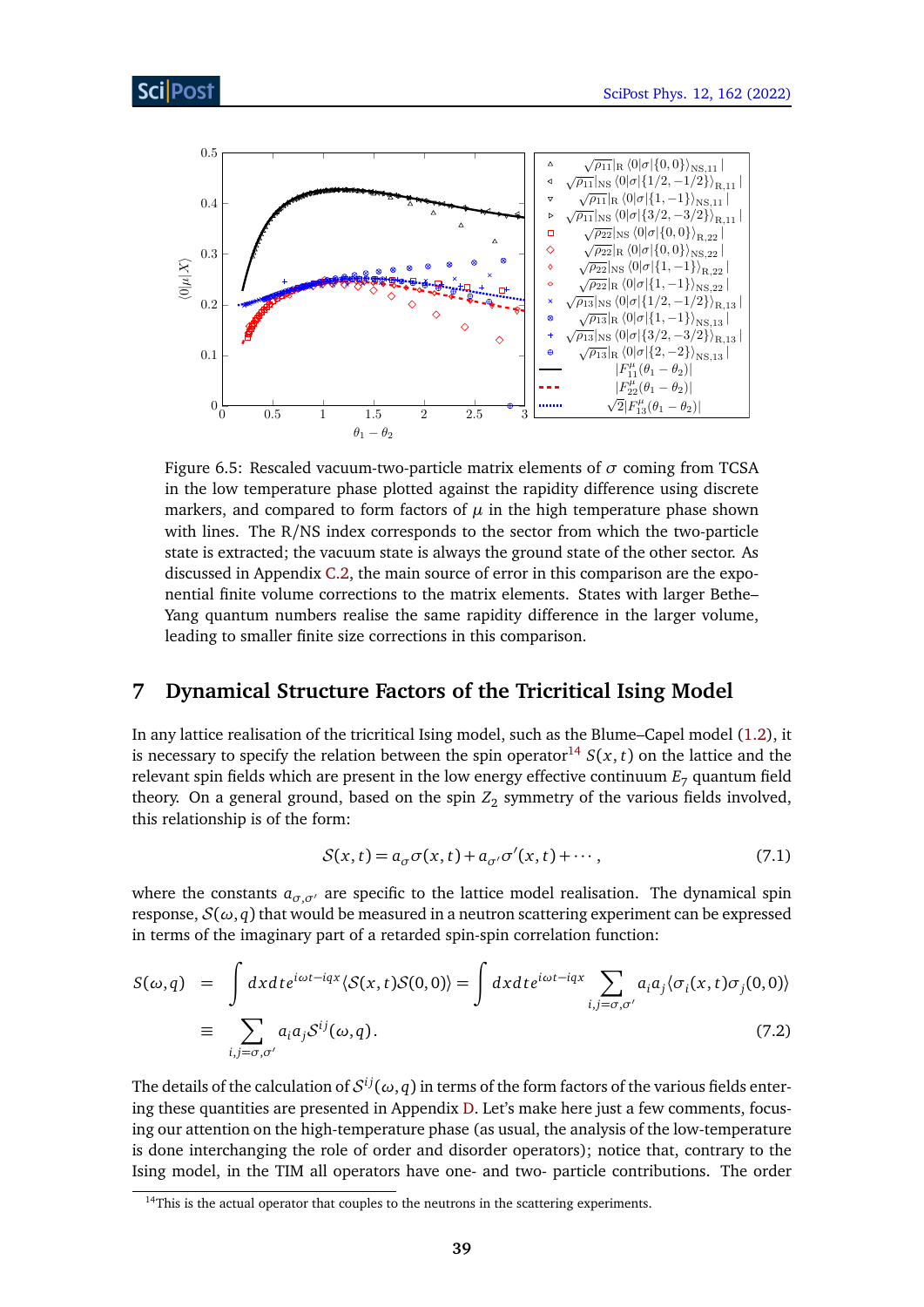<span id="page-39-0"></span>

Figure 6.6: Rescaled vacuum-two-particle matrix elements of  $\sigma'$  coming from TCSA in the low temperature phase plotted against the rapidity difference using discrete markers, and compared to form factors of  $\mu'$  in the high temperature phase shown with lines. The R/NS index corresponds to the sector from which the two-particle state is extracted; the vacuum state is always the ground state of the other sector. As discussed in Appendix [C.2,](#page-51-0) the main source of error in this comparison are the exponential finite volume corrections to the matrix elements. States with larger Bethe– Yang quantum numbers realise the same rapidity difference in the larger volume, leading to smaller finite size corrections in this comparison.

parameters have contributions from odd states while the disorder operators from the even particle states. These terms in the dynamical structure factors can be evaluated combining the results of the previous sections and Appendix [D.](#page-52-0)

The weights of one-particle Dirac-*δ* contributions for the order and disorder operators are listed in Tables [7.1](#page-39-1) and [7.2,](#page-40-0) respectively. The various two-particle contributions can also be evaluated using the formula [\(D.6\)](#page-53-1) presented in Appendix [D,](#page-52-0) and are plotted in Figures [7.1,](#page-41-0) [7.2](#page-41-1) and [7.3,](#page-42-0) while their numerical values are collected in Table [7.3.](#page-42-1) The behaviour of the contribution  $\mathcal{S}_2^{ij}$  $\omega_2^{(l)}$  just above the threshold  $\omega = m_i + m_j$  is given by

$$
S_2^{ij}(\omega, q=0) = C_{ij} \left[ \omega - (m_i + m_j) \right]^{1/2 - \delta_{i,j}} + O(\left[ \omega - (m_i + m_j) \right]^{3/2 - \delta_{i,j}}), \tag{7.3}
$$

where  $C_{ij}$  is a constant.

Comparing these results to the DSF in the Ising model discussed in Section [2.4,](#page-11-0) we can see significant differences which can be used to distinguish them in experimental signatures. First,

<span id="page-39-1"></span>Table 7.1: One-particle weights in the contributions to the DSF  $S^{ij}$ ,  $i, j = \sigma, \sigma'$ .

| particle | F<br>$2\pi$<br>$m_i$ | $\mathsf{I} F^{\sigma'}_\cdot$<br>$2\pi$<br>$m_i$ | $F^{\sigma}_{:}F^{\sigma'\ast}_{:}$<br>m, |
|----------|----------------------|---------------------------------------------------|-------------------------------------------|
|          | 3.17116              | 26.5578                                           | 9.1771                                    |
| 3        | 0.212838             | 9.82114                                           | 1.44579                                   |
| 6        | 0.0095296            | 1.29193                                           | 0.110957                                  |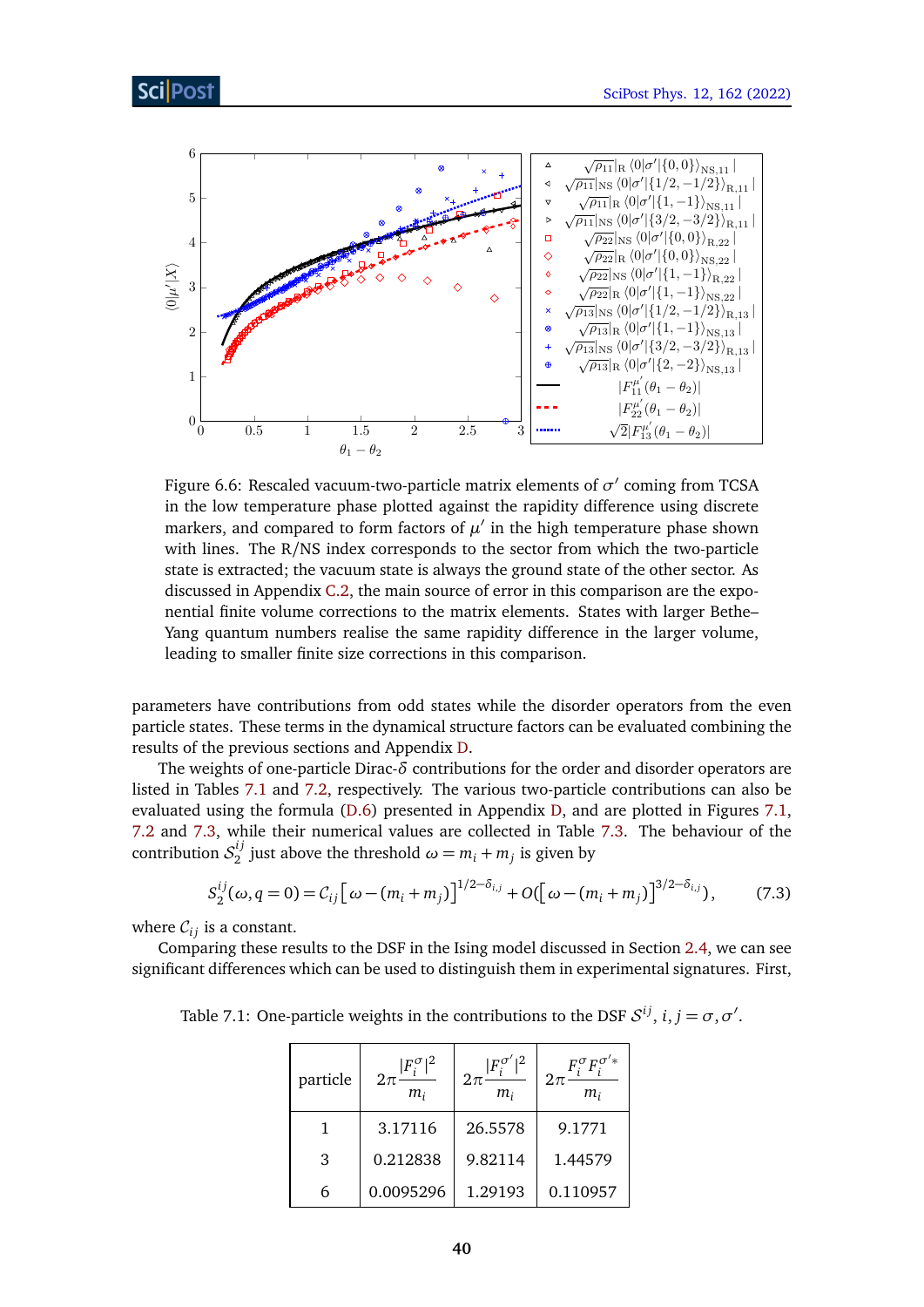|              | particle | $2\pi\frac{ F_i^\mu ^2}{\mu}$<br>$m_i$ | $2\pi \frac{ F_i^{\mu'} ^2}{\mu}$<br>$m_i$ | $2\pi \frac{F_i^{\mu}F_i^{\mu^{\prime}*}}{2\pi}$<br>$m_i$ |
|--------------|----------|----------------------------------------|--------------------------------------------|-----------------------------------------------------------|
| 1.04617<br>2 |          | 20.5658                                | 4.63846                                    |                                                           |
|              | 4        | 0.115915                               |                                            | 0.849389                                                  |
|              | 5        | 0.0250625                              | 2.52991                                    | 0.25805                                                   |
|              |          | 0.000566863                            | 0.146462                                   | 0.00911174                                                |

<span id="page-40-0"></span>Table 7.2: One-particle weights in the contributions to the DSF  $S^{ij}$ ,  $i, j = \mu, \mu'$ .

the Ising DSF shows a signal from a single excitation, while in the TIM there is a complicated spectrum corresponding to different masses and their combinations, with their ratios predicted by the spectrum  $E_7$  scattering theory (cf. Table [4.1\)](#page-19-2).

The threshold behaviour is also significantly different. For the Ising model, the contributions coming from multi-particle continua vanishes as a power at the threshold. However, in the TIM there are two types of two-particle thresholds:

• For thresholds with identical particles  $A_aA_a$ , the behaviour is similar to the Ising case. This is due to the behaviour  $S_{aa}(\theta = 0) = -1$  of the scattering amplitude, which due to [\(A.6\)](#page-44-4) implies that the two-particle form factor vanishes at the threshold:

$$
F_{aa}^{min}(\theta = 0) = 0.
$$
 (7.4)

From [\(D.6\)](#page-53-1) this leads to the two-particle contribution vanishing at the threshold.

• For thresholds with different particles  $A_aA_b$ ,  $a \neq b$ , the two-particle contribution diverges at the threshold. In this case  $S_{ab}(\theta = 0) = +1$  and  $F_{ab}^{min}(\theta = 0)$  has a finite value. As a result, the zero of the denominator  $|\sinh(\theta_1 - \theta_2)|$  in [\(D.6\)](#page-53-1) leads to singular behaviour at the threshold.

As discussed in Subsection [4.2,](#page-18-0) in an experimental realisation of the spin system, the large scale dynamics depends on the relation between the temperature and vacancy couplings, which can be tuned using suitable experimental parameters. As a function of the parameters, the system is expected to exhibit a crossover from the simple DSF computed in Subsection [2.4](#page-11-0) to the DSF characteristic of the TIM. When the parameters are tuned so that the dynamics corresponds to that of the *E*<sup>7</sup> model, the operator describing the response in an inelastic neutron scattering experiment is a combination of  $\sigma$  and  $\sigma'$ , when the system is in the high temperature phase, or  $\mu$  and  $\mu'$  in the low temperature phase. These two phases are then clearly distinguishable by their different threshold structures. Note that while the specific amplitudes depend on the particular combination of operators, the locations of one-particle peaks and two-particle thresholds are fixed by the spectrum of the TIM. In moving from an *E*<sup>7</sup> DSF to that of an Ising DSF due to perturbations that break the  $E_7$  integrability, we expect that at weak integrability breaking the various delta-function peaks and threshold singularities will shift (if they are at a frequency  $\omega < 2m_1$ ) or broaden (if  $\omega > 2m_1$ ). This reflects, respectively, the shifts in masses and decay processes due to weak integrability breaking discussed in the later part of Subsection [4.2.](#page-18-0)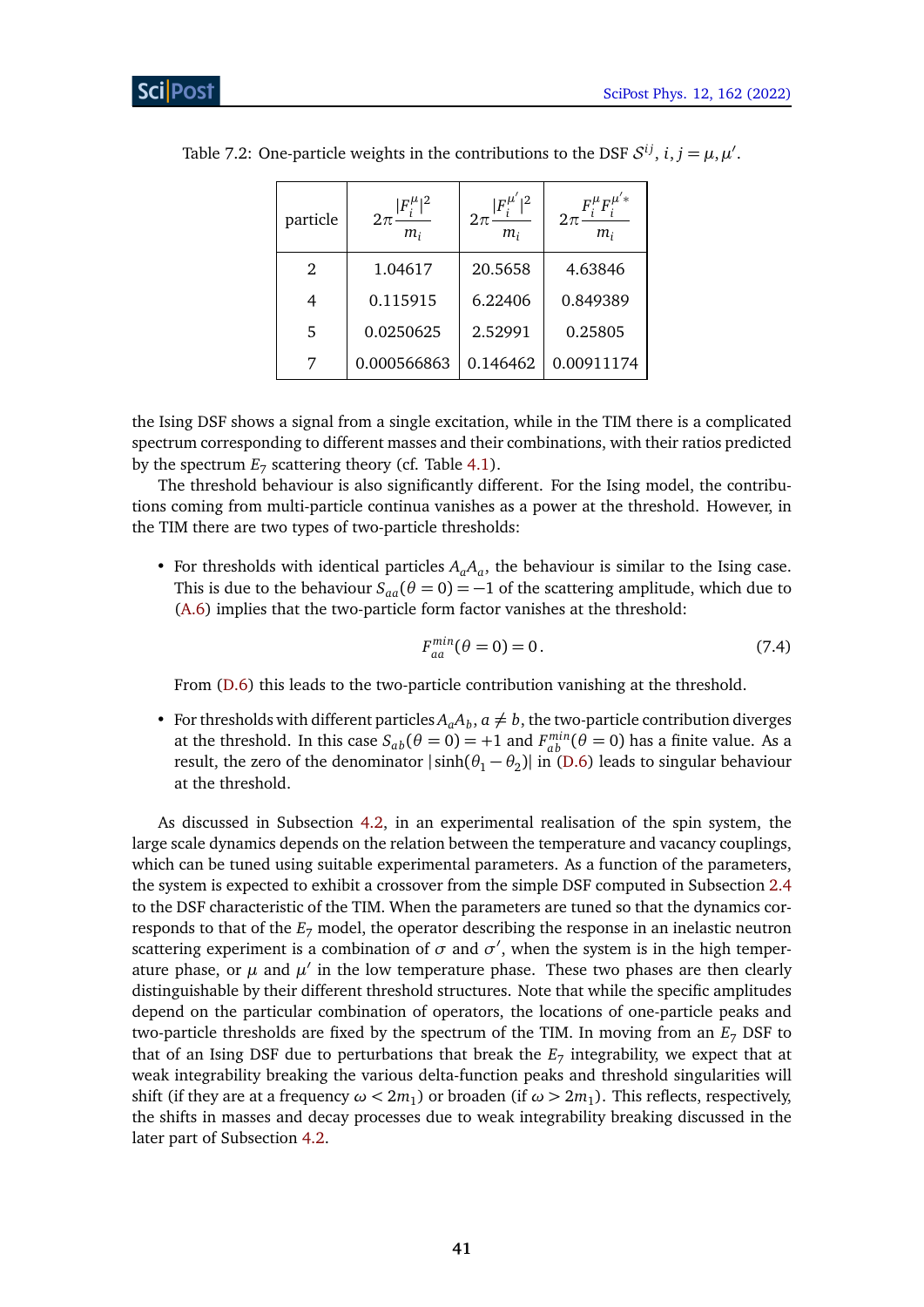<span id="page-41-0"></span>

Figure 7.1: Two-particle contributions to the dynamical structure factor of the leading and subleading magnetisation operators. The values of the dynamical structure factors are shown in units of the massgap  $m_1$  using the exact VEV [\(5.21\)](#page-29-1).

<span id="page-41-1"></span>

(a) Two-particle contribution to  $S^{\mu\mu}$ (b) Two-particle contribution to  $S^{\mu'\mu'}$ 

Figure 7.2: Two-particle contributions to the dynamical structure factor of the leading and subleading disorder operators. The values of the dynamical structure factors are shown in units of the massgap  $m_1$  using the exact VEV [\(5.21\)](#page-29-1).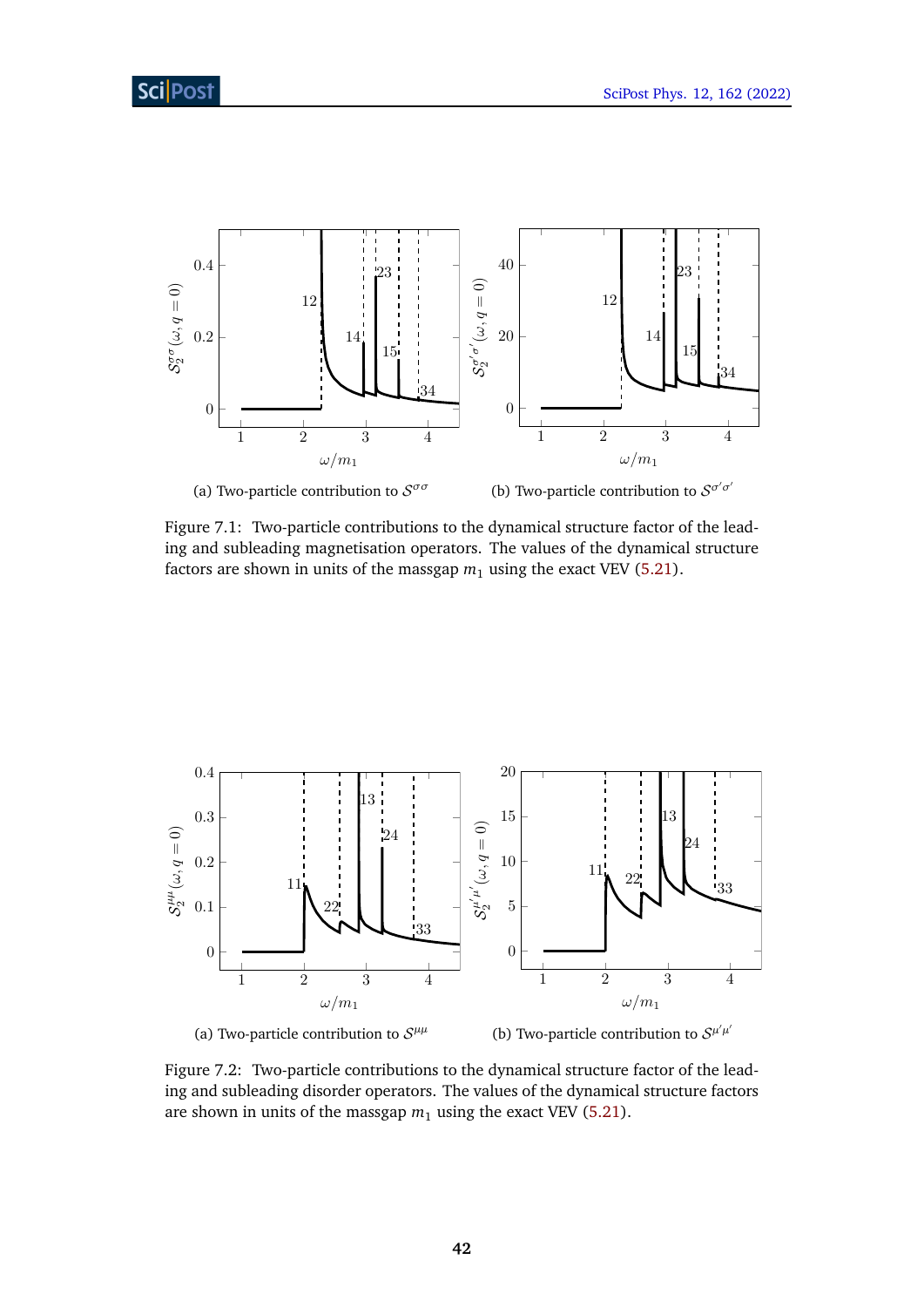<span id="page-42-0"></span>

Figure 7.3: Two-particle contributions to the mixed dynamical structure factors of the leading and subleading magnetisation and disorder operators.

| $\omega$ | $S_2^{\sigma\sigma}$ | $\mathcal{S}^{\sigma'\sigma'}_{2}$<br>$S_2^{\mu\mu}$ |          | $\mathcal{S}^{\mu'\mu'}_{2}$ | $S_2^{\sigma\sigma'}$ | $\mathcal{S}^{\mu\mu'}_{2}$ |
|----------|----------------------|------------------------------------------------------|----------|------------------------------|-----------------------|-----------------------------|
| 2.1      | $\Omega$             | 0                                                    | 0.118391 | 7.22124                      | $\Omega$              | 0.924625                    |
| 2.4      | 0.116344             | 9.84403                                              | 0.057359 | 4.45951                      | 1.07018               | 0.505759                    |
| 2.7      | 0.055504             | 6.11336                                              | 0.058118 | 5.99721                      | 0.58250               | 0.589421                    |
| 3.       | 0.046533             | 6.51685                                              | 0.058922 | 7.89907                      | 0.55057               | 0.679920                    |
| 3.3      | 0.040778             | 7.11038                                              | 0.046481 | 7.62455                      | 0.53811               | 0.591966                    |
| 3.6      | 0.031957             | 6.71276                                              | 0.032408 | 6.15006                      | 0.46253               | 0.442530                    |
| 3.9      | 0.024489             | 6.03023                                              | 0.025383 | 5.55370                      | 0.38338               | 0.370885                    |
| 4.2      | 0.018951             | 5.34815                                              | 0.020103 | 4.95863                      | 0.31722               | 0.310682                    |
| 4.5      | 0.015140             | 4.82431                                              | 0.016282 | 4.45800                      | 0.26889               | 0.264021                    |
| 4.8      | 0.012338             | 4.37690                                              | 0.013441 | 4.03219                      | 0.23081               | 0.227167                    |
| 5.1      | 0.010227             | 3.99007                                              | 0.011279 | 3.66613                      | 0.20027               | 0.197559                    |
| 5.4      | 0.008604             | 3.65296                                              | 0.009598 | 3.34868                      | 0.17540               | 0.173419                    |
| 5.7      | 0.007333             | 3.35720                                              | 0.008268 | 3.07131                      | 0.15491               | 0.153482                    |
| 6.       | 0.006322             | 3.09619                                              | 0.007199 | 2.82736                      | 0.13782               | 0.136829                    |

<span id="page-42-1"></span>Table 7.3: Two-particle contributions to various dynamical structure factors calculated from the form-factor solution presented in the previous subsections.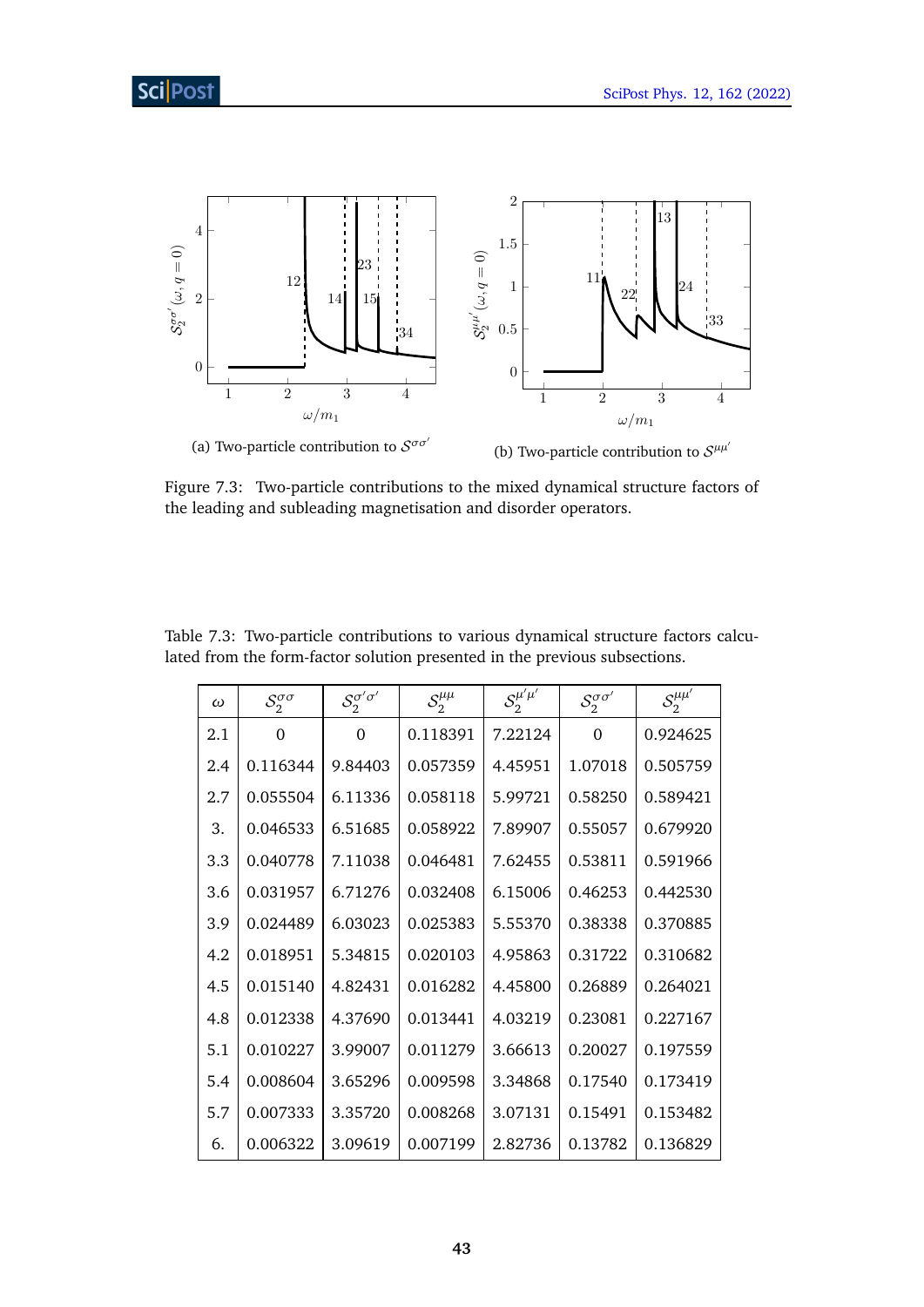## <span id="page-43-0"></span>**8 Conclusions**

In this paper we addressed the computation of the lowest form factors of the order and disorder operators in the tricritical Ising model. Beside the intrinsic interest in performing such a computation, there is an additional practical interest which consists of determining exactly the dynamical structure factors of the model, i.e. the set of quantities directly related to scattering experiments. These functions display a rich spectroscopy associated to the various energy thresholds ruled by the  $E_7$  structure of the model and greatly differ from the behavior of similar quantities in the closest class of universality represented by the Ising model: therefore they are the ideal diagnosis to identify the class of universality of the tricritical Ising model. As commented in the text (see Section [4.2\)](#page-18-0), interestingly enough the low part of the  $E_7$  spectrum is sufficiently robust to persist to the breaking of integrability by means of the density operator and to display consequently the singularities of the dynamical structure factors associated to the lowest mass excitations.

The computation of the form factors was also very instructive from the genuine theoretical quantum field theory point of view: indeed, the tricritical Ising model provides a non-trivial example of counting the dimension of the operator space of relevant operators sharing the same symmetry but having different conformal properties. In the tricritical Ising model there are in fact two order operators  $\sigma$  and  $\sigma'$ , accompanied by their dual disorder operators  $\mu$ and  $\mu'$ . Based on the exact *S*-matrix in the high-low temperature phase of the model, which presents a rich structure of bound states and symmetries related to the exceptional algebra *E*7 , we showed that the resulting linear form factor equations have the right co-dimension to take into account the presence of two order operators and their duals. Moreover, employing the cluster equations for the form factors, we were also able to show that the only parameters which fix completely the operator content in the odd sector of the  $\mathbb{Z}_2$  spin reversal symmetry are nothing else but the VEVs of the two disorder operators. The explicit expressions of the lowest FF of the order/disorder operators have been successfully checked versus their numerical determination obtained in terms of the truncated conformal space approach.

## **Acknowledgments**

We are grateful to Zhe Wang for the clarification of their experimental work. GM acknowledges the grant Prin 2017-FISI. The work of ML was supported by the National Research Development and Innovation Office of Hungary under the postdoctoral grant PD-19 No. 132118. GT and ML were partially supported by the National Research, Development and Innovation Office (NKFIH) through the OTKA Grant K 138606, and also within the Quantum Information National Laboratory of Hungary. This work was also partially supported by the CNR/MTA Italy-Hungary 2019-2021 Joint Project "Strongly interacting systems in confined geometries". R.M.K. was supported by the U.S. Department of Energy, Office of Basic Energy Sciences, under Contract No. DE-AC02-98CH10886.

## <span id="page-43-1"></span>**A Form Factor Equations**

In this Appendix we briefly summarise the basic functional equations which rule the matrix elements of local fields in an integrable quantum field theory. The reader may consult [[32,](#page-55-11)[73,](#page-58-7) [74](#page-58-8)] for further details. First of all, the form factors (FF) of the operator *Φ*(*x*) are defined as

$$
F_{a_1,\ldots,a_n}^{\Phi}(\theta_1,\ldots,\theta_n) = \langle 0|\Phi(0)|A_{a_1}(\theta_1),\ldots,A_{a_n}(\theta_n)\rangle.
$$
 (A.1)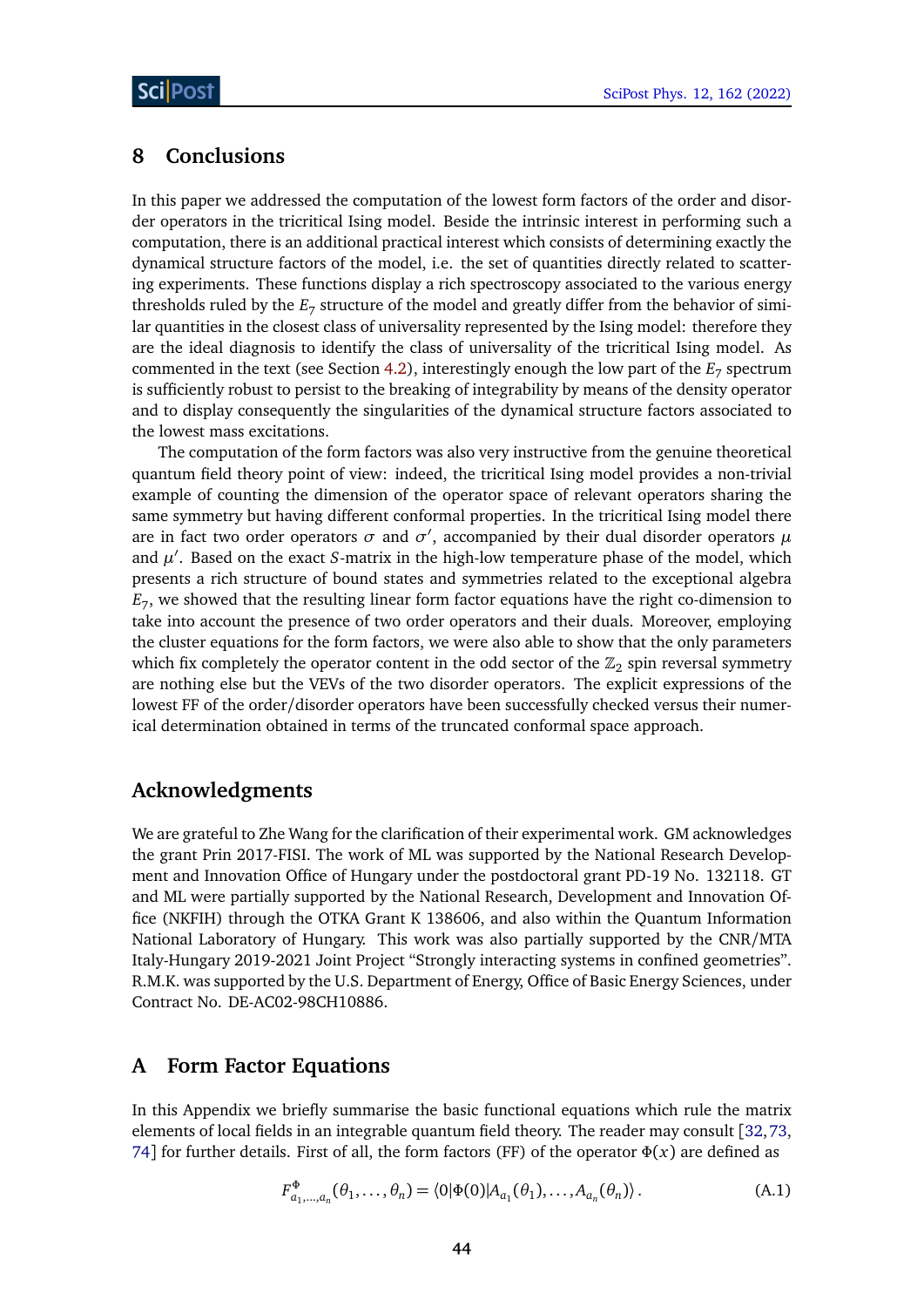## ScilPos<sup>.</sup>

**Monodromy properties:** For a scalar operator  $\Phi(x)$ , relativistic invariance requires that its FF depend only on the rapidity differences  $\theta_i - \theta_j$ . Based on the elasticity of the scattering processes, the completeness of the asymptotic states and transformation under the crossing transformation, the FF satisfy the monodromy equations

$$
F_{a_1,\ldots,a_i,a_{i+1},\ldots,a_n}^{\Phi}(\theta_1,\ldots,\theta_i,\theta_{i+1},\ldots,\theta_n) = S_{a_i a_{i+1}}(\theta_i - \theta_{i+1}) F_{a_1,\ldots,a_{i+1},a_i,\ldots,a_n}^{\Phi}(\theta_1,\ldots,\theta_{i+1},\theta_i,\ldots,\theta_n),
$$
  
\n
$$
F_{a_1,a_2,\ldots,a_n}^{\Phi}(\theta_1 + 2\pi i,\ldots,\theta_{n-1},\theta_n) = F_{a_2,a_3,\ldots,a_n,a_1}^{\Phi}(\theta_2,\ldots,\theta_n,\theta_1).
$$
\n(A.2)

**Simple Poles and Recursive Equations:** The FF have pole singularities related to those of the *S*-matrix. Let's discuss firstly the simple poles, which are of two types. The first type are kinematical poles related to the annihilation processes of a pair of particle and anti-particle states. These singularities are located at  $\theta_a - \theta_{\overline{a}} = i\pi$  and for the corresponding residue gives rise to a recursive equation between the (*n* + 2)-particle FF and the *n*-particle FF

<span id="page-44-2"></span><span id="page-44-1"></span><span id="page-44-0"></span>
$$
-i \lim_{\widetilde{\theta} \to \theta} (\widetilde{\theta} - \theta) F_{a, \overline{a}, a_1, \dots, a_n}^{\Phi} (\widetilde{\theta} + i\pi, \theta, \theta_1, \dots, \theta_n)
$$
  
= 
$$
\left( 1 - e^{2\pi i \omega_a} \prod_{j=1}^n S_{a, a_j} (\theta - \theta_j) \right) F_{a, \dots, a_n}^{\Phi} (\theta_1, \dots, \theta_n),
$$
 (A.3)

where  $\omega_a$  is the index of mutual semi-locality of the operator  $\Phi$  with respect to the particle  $A_a.$ 

A second type of simple poles is related to the presence of bound states appearing as simple poles in the *S*-matrix. If  $\theta = i u_{ab}^c$  and  $\Gamma_{ab}^c$  are the resonance angle and the three-particle coupling of the fusion  $A_a \times A_b \to A_c$  respectively, then FF involving the particles  $A_a$  and  $A_b$ also has a pole at  $\theta = i u_{ab}^c$  and its residue gives rise to a recursive equation between the  $(n+2)$ -particle FF and the  $(n+1)$ -particle FF

$$
-i \lim_{\theta_{ab}\to i\mu_{ab}^c} (\theta_{ab} - i\mu_{ab}^c) F_{a,b,a_i,\dots,a_n}^{\Phi} (\theta_a, \theta_b, \theta_1, \dots, \theta_n) = \Gamma_{ab}^c F_{c,a_i,\dots,a_n}^{\Phi} (\theta_c, \theta_1, \dots, \theta_n), \quad (A.4)
$$

where  $\theta_c = (\theta_a \overline{u}_{bc}^a + \theta_b \overline{u}_{ac}^b)/u_{ab}^c$ . In general, the FF may also have higher-order poles but, in order to address them, let's first discuss the general way of parameterising the FF and the special role played by the 2-particle FF.

A third kind of simple poles in the FF are related to double poles in the S-matrix which reflect multi-particle scattering processes. For a double pole in the S-matrix *Sab* located at an angle  $\phi \in (0, \pi)$  which can be written  $\phi = u_{ad}^c + u_{bd}^e - \pi$  for some *c*, *d* and *e*, the FF has a simple pole at  $\theta = i\phi$  [[32](#page-55-11)]. For a two-particle FF, the corresponding residue is given by

<span id="page-44-3"></span>
$$
-i\lim_{\theta_{ab}\to i\phi}(\theta_{ab}-i\phi)F_{ab}^{\varphi}(\theta_{ab})=\Gamma_{ad}^{c}\Gamma_{bd}^{e}F_{ce}^{\varphi}(i\gamma),
$$
\n(A.5)

where  $\gamma - \pi - u_{cd}^a - u_{de}^b$ .

In general, form factors can also have higher order poles, corresponding to third and higher order poles in the S-matrix. However, here we omit the equations satisfied by the residues at these poles, since they are not required in our calculation.

<span id="page-44-4"></span>2**-particle FF:** Two-particle FF play a crucial role in the bootstrap approach since they provide the initial conditions for solving the recursive equations and they also encode all the basic properties that the matrix elements with higher number of particles inherit by factorisation property, such as the asymptotic behaviour and the analytic structure. So, let's see the main properties of the 2-particle FF  $F^{\Phi}_{ab}(\theta)$ . First of all, this is a meromorphic function of the rapidity difference defined in the strip  $\mathcal{S} = Im \theta \in (0, \pi)$ , with its monodromy dictated by the equations [\(A.2\)](#page-44-0)

$$
F_{ab}^{\Phi}(\theta) = S_{ab}(\theta) F_{ab}^{\Phi}(-\theta), \qquad (A.6)
$$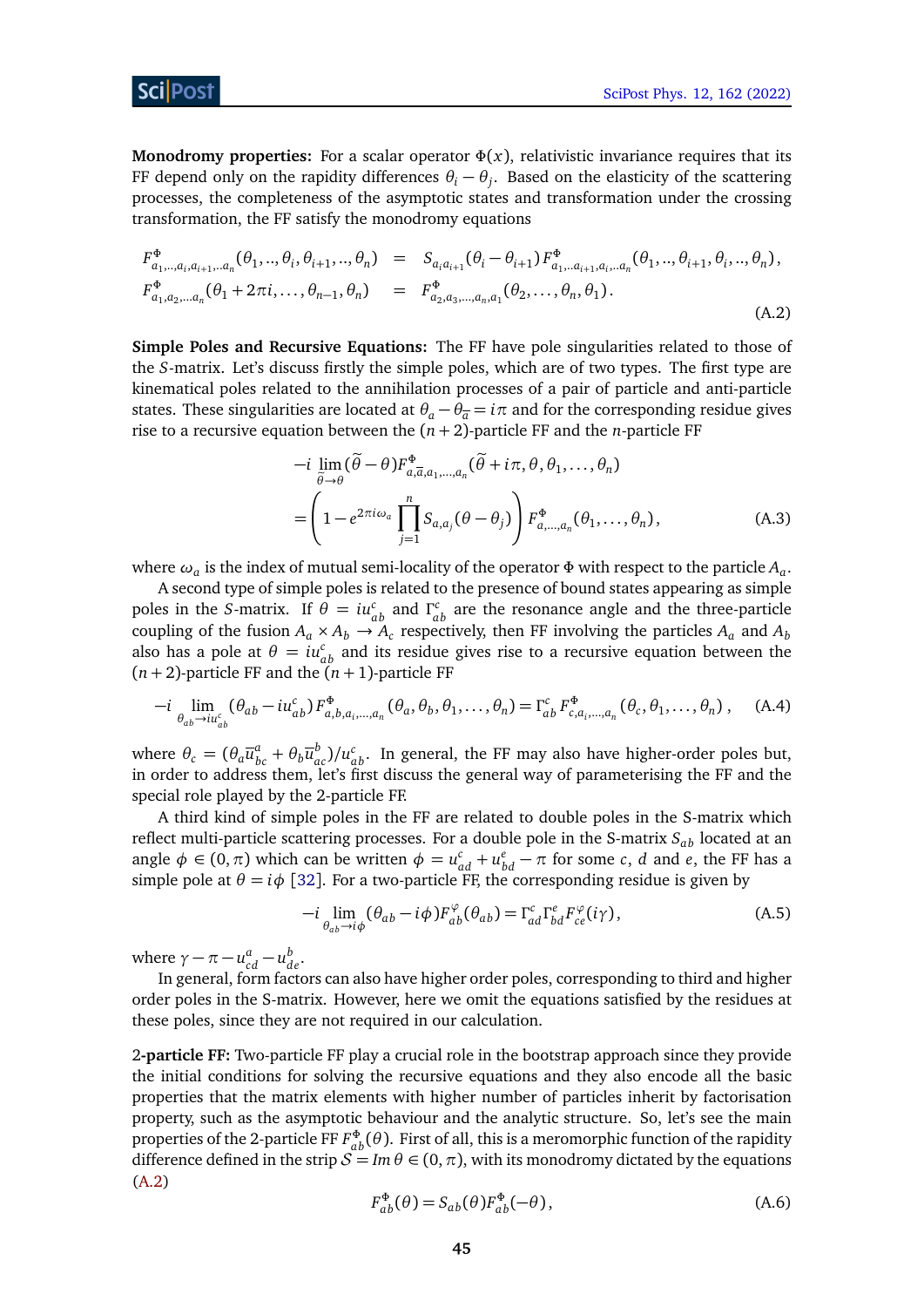

$$
F_{ab}^{\Phi}(i\pi + \theta) = F_{ab}^{\Phi}(i\pi - \theta).
$$
 (A.7)

If  $F_{ab}^{min}(\theta)$  denotes a solution of these equations, free of poles and zeros in the strip S, the general solution  $F_{ab}^{\Phi}(\theta)$  can be written as

<span id="page-45-1"></span>
$$
F_{ab}^{\Phi}(\theta) = \frac{Q_{ab}^{\Phi}(\theta)}{D_{ab}(\theta)} F_{ab}^{min}(\theta),
$$
 (A.8)

where  $D_{ab}(\theta)$  and  $Q_{ab}^{\Phi}(\theta)$  are polynomials in cosh  $\theta$ : the former is fixed by the singularity structure of  $S_{ab}(\theta)$  while the latter carries the whole information about the operator  $\Phi(x)$ . For excitations which are non-local with respect to the operator *Φ*, the form factor above will include an extra term cosh*θ /*2 (either in the numerator or in the denominator, according to the asymptotic behavior in  $\theta$  of the form factor) which is even under  $\theta \rightarrow -\theta$  but changes a sign under the transformation  $\theta \to \theta + 2\pi i$  which probes the mutual non-locality of  $\Phi$  wrt the excitations. See, for instance, the form factor expressions [\(5.15](#page-27-0) relative to the disorder operators of the TIM wrt excitations which are kinks in the low-temperature phase.

**Minimal form factor:** The minimal form factors for the thermal deformation of the tricritical Ising model have the general expression

<span id="page-45-0"></span>
$$
F_{ab}^{min}(\theta) = \left(-i\sinh\frac{\theta}{2}\right)^{\delta_{ab}} \prod_{\alpha \in \mathcal{A}_{ab}} (g_{\alpha}(\theta))^{p_{\alpha}}, \tag{A.9}
$$

where

$$
g_{\alpha}(\theta) = \exp\left\{2\int_0^\infty \frac{dt}{t} \frac{\cosh\left(\frac{\alpha}{18} - \frac{1}{2}\right)t}{\cosh\frac{t}{2}\sinh t} \sin^2\frac{(i\pi - \theta)t}{2\pi}\right\}.
$$
 (A.10)

For large values of the rapidity ( $|\theta| \to \infty$ ), by saddle point evaluation it is easy to see that this function has the following asymptotical behavior

<span id="page-45-2"></span>
$$
g_{\alpha}(\theta) \sim \mathcal{N}_{\alpha} \exp\left\{ \frac{|\theta|}{2} - \frac{i\pi}{2} \right\},\tag{A.11}
$$

,

where

$$
\mathcal{N}_\alpha(\theta) = \exp\left\{ \int_0^\infty \frac{dt}{t} \left[ \frac{\cosh\left(\frac{\alpha}{18} - \frac{1}{2}\right)t}{\cosh\frac{t}{2}\sinh t} - \frac{1}{t^2} \right] \right\}.
$$
\n(A.12)

The function  $g_a(\theta)$  has an infinite number of poles outside the physical strip, these are shown explicitly in the infinite-product representation:

$$
g_{\alpha}(\theta) = \prod_{k=0}^{\infty} \left[ \frac{\left[1 + \left(\frac{\widehat{\theta}/2\pi}{k+1 - \frac{\alpha}{36}}\right)^{2}\right] \left[1 + \left(\frac{\widehat{\theta}/2\pi}{k + \frac{1}{2} + \frac{\alpha}{36}}\right)^{2}\right]}{\left[1 + \left(\frac{\widehat{\theta}/2\pi}{k + 1 + \frac{\alpha}{36}}\right)^{2}\right] \left[1 + \left(\frac{\widehat{\theta}/2\pi}{k + 1 - \frac{3}{2} - \frac{\alpha}{36}}\right)^{2}\right]}\right]^{k+1}
$$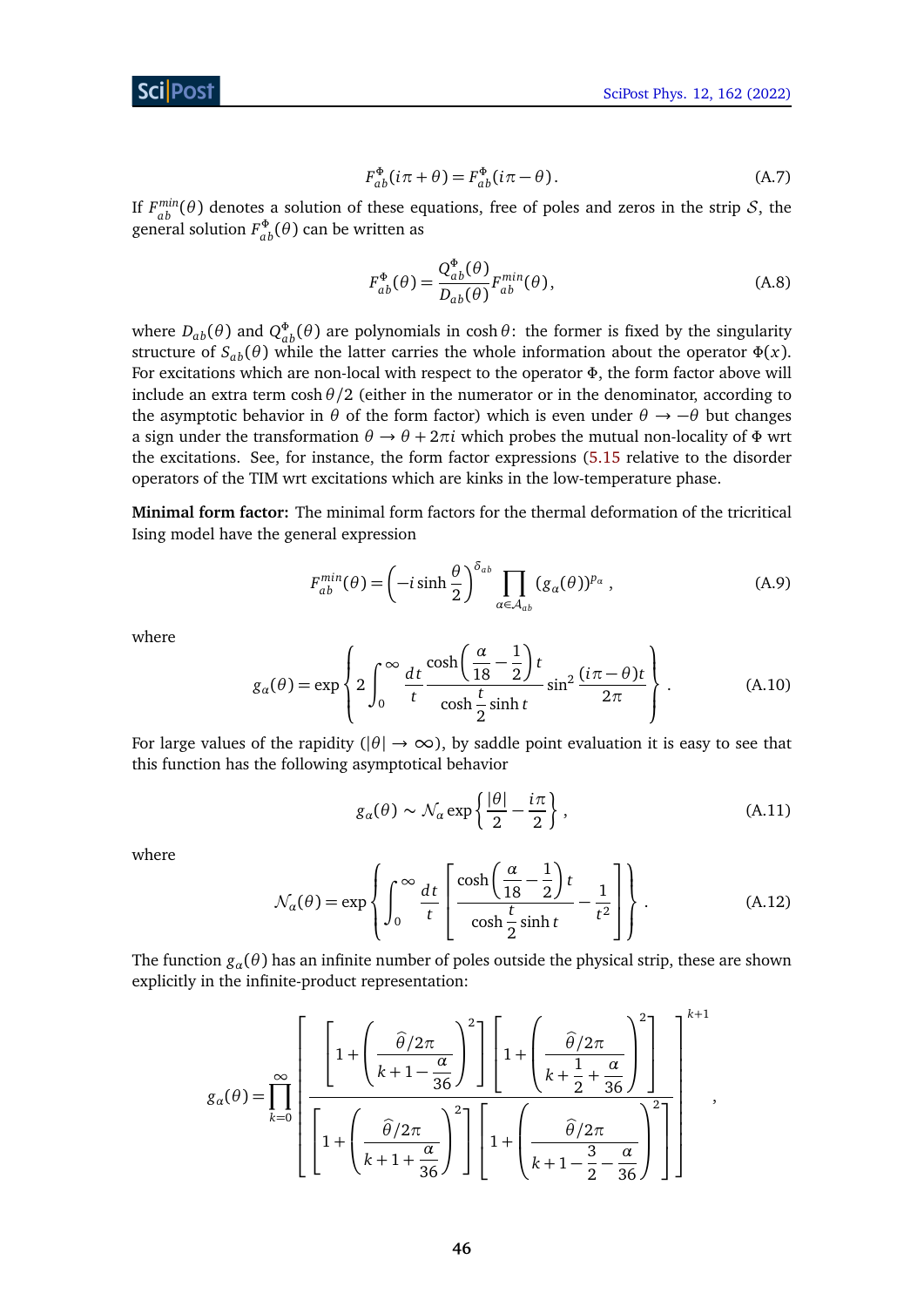where  $\hat{\theta} = i\pi - \theta$ . The mixed representation:

$$
g_{\alpha}(\theta) = \prod_{k=0}^{N-1} \left[ 1 + \left( \frac{\widehat{\theta}/2\pi}{k+1-\frac{\alpha}{36}} \right)^2 \right] \left[ 1 + \left( \frac{\widehat{\theta}/2\pi}{k+\frac{1}{2}+\frac{\alpha}{36}} \right)^2 \right] \left[ 1 + \left( \frac{\widehat{\theta}/2\pi}{k+1-\frac{\alpha}{2}-\frac{\alpha}{36}} \right)^2 \right] \left[ 1 + \left( \frac{\widehat{\theta}/2\pi}{k+1-\frac{3}{2}-\frac{\alpha}{36}} \right)^2 \right] \right]^{k+1}
$$

$$
\times \exp \left[ 2 \int_0^\infty \frac{dt}{t} \frac{\cosh \left[ t \left( \frac{1}{2} - \frac{\alpha}{18} \right) \right]}{\cosh \frac{t}{2} \sinh t} (N+1-Ne^{-2t})e^{-2Nt} \sin^2 \frac{\widehat{\theta}t}{2\pi} \right],
$$

is particularly useful for numerical computations.

**Pole structure of the** 2**-particle FF:** The pole terms entering the general parameterisation [\(A.8\)](#page-45-1) are in correspondence with the pole structure of the *S*-matrix and they can be expressed as

$$
D_{ab}(\theta) = \prod_{\alpha \in \mathcal{A}_{ab}} (\mathcal{P}_{\alpha}(\theta))^{i_{\alpha}} (\mathcal{P}_{1-\alpha}(\theta))^{j_{\alpha}}, \qquad (A.13)
$$

where

$$
i_a = n + 1
$$
,  $j_a = n$ , if  $p_a = 2n + 1$ ;  
\n $i_a = n$ ,  $j_a = n$ , if  $p_a = 2n$ , (A.14)

and we have introduced the notation

$$
\mathcal{P}_{\alpha}(\theta) \equiv \frac{\cos \pi \frac{\alpha}{18} - \cosh \theta}{2 \cos^2 \frac{\pi \alpha}{36}}.
$$
\n(A.15)

Notice that both  $F_{ab}^{min}(\theta)$  and  $D_{ab}(\theta)$  are normalised to 1 in  $\theta = i\pi$ .

**Bound on the asymptotic behaviour of the FF:** The polynomial  $Q_{ab}^{\Phi}(\theta)$  is the term that contains the information about the operator *Φ*. Such a quantity can be written as

$$
Q_{ab}^{\Phi}(\theta) \equiv \sum_{k=0}^{N_{ab}} a_{ab}^k \cosh^k \theta , \qquad (A.16)
$$

<span id="page-46-0"></span>and its degree *Nab* is determined by the upper bound on the asymptotic behaviour of the FF of the operator  $\Phi(x)$ : if  $\Delta_{\Phi}$  is the conformal dimension of the scalar operator  $\Phi(x)$  then its FF satisfy

$$
\lim_{|\theta_i| \to \infty} F_{a_1, \dots, a_n}^{\Phi}(\theta_1, \dots, \theta_n) \sim e^{y_{\Phi}|\theta_i|}, \tag{A.17}
$$

with

$$
y_{\Phi} \leq \Delta_{\Phi}.\tag{A.18}
$$

Since each polynomial  $\mathcal{P}_{\alpha}(\theta)$  goes asymptotically as  $e^{\theta}$  and the minimal form factor as shown in eq. [\(A.11\)](#page-45-2), it is then easy to determine from the bound [\(A.17\)](#page-46-0) the maximum degree  $N_{ab}$  of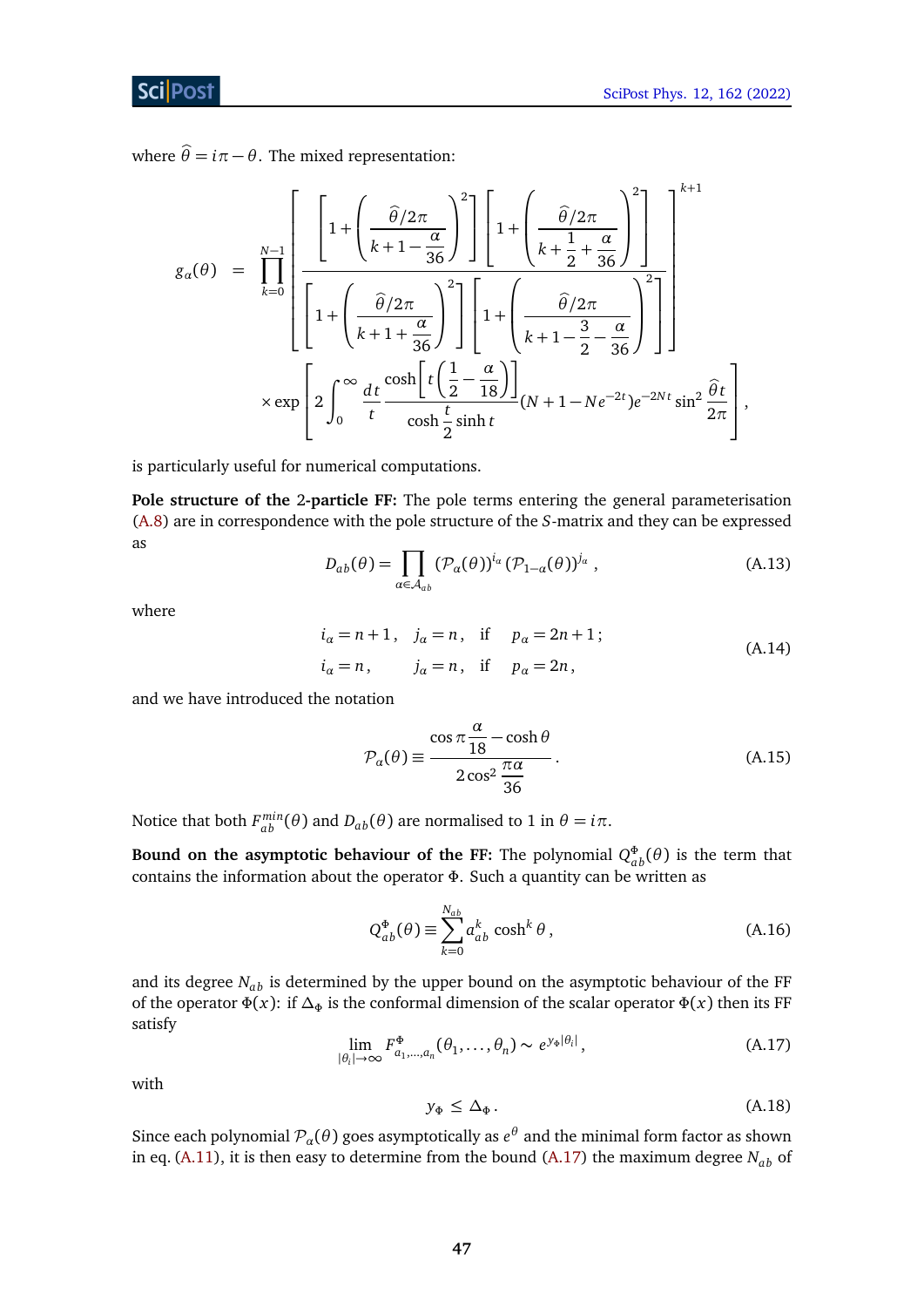the polynomial  $Q_{ab}(\theta)$ . Notice that for the trace  $Θ(x)$  of the stress-energy tensor, the conservation law of this tensor implies that the polynomial  $Q_{ab}(\theta)$  can be factorised as

$$
Q_{ab}^{\Theta}(\theta) = \left(\cosh\theta + \frac{m_a^2 + m_b^2}{2m_a m_b}\right)^{1 - \delta_{ab}} P_{ab}(\theta), \tag{A.19}
$$

where

$$
P_{ab}(\theta) \equiv \sum_{k=0}^{N'_{ab}} a^k_{ab} \cosh^k \theta.
$$
 (A.20)

Moreover, for the diagonal elements  $F^{\Theta}_{aa}$  we have the normalisation

$$
F_{aa}^{\Theta}(i\pi) = \langle A_a(\theta_a)|\Theta(0)|A_a(\theta_a)\rangle = 2\pi m_a^2.
$$
 (A.21)

**Cluster property:** In a massive field theory, the form factors of relevant operators *Φ<sup>i</sup>* are expected to satisfy<sup>[15](#page-47-1)</sup> the asymptotic factorisation [[25,](#page-55-5)[57,](#page-57-7)[58](#page-57-8)]

$$
\lim_{\alpha \to \infty} F_{r+l}^{\Phi_a}(\theta_1 + \alpha, \dots, \theta_r + \alpha, \theta_{r+1}, \dots, \theta_{r+l})
$$
\n
$$
= F_r^{\Phi_b}(\theta_1, \dots, \theta_r) F_l^{\Phi_c}(\theta_{r+1}, \dots, \theta_{r+l}),
$$
\n(A.22)

where *Φ<sup>a</sup>* ,*Φ<sup>b</sup>* ,*Φ<sup>c</sup>* label fields of the same conformal dimension. The origin of this identity simply comes from the fact that both functions in the right hand side satisfy the same form factor axioms and therefore are defining matrix elements of some operators  $\Phi_b$  and  $\Phi_c$  with an appropriate normalization.

For the case of order/disorder operators of the Ising model in the high-temperature phase, given the  $\mathbb{Z}_2$  symmetry of these operators, the splitting of their form factors is simply determined by the even or odd number of particles: in case of the disorder operator  $\mu$ , splitting the set of particles into two sets of odd number of particles we have  $16$ 

<span id="page-47-0"></span>
$$
\lim_{\alpha \to \infty} F_{2r+2l+2}^{\mu}(\theta_1 + \alpha, \dots, \theta_{2r+1} + \alpha, \theta_{2r+2}, \dots, \theta_{2r+2l+2})
$$
\n
$$
= \frac{1}{\langle \mu \rangle} F_{2r+1}^{\sigma}(\theta_1, \dots, \theta_{2r+1}) F_{2l+1}^{\sigma}(\theta_{2r+2}, \dots, \theta_{2r+2l+2}), \tag{A.23}
$$

while for splitting into two sets of even number of particles we have

$$
\lim_{\alpha \to \infty} F_{2r+2l}^{\mu}(\theta_1 + \alpha, ..., \theta_{2r} + \alpha, \theta_{2r+1}, ..., \theta_{2r+2l})
$$
\n
$$
= \frac{1}{\langle \mu \rangle} F_{2r}^{\mu}(\theta_1, ..., \theta_{2r}) F_{2l}^{\mu}(\theta_{2r+1}, ..., \theta_{2r+2l}). \tag{A.24}
$$

It is straightforward to generalise these relations to the tricritical Ising model based on the same symmetry property of the order/disorder operators and the particle excitations.

**Sum rules:** Here we recall two important sum rules for the correlation functions of off-critical models. Both of them involve the trace of the stress-energy tensor, the scalar field *Θ*(*x*). The first one is the c-theorem [[75,](#page-58-9) [76](#page-58-10)], which enables us to extract the central charge of the ultraviolet CFT model in terms of the second moment of the off-critical two-point correlation function of the *Θ*(*x*) field

$$
c = \frac{3}{2} \int_0^\infty dr \, r^3 \langle \Theta(r) \Theta(0) \rangle, \tag{A.25}
$$

<span id="page-47-2"></span><span id="page-47-1"></span> $^{15}$  Up to phases related to the normalization of the operators.

<sup>&</sup>lt;sup>16</sup>In the following we have decided to normalize the FF in terms of the VEV of the disorder operator and this is the reason of  $\langle \mu \rangle$  in the formulas below.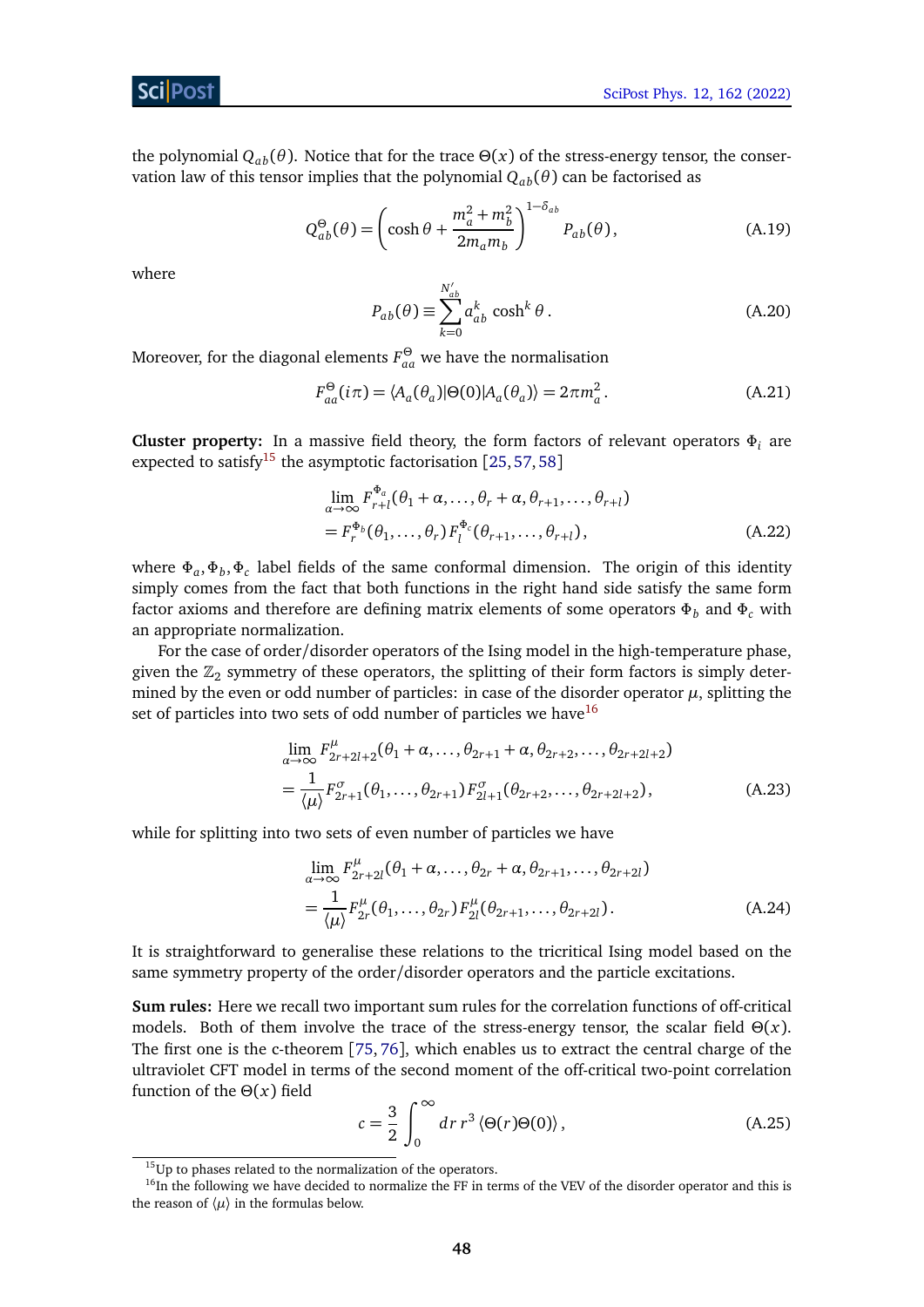ScilPos<sup>.</sup>

<span id="page-48-1"></span>while the second one is the *∆*-theorem, which gives the ultraviolet scaling dimension of scaling fields [[58](#page-57-8)]

$$
\Delta_{\Phi}^{\text{uv}} = -\frac{1}{2\langle \Phi \rangle} \int_0^\infty dr \, r \langle \Theta(r) \Phi(0) \rangle. \tag{A.26}
$$

Both sum rules can be efficiently evaluated in terms of the form factors of the various fields involved and the corresponding series thereof, relying on the rapidly convergent nature of the series [[72](#page-58-6)].

# <span id="page-48-0"></span>**B Exact** *S***-matrix of the High/Low Temperature Phases of the Tricritical Ising Model**

In two dimensional space-time, the most convenient way to parameterise the relativistic dispersion relations of a massive particle *A<sup>a</sup>* (of mass *m<sup>a</sup>* ) is in terms of the rapidity variable,  $E = p^{(0)} = m_a \cosh \theta_a$ ,  $p = p^{(1)} = m_a \sinh \theta_a$ . In a two-body scattering process involving the particles  $A_a$  and  $A_b$  there are two independent relativistic invariant quantities: these are the Mandelstam variables *s* and *t* given by

$$
s = (p_a + \mathbf{p}_b)^2 = m_a^2 + m_b^2 + 2m_a m_b \cosh(\theta_a - \theta_b),
$$
  
\n
$$
t = (\mathbf{p}_a - \mathbf{p}_b)^2 = m_a^2 + m_b^2 - 2m_a m_b \cosh(\theta_a - \theta_b).
$$
 (B.1)

Denoting the rapidity difference as  $\theta \equiv \theta_a - \theta_b$ , notice that the Mandelstam variable *t* is simply obtained from *s* in terms of the analytic continuation  $\theta \rightarrow i\pi - \theta$ , which is called *crossing transformation*. Given the definitions above, the exact and elastic two-body *S*-matrix amplitudes of the high and low temperature phases of the tricritical Ising model can be written as [[22,](#page-55-2)[23](#page-55-3)]

$$
S_{ab}(\theta) = \prod_{\alpha \in \mathcal{A}_{ab}} (f_{\alpha}(\theta))^{p_{\alpha}}, \qquad (B.2)
$$

<span id="page-48-2"></span>where

$$
f_{\alpha}(\theta) \equiv \frac{\tanh\frac{1}{2}\left(\theta + i\pi \frac{\alpha}{18}\right)}{\tanh\frac{1}{2}\left(\theta - i\pi \frac{\alpha}{18}\right)}.
$$
 (B.3)

For a given pair  $A_a$  and  $A_b$  of the asymptotic particles, the various integer numbers  $\alpha = 1, \ldots, 17$  give the location of the various poles of the S-matrix (in unit of  $\pi/18$ ), while the integer numbers  $p_a$  give the multiplicity of each of these poles. Poles of odd order usually correspond to bound states while those of even order correspond to multi-particle scattering. The set of the  $\alpha$ 's of the various channels is given below, where we use the notation

$$
\big(\begin{matrix} \mathbf{a} \\ \alpha \end{matrix}\big)^{p_\alpha}
$$

to denote the location of the pole *α*, of multiplicity *pα*, corresponding to the bound state *A<sup>a</sup>* . The eventual minus sign in some of the amplitudes means that the corresponding product  $(B.2)$  must be multiplied by a – sign.

In order to implement the form factor bootstrap Equations we need the values of the on-shell three-particle couplings<sup>[17](#page-48-3)</sup>  $\Gamma^c_{ab} = \Gamma_{abc}$ , given by the residues of the *S*-matrix on the poles of the ground states. Their values can be determined up to a sign, and are reported in Table [B.2.](#page-50-0) In our calculations we assume that they are positive, unless otherwise stated. Their eventual

<span id="page-48-3"></span> $17$ These quantities are perfectly symmetric in the three indices.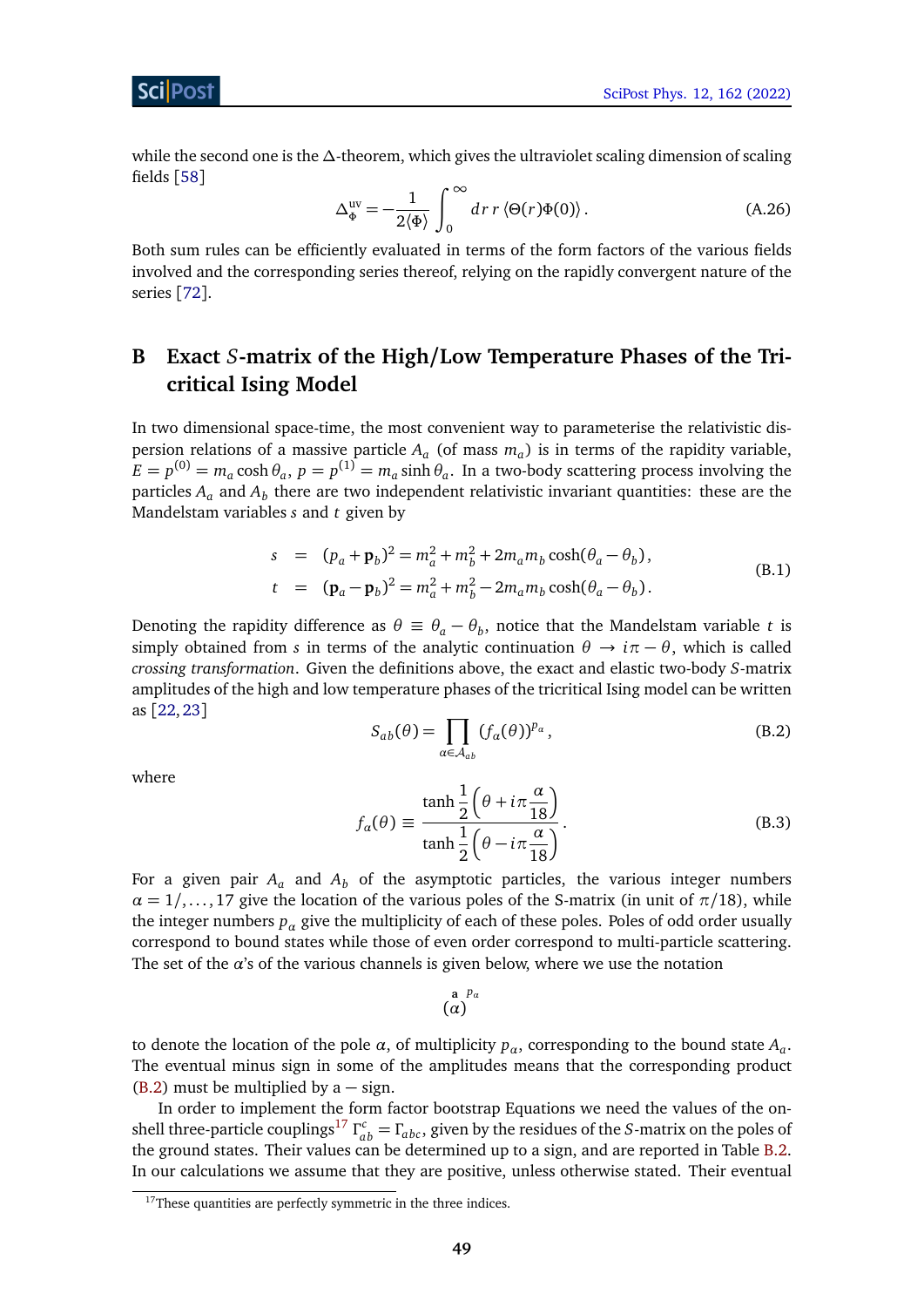| a              | $\boldsymbol{b}$ | $S_{ab}$                                              | $\boldsymbol{b}$<br>a | $S_{ab}$                                            |
|----------------|------------------|-------------------------------------------------------|-----------------------|-----------------------------------------------------|
| $\mathbf{1}$   | $\mathbf{1}$     | $\mathbf{2}$<br>4<br>$-(10)(2)$                       | 3<br>4                | $(15)$ $(5)^{2}(7)^{2}(9)$                          |
| $\mathbf{1}$   | $\overline{2}$   | 3<br>1<br>(13)(7)                                     | 5<br>3                | $\mathbf{1}$<br>$(16)(10)^3$ $(4)^2$ $(6)^2$        |
| $\mathbf{1}$   | 3                | $\overline{4}$<br>$\mathbf{2}$<br>5<br>$-(14)(10)(6)$ | 3<br>6                | $ (16)(12)^3(8)^3(4)^2$                             |
| $\mathbf{1}$   | $\overline{4}$   | 3<br>6<br>1<br>(17)(11)(3)(9)                         | 3<br>7                | 6<br>3<br>$(17)(13)^3$ $(3)^2(7)^4(9)^2$            |
| $\mathbf{1}$   | 5                | 3<br>6<br>$(14)(8)(6)^2$                              | $\overline{4}$<br>4   | 5<br>$(12)(10)^3(4)(2)^2$                           |
|                | 1 6              | 5<br>$-(16)(12)(4)(10)^2$                             | 4 5                   | $\frac{2}{(15)(13)^3}$ $\frac{7}{(7)^3}$ $(9)$      |
| $\mathbf{1}$   | 7                | $(15)(9)(5)^{2}(7)^{2}$                               | -6<br>4               | 6<br>$\mathbf{1}$<br>$(17)(11)^3 (3)^2 (5)^2 (9)^2$ |
| $\overline{2}$ | $\overline{2}$   | 2<br>4<br>5<br>(12)(8)(2)                             | 4 7                   | $(16)(14)^3$ $(6)^4(8)^4$                           |
| $\overline{2}$ | 3                | 3<br>1<br>(15)(11)(5)(9)                              | 5<br>5                | 5.<br>$(12)^3$ $(2)^2$ $(4)^2$ $(8)^4$              |
| $\overline{2}$ | $\overline{4}$   | $\mathbf{2}^-$<br>5<br>$(14)(8)(6)^2$                 | 6<br>5                | 3<br>$(16)(14)^3$ $(6)^4$ $(8)^4$                   |
| $\overline{2}$ | 5                | 2<br>(17)(13)(3)(7) <sup>2</sup> (9)                  | 5<br>7                | 4<br>$\mathbf{2}^-$<br>$(17)(15)^3(11)^5(5)^4(9)^3$ |
| $\overline{2}$ | 6                | $(15)$ $(7)^2$ $(5)^2$ $(9)$                          | 6 6                   | $-(14)^3(10)^5(12)^4(16)^2$                         |
| $\overline{2}$ | $\overline{7}$   | 5<br>$(16)(10)^3$ $(4)^2$ $(6)^2$                     | $\overline{7}$<br>6   | $(17)(15)^3(13)^5(5)^6(9)^3$                        |
|                | 3 <sub>3</sub>   | $-(14)(2)(8)^{2}(12)^{2}$                             | 7<br>7                | 5<br>2<br>$(16)^3(14)^5(12)^7(8)^8$                 |

Table B.1: *S*-matrix amplitudes in the  $E_7$  factorised scattering theory

value depends on the phase convention for the multi-particle states. As shown in the main text, while most of them can be fixed to have a positive real value, the consistency of the form factor equations eventually determines some of them to have a negative sign.

# <span id="page-49-0"></span>**C Truncated Conformal Space Approach**

## <span id="page-49-1"></span>**C.1 Overview of the method**

The truncated conformal space approach (TCSA) [[27](#page-55-7)] consists in studying the numerical spectrum of the off-critical Hamiltonian on a infinite cylinder of circumference *L* based on the truncated Hilbert space made of the conformal states

<span id="page-49-2"></span>
$$
H = H_0 + V. \tag{C.1}
$$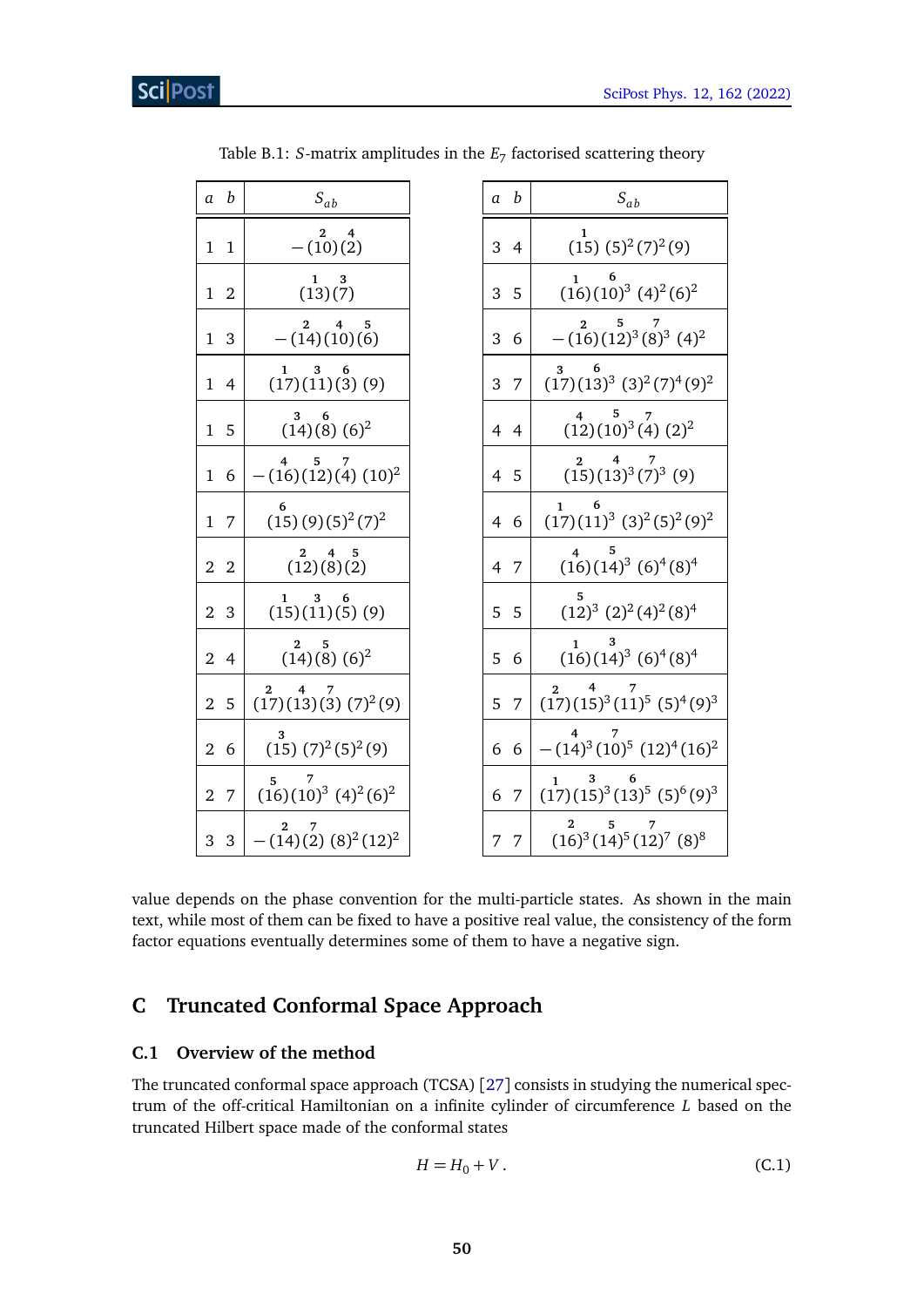| abc              | 112     | 114     | 123     | 134     | 135     | 146     |
|------------------|---------|---------|---------|---------|---------|---------|
| $ \Gamma_{abc} $ | 4.83871 | 1.22581 | 7.34688 | 29.0008 | 19.1002 | 4.83871 |
| abc              | 156     | 167     | 222     | 224     | 225     | 233     |
| $ \Gamma_{abc} $ | 114.477 | 29.0008 | 11.1552 | 19.1002 | 1.86121 | 75.3953 |
| abc              | 236     | 245     | 257     | 337     | 444     | 447     |
| $ \Gamma_{abc} $ | 29.0008 | 114.477 | 19.1002 | 7.34688 | 686.12  | 114.477 |

<span id="page-50-0"></span>Table B.2: Three-particle couplings *Γabc* coming from the simple poles of the *S*-matrix amplitudes.

In this expression  $H_0$  is the Hamiltonian of the conformal fixed point on the cylinder while

$$
V = g \int\limits_{0}^{L} dv \, \varphi(w)
$$

is the off-critical deformation, where  $\varphi(x)$  is a relevant perturbation of conformal dimension *∆*. Notice that *w* = *u* + *iv* is the coordinate along the cylinder with *u* corresponding to time and  $v \equiv v + L$  to the spatial direction. The Hamiltonian is defined in the interaction picture corresponding to the decomposition  $(C.1)$  at time  $u = 0$ . Using the conformal transformation  $2\pi$ 

 $z = e^{\overline{L}^w}$ , the conformal theory on the cylinder is mapped onto the complex plane and therefore  $H_0$  can be expressed in terms of the usual conformal generators  $L_0, L_0$  and the central charge *c*

$$
H_0 = \frac{2\pi}{L} \left( L_0 + \overline{L}_0 - \frac{c}{12} \right),
$$
 (C.2)

while the field on the cylinder  $\varphi$  (at time  $u = 0$ ) is related to the field  $\tilde{\varphi}$  on the plane by the conformal transformation

$$
\varphi = \left| \frac{2\pi}{L} \right|^{2\Delta} \tilde{\varphi} \,. \tag{C.3}
$$

The spectrum of *H* depends on the dimensionless parameter *gR*2−2*<sup>∆</sup>* where the value of *g* can be fixed in such a way that the mass gap is equal to 1. For the thermal deformation of the TIM  $\Delta = 1/10$  and the relationship between the mass–gap  $m_1$  and the coupling constant  $g_2$  is given by [[77](#page-58-11)]

<span id="page-50-1"></span>
$$
m_1 = C_2 g_2^{\frac{5}{9}}, \qquad C_2 = \left(\frac{2\Gamma(\frac{2}{9})}{\Gamma(\frac{2}{3})\Gamma(\frac{5}{9})}\right) \left(\frac{4\pi^2 \Gamma(\frac{2}{5})\Gamma(\frac{4}{5})^3}{\Gamma(\frac{1}{5})^3 \Gamma(\frac{3}{5})}\right)^{5/18} = 3.7453728362\dots
$$
 (C.4)

The basis of the conformal Hilbert space is given by states  $|m\rangle$  which are eigenstates of the generators  $L_0, L_0$  with eigenvalues  $\Delta_m, \Delta_m.$  This basis is not necessarily chosen to be orthonormal, which can be accounted for by using the inner product matrix  $b_{ml} = \langle m | l \rangle$ . Then the matrix elements of the perturbed Hamiltonian can be written as

$$
H_{mn} = \frac{2\pi}{L} \left[ \left( \Delta_m + \overline{\Delta}_m - \frac{c}{12} \right) \delta_{mn} + 2\pi g \left( \frac{L}{2\pi} \right)^{2(1-\Delta)} b_{mk}^{-1} \langle k | \tilde{\varphi} | n \rangle \right]. \tag{C.5}
$$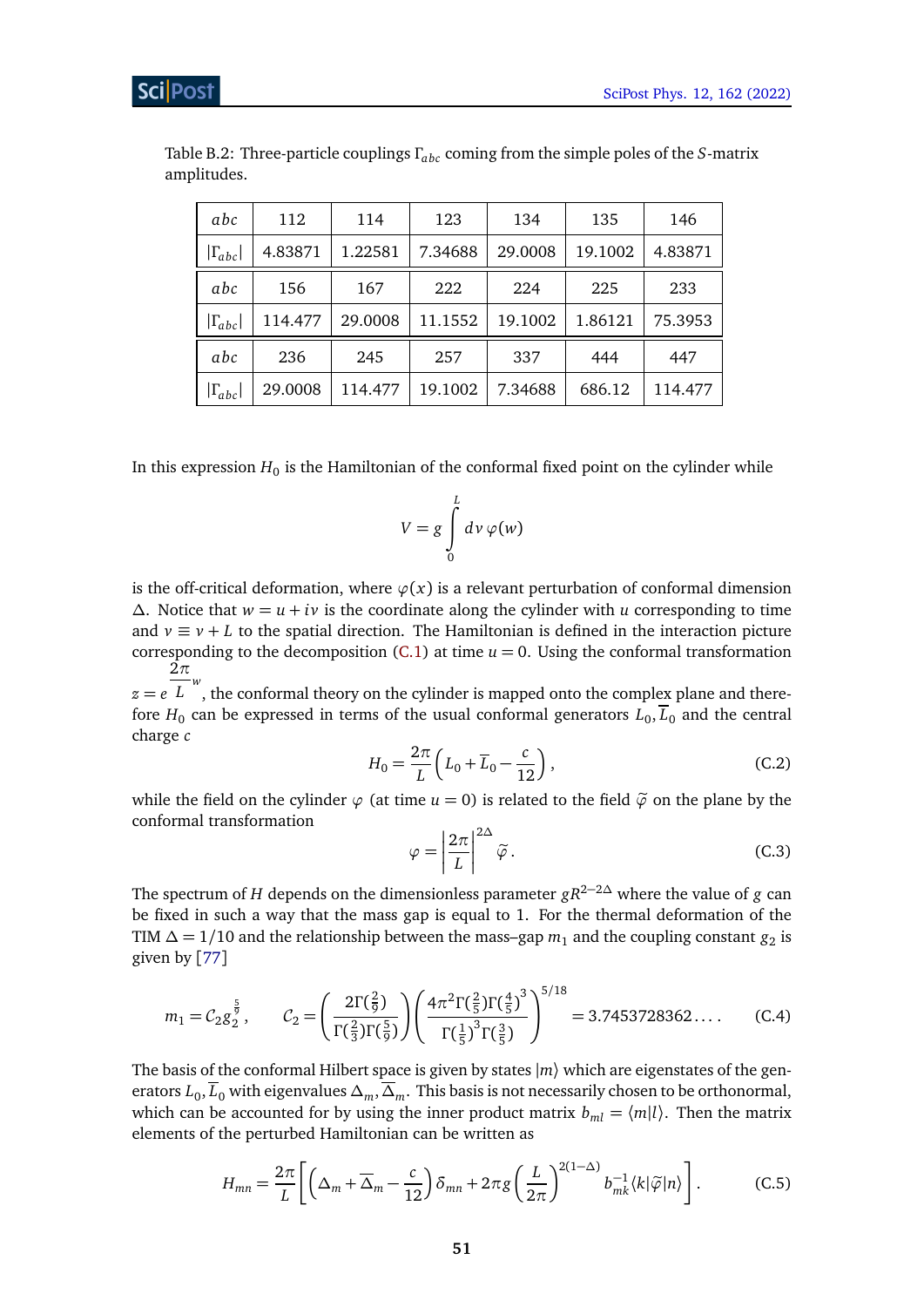Sci Post

Using the relation [\(C.4\)](#page-50-1) the Hamiltonian can be rewritten in units of the mass gap  $m_1$ 

$$
h_{mn} = \frac{2\pi}{l} \left[ \left( \Delta_m + \overline{\Delta}_m - \frac{c}{12} \right) \delta_{mn} + 2\pi \kappa \left( \frac{l}{2\pi} \right)^{2(1-\Delta)} b_{mk}^{-1} \langle k|\tilde{\varphi}|n \rangle \right],
$$
 (C.6)

with the dimensionless volume variable *l* =  $m_1 L$  and coupling  $\kappa = C_2^{-9/5}$  $\int_{2}^{1.5}$ . The matrix elements  $\langle k|\varphi_i|n\rangle$  can be computed in terms of the structure constants of the OPE and the action of the conformal generators  $L_n, L_n$  on the states.

Note that due to translational invariance the Hamiltonian commutes with the momentum operator

$$
P = \frac{2\pi}{L} \left( L_0 - \overline{L}_0 \right). \tag{C.7}
$$

In our computations we only considered the sector with zero total momentum as that was sufficient for our purposes, and introduced a cut-off at chiral descendant level 20 which resulted in a truncated Hilbert space of dimension 623552. Once the Hamiltonian *H* was diagonalised for different values of the volume *L*, we extracted the spectrum of the low energy eigenvalues and their associated eigenvectors as a function of the volume. Using the masses and scattering amplitudes predicted by the *E*<sup>7</sup> scattering theory, the vacuum and the one- and two-particle energy levels can be easily identified, allowing the numerical determination of vacuum expectation values as well as one–particle and two-particle form factors. For a detailed description of the relevant procedures the reader is referred to [[60,](#page-57-10)[61](#page-57-11)].

#### <span id="page-51-0"></span>**C.2 Sources of deviations between predicted matrix elements and TCSA results**

The two sources of deviations between the numerical TCSA matrix elements and the form factor predictions are due to (1) neglecting exponential finite volume corrections in the analytic predictions [\(6.5\)](#page-30-2) of finite volume matrix elements, and (2) truncation errors inherent in TCSA. The best agreement between form factor predictions and TCSA numerics is obtained in the so-called scaling regime, which is a range of volumes where exponential finite volume corrections and truncation errors are comparable, and their common magnitude determines the highest available precision.

The main source of deviations in our computations results from neglecting the exponential finite size corrections. In the two-particle form factors shown in Figures [6.3,](#page-34-1) [6.4,](#page-35-0) [6.5](#page-38-1) and [6.6](#page-39-0) it is these corrections that cause the deviations observed for larger rapidities. Note that two-particle states with larger Bethe quantum numbers have a given relative rapidity in larger volume. As a result, data extracted from higher energy levels fit the exact form factor predictions for a longer range in rapidity.

For one-particle form factors in Tables [6.1](#page-31-3) and [6.3,](#page-37-0) and the crossed two-particle form factors in Table [6.2,](#page-36-3) we extrapolated the TCSA data using an exponential fit in the volume. The results are presented with the digits which were stable under the choice of the volume window used to the fit. The reason behind this procedure is that it is necessary to find a volume window where the volume is large enough (i.e. where a single exponential provides a good description of the finite size effects), but not too large so that truncation effects are small.

Turning now to truncation errors, they typically grow with the volume, and are also the larger the higher energy level is considered. In addition, renormalisation group arguments [[78](#page-58-12)[–81](#page-59-0)] show that their magnitude strongly depends on the conformal weight of the perturbing field. Truncation errors can be mitigated using leading order RG equations [[80,](#page-58-13)[82](#page-59-1)], which lead to running couplings of operators depending on the perturbing operator and the OPE structure of the theory. The leading correction is the contribution of the identity operator, which only shifts the vacuum energy and has no effect on the eigenvectors. In our calculation we used truncation at chiral descendant level 20, where the corrections to the couplings *g* and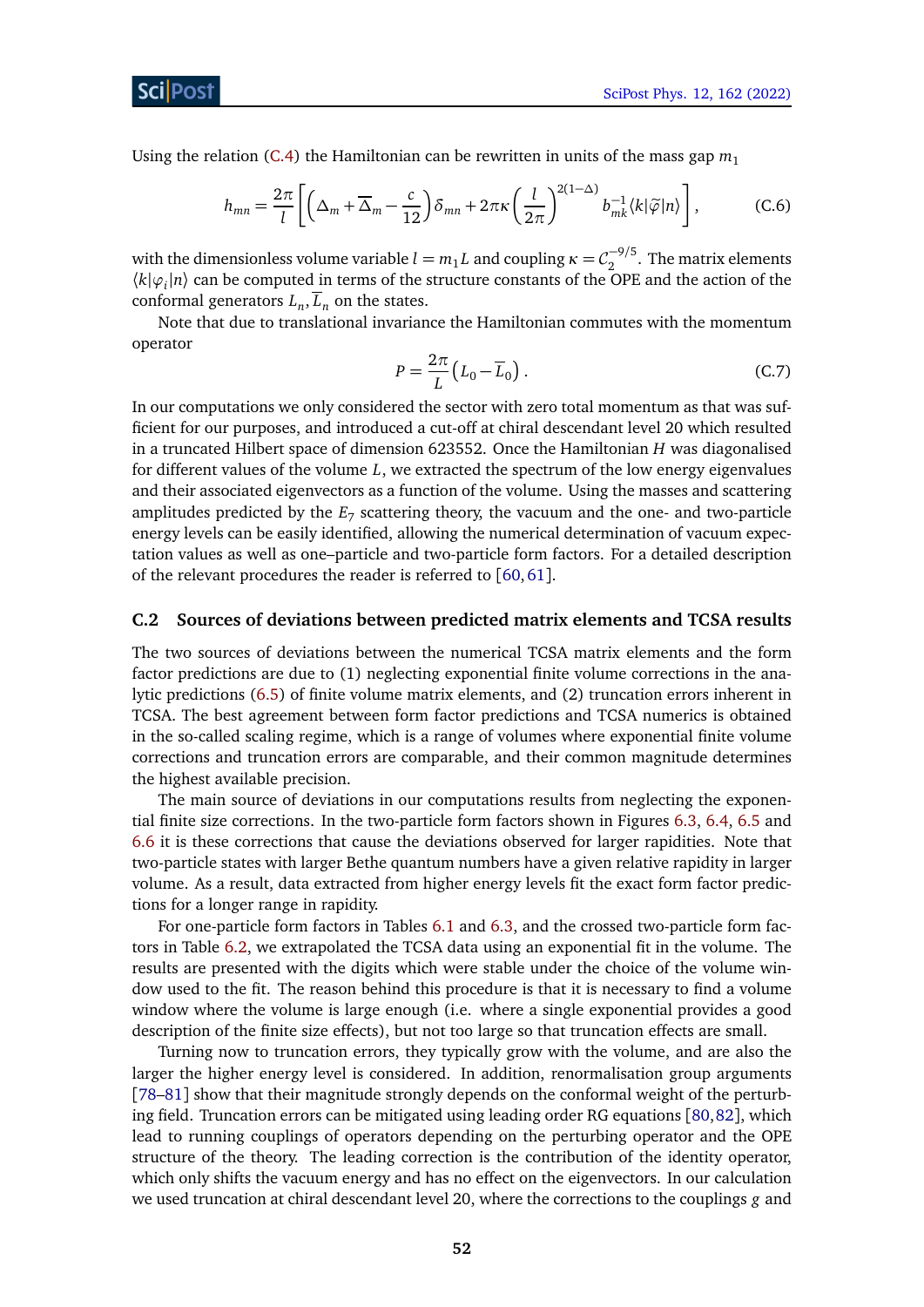*λ* are 5 to 6 orders of magnitude smaller then the eventual physical couplings (set at the limit of infinite truncation). As a result, we omitted these corrections in our TCSA determination of form factors.

Despite truncation errors being generally small, one way they appear visibly is the presence of isolated outliers. These are related to the vicinity of level crossings, where the eigenvectors of nearly degenerate levels are extremely sensitive to any small perturbations, and even a small truncation error can have a disproportionately large effect [[71](#page-58-5)].

Truncation errors are also enhanced when higher part of the energy spectrum is involved in a given quantity. For state vectors this implies that their higher components are less reliable, which is apparent in the numerical tables in Subsections [6.2](#page-31-0) and [6.3.](#page-34-0) One particle form factors have rather small errors, since one of the vectors involved is a vacuum state which has dominantly small energy components. Crossed two-particle form factors are expected to have larger errors since higher energy (therefore less reliable) components of the vectors play significant role in the matrix element calculation, especially when both one-particle states are in the higher energy part of the spectrum (e.g. 3 and 4).

Finally we mention that operator matrix elements typically converge slower if the dimension of the operator is larger [[83](#page-59-2)], hence we expect better agreement for the leading magnetisation then for the subleading one, which indeed turns out to be the case.

## <span id="page-52-0"></span>**D Form Factor Expansion for Dynamical Structure Factors**

Considering a set of operators  $\mathcal{O}_i$ , their two-point functions  $\langle \mathcal{O}_i(x, \tau) \mathcal{O}_j(0, 0) \rangle$  can be evaluated using a spectral expansion obtained by inserting a resolution of the identity in terms of asymptotic multi-particle states:

<span id="page-52-1"></span>
$$
\mathbb{I} = \sum_{n=1}^{\infty} \sum_{\{a_i\}} \prod_{k=1}^{\mathcal{N}} \left( \frac{1}{N_k^{\{a_i\}}!} \right) \int \frac{d\theta_1}{2\pi} \cdots \frac{d\theta_n}{2\pi} |a_1, \theta_1; \dots; a_n, \theta_n \rangle \langle a_n, \theta_n; \dots; a_1, \theta_1 |,
$$
 (D.1)

which sums over states involving an arbitrary number *n* of particles with arbitrary rapidities  $\theta_i$ ,  $i = 1,...,n$  and particle species labelled by the integers  $1 \le a_i \le N$  such that  $a_1 \le a_2 \le \cdots \le a_n$ , while  $N_k^{\{a_i\}}$  $\{a_i\}$  is the number of particles of type *k* in the set  $\{a_i\}$ .

The Fourier transform of the correlator

$$
S^{ij}(\omega, q) = \int dx dt e^{i\omega t - iqx} \langle \mathcal{O}_i(x, t) \mathcal{O}_j(0, 0) \rangle, \tag{D.2}
$$

is called the dynamical structure factor (DSF). Using [\(D.1\)](#page-52-1) it can be written as a sum over *n*-particle contributions:

$$
S^{ij}(\omega, q) = \sum_{n=1}^{\infty} S_n^{ij}(\omega, q),
$$
 (D.3)

$$
S_n^{ij}(\omega, q) = \sum_{\{a_i\}} \prod_{k=1}^N \left( \frac{1}{N_k^{\{a_i\}}!} \right) \int \frac{d\theta_1}{2\pi} \cdots \frac{d\theta_n}{2\pi} F_{a_1, a_2, \dots, a_n}^{\mathcal{O}_i}(\theta_1, \theta_2, \dots, \theta_n) F_{a_1, a_2, \dots, a_n}^{\mathcal{O}_{j^*}}(\theta_1, \theta_2, \dots, \theta_n)
$$

$$
\times (2\pi)^2 \delta \left( \omega - \sum_{i=1}^n E_i \right) \delta \left( q - \sum_{i=1}^n P_i \right). \quad (D.4)
$$

Although it is generally not possible to evaluate all terms in this infinite sum, it typically converges rapidly and most of the spectral weight comes from the first few contributions with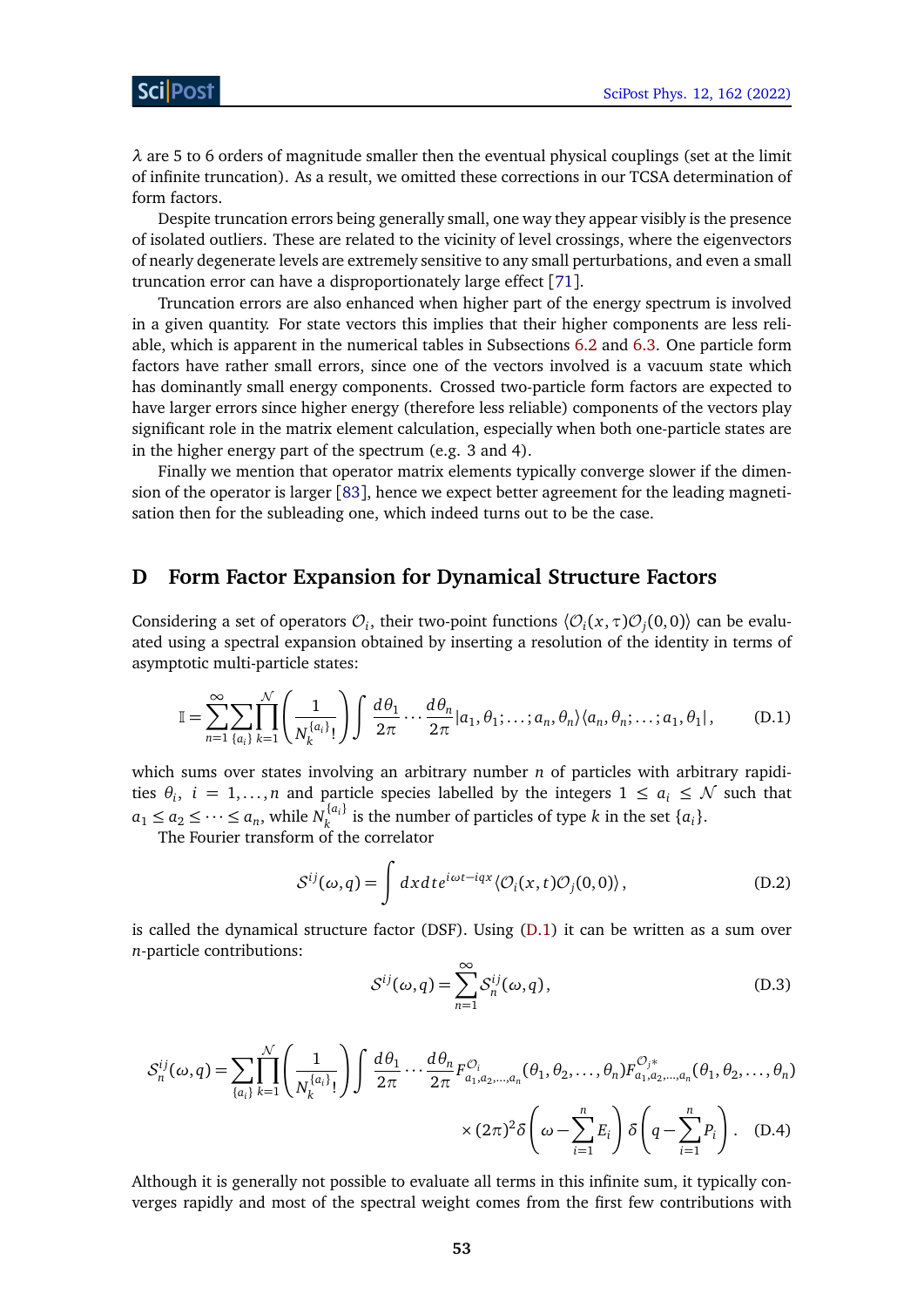

small number *n* of particles. Furthermore, in a gapped theory truncating the sum leads to an exact result at low energies (*ω*) due to the presence of energy thresholds. Here we consider the dynamical structure factor  $S_{ij}(\omega, q)$  for  $q = 0$ , and consider the contributions of the  $n = 1, 2$  and 3-particle form factors. Assuming that the masses of the particles are ordered as  $m_1 \leq m_2 \leq \ldots$ , this gives the exact spectral function for energies  $\omega < 4m_1$ .

The single particle contributions to  $S^{ij}(\omega, q = 0)$  takes the simple form

<span id="page-53-2"></span>
$$
S_1^{ij}(\omega, q=0) = \sum_a \frac{2\pi}{m_a} \delta(\omega - m_a) F_a^i F_a^{j*}, \qquad (D.5)
$$

where  $a$  here indexes all the different particles that couple to  $\mathcal{O}_i$  and  $\mathcal{O}_j$ , i.e. they give a coherent contribution of isolated delta-function peaks.

The two-particle contributions take the form

$$
S_2^{ij}(\omega, q=0) = \sum_{a_1 \le a_2} \left(\frac{1}{2}\right)^{\delta_{a_1, a_2}} \frac{\Theta(\omega - (m_{a_1} + m_{a_2}))}{m_{a_1} m_{a_2} |\sinh(\theta_1 - \theta_2)|} F_{a_1, a_2}^i(\theta_1 - \theta_2) F_{a_2, a_1}^{j*}(\theta_1 - \theta_2), \quad (D.6)
$$

where

<span id="page-53-1"></span>
$$
\theta_1 - \theta_2 = \operatorname{arccosh}\left(\frac{\omega^2 - m_{a_i}^2 - m_{a_j}^2}{2m_{a_i}m_{a_j}}\right),\tag{D.7}
$$

from energy and momentum conservation. The two-particle contribution is an incoherent continuum, which for a given two-particle pair  $(a_1, a_2)$  opens at the threshold for  $\omega = m_{a_1} + m_{a_2}$ . As *ω* approaches this threshold from above, the kinematical prefactor generally introduces a square-root van Hove singularity in the spectral function; however, this singularity can be washed out in particular cases when the two-particle form factor vanishes as  $\theta_1 - \theta_2 \rightarrow 0$ .

Finally, the three particle contribution can be written as [[38](#page-56-4)]

<span id="page-53-3"></span>
$$
S_3^{ij} = \sum_{a_1 \le a_2 \le a_3} \left( \prod_{k}^{N} \frac{1}{N_k^{a_1, a_2, a_3}!} \right) \int \frac{d\theta_3}{2\pi} \frac{F_{a_1, a_2, a_3}^{O_i}(\theta_1, \theta_2, \theta_3) F_{a_1, a_2, a_3}^{O_j*}(\theta_1, \theta_2, \theta_3)}{m_{a_1} m_{a_2} |\sinh(\theta_1 - \theta_2)|}, \quad (D.8)
$$

where the rapidities  $\theta_1, \theta_2, \theta_3$  satisfy the kinematic constraints

<span id="page-53-4"></span>
$$
\omega = m_1 \cosh \theta_1 + m_2 \cosh \theta_2 + m_3 \cosh \theta_3,
$$
  
\n
$$
0 = m_1 \sinh \theta_1 + m_2 \sinh \theta_2 + m_3 \sinh \theta_3.
$$
 (D.9)

For three particles of equal mass  $m_1 = m_2 = m_3 = m$ , the solution of the kinematic constraints can be written explicitly. The integration range of  $\theta_3$  is restricted to

$$
\cosh \theta_3 \le \frac{\omega^2 - 3m^2}{2m\omega},\tag{D.10}
$$

where [D.9](#page-53-4) have two solutions related by swapping the sign of  $\theta_{12}$ , given by

<span id="page-53-0"></span>
$$
\cosh \theta_{12} = \frac{\omega^2 - 2m\omega \cosh \theta_3 - m^2}{2m^2} \text{ with the choice } \theta_{12} \ge 0,
$$
  

$$
\cosh \theta_1 = \frac{2\sqrt{(3 + 4\cosh \theta_{12} + \cosh 2\theta_3)\cosh^4 \frac{\theta_{12}}{2} - \sinh \theta_3 \sinh \theta_{12}}}{2(1 + \cosh \theta_{12})}, \quad \text{(D.11)}
$$

with the sign of  $\theta_1$  chosen so that  $\sinh \theta_1 + \sinh(\theta_1 - \theta_{12}) = -\sinh \theta_3$  is satisfied.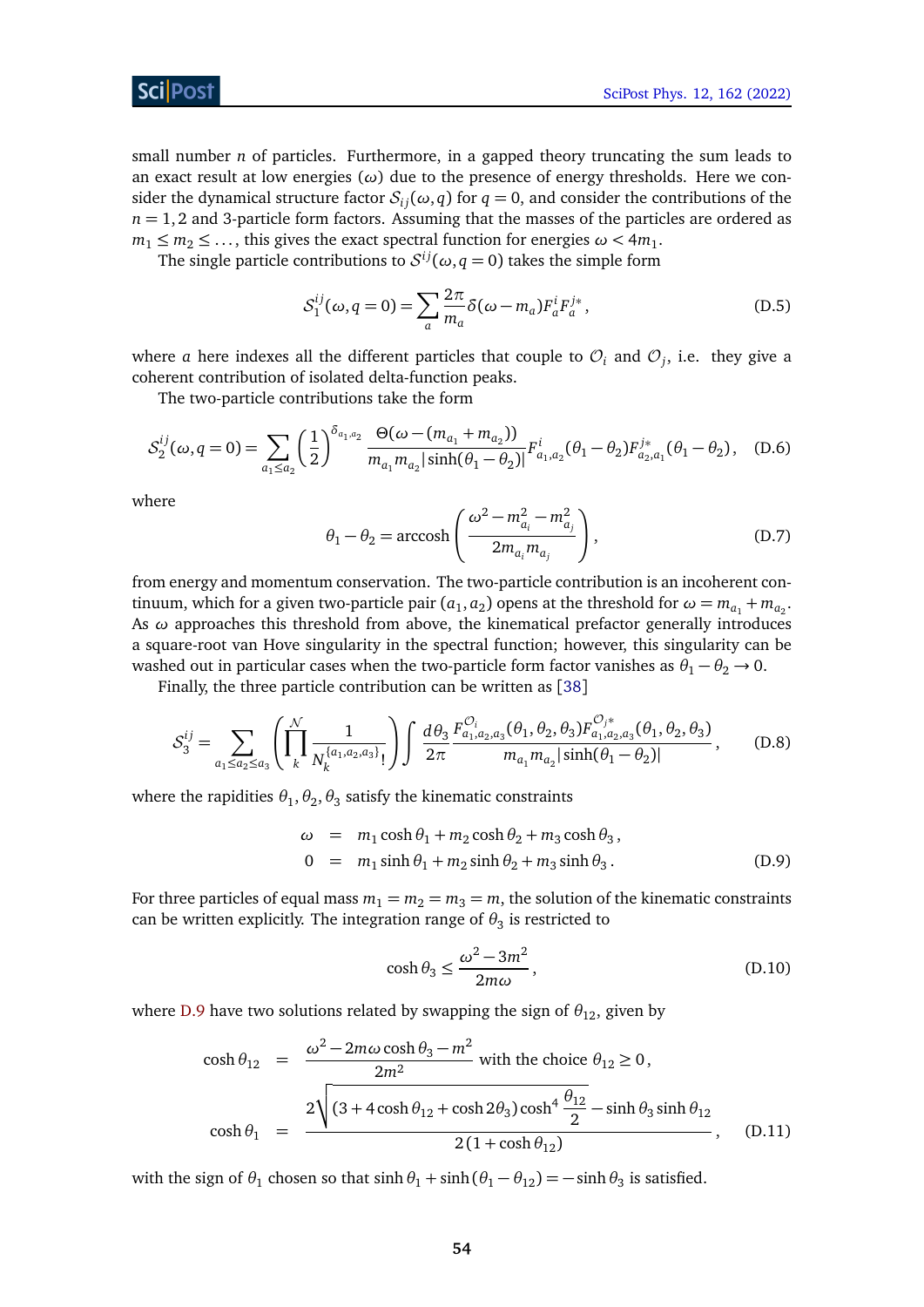## **References**

- <span id="page-54-0"></span>[1] H. A. Kramers and G. H. Wannier, *Statistics of the two-dimensional ferromagnet. Part I*, Phys. Rev. **60**, 252 (1941), doi:10.1103/[PhysRev.60.252.](https://doi.org/10.1103/PhysRev.60.252)
- <span id="page-54-1"></span>[2] H. A. Kramers and G. H. Wannier, *Statistics of the two-dimensional ferromagnet. Part II*, Phys. Rev. **60**, 263 (1941), doi:10.1103/[PhysRev.60.263.](https://doi.org/10.1103/PhysRev.60.263)
- <span id="page-54-2"></span>[3] L. P. Kadanoff and H. Ceva, *Determination of an operator algebra for the two-dimensional Ising model*, Phys. Rev. B **3**, 3918 (1971), doi:10.1103/[PhysRevB.3.3918.](https://doi.org/10.1103/PhysRevB.3.3918)
- <span id="page-54-3"></span>[4] A. A. Belavin, A. M. Polyakov and A. B. Zamolodchikov, *Infinite conformal symmetry in two-dimensional quantum field theory*, Nucl. Phys. B **241**, 333 (1984), doi[:10.1016](https://doi.org/10.1016/0550-3213(84)90052-X)/0550- [3213\(84\)90052-X.](https://doi.org/10.1016/0550-3213(84)90052-X)
- <span id="page-54-4"></span>[5] G. Mussardo, *Statistical field theory*, Oxford University Press, Oxford, United Kingdom, ISBN 9780198788102 (2020), doi:10.1093/oso/[9780198788102.001.0001.](https://doi.org/10.1093/oso/9780198788102.001.0001)
- <span id="page-54-5"></span>[6] J. Fröhlich, J. Fuchs, I. Runkel and C. Schweigert, *Kramers-Wannier duality from conformal defects*, Phys. Rev. Lett. **93**, 070601 (2004), doi:10.1103/[PhysRevLett.93.070601.](https://doi.org/10.1103/PhysRevLett.93.070601)
- [7] J. Fröhlich, J. Fuchs, I. Runkel and C. Schweigert, *Duality and defects in rational conformal field theory*, Nucl. Phys. B **763**, 354 (2007), doi:10.1016/[j.nuclphysb.2006.11.017.](https://doi.org/10.1016/j.nuclphysb.2006.11.017)
- [8] P. Ruelle, *Kramers-Wannier dualities via symmetries*, Phys. Rev. Lett. **95**, 225701 (2005), doi:10.1103/[PhysRevLett.95.225701.](https://doi.org/10.1103/PhysRevLett.95.225701)
- <span id="page-54-6"></span>[9] I. Makabe and G. M.T. Watts, *Defects in the tri-critical Ising model*, J. High Energy Phys. **09**, 013 (2017), doi:10.1007/[JHEP09\(2017\)013.](https://doi.org/10.1007/JHEP09(2017)013)
- <span id="page-54-7"></span>[10] I. D. Lawrie and S. Serbach, *Theory of tricritical points*, in Phase Transitions and Critical Phenomena **9**, 2 (1984).
- <span id="page-54-8"></span>[11] M. Blume, *Theory of the first-order magnetic phase change in UO*<sub>2</sub>, Phys. Rev. 141, 517 (1966), doi:10.1103/[PhysRev.141.517.](https://doi.org/10.1103/PhysRev.141.517)
- [12] H. W. Capel, *On the possibility of first-order phase transitions in Ising systems of triplet ions with zero-field splitting*, Physica **32**, 966 (1966), doi:10.1016/[0031-8914\(66\)90027-9.](https://doi.org/10.1016/0031-8914(66)90027-9)
- [13] H. W. Capel, *On the possibility of first-order transitions in Ising systems of triplet ions with zero-field splitting II*, Physica **33**, 295 (1967), doi:10.1016/[0031-8914\(67\)90167-X.](https://doi.org/10.1016/0031-8914(67)90167-X)
- [14] H. W. Capel, *On the possibility of first-order transitions in Ising systems of triplet ions with zero-field splitting III*, Physica **37**, 423 (1967), doi:10.1016/[0031-8914\(67\)90198-X.](https://doi.org/10.1016/0031-8914(67)90198-X)
- <span id="page-54-9"></span>[15] M. Blume, V. J. Emery and R. B. Griffiths, *Ising model for the λ transition and phase separation in* He<sup>3</sup> *-*He<sup>4</sup> *mixtures*, Phys. Rev. A **4**, 1071 (1971), doi:10.1103/[PhysRevA.4.1071.](https://doi.org/10.1103/PhysRevA.4.1071)
- <span id="page-54-12"></span>[16] D. A. Kastor, E. J. Martinec and S. H. Shenker, *RG flow in N* = 1 *discrete series*, Nucl. Phys. B **316**, 590 (1989), doi:10.1016/[0550-3213\(89\)90060-6.](https://doi.org/10.1016/0550-3213(89)90060-6)
- <span id="page-54-10"></span>[17] T. D. Schultz, D. C. Mattis and E. H. Lieb, *Two-dimensional Ising model as a soluble problem of many fermions*, Rev. Mod. Phys. **36**, 856 (1964), doi:10.1103/[RevModPhys.36.856.](https://doi.org/10.1103/RevModPhys.36.856)
- <span id="page-54-11"></span>[18] V. P. Yurov and A. B. Zamolodchikov, *Correlation functions of integrable 2-D models of relativistic field theory. Ising model*, Int. J. Mod. Phys. A **6**, 3419 (1991), doi:10.1142/[S0217751X91001660.](https://doi.org/10.1142/S0217751X91001660)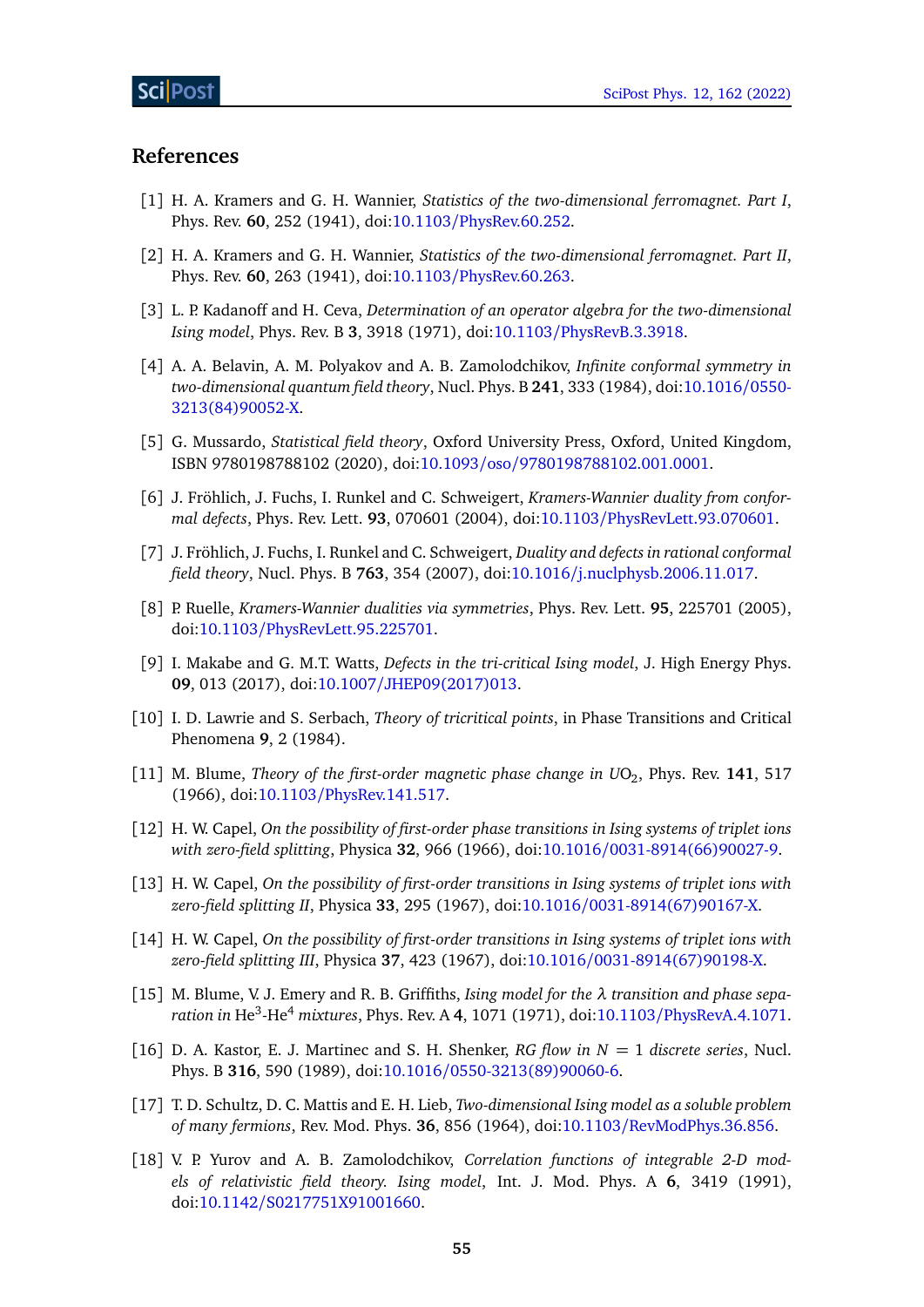- <span id="page-55-0"></span>[19] D. Friedan, Z. Qiu and S. Shenker, *Superconformal invariance in two dimensions and the tricritical Ising model*, Phys. Lett. B **151**, 37 (1985), doi:10.1016/[0370-2693\(85\)90819-](https://doi.org/10.1016/0370-2693(85)90819-6) [6.](https://doi.org/10.1016/0370-2693(85)90819-6)
- [20] Z. Qiu, *Supersymmetry, two-dimensional critical phenomena and the tricritical Ising model*, Nucl. Phys. B **270**, 205 (1986), doi:10.1016/[0550-3213\(86\)90553-5.](https://doi.org/10.1016/0550-3213(86)90553-5)
- <span id="page-55-1"></span>[21] G. Mussardo, G. Sotkov and M. Stanishkov, *Fine structure of the supersymmetric operator product expansion algebras*, Nucl. Phys. B **305**, 69 (1988), doi[:10.1016](https://doi.org/10.1016/0550-3213(88)90686-4)/0550- [3213\(88\)90686-4.](https://doi.org/10.1016/0550-3213(88)90686-4)
- <span id="page-55-2"></span>[22] P. Christe and G. Mussardo, *Integrable systems away from critically: The Toda field theory and S-matrix of the tricritical Ising model*, Nucl. Phys. B **330**, 465 (1990), doi:10.1016/[0550-3213\(90\)90119-X.](https://doi.org/10.1016/0550-3213(90)90119-X)
- <span id="page-55-3"></span>[23] V. A. Fateev and A. B. Zamolodchikov, *Conformal field theory and purely elastic S matrices*, Int. J. Mod. Phys. A **5**, 1025 (1990), doi:10.1142/[S0217751X90000477.](https://doi.org/10.1142/S0217751X90000477)
- <span id="page-55-4"></span>[24] J. L. Cardy and G. Mussardo, *Form factors of descendent operators in perturbed conformal field theories*, Nucl. Phys. B **340**, 387 (1990), doi:10.1016/[0550-3213\(90\)90452-J.](https://doi.org/10.1016/0550-3213(90)90452-J)
- <span id="page-55-5"></span>[25] A. Koubek and G. Mussardo, *On the operator content of the sinh-Gordon model*, Phys. Lett. B **311**, 193 (1993), doi:10.1016/[0370-2693\(93\)90554-U.](https://doi.org/10.1016/0370-2693(93)90554-U)
- <span id="page-55-6"></span>[26] V. Fateev, S. Lukyanov, A. Zamolodchikov and A. Zamolodchikov, *Expectation values of local fields in the Bullough-Dodd model and integrable perturbed conformal field theories*, Nucl. Phys. B **516**, 652 (1998), doi:10.1016/[S0550-3213\(98\)00002-9.](https://doi.org/10.1016/S0550-3213(98)00002-9)
- <span id="page-55-7"></span>[27] V. P. Yurov and A. B. Zamolodchikov, *Truncated comformal space approach to scaling Lee-Yang model*, Int. J. Mod. Phys. A **5**, 3221 (1990), doi:10.1142/[S0217751X9000218X.](https://doi.org/10.1142/S0217751X9000218X)
- <span id="page-55-8"></span>[28] R. Konik and A. W. W. Ludwig, *Exact zero-temperature correlation functions for two-leg Hubbard ladders and carbon nanotubes*, Phys. Rev. B **64**, 155112 (2001), doi:10.1103/[PhysRevB.64.155112.](https://doi.org/10.1103/PhysRevB.64.155112)
- [29] F. H. L. Essler and R. M. Konik, *Dynamical spin response of doped two-leg Hubbard-like ladders*, Phys. Rev. B **75**, 144403 (2007), doi:10.1103/[PhysRevB.75.144403.](https://doi.org/10.1103/PhysRevB.75.144403)
- <span id="page-55-9"></span>[30] F.H.L. Essler and R.M. Konik, *Application of massive integrable quantum field theories to problems in condensed matter physics*, in *From fields to strings: Circumnavigating theoretical physics*, 684, World Scientific (2005), doi:10.1142/[9789812775344\\_0020.](https://doi.org/10.1142/9789812775344_0020)
- <span id="page-55-10"></span>[31] A. B. Zamolodchikov, *Integrals of motion and S-matrix of the (scaled)*  $T = T_c$ *Ising model with magnetic field*, Int. J. Mod. Phys. A **4**, 4235 (1989), doi:10.1142/[S0217751X8900176X.](https://doi.org/10.1142/S0217751X8900176X)
- <span id="page-55-11"></span>[32] G. Delfino and G. Mussardo, *The spin-spin correlation function in the two-dimensional Ising model in a magnetic field at T* = *T<sup>c</sup>* , Nucl. Phys. B **455**, 724 (1995), doi[:10.1016](https://doi.org/10.1016/0550-3213(95)00464-4)/0550- [3213\(95\)00464-4.](https://doi.org/10.1016/0550-3213(95)00464-4)
- <span id="page-55-12"></span>[33] G. Delfino and P. Simonetti, *Correlation functions in the two-dimensional Ising model in a magnetic field at T* = *T<sup>c</sup>* , Phys. Lett. B **383**, 450 (1996), doi[:10.1016](https://doi.org/10.1016/0370-2693(96)00783-6)/0370- [2693\(96\)00783-6.](https://doi.org/10.1016/0370-2693(96)00783-6)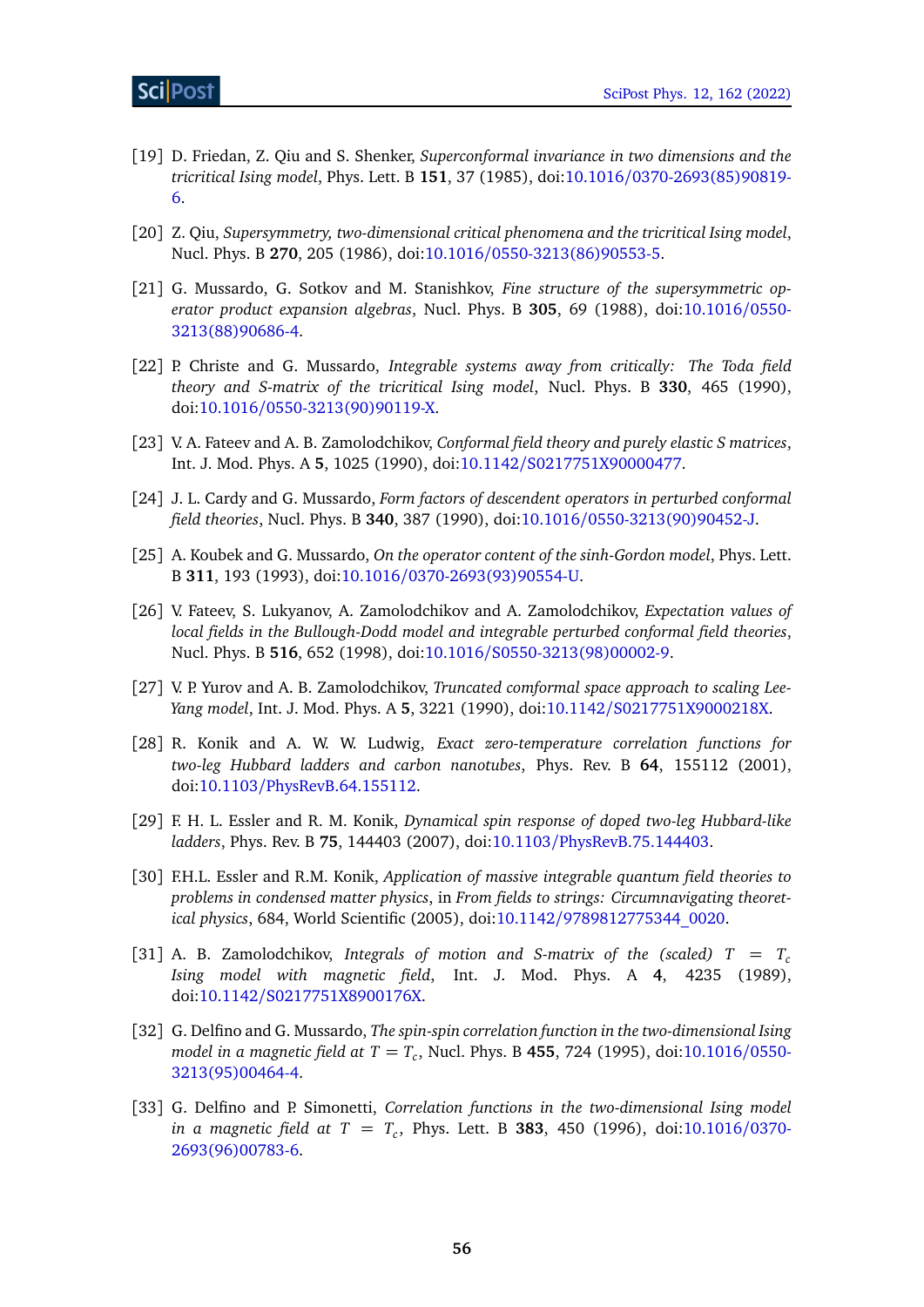- <span id="page-56-0"></span>[34] R. Coldea, D. A. Tennant, E. M. Wheeler, E. Wawrzynska, D. Prabhakaran, M. Telling, K. Habicht, P. Smeibidl and K. Kiefer, *Quantum criticality in an Ising chain: Experimental evidence for emergent E*<sup>8</sup> *symmetry*, Science **327**, 177 (2010), doi:10.1126/[science.1180085.](https://doi.org/10.1126/science.1180085)
- <span id="page-56-1"></span>[35] K. Amelin, J. Engelmayer, J. Viirok, U. Nagel, T. Rõõm, T. Lorenz and Z. Wang, Experimental observation of quantum many-body excitations of E<sub>8</sub> symme*try in the Ising chain ferromagnet C oN b*2*O*<sup>6</sup> , Phys. Rev. B **102**, 104431 (2020), doi:10.1103/[PhysRevB.102.104431.](https://doi.org/10.1103/PhysRevB.102.104431)
- <span id="page-56-2"></span>[36] H. Zou et al.,  $E_8$  *Spectra of quasi-one-dimensional antiferromagnet BaCo*<sub>2</sub> $V_2O_8$  *under transverse field*, Phys. Rev. Lett. **127**, 077201 (2021), doi:10.1103/[PhysRevLett.127.077201.](https://doi.org/10.1103/PhysRevLett.127.077201)
- <span id="page-56-3"></span>[37] Z. Zhang et al., *Observation of E*<sup>8</sup> *particles in an Ising chain antiferromagnet*, Phys. Rev. B **101**, 220411 (2020), doi:10.1103/[PhysRevB.101.220411.](https://doi.org/10.1103/PhysRevB.101.220411)
- <span id="page-56-4"></span>[38] X. Wang, H. Zou, K. Hódsági, M. Kormos, G. Takács and J. Wu, *Cascade of singularities in the spin dynamics of a perturbed quantum critical Ising chain*, Phys. Rev. B **103**, 235117 (2021), doi:10.1103/[PhysRevB.103.235117.](https://doi.org/10.1103/PhysRevB.103.235117)
- <span id="page-56-5"></span>[39] A. B. Zamolodchiko, *Conformal symmetry and multicritical points in two-dimensional quantum field theory*, Sov. J. Nucl. Phys. **44**, 529 (1986).
- <span id="page-56-6"></span>[40] B. Berg, M. Karowski and P. Weisz, *Construction of Green's functions from an exact s matrix*, Phys. Rev. D **19**, 2477 (1979), doi:10.1103/[PhysRevD.19.2477.](https://doi.org/10.1103/PhysRevD.19.2477)
- <span id="page-56-7"></span>[41] M. Lässig, G. Mussardo and J. L. Cardy, *The scaling region of the tricritical Ising model in two dimensions*, Nucl. Phys. B **348**, 591 (1991), doi:10.1016/[0550-3213\(91\)90206-D.](https://doi.org/10.1016/0550-3213(91)90206-D)
- <span id="page-56-12"></span>[42] A. B. Zamolodchikov, *Fractional spin integrals of motion in perturbed conformal field theory*, in *CCAST symposium / workshop on fields, strings and quantum gravity* (1989).
- [43] F. Colomo, A. Koubek and G. Mussardo, *On the S matrix of the subleading magnetic deformation of the tricritical Ising model in two dimensions*, Int. J. Mod. Phys. A **7**, 5281 (1992), doi:10.1142/[S0217751X92002416.](https://doi.org/10.1142/S0217751X92002416)
- <span id="page-56-10"></span>[44] Al. B. Zamolodchikov, *From tricritical Ising to critical Ising by thermodynamic Bethe ansatz*, Nucl. Phys. B **358**, 524 (1991), doi:10.1016/[0550-3213\(91\)90423-U.](https://doi.org/10.1016/0550-3213(91)90423-U)
- <span id="page-56-11"></span>[45] L. Lepori, G. Mussardo and G. Zs Tóth, *The particle spectrum of the tricritical Ising model with spin reversal symmetric perturbations*, J. Stat. Mech. P09004 (2008), doi:10.1088/[1742-5468](https://doi.org/10.1088/1742-5468/2008/09/P09004)/2008/09/P09004.
- [46] R. Guida and N. Magnoli, *Tricritical Ising model near criticality*, Int. J. Mod. Phys. A **13**, 1145 (1998), doi:10.1142/[S0217751X98000512.](https://doi.org/10.1142/S0217751X98000512)
- <span id="page-56-13"></span>[47] C. Acerbi, A. Valleriani and G. Mussardo, *Form factors and correlation functions of the stress-energy tensor in massive deformation of the minimal models*  $(E_n)_1 \otimes (E_n)_1/(E_n)_2$ *,* Int. J. Mod. Phys. A **11**, 5327 (1996), doi:10.1142/[S0217751X96002443.](https://doi.org/10.1142/S0217751X96002443)
- <span id="page-56-8"></span>[48] D. Fioravanti, G. Mussardo and P. Simon, *Universal ratios in the 2D tricritical Ising model*, Phys. Rev. Lett. **85**, 126 (2000), doi:10.1103/[PhysRevLett.85.126.](https://doi.org/10.1103/PhysRevLett.85.126)
- <span id="page-56-9"></span>[49] D. Fioravanti, G. Mussardo and P. Simon, *Universal amplitude ratios of the renormalization group: Two-dimensional tricritical Ising model*, Phys. Rev. E **63**, 016103 (2000), doi:10.1103/[PhysRevE.63.016103.](https://doi.org/10.1103/PhysRevE.63.016103)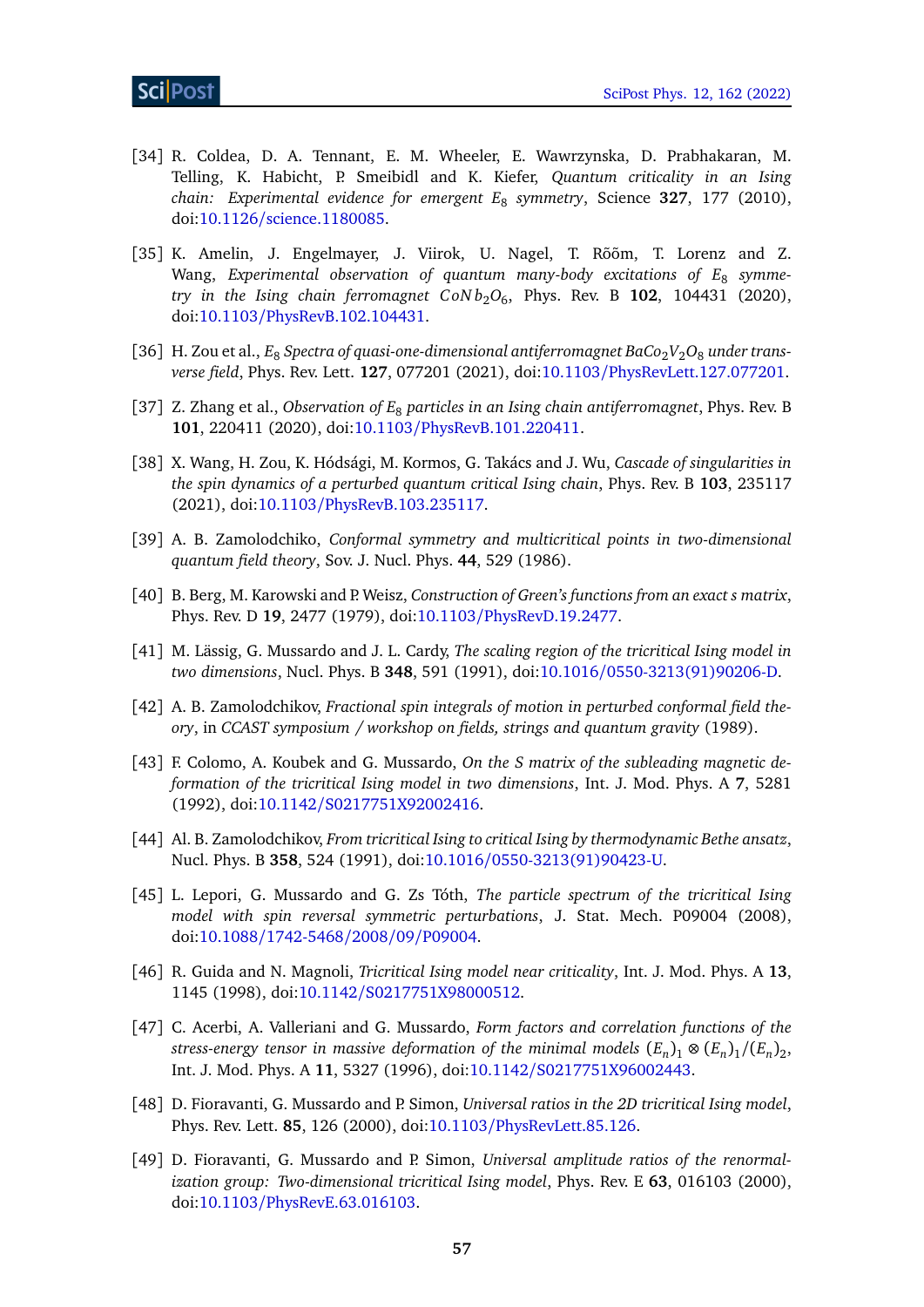- <span id="page-57-0"></span>[50] G. Delfino, G. Mussardo and P. Simonetti, *Correlation functions along a massless flow*, Phys. Rev. D **51**, R6620 (1995), doi:10.1103/[PhysRevD.51.R6620.](https://doi.org/10.1103/PhysRevD.51.R6620)
- <span id="page-57-1"></span>[51] V. A. Fateev, *The exact relations between the coupling constants and the masses of particles for the integrable perturbed conformal field theories*, Phys. Lett. B **324**, 45 (1994), doi:10.1016/[0370-2693\(94\)00078-6.](https://doi.org/10.1016/0370-2693(94)00078-6)
- <span id="page-57-2"></span>[52] A. B. Zamolodchikov, *Renormalization group and perturbation theory near fixed points in two-dimensional field theory*, Sov. J. Nucl. Phys. **46**, 1090 (1987).
- <span id="page-57-3"></span>[53] G. Delfino, G. Mussardo and P. Simonetti, *Non-integrable quantum field theories as perturbations of certain integrable models*, Nucl. Phys. B **473**, 469 (1996), doi[:10.1016](https://doi.org/10.1016/0550-3213(96)00265-9)/0550- [3213\(96\)00265-9.](https://doi.org/10.1016/0550-3213(96)00265-9)
- <span id="page-57-5"></span>[54] G. Delfino and G. Mussardo, *Non-integrable aspects of the multi-frequency sine-Gordon model*, Nucl. Phys. B **516**, 675 (1998), doi:10.1016/[S0550-3213\(98\)00063-7.](https://doi.org/10.1016/S0550-3213(98)00063-7)
- <span id="page-57-4"></span>[55] G. Delfino, P. Grinza and G. Mussardo, *Decay of particles above threshold in the Ising field theory with magnetic field*, Nucl. Phys. B **737**, 291 (2006), doi:10.1016/[j.nuclphysb.2005.12.024.](https://doi.org/10.1016/j.nuclphysb.2005.12.024)
- <span id="page-57-6"></span>[56] G. Delfino, G. Mussardo and P. Simonetti, *Non-integrable quantum field theories as perturbations of certain integrable models*, Nucl. Phys. B **473**, 469 (1996), doi[:10.1016](https://doi.org/10.1016/0550-3213(96)00265-9)/0550- [3213\(96\)00265-9.](https://doi.org/10.1016/0550-3213(96)00265-9)
- <span id="page-57-7"></span>[57] C. Acerbi, G. Mussardo and A. Valleriani, *On the form factors of relevant operators and their cluster property*, J. Phys. A: Math. Gen. **30**, 2895 (1997), doi[:10.1088](https://doi.org/10.1088/0305-4470/30/9/007)/0305- [4470](https://doi.org/10.1088/0305-4470/30/9/007)/30/9/007.
- <span id="page-57-8"></span>[58] G. Delfino, P. Simonetti and J. L. Cardy, *Asymptotic factorisation of form factors in twodimensional quantum field theory*, Phys. Lett. B **387**, 327 (1996), doi[:10.1016](https://doi.org/10.1016/0370-2693(96)01035-0)/0370- [2693\(96\)01035-0.](https://doi.org/10.1016/0370-2693(96)01035-0)
- <span id="page-57-9"></span>[59] G. Delfino and J. L. Cardy, *Universal amplitude ratios in the two-dimensional q-state Potts model and percolation from quantum field theory*, Nucl. Phys. B **519**, 551 (1998), doi:10.1016/[S0550-3213\(98\)00144-8.](https://doi.org/10.1016/S0550-3213(98)00144-8)
- <span id="page-57-10"></span>[60] B. Pozsgay and G. Takács, *Form factors in finite volume I: Form factor bootstrap and truncated conformal space*, Nucl. Phys. B **788**, 167 (2008), doi:10.1016/[j.nuclphysb.2007.06.027.](https://doi.org/10.1016/j.nuclphysb.2007.06.027)
- <span id="page-57-11"></span>[61] B. Pozsgay and G. Takács, *Form factors in finite volume II: Disconnected terms and finite temperature correlators*, Nucl. Phys. B **788**, 209 (2008), doi:10.1016/[j.nuclphysb.2007.07.008.](https://doi.org/10.1016/j.nuclphysb.2007.07.008)
- <span id="page-57-12"></span>[62] T. Rakovszky, M. Mestyán, M. Collura, M. Kormos and G. Takács, *Hamiltonian truncation approach to quenches in the Ising field theory*, Nucl. Phys. B **911**, 805 (2016), doi:10.1016/[j.nuclphysb.2016.08.024.](https://doi.org/10.1016/j.nuclphysb.2016.08.024)
- <span id="page-57-13"></span>[63] A. J. A. James, R. M. Konik, P. Lecheminant, N. J. Robinson and A. M. Tsvelik, *Nonperturbative methodologies for low-dimensional strongly-correlated systems: From non-Abelian bosonization to truncated spectrum methods*, Rep. Prog. Phys. **81**, 046002 (2018), doi:10.1088/[1361-6633](https://doi.org/10.1088/1361-6633/aa91ea)/aa91ea.
- <span id="page-57-14"></span>[64] D. X. Horváth, K. Hódsági and G. Takács, *Chirally factorised truncated conformal space approach*, Comput. Phys. Commun. **277**, 108376 (2022), doi:10.1016/[j.cpc.2022.108376.](https://doi.org/10.1016/j.cpc.2022.108376)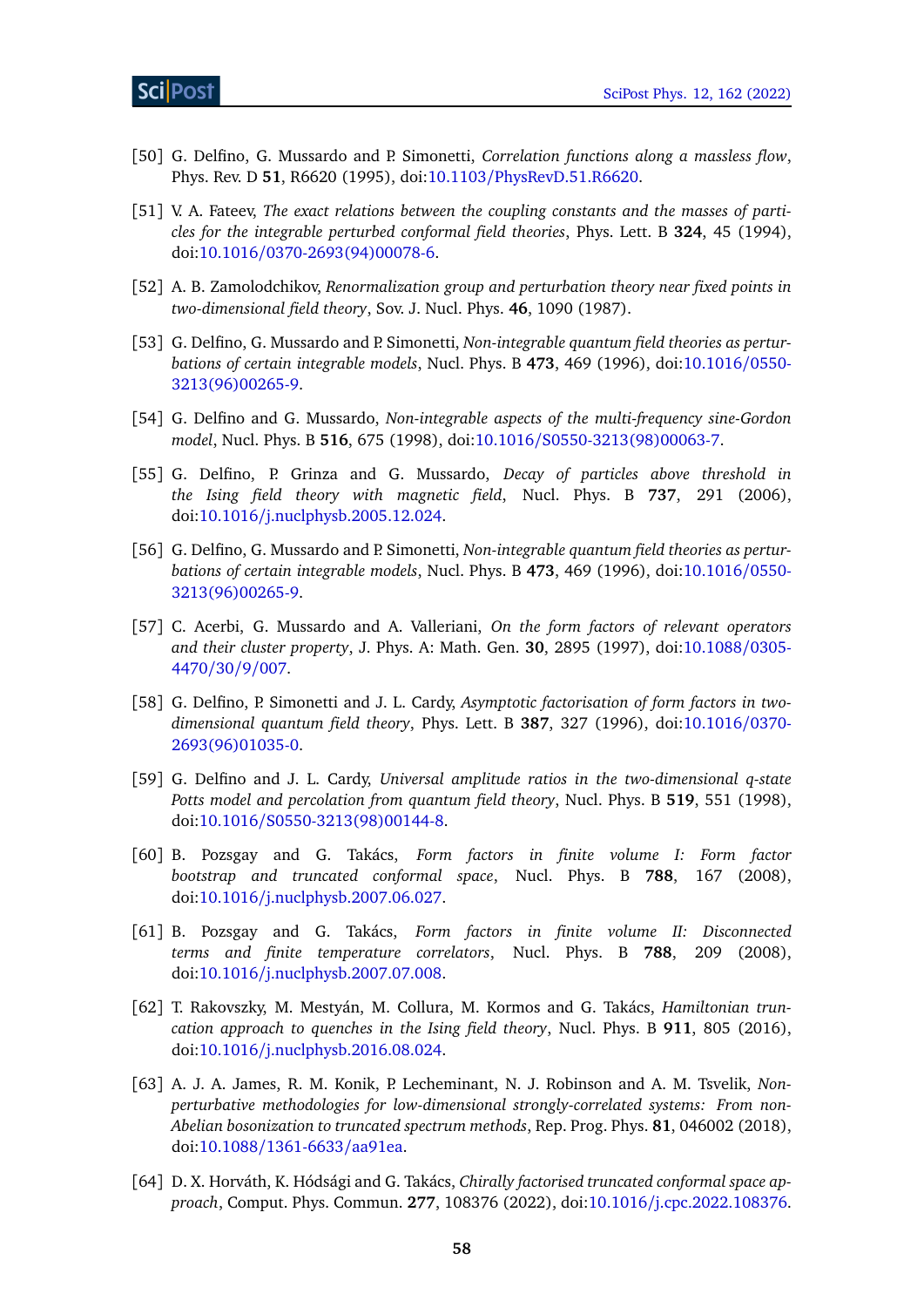- <span id="page-58-0"></span>[65] B. Pozsgay, *Lüscher's µ-term and finite volume bootstrap principle for scattering states and form factors*, Nucl. Phys. B **802**, 435 (2008), doi:10.1016/[j.nuclphysb.2008.04.021.](https://doi.org/10.1016/j.nuclphysb.2008.04.021)
- <span id="page-58-1"></span>[66] Z. Bajnok, J. Balog, M. Lájer and C. Wu, *Field theoretical derivation of Lüscher's formula and calculation of finite volume form factors*, J. High Energy Phys. **07**, 174 (2018), doi:10.1007/[JHEP07\(2018\)174.](https://doi.org/10.1007/JHEP07(2018)174)
- [67] Z. Bajnok, M. Lájer, B. Szépfalvi and I. Vona, *Leading exponential finite size corrections for non-diagonal form factors*, J. High Energy Phys. **07**, 173 (2019), doi:10.1007/[JHEP07\(2019\)173.](https://doi.org/10.1007/JHEP07(2019)173)
- <span id="page-58-2"></span>[68] Á. Hegedűs, *Lüscher-corrections for 1-particle form-factors in non-diagonally scattering integrable quantum field theories*, J. High Energy Phys. **07**, 160 (2021), doi:10.1007/[JHEP07\(2021\)160.](https://doi.org/10.1007/JHEP07(2021)160)
- <span id="page-58-3"></span>[69] S. Lukyanov and A. Zamolodchikov, *Exact expectation values of local fields in the quantum sine-Gordon model*, Nucl. Phys. B **493**, 571 (1997), doi:10.1016/[S0550-3213\(97\)00123-](https://doi.org/10.1016/S0550-3213(97)00123-5) [5.](https://doi.org/10.1016/S0550-3213(97)00123-5)
- <span id="page-58-4"></span>[70] V. Fateev, S. Lukyanov, A. Zamolodchikov and A. Zamolodchikov, *Expectation values of local fields in the Bullough-Dodd model and integrable perturbed conformal field theories*, Nucl. Phys. B **516**, 652 (1998), doi:10.1016/[S0550-3213\(98\)00002-9.](https://doi.org/10.1016/S0550-3213(98)00002-9)
- <span id="page-58-5"></span>[71] M. Kormos and G. Takács, *Boundary form factors in finite volume*, Nucl. Phys. B **803**, 277 (2008), doi:10.1016/[j.nuclphysb.2008.05.003.](https://doi.org/10.1016/j.nuclphysb.2008.05.003)
- <span id="page-58-6"></span>[72] J. Cardy and G. Mussardo, *Universal properties of self-avoiding walks from two-dimensional field theory*, Nucl. Phys. B **410**, 451 (1993), doi:10.1016/[0550-3213\(93\)90525-T.](https://doi.org/10.1016/0550-3213(93)90525-T)
- <span id="page-58-7"></span>[73] M. Karowski and P. Weisz, *Exact form factors in (*1 + 1*)-dimensional field theoretic models with soliton behaviour*, Nucl. Phys. B **139**, 455 (1978), doi[:10.1016](https://doi.org/10.1016/0550-3213(78)90362-0)/0550- [3213\(78\)90362-0.](https://doi.org/10.1016/0550-3213(78)90362-0)
- <span id="page-58-8"></span>[74] F. A. Smirnov, *Form factors in completely integrable models of quantum field theory*, Adv. Math **14**, 224 (1992), doi[:10.1142](https://doi.org/10.1142/1115)/1115.
- <span id="page-58-9"></span>[75] A. B. Zamolodchikov, *Irreversibility of the flux of the renormalization group in a 2D field theory*, J. Exp. Theor. Phys. Lett. **43**, 730 (1986).
- <span id="page-58-10"></span>[76] J. L. Cardy, *Central charge and universal combinations of amplitudes in twodimensional theories away from criticality*, Phys. Rev. Lett. **60**, 2709 (1988), doi:10.1103/[PhysRevLett.60.2709.](https://doi.org/10.1103/PhysRevLett.60.2709)
- <span id="page-58-11"></span>[77] V. A. Fateev, *The exact relations between the coupling constants and the masses of particles for the integrable perturbed conformal field theories*, Phys. Lett. B **324**, 45 (1994), doi:10.1016/[0370-2693\(94\)00078-6.](https://doi.org/10.1016/0370-2693(94)00078-6)
- <span id="page-58-12"></span>[78] G. Feverati, K. Graham, P. A. Pearce, G. Zs. Toth and G. Watts, *A renormalisation group for TCSA*, [arXiv:hep-th](https://arxiv.org/abs/hep-th/0612203)/0612203.
- [79] G. Feverati, K. Graham, P. A. Pearce, G. Zs Tóth and G. M. T. Watts, *A renormalization group for the truncated conformal space approach*, J. Stat. Mech. P03011 (2008), doi:10.1088/[1742-5468](https://doi.org/10.1088/1742-5468/2008/03/P03011)/2008/03/P03011.
- <span id="page-58-13"></span>[80] P. Giokas and G. Watts, *The renormalisation group for the truncated conformal space approach on the cylinder*, [arXiv:1106.2448.](https://arxiv.org/abs/1106.2448)